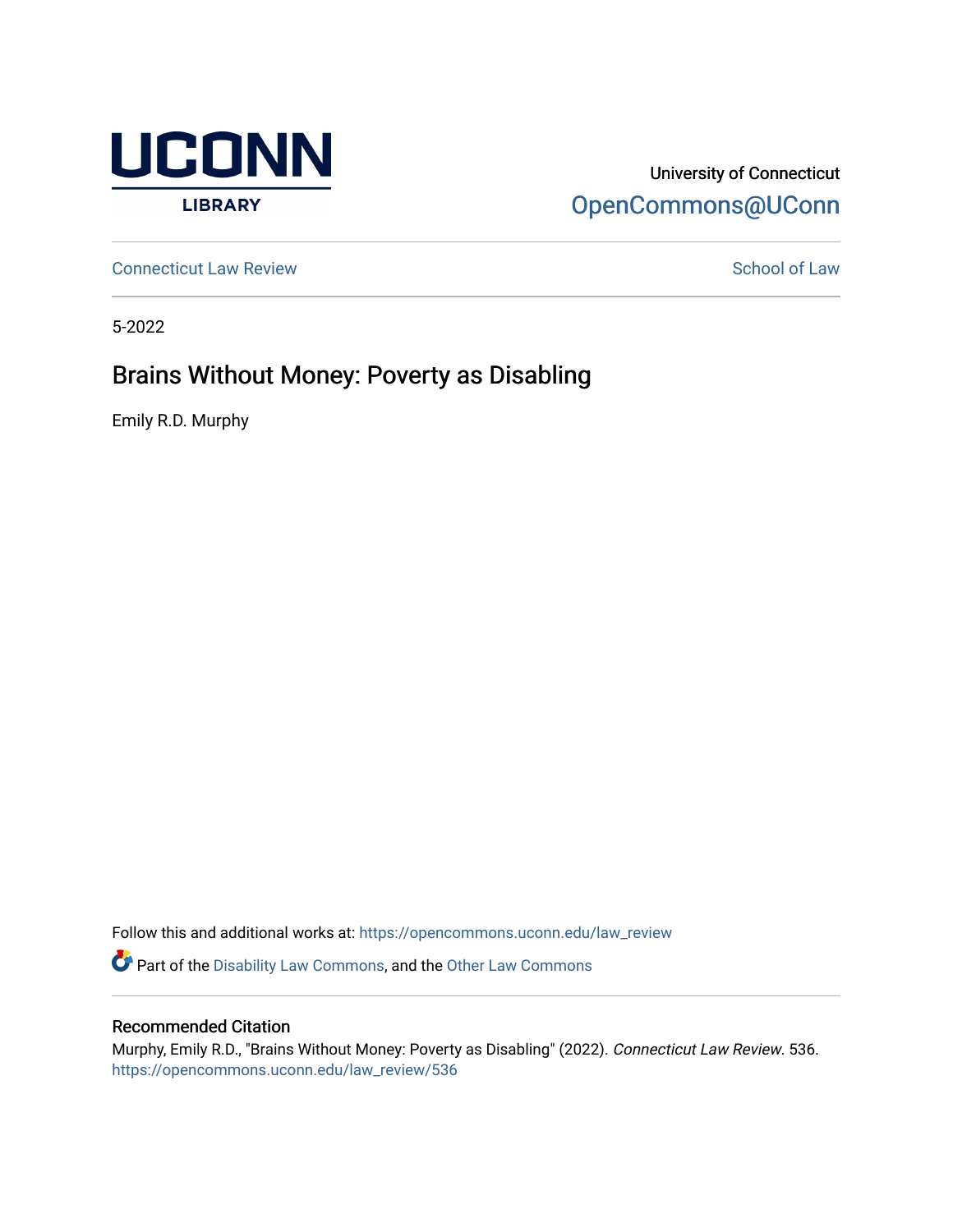# **CONNECTICUT LAW REVIEW**

VOLUME 54 MAY 2022 NUMBER 3

## **Article**

## Brains Without Money: Poverty as Disabling

#### EMILY R.D. MURPHY

*The United States has long treated poverty and disability as separate legal and social categories, a division grounded in widespread assumptions about the "deserving" and "undeserving" poor. In the case of disability, individuals generally are not thought to be morally responsible for their disadvantage, whereas in the case of poverty, individuals are assumed to be at fault for their disadvantage and are therefore less deserving of aid. This Article argues that recent advances in brain and behavioral science undermine the factual basis for those assumptions. Poverty inhibits brain development during childhood and, later in life, adversely affects cognitive capacities that are key to decision-making and long-term planning. The science of scarcity is complex and ongoing, but its most basic finding is quickly approaching consensus: poverty's effects in the brain can be disabling.*

*This Article argues that understanding poverty as disabling has potentially significant implications for policy and doctrine. Viewing poverty as disabling would provide support for poverty programs with less sludge and more money: proposals such as universal basic income, negative income tax, child grants, and greatly simplified benefits determinations. It also reanimates insertion of social welfare concerns into the dominant civil rights framework for disability policy, and it could resolve longstanding tensions between disjointed federal disability laws. In addition, brain and behavioral science may support litigation strategies to compel accessibility to existing systems and potentially help promote a new public understanding of the causes of poverty.*

*The Article concludes by considering the potential (and significant) downsides of using the lens of science in service of policy: backlash, misunderstanding, and the fragility of relying on nascent science to support fundamentally normative policy goals. One necessary mitigation strategy involves the careful translation of science, including its limitations and residual uncertainties, into legal scholarship, an approach this Article attempts to both articulate and model.*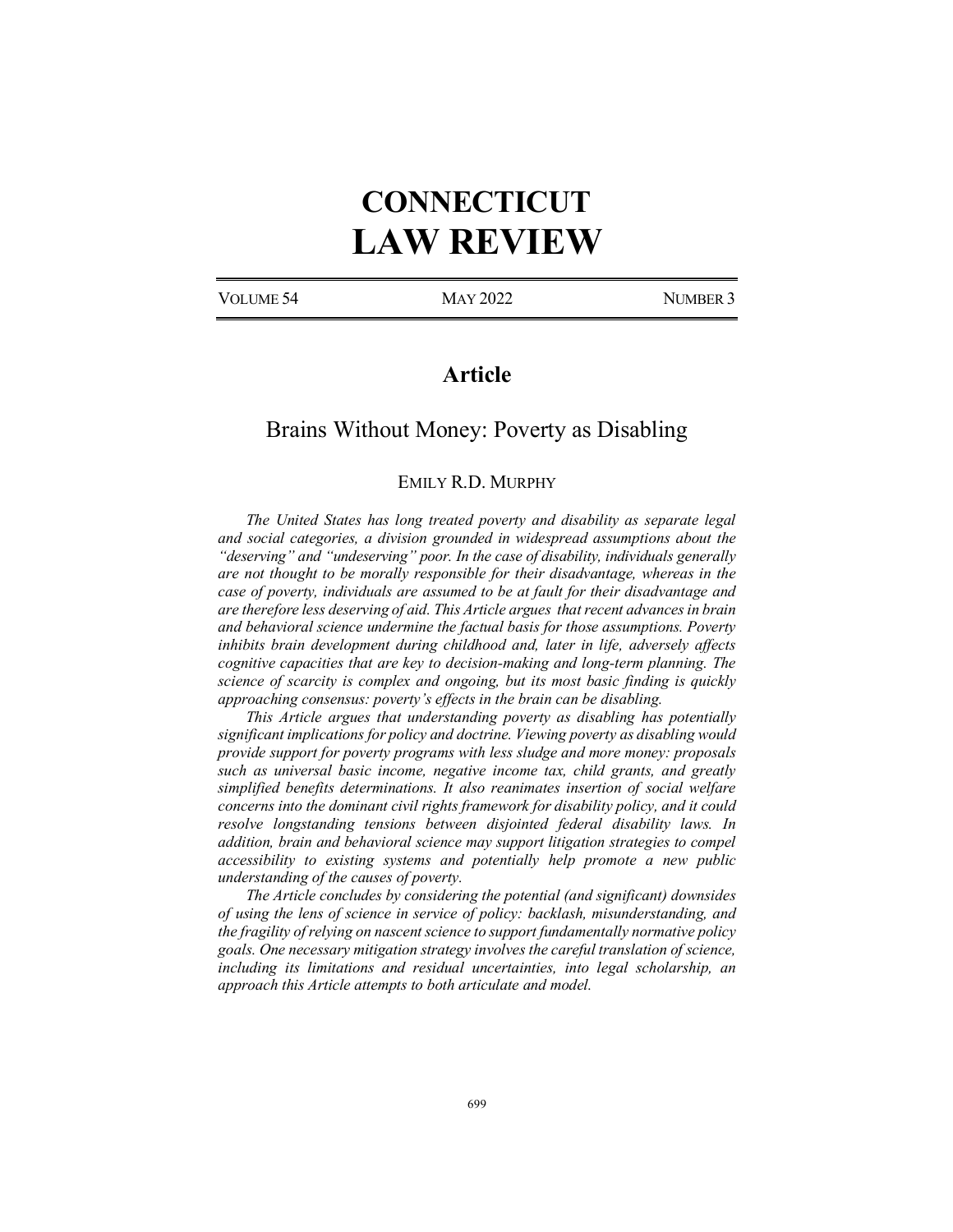## **ARTICLE CONTENTS**

| SEPARATE CATEGORIZATIONS OF POVERTY<br>L<br>AND DISABILITY TRACK ASSUMPTIONS ABOUT                              |  |
|-----------------------------------------------------------------------------------------------------------------|--|
| $A_{\cdot}$<br>POVERTY AND DISABILITY AS DISTINCT<br><sub>B</sub><br><b>DISTINCTIONS ARISE FROM ASSUMPTIONS</b> |  |
| BRAIN AND BEHAVIORAL SCIENCE UNDERMINE<br>$\mathbf{H}$<br>ASSUMPTIONS ABOUT THE DISTINCTION                     |  |
| CHILDHOOD BRAIN AND COGNITIVE DEVELOPMENT 719<br>$A_{\cdot}$<br>B.                                              |  |
| III. DISRUPTING EXISTING CATEGORIES: THE                                                                        |  |
| POVERTY AS DISABILITY: THE CONCEPTUAL<br>$A_{\cdot}$<br>B.                                                      |  |
| IV. OBJECTIONS AND RISKS: THE POTENTIAL                                                                         |  |
| $A_{\cdot}$<br>B.                                                                                               |  |
|                                                                                                                 |  |

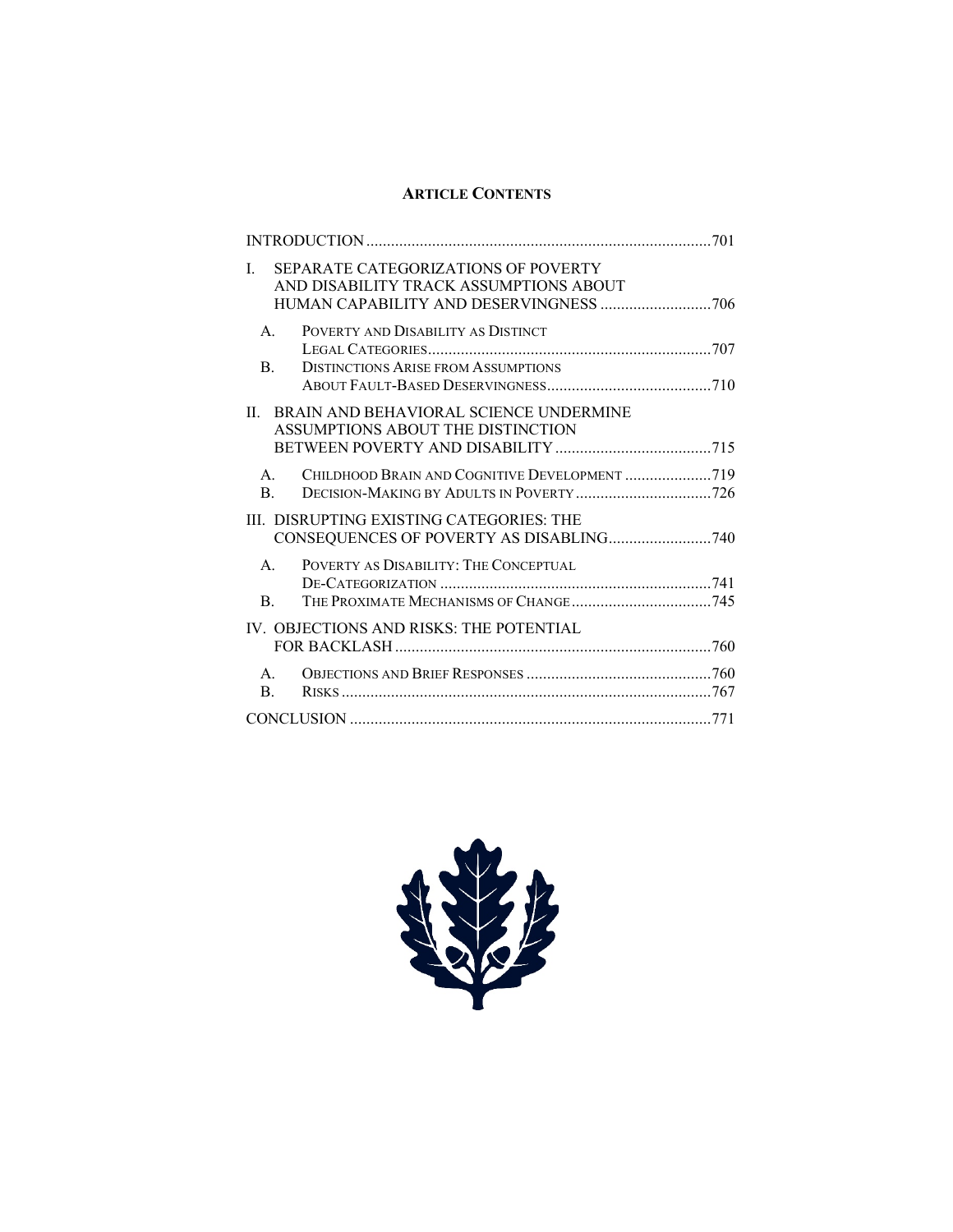## Brains Without Money: Poverty as Disabling

EMILY R.D. MURPHY \*

#### **INTRODUCTION**

Over the past decade, a rapidly expanding body of research has probed the relationship between poverty and the brain. Dozens of studies have identified links between childhood poverty and differences in brain structure and growth, while additional studies have demonstrated how scarcity impedes decision-making and cognitive performance. This recent turn to "the neuroscience of poverty" has not escaped the notice of scholars of law and policy. One prominent neuroscientist and ethicist has predicted that brain science will have an "effective and beneficial" influence on social policy, though with caveats given the young state of the field.<sup>1</sup> An education law scholar has proposed a critical re-examination of the main federal law governing special education based on insights from neuroscience.<sup>2</sup> And one legal scholar has gone so far as to suggest that brain and genetic science provide support for progressive policy interventions designed to reverse the physical effects of inequality.3

Existing predictions and suggestions have not, however, fully appreciated the potentially radical consequences for law and policy that

 <sup>\*</sup> J.D., Stanford Law School. Ph.D., Behavioral Neuroscience/Psychopharmacology, University of Cambridge, Trinity College. A.B., Psychology/Mind, Brain, Behavior, Harvard University. Associate Professor of Law, University of California Hastings College of the Law.

I am extremely grateful to many for their helpful input on this long-evolving project, including: Jalayne Arias, Teneille Brown, and Winston Chiong; Nita Farahany, Matt Adler, Scott Huettel, and other participants in the summer workshop at Duke Science & Society, as well as the faculty of the Center for Social and Philosophical Implications of Neuroscience; Doron Dorfman, Daniel Goldberg, Kip Hustace, Hank Greely, Russ Korobkin, Jennifer Mnookin, John Monahan, Amanda Pustilnik, Richard Re, Joanna Schwartz, Norman Spaulding, Adam Samaha, Nicole Vincent, and Stephen Yeazell; Michael Waterstone and colleagues at Loyola Law School; Seton Hall University School of Law, Neuroscience and the Law Symposium participants; Drexel University Thomas R. Kline School of Law faculty workshop participants; The Ohio State University Moritz College of Law faculty workshop participants; University of Arizona faculty workshop participants; Bay Area Junior Scholars workshop participants; participants at the 2019 Association of American Law Schools "Next Article" workshop; participants at the 2021 Center for Technology, Innovation and Competition's Junior Faculty Forum for Law and STEM at the University of Pennsylvania Carey Law School, including commentators Jasmine Harris, Martha Farah, and Karen Tani; my UC Hastings colleagues Jon Abel, Paul Belonick, Kate Bloch, David Faigman, Dave Owen, Roger Park, Joel Paul, Dorit Reiss, Reuel Schiller, and Jodi Short; and especially Bob Wu, J.D. 2021, for phenomenal research assistance. All errors are my own.

<sup>1</sup> Martha J. Farah, *Socioeconomic Status and the Brain: Prospects for Neuroscience-Informed Policy*, 19 NATURE REVS. NEUROSCIENCE 428, 428 (2018).

<sup>2</sup> James E. Ryan, *Poverty as Disability and the Future of Special Education Law*, 101 GEO. L.J. 1455 (2013).

<sup>3</sup> Lucy A. Jewel, *The Biology of Inequality*, 95 DENV. L. REV. 609 (2018).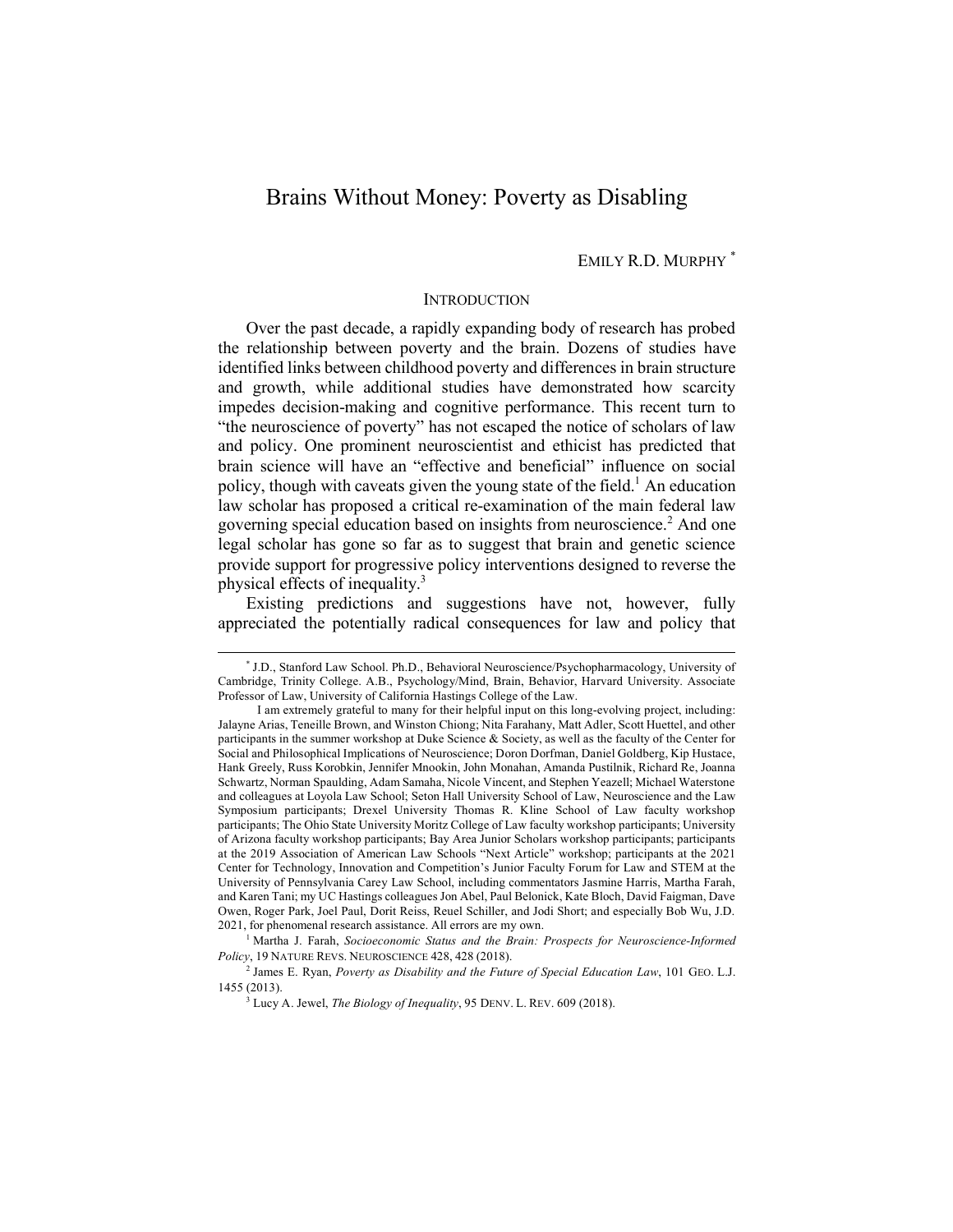follow from these recent findings. The brain science of poverty—even in its nascent, evolving form—challenges the factual premises underlying the central normative assumption that guides the American legal response to poverty: that the disabled poor and the "merely" poor are different in some way such that the former are deserving of social aid, while the latter are not.<sup>4</sup>

Taking a broad view, persons with disabilities are treated differently under U.S. law (and in the popular zeitgeist) than persons who are "merely" poor. Disability law—while hardly a monolith—partly sounds in the register of civil rights, at least aspiring to incorporate both positive and negative rights.<sup>5</sup> In contrast, "mere" poverty attaches few positive rights or negative rights: a Sixth Amendment right to counsel when accused of a crime, and some minimal procedural due process rights when losing established welfare benefits.<sup>6</sup> To take one example of the divergence in treatment, consider cash assistance. On the books, we have separate programs and procedures to provide assistance to those who are "merely" poor (that is, Temporary Aid to Needy Families, colloquially known as "welfare," and General Assistance laws in some states) and to those who are poor because they are disabled and

 <sup>4</sup> *See, e.g.*, Wendy Bach, *Federalism, Entitlement, and Punishment Across the US Social Welfare State*, *in* HOLES IN THE SAFETY NET: FEDERALISM AND POVERTY 21, 21-22 (Ezra Rosser ed., 2019).

<sup>5</sup> Samuel R. Bagenstos, *The Future of Disability Law*, 114 YALE L.J. 1, 4–8 (2004) (noting that the future of disability law incorporates both positive rights, such as welfare, and negative rights, such as antidiscrimination protections). Some scholars have theorized that the disability rights movement in the United States originated from post-Civil War pension laws that created compensation for select and "worthy disabled." Peter Blanck, *"The Right to Live in the World": Disability Yesterday, Today, and Tomorrow*, 13 TEX. J. ON C.L. & C.R. 367, 368 (2008); *see also* Jonathan C. Drimmer, *Cripples, Overcomers, and Civil Rights: Tracing the Evolution of Federal Legislation and Social Policy for People with Disabilities*, 40 UCLA L. REV. 1341, 1344 (1993). Others have recognized the twentieth century—which included the development of statutes such as the Rehabilitation Act, the Individuals with Disabilities Act, and the Americans with Disabilities Act—as the origin of America's disability rights framework. *See* Michael E. Waterstone, *Disability Constitutional Law*, 63 EMORY L.J. 527, 529 (2014). Still others have argued that "systemic constitutional litigation" was essential to making progress in the early stages of the disability rights movement. *Id.* at 534. To be sure, disability law is not a silver bullet for rights-claiming, and academics have heavily scrutinized its elements through dozens of articles about the shortcomings of the ADA and the future need for reform. But, even in its current form, federal statutes and litigation have provided a foundation for disability rights—with no analogous foundation for poverty rights. *See* Craig Konnoth, *The Normative Bases of Medical Civil Rights*, *in* DISABILITY, HEALTH, LAW, AND BIOETHICS 200-01 (I. Glenn Cohen et al. eds., 2020); Craig Konnoth, *Medicalization and the New Civil Rights*, 72 STAN. L. REV. 1165, 1168–69 (2020). *But see* Allison K. Hoffman, *How Medicalization of Civil Rights Could Disappoint*, 72 STAN. L. REV. ONLINE 165, 165 (2020); Rabia Belt & Doron Dorfman, *Reweighing Medical Civil Rights*, 72 STAN.L.REV. ONLINE 176, 176–77 (2020).

<sup>6</sup> Goldberg v. Kelly, 397 U.S. 254, 261 (1970) (requiring states to provide a pre-termination hearing to public aid recipients prior to the discontinuation of government welfare benefits). For a history of the welfare rights movement, see generally William E. Forbath, *Constitutional Welfare Rights: A History, Critique and Reconstruction*, 69 FORDHAM L. REV. 1821 (2001). For a detailed history of how the U.S. Supreme Court has analyzed notions of wealth and democracy in the context of poverty and constitutional law, see Stephen Loffredo, *Poverty, Democracy and Constitutional Law*, 141 U. PA. L. REV. 1277, 1278 (1993).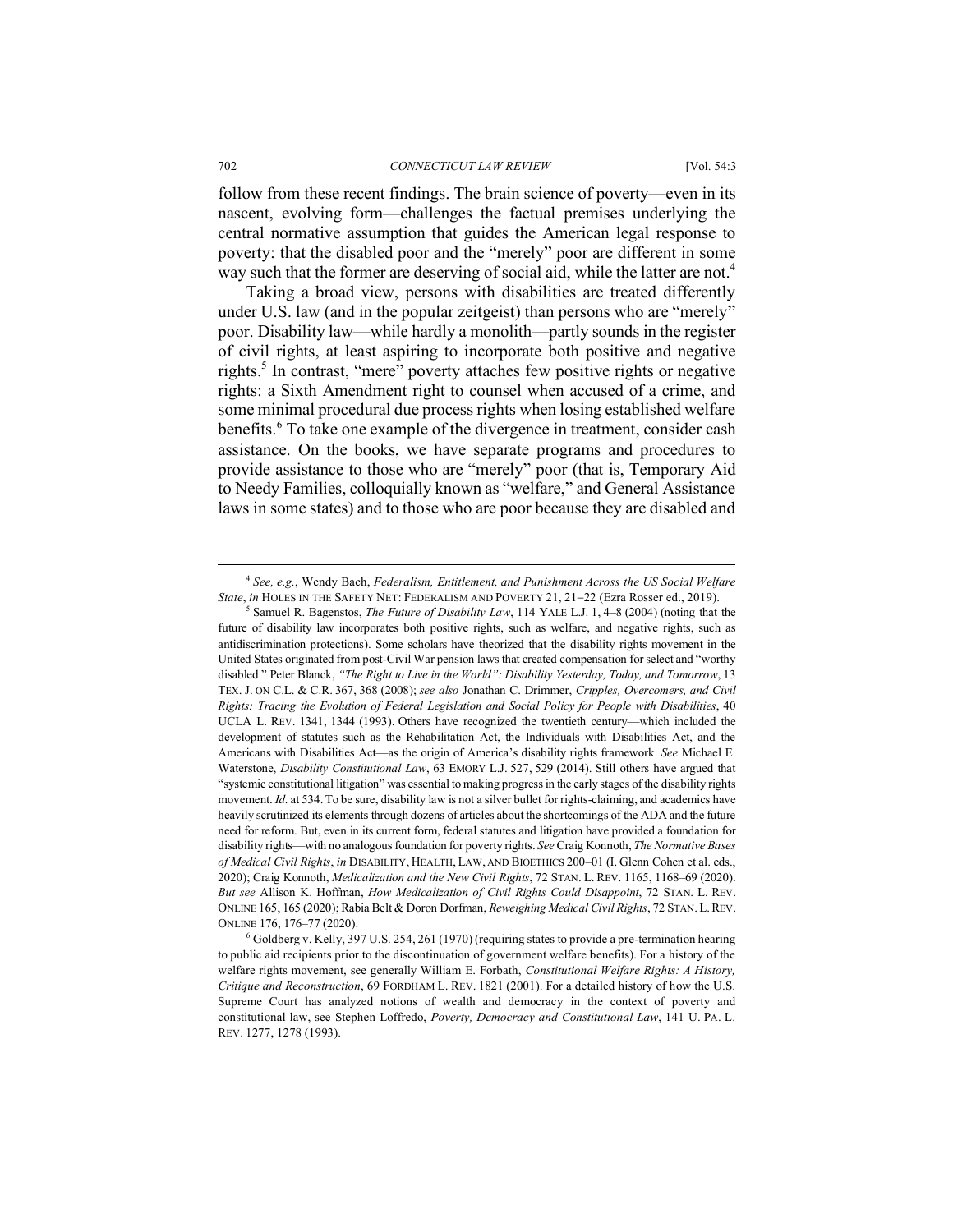unable to work.<sup>7</sup> The differences between these two systems—including their different eligibility requirements and levels of support—are at least partly justified by normative beliefs about which reasons for poverty are morally worthy of assistance and by factual beliefs about the reasons disabled and non-disabled persons are unable to work.<sup>8</sup>

While cash assistance represents one instance of the law's differential treatment of poverty and disability, the distinction extends far beyond entitlements. Persons with disabilities are (under law on the books, at least) entitled to antidiscrimination and other legal protections that "merely" poor people are not: right to counsel in immigration proceedings,<sup>9</sup> accommodations for access to voting,<sup>10</sup> ineligibility for the death penalty,<sup>11</sup> accommodations in

 $9$  Franco-Gonzalez v. Holder, No. CV-10-02211 DMG (DTBx), 2014 WL 5475097, at  $*1$  (C.D. Cal. Oct. 29, 2014) (issuing and furthering a permanent injunction).

 <sup>7</sup> Matthew Diller, *Entitlement and Exclusion: The Role of Disability in the Social Welfare System*, 44 UCLA L. REV. 361, 373–74 (1996) (referencing JOEL F. HANDLER & YEHESKEL HASENFELD, THE MORAL CONSTRUCTION OF POVERTY: WELFARE REFORM IN AMERICA (1991)); MICHAEL B. KATZ, IN THE SHADOW OF THE POORHOUSE: A SOCIAL HISTORY OF WELFARE IN AMERICA 33 (1986))(noting that getting welfare benefits was and is designed to be hard because "society has [] sought to uphold the primacy of the market by making the terms of relief onerous and unattractive," by, for example, remarkable degrees of intrusion into and oversight of an applicant's life). Here, I refer to Social Security Disability Insurance (SSDI) and Supplemental Security Income (SSI), though there are important differences between those programs in theory and in practice. Both programs are administered by the Social Security Administration and use the same standards and work-related criteria to determine disability, which is defined as "inability to engage in any substantial gainful activity by reason of any medically determinable physical or mental impairment which can be expected to result in death or which has lasted or can be expected to last for a continuous period of not less than 12 months . . . . " 42 U.S.C.  $\frac{423(d)(1)(A)}{2}$ . But the programs are different in their underlying rationales and in their levels of benefits. Essentially, SSDI is social insurance for former workers, and SSI is social welfare for low-income persons (it is means-tested) with disabilities regardless of work history. *See* Diller, *supra*, at 372–74; *see also* Mark C. Weber, *Disability Rights, Disability Discrimination, and Social Insurance*, 25 GA. ST. U. L. REV. 575, 583–84 (2009). Doron Dorfman's ethnographic work has demonstrated the difference in treatment of the recipients of different programs and their lived experiences: "SSI is welfare, so they always treated us like we were suspicious. . . . When I went on to SSDI it was like I entered . . . another world and I could see how the other half lived. . . ." Doron Dorfman, *Re-Claiming Disability: Identity, Procedural Justice, and the Disability Determination Process*, 42 LAW & SOC. INQUIRY 195, 216 (2017) (quoting the experience of "Lisa," who transitioned from receiving SSI benefits to receiving SSDI benefits).

<sup>8</sup> Diller, *supra* note 7, at 459–60 ("[T]he exclusivity of the disability category facilitates treatment of inability to work arising from other causes as simply instances of individual moral failing."); *see also*  Jennifer Pokempner & Dorothy E. Roberts, *Poverty, Welfare Reform, and the Meaning of Disability*, 62 OHIO ST. L.J. 425, 425 (2001) (detailing how poverty and disability are mutually reinforcing of each other and of systemic inequalities along lines of race, gender, and class).

<sup>&</sup>lt;sup>10</sup> For example, the Voting Rights Act of 1965, Pub. L. No. 89-110, 79 Stat. 437 (codified as amended in scattered sections of 52 U.S.C.); Rehabilitation Act of 1973, Pub. L. No. 93-112, 87 Stat. 355 (codified as amended in scattered sections of 29 U.S.C.); Voting Accessibility for the Elderly and Handicapped Act, Pub. L. No. 98-435, 98 Stat. 1678 (codified as amended at 52 U.S.C. §§ 20101–20107); and Help America Vote Act of 2002, Pub. L. No. 107-252, 116 Stat. 1666 (codified as amended at 52 U.S.C. §§ 20901-21145) all provide a framework of accommodations for the disabled to vote in elections. The relative comprehensiveness of these statutory accommodations has received scrutiny. Rabia Belt, *Contemporary Voting Rights Controversies Through the Lens of Disability*, 68 STAN. L. REV. 1491, 1498–1505 (2016). <sup>11</sup> Atkins v. Virginia, 536 U.S. 304, 321 (2002).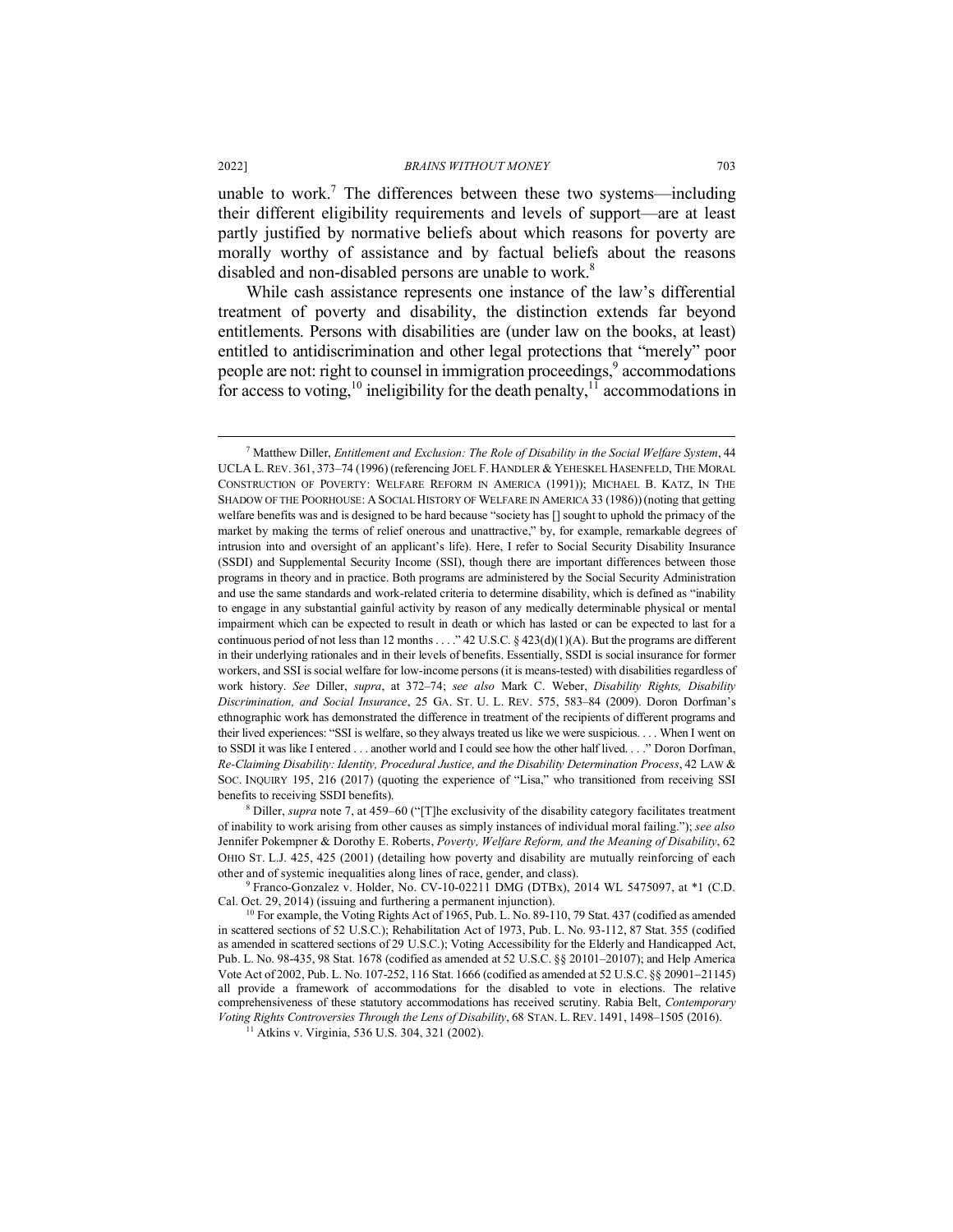employment,<sup>12</sup> antidiscrimination protections in employment and access to public services, $^{13}$  and access to special education, $^{14}$  to name a few. Merely being poor entitles a person to none of these protections because civil rights laws assume that mere poverty has not excluded people from the basic rights of citizenship such that accommodations are needed to level the playing field.

The brain science of poverty suggests that the factual premise on which the distinction between the legal (and social) categories of poverty and disability depends—that the "merely" poor possess all the tools needed to navigate complex systems and succeed in the labor marketplace, while the disabled do not—is not accurate. When considered through the lens of emerging research on brain development and cognitive function in conditions of poverty, the distinction between the socio-cultural-legal categories of disability and poverty is not so clear cut. <sup>15</sup> More than just a risk factor for a given individual's recognizable disability, poverty may impact many people in ways that are invisible, subtle, and easy to overlook.<sup>16</sup> The central task of this Article is to defend this claim and explore the potentially far-reaching consequences for law and policy that follow from it.

This Article proceeds in four parts. Part I briefly establishes that the law treats poverty differently than disability as a categorical matter.<sup>17</sup> These

<sup>15</sup> This is not solely a claim within the "medical model" of disability, though it sounds so first and foremost. From the medicalized grounding, it extends the claim that poverty is disabling when disability is understood as a social construct. *See infra* Part III. But it does not go so far as to claim that poverty is inherently incapacitating and warrants paternalistic interventions such as conservatorship or loss of parental rights. The "disabling" nature of poverty, as discussed in Part III, is generally consistent with the ADA's functional definition of "impairment that substantially limits one or more major life activities," rather than with a specific diagnosis or condition or the Social Security Administration's inability-to-work standard. *See infra* Part III; 42 U.S.C. § 12102(1)(A). In terms of impact, cognitive impairment caused by poverty is likely most analogous to mild-to-moderate learning disabilities and/or the cognitive effects of mild-to-moderate mental illness such as anxiety and depression. *See infra* Part III. One immediate example of this is the recent finding that COVID-related stimulus payments reduced symptoms of anxiety and depression—mental health conditions that can be, and are, recognized as disabling—by over twenty percent. PATRICK COONEY & H. LUKE SHAEFER, POVERTY SOLS. AT THE UNIV. OF MICH., MATERIAL HARDSHIP AND MENTAL HEALTH FOLLOWING THE COVID-19 RELIEF BILL AND AMERICAN RESCUE PLAN ACT 8 (2021), http://sites.fordschool.umich.edu/poverty2021/files/2021 /05/PovertySolutions-Hardship-After-COVID-19-Relief-Bill-PolicyBrief-r1.pdf.

<sup>16</sup> *See* Jasmine E. Harris, *Taking Disability Public*, 169 U. PA. L. REV. 1681, 1695 n.55 (2021) (noting that disability and poverty both were proxies "[used] to regulate other disfavored identities").

<sup>17</sup> Poverty and disability are far from mutually exclusive, and they frequently intersect. *See, e.g.*, Pokempner & Roberts, *supra* note 8, at 426–27; Henry J. Whittle et al., *"The Land of the Sick and the Land of the Healthy": Disability, Bureaucracy, and Stigma Among People Living with Poverty and Chronic Illness in the United States*, 190 SOC. SCI. & MED. 181, 182 (2017) (reporting the lived

<sup>&</sup>lt;sup>12</sup> Americans with Disabilities Act of 1990 (ADA) tit. I, 42 U.S.C. §§ 12111–12117.

<sup>13</sup> *Id.*; ADA tit. II, 42 U.S.C. §§ 12131–12165.

<sup>&</sup>lt;sup>14</sup> For example, poor children are excluded from receiving special education under the main federal law that governs special education if their "learning problem . . . is primarily the result . . . of environmental, cultural, or economic disadvantage." Ryan, *supra* note 2, at 1456, 1457–58 (quoting Individuals with Disabilities Education Act (IDEA), 20 U.S.C. § 1401(30)(C)).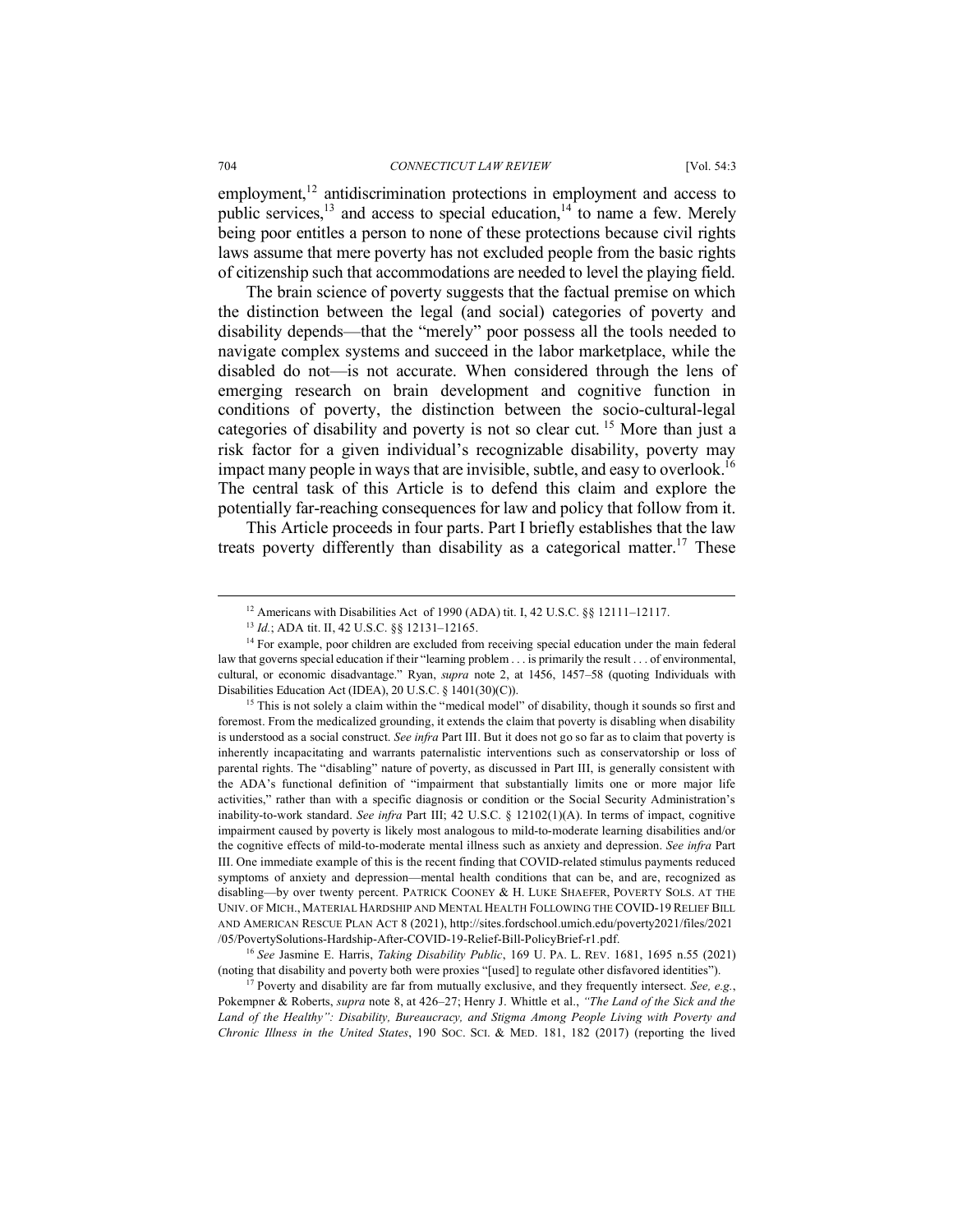categorical distinctions track social and cultural assumptions about causality and fault, which serve to ground claims about poor and disabled persons' relative moral deservingness of legal support and protection. Part II invites reconsideration of these factual premises by reviewing recent research in brain and behavioral science. In short, this research shows that poverty is bad for the brain in ways that meaningfully affect people's capacities (consistent with the medical model of disability), and poverty also determines how consequentially those "impairments" impact peoples' lives (consistent with the social model of disability). Drawing on research on both childhood brain development and cognitive processing capacities in adult decision-making, I argue that, while perfect certainty about causality is not yet available, the weight of the scientific evidence supports the assertion that poverty causes cognitive deficits and exacerbates their functional impact. This stands in opposition to the claim, put forward by social selection theorists, that innate cognitive capacities lead to failure in the labor market and the perpetuation of poverty.<sup>18</sup> Part III lays out the potential consequences that these findings could have for law and policy. In addition to inviting reconsideration of significant legal structures, brain and behavioral science may support litigation strategies to compel accessibility to existing systems serving the poor, and brain-centered rhetoric might also support revised public understanding of poverty. Part IV considers the potentially significant downsides of using brain science—even as a framing device—in service of policy goals: backlash, misunderstanding, and the fragility of relying on nascent science that may change.

In its method, this Article is an effort to firmly cement norms in legal scholarship about appropriately integrating brain and behavioral science into legal and policy claims. To that end, it eschews the cherry-picking of single scientific studies, avoids essentializing "brain-based" claims as inherent sources of "biological" truth, and recognizes the risks inherent in building social policy on evolving scientific understanding. This Article draws upon literature in disability legal studies and poverty law, and it nods towards other essential bodies of work in critical theory, civil rights, and social theory, though it does so within space constraints in an already broad interdisciplinary sweep. Its primary focus is on brain and behavioral science, exploring one example of how insights from those fields should be synthesized and brought to bear on societal and legal assumptions about

experience of persons receiving disability benefits and facing a chronic health condition, through the lens of the stigmatizing discourses associated with poverty and disability).

<sup>18</sup> *See* Amy L. Wax, *The Poverty of the Neuroscience of Poverty: Policy Payoff or False Promise?*, 57 JURIMETRICS 239, 241, 284 (2017). Wax calls the body of scientific work "deprivation neuroscience." *Id.* at 284. Wax argues that the neuroscientific research cannot establish causation to rule out the mechanism that poor people have cognitive difficulties, and thus remain poor, *because of* innate genetic endowments. *Id.* at 241. Not only do I dispute her interpretation of the available neuroscientific research, but I argue that her counterfactual claim is also without sufficient evidence. *See infra* Part III.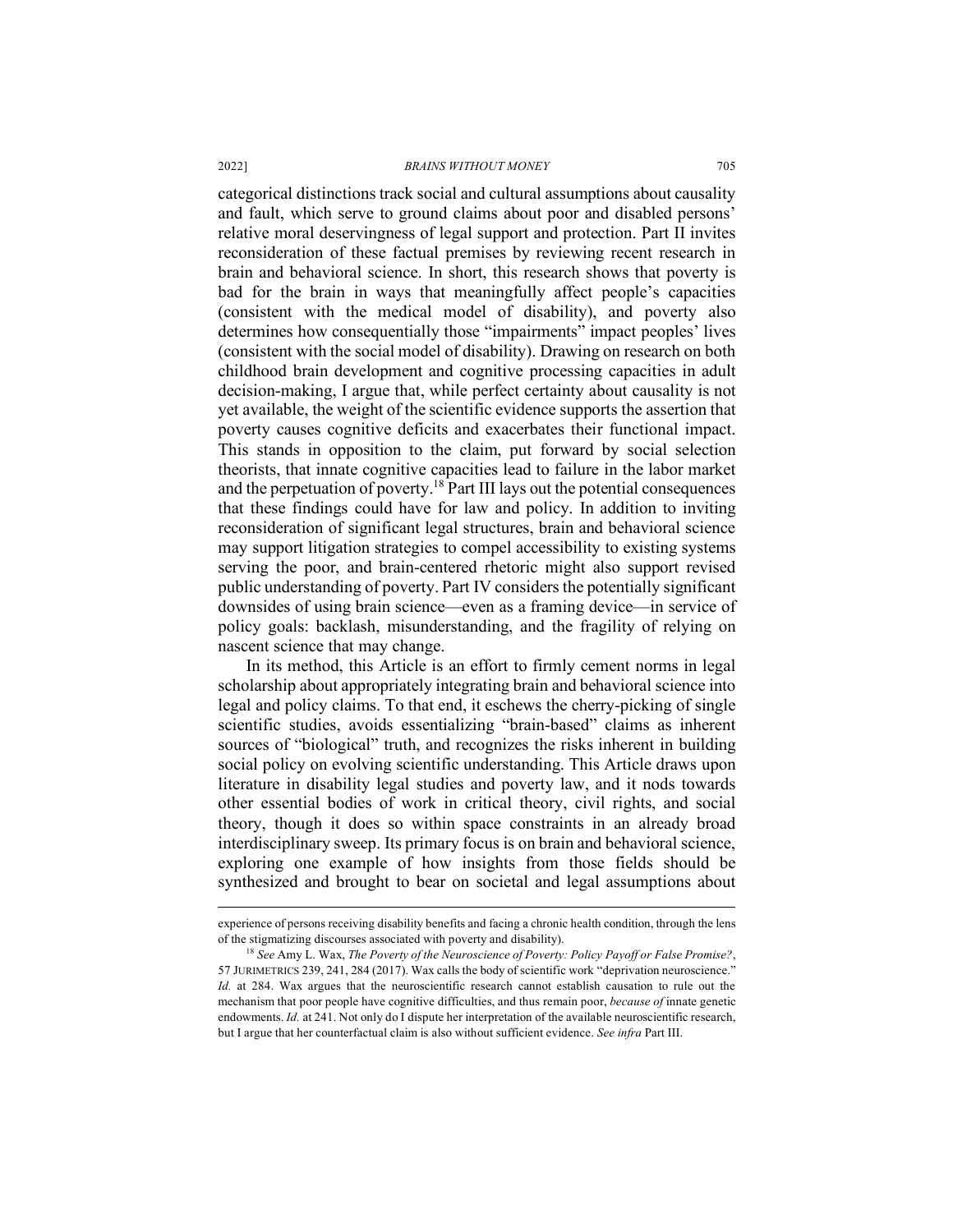human behavior and which normative implications may follow from a more accurate understanding of behavior mechanisms and capacities.<sup>19</sup>

#### I. SEPARATE CATEGORIZATIONS OF POVERTY AND DISABILITY TRACK ASSUMPTIONS ABOUT HUMAN CAPABILITY AND DESERVINGNESS

As the claims in this Article are primarily conceptual and attempt to integrate ideas across a wide range of subject matter, I deliberately define "poverty" and "disability" at a high level of generality. Poverty and disability are currently conceptualized in U.S. law (and society) as independent categories, though they are highly intersectional in lived experience and can be mutually generative and reinforcing.<sup>20</sup>

Treating "disability" at a high level of generality, however, risks obscuring the important distinctions in disability civil rights laws and economic rights, such as social insurance. These "disability" laws are different in kind—they have different definitions of disability, different purposes, and different underlying theories.<sup>21</sup> There is ongoing tension between them.<sup>22</sup> This distinction, however, is elided in public imagination, $2<sup>3</sup>$  particularly along the

<sup>21</sup> *See supra* note 7 and accompanying text. Economic rights disability laws, under the umbrella of the Social Security Administration, can be understood as related to a person's ability to produce value for capitalism. *See generally* FRANCES FOX PIVEN & RICHARD A. CLOWARD, REGULATING THE POOR: THE FUNCTIONS OF PUBLIC WELFARE (updated ed., 1993); MARTA RUSSELL, CAPITALISM & DISABILITY: SELECTED WRITINGS BY MARTA RUSSELL (Keith Rosenthal ed., 2019).

 <sup>19</sup> For a map of the larger interdisciplinary normative project, see Emily R.D. Murphy, *Collective Cognitive Capital*, 63 WM. & MARY L. REV. 1347, 1351-58 (2022).

<sup>20</sup> *See, e.g.*, Rebecca Yeo & Karen Moore, *Including Disabled People in Poverty Reduction Work: "Nothing About Us, Without Us"*, 31 WORLD DEV. 571, 571–72 (2003) (detailing how discrimination and disability lead to poverty and how poverty leads to disability, both mediated through exclusion from social and institutional support); Pokempner & Roberts, *supra* note 8, at 426–27 (detailing how poverty and disability are mutually reinforcing of each other and of systemic inequalities along lines of race, gender, and class); Nancy E. Adler & Joan M. Ostrove, *Socioeconomic Status and Health: What We Know and What We Don't*, 896 ANNALS N.Y. ACAD. SCIS. 3, 11 (1999); Katherine Seelman & Sean Sweeney, *The Changing Universe of Disability*, 21 AM. REHAB. 2, 2 (1995) (noting "changing causes and patterns" of disability that emphasize the association between poverty and disability); Sagit Mor, *Disability and the Persistence of Poverty: Reconstructing Disability Allowances*, 6 NW. J.L. & SOC. POL'Y 178, 182 (2011) (identifying the "overlap approach" as the separation of poverty and disability as co-occurring but distinct categories, in contrast to the "constitutive approach" which invites critique of categorical boundaries); SHAWN FREMSTAD, CTR. FOR ECON. & POL'Y RSCH, HALF IN TEN: WHY TAKING DISABILITY INTO ACCOUNT IS ESSENTIAL TO REDUCING INCOME POVERTY AND EXPANDING ECONOMIC INCLUSION *passim* (2009) (arguing that research and policy debate about income poverty must engage with disability); Jacobus tenBroek & Floyd W. Matson, *The Disabled and the Law of Welfare*, 54 CALIF. L. REV. 809, 809 (1966) ("Not only does poverty breed illness and disability; disability in turn begets poverty.").

<sup>22</sup> Weber, *supra* note 7, at 583-84; *see also* Matthew Diller, *Dissonant Disability Policies: The Tensions Between the Americans with Disabilities Act and Federal Disability Benefit Programs*, 76 TEX. L. REV. 1003, 1005–10 (1998) (describing the history of the ADA and its different conceptions of disability from disability benefit programs, and the incoherent resulting attempts to categorize people with disabilities).

<sup>23</sup> *See* Michael E. Waterstone, *The Costs of Easy Victory*, 57 WM. & MARY L. REV. 587, 595 (2015)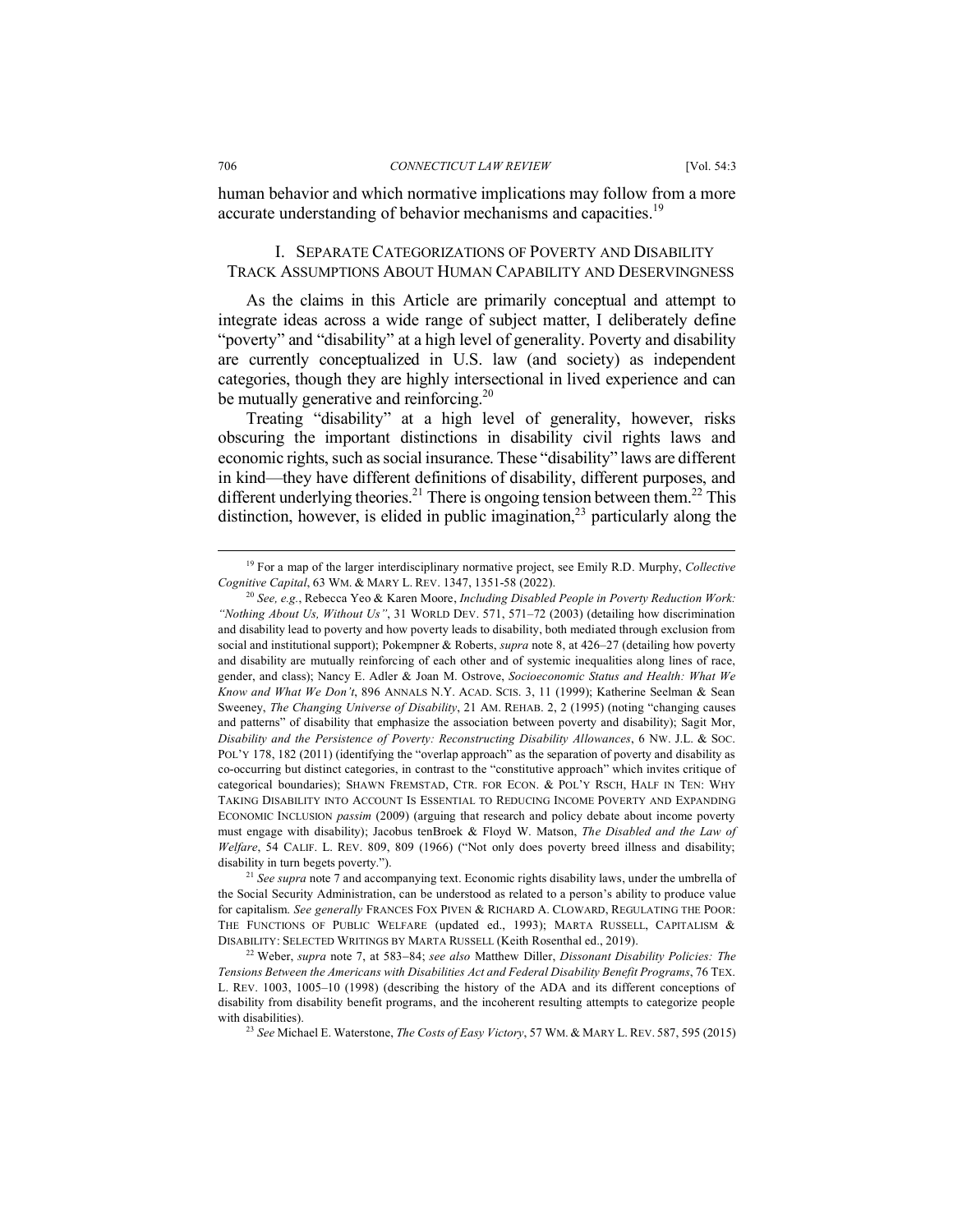dimension of "deservingness."24 While "disability law" is not a monolith, the (non-disabled) public's conception of "disability" as a category may be closer to a unitary concept.

This coarse-grained approach enables consideration of a range of heterogeneous laws, social constructs, and the consequences of both. The aim is to bridge the legal and the scientific with a conceptual framework that provides a starting point for future, deeper investigations.

#### A. *Poverty and Disability as Distinct Legal Categories*

This section briefly establishes the premise that, as a matter of positive law, "mere" poverty (or socioeconomic status) is treated differently from disability. One unambiguous instance of this division is found within the texts of relevant statutes and regulations that exclude socioeconomic status from the definition of disability. The Americans with Disabilities Act  $(ADA)^{25}$  and Section 504 of the Rehabilitation Act<sup>26</sup> define disability in functional terms (that is, as an "impairment that substantially limits one or more major life activities" $^{27}$ ), as well as in terms of perception (meaning that an individual is "regarded as having such an impairment"28). The ADA's original implementing regulations, however, exclude "environmental, cultural, economic, or other disadvantages, such as having a prison record, *or being poor*,"<sup>29</sup> as does the Rehabilitation Act.<sup>30</sup> The Individuals with Disabilities Education Act (IDEA) lists thirteen categories of disability,

 <sup>(&</sup>quot;Unguided by a public conflict over these transformational aspirations, awareness of disability rights—to the extent there is such awareness at all— remains rooted in a vision of special rights, not civil rights.").

 $24$  Doron Dorfman has documented how suspicion of "abuse of disability laws and rights . . . cuts across venues and contexts." Doron Dorfman, *Fear of the Disability Con: Perceptions of Fraud and Special Rights Discourse*, 53 LAW & SOC'Y REV. 1, 5 (2019) [hereinafter Dorfman, *Fear of the Disability Con*]. His data demonstrate that the public fears the "disability con" in contexts of both civil rights accommodations, such as ADA mandated parking spots, and economic rights, such as Social Security Disability benefits. *Id.* at 15–16. In subsequent work, he demonstrates that it is the public's sense of the "deservingness" of a person with a disability, rather than the level of scarcity of public resources, that drives this suspicion and thus the lived experience of persons with disabilities. Doron Dorfman, *[Un]Usual Suspects: Deservingness, Scarcity, and Disability Rights*, 10 U.C. IRVINE L. REV. 557, 579 (2020) [hereinafter Dorfman, *[Un]Usual Suspects*].

<sup>&</sup>lt;sup>25</sup> *See generally* 42 U.S.C. §§ 12101–12213.<br><sup>26</sup> Rehabilitation Act of 1973, Pub. L. No. 93-112, § 504, 87 Stat. 355 (1973) (current version at 29 U.S.C. § 794).<br><sup>27</sup> 42 U.S.C. § 12102(1)(A).<br><sup>28</sup> *Id.* § 12102(1)(C).

 $29$  Nondiscrimination on the Basis of Disability in State and Local Government Services, 56 Fed. Reg. 35,694, 35,698, 35,699 (July 26, 1991) (to be codified at 28 C.F.R. pt. 35) (emphasis added). The implementing regulations were not updated in the ADA Amendments Act of 2008, Pub. L. No. 110-325, 122 Stat. 3553 (codified in scattered sections of 42 U.S.C.).

 $^0$  Equal Employment Opportunity for Individuals With Disabilities, 56 Fed. Reg. 35,726, 35,741 (July 26, 1991) (to be codified at 29 C.F.R. pt. 1630) ("Environmental, cultural, or economic disadvantages such as poverty, lack of education or a prison record are not impairments.").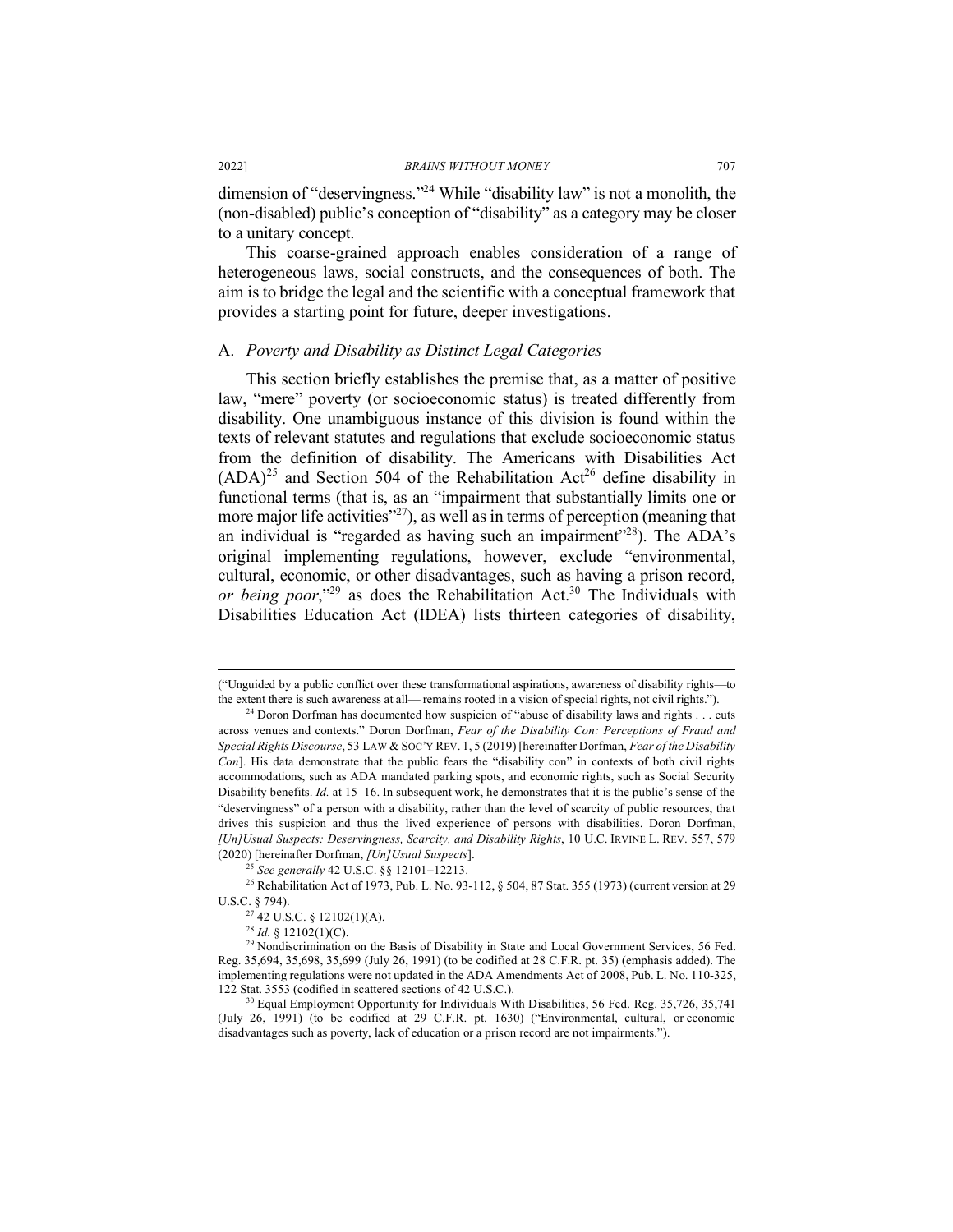including "intellectual disabilities" and "specific learning disabilities,"31 but the statute explicitly excludes "a learning problem that is primarily the result of . . . environmental, cultural, or *economic* disadvantage."32

Thus, the drafters of civil rights disability statutes and their implementing regulations considered and rejected the notion that poverty should be considered a disability. This choice was deliberate. Advocates of the ADA understood the political importance of distinguishing their project from a benefit or welfare system for the "merely" poor. They avoided media attention at the time of the law's passage because they believed that the media portrayal of disability as "a pitiful state that needs to be overcome at any cost" was "exactly what they hoped to avoid by enacting a civil rights law (as opposed to a benefit or welfare system)."<sup>33</sup>

As noted above, the distinction between poverty and disability is also apparent in the separate administrative systems of resource distribution for disability (and the poverty caused by disability) and "mere" poverty. Most significantly, Social Security Disability Insurance (SSDI) payments to persons unable to work are made under the social insurance model, which is distinct from means-tested "welfare" benefits such as Temporary Aid to Needy Families (TANF) and Supplemental Nutrition Assistance Program (SNAP) benefits (colloquially, "food stamps"). $34$  This is not to say that, in practice, persons with disabilities have an easier time accessing benefits than persons receiving welfare.<sup>35</sup> It is to say that the United States has developed entirely distinct systems for administering benefits to persons with disabilities and persons who are "merely" poor. In public discourse, these

<sup>34</sup> *See infra* notes 315-317 and accompanying text. *See, e.g.*, Belt & Dorfman, *supra* note 5, at 181– 82 (explaining that the "apparent generosity" of disability law is "belied by the reality in practice," evidenced in part by the decline in applications for Social Security disability benefits, which may be the result of difficulties in applying and qualifying for benefits or in appealing rejections, including the intense scrutiny that claimants must endure). *See generally* Bach, *supra* note 4, at 21–22 ("In short, programs are called 'welfare'. . . when what is really meant is that we wish to use the administrative mechanisms of federalism to control, stigmatize, punish, and deter recipients. In contrast, when we perceive recipients as entitled, these mechanisms fall away to be replaced by purely federally controlled, far less visible, and far more inviting administrative structures."); Dorfman, *supra* note 7 (detailing the experiences of people with disabilities navigating the process of Social Security benefits); Elizabeth F. Emens, *Disability Admin: The Invisible Costs of Being Disabled*, 105 MINN. L. REV. 2329, 2331–33 (2021) (detailing the extensive experiences of people with disabilities managing their "life admin," including the bureaucratic burdens of applying for and maintaining disability benefits).

<sup>35</sup> In both systems, there is not enough money or resources, and, particularly in the disability realm, the enactment of civil rights laws has done little to change the strong identification of disability as the functional incapacity to work. *See, e.g*., Konnoth, *supra* note 5, at 1228 (observing that "problems framed as medical are relatively insulated from political tides," citing as a primary example the 1990s cuts to welfare programs but not to disability insurance programs).

<sup>&</sup>lt;sup>31</sup> 20 U.S.C. § 1401(3)(A)(i).<br><sup>32</sup> *Id.* § 1401(30)(C) (emphasis added).

<sup>33</sup> Rabia Belt & Doron Dorfman, *Disability, Law, and the Humanities: The Rise of Disability Legal Studies*, *in* THE OXFORD HANDBOOK OF LAW AND HUMANITIES 155 (Simon Stern, Maksymilian Del Mar & Bernadette Meyler eds., 2020).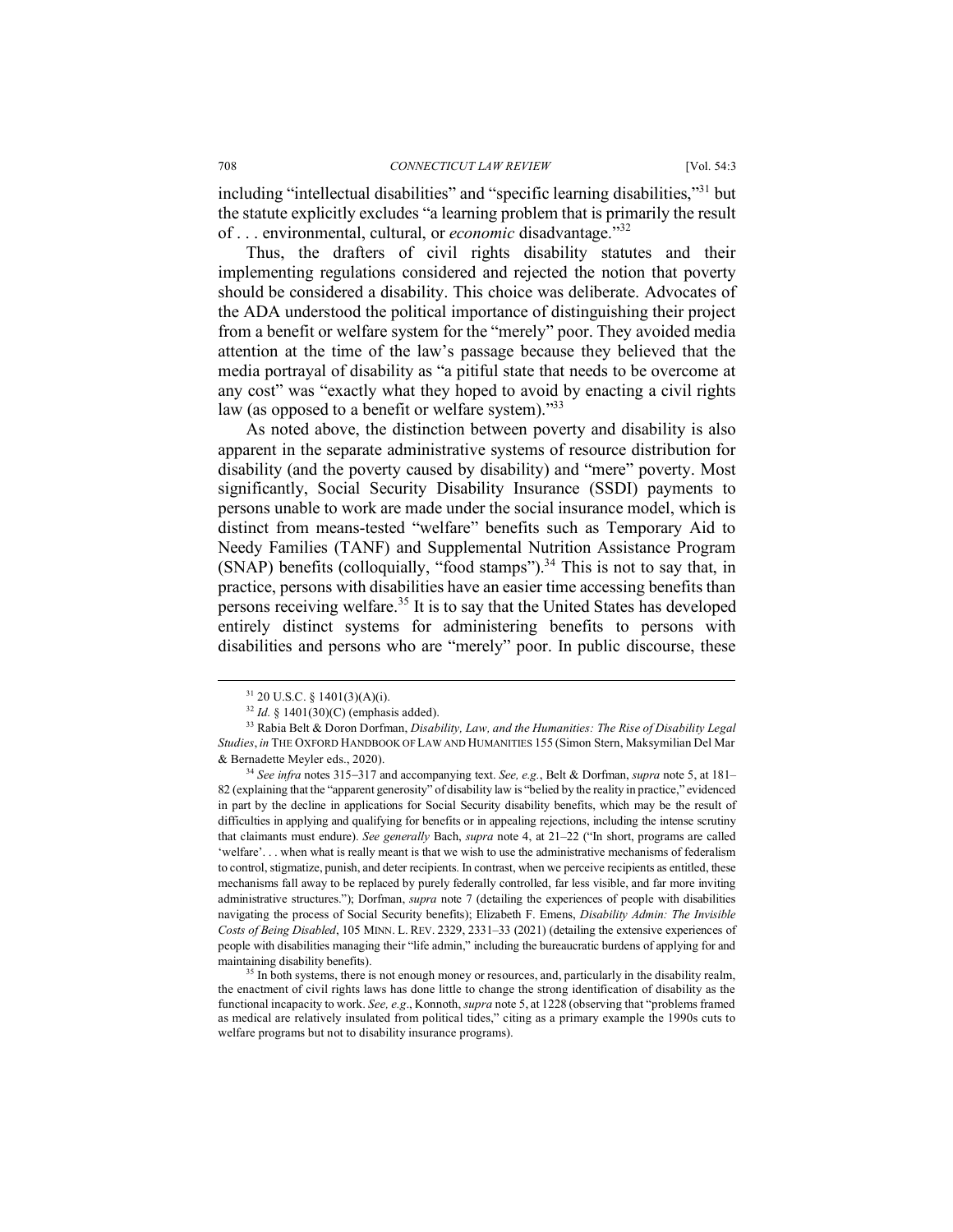categories have historically been closely tied to medicalization, fault, and deservingness (all against the backdrop of capitalism's need for labor).<sup>36</sup> More recently, these broad categorical distinctions have been justified as an effort to limit the size of the populations served, thereby conserving resources. But, they continue to reflect originating assumptions about the different causes and of motivations for behavior by persons in poverty and persons with disabilities.<sup>37</sup> As a consequence of the increasingly restrictive welfare policies adopted in the 1980s and 90s, a population of impoverished people moved from the welfare system to the disability system.<sup>38</sup> Indeed, what makes this discussion particularly timely is that the rise in "stigmatizing public discourses on 'disability fraudsters' and 'malingerers'" that has accompanied the "replace[ment]" of persons on welfare by persons with disabilities can be understood as the "latest manifestation of the recurring specter of the 'undeserving poor."<sup>39</sup>

Special education law is another domain in which disability is treated as distinct from poverty, which is carved out as a non-protected category.<sup>40</sup> James Ryan has recently analyzed the exclusionary clause of IDEA, which excludes from its coverage children who perform poorly in school "primarily [as] the result of . . . environmental, cultural, or economic disadvantage."41 Professor Ryan critiques this clause on the grounds that emerging brain science shows that the neural mechanisms of "organic" learning disabilities are substantially the same as the neural mechanisms of academic deficits attributed to poverty.42 In other words, the brains of poor children struggling in school are fundamentally like the brains of middleclass children with recognized "real" learning disabilities when it comes to explaining the academic underperformance of each group. Professor Ryan argues that the exclusionary clause of the IDEA is thus indefensible, as it is

<sup>&</sup>lt;sup>36</sup> DEBORAH A. STONE, THE DISABLED STATE 55 (1984) (summarizing the history of the English Poor Laws as resulting in categorical classification as the remedy for providing social aid for the needy and labor for society); *id.* at 68–89 (describing the origins and medicalization inherent in the United States' Social Security Disability Insurance Program); *id.* at 90–99 (discussing the evolving conceptions of medical conditions and fault).

<sup>37</sup> Whittle et al.,*supra* note 17, at 182–83; Mor, *supra* note 20, at 182–86; *see also* STONE, *supra* note 36, at 3–12 (describing the history of the English Poor Laws as attempting to distinguish between the poor who were deserving of support from the state and the undeserving poor who were expected to work).

<sup>&</sup>lt;sup>38</sup> The hollowing out of state and federal welfare programs starting in the late 1980s and culminating in the Personal Responsibility and Work Opportunity Reconciliation Act of 1996—promised by President Clinton to "end welfare as we know it"—has had the effect of leaving "federal disability benefits [such as SSI and SSDI] as the last form of substantial government cash assistance available to many indigent US adults." Whittle et al., *supra* note 17, at 182.

<sup>39</sup> *Id.*; *see also* Helena Hansen, Philippe Bourgois & Ernest Drucker, *Pathologizing Poverty: New Forms of Diagnosis, Disability, and Structural Stigma Under Welfare Reform*, 103 SOC. SCI. & MED. 76, 76 (2014); Dorfman, *Fear of the Disability Con*, *supra* note 24, at 1, 3-6.

<sup>40</sup> Ryan, *supra* note 2, at 1457-60.

<sup>41</sup> 20 U.S.C. § 1401(30)(C). 42 Ryan, *supra* note 2, at 1491–94.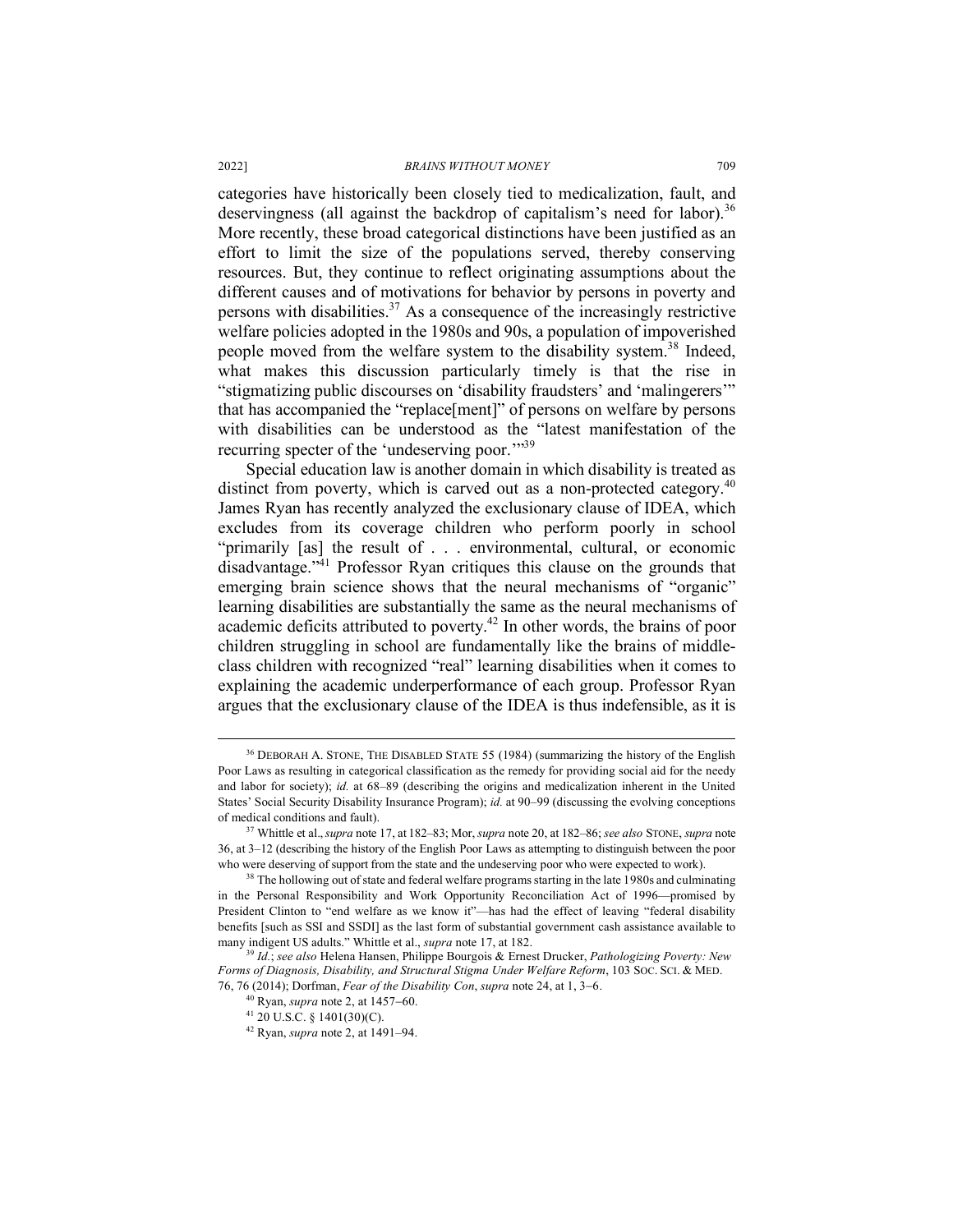based on assumptions that are scientifically incoherent, $43$  a claim upon which this Article builds and expands.

#### B. *Distinctions Arise from Assumptions About Fault-Based Deservingness*

Assumptions about behavioral causation play an important role in the design of legal categories.<sup>44</sup> Put simply, many policies implicitly assign varying degrees of moral blame to individuals based on the legal or social category to which they are assigned. In the cultural milieu of the United States, some poor are thought to be deserving, while others are not.<sup>45</sup> Social science data demonstrates that the "merely" poor are perceived by the general public as low in competence and lacking warmth, and they consistently elicit reactions of contempt because their situation is perceived as controllable.46 By contrast, the "disabled" are perceived as low in competence but high in warmth, and they consistently elicit pity because their situation is appraised as beyond their control. $47$ 

While poverty and class are targets for assigning blame to individuals, medicalized disabilities are relatively—though not entirely<sup>48</sup>—insulated from the same type of judgment and stigmatization.<sup>49</sup> This division is explained by

<sup>46</sup> *See, e.g.*, Amy J. C. Cuddy, Susan T. Fiske & Peter Glick, *The BIAS Map: Behaviors from Intergroup Affect and* Stereotypes, 92 J. PERSONALITY & SOC. PSYCH. 631, 632, 638 (2007). 47 *Id.* at 632.

<sup>48</sup> *See, e.g.*, Diller, *supra* note 7, at 384-92.

<sup>49</sup> *See generally* Konnoth, *supra* note 5, at 1165-66, 1174-75. Social science research demonstrates that, in industrialized Western countries, persons with disabilities are considered highly deserving of social protection. *See, e.g.*, Wim van Oorschot & Femke Roosma, *The Social Legitimacy of Targeted Welfare and Welfare Deservingness*, *in* THE SOCIAL LEGITIMACY OF TARGETED WELFARE: ATTITUDES TO WELFARE DESERVINGNESS 13–15 (Wim van Oorschot et al. eds., 2017).

 <sup>43</sup> *Id.* at 1491-96.

<sup>44</sup> *See* Konnoth, *supra* note 5, at 201–05 (recounting how agreed-upon notions of luck and fault were embedded into the post-New Deal creation and passage of monumental social welfare programs, such as Social Security legislation, unemployment legislation, and Medicare).

<sup>45</sup> Paul K. Piff et al., *Shifting Attributions for Poverty Motivates Opposition to Inequality and Enhances Egalitarianism*, 4 NATURE HUM. BEHAV. 496, 496 (2020); *see also* Daniel S. Goldberg, *Doubt & Social Policy: The Long History of Malingering in Modern Welfare States*, 49 J.L. MED. & ETHICS 385, 385-86 (2021) (tracing the history of social policy and its roots in anxiety about malingering and deception); Khiara M. Bridges, *The Deserving Poor, the Undeserving Poor, and Class-Based Affirmative Action*, 66 EMORY L.J. 1049, 1076 (2017) (theorizing that the "deserving poor" are those who are "poor through no fault of their own . . . [and] indigent because of unfortunate or inevitable circumstances—because they were born disabled or became disabled . . . . The deserving poor are mired in poverty because of forces that are much larger and more powerful than they are.") This cultural milieu also shapes public perceptions and policy. *See* Robert A. Moffitt, *The Deserving Poor, the Family, and the U.S. Welfare System*, 52 DEMOGRAPHY 729, 729-30 (2015) (suggesting that while domestic welfare spending has increased in the past sixty years, it has redistributed towards elderly persons and the disabled, and it reflects societal conceptualizations of which poor are deserving and which are not); Dorothy A. Brown, *Race and Class Matters in Tax Policy*, 107 COLUM. L. REV. 790, 819–26 (2007) (suggesting that original iterations of the Earned Income Tax Credit (EITC) were politically unpopular because they benefitted the "undeserving" poor, and the only way to make the EITC politically viable was to reframe it as a program that assisted the deserving poor); Pokempner  $\&$ Roberts, *supra* note 8, at 426. *See generally* MICHAEL B. KATZ, THE UNDESERVING POOR: AMERICA'S ENDURING CONFRONTATION WITH POVERTY (2d ed. 2013).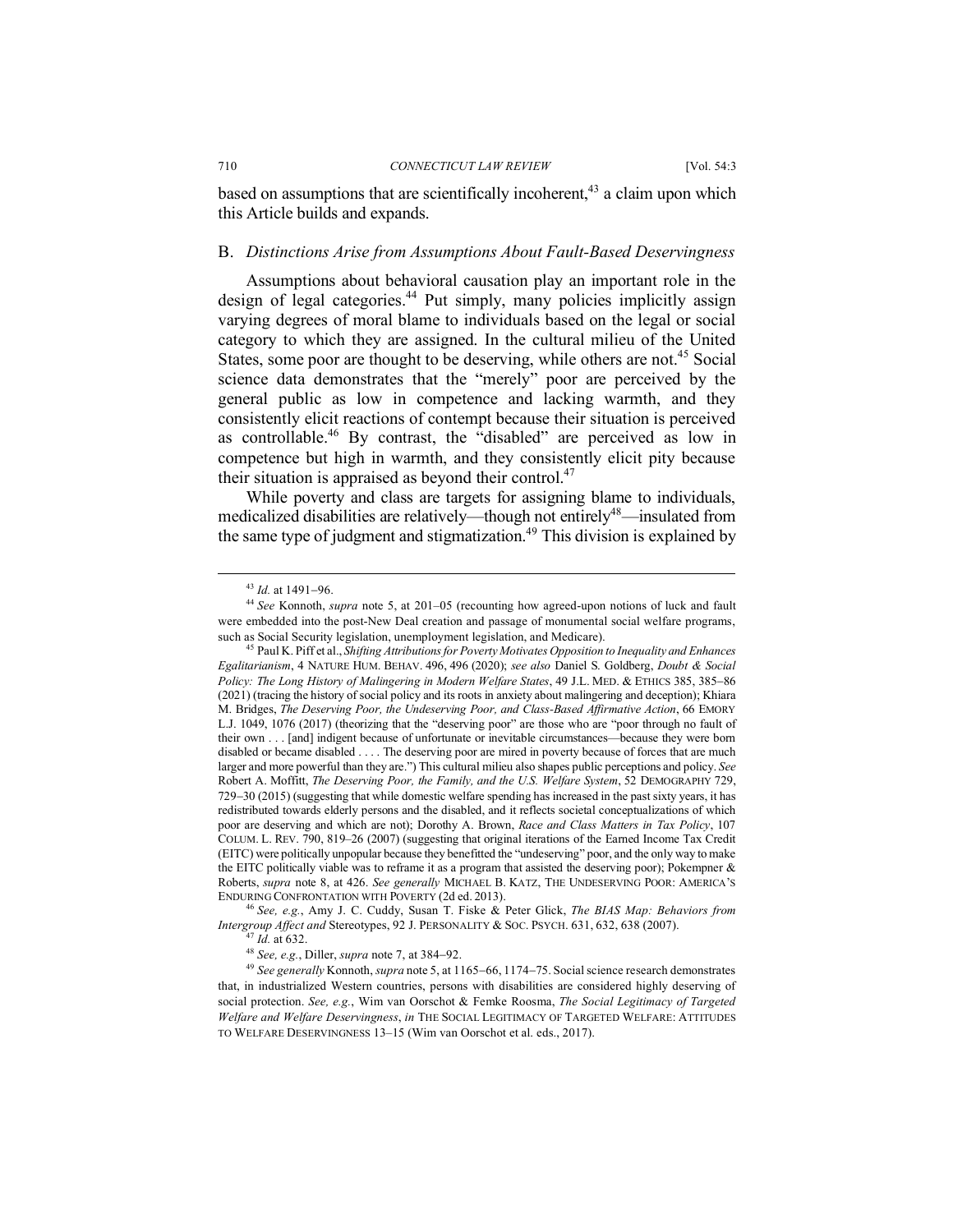the fact that judgments of moral deservingness in law and policy tend to track beliefs about the extent to which individuals are responsible for their own misfortune. Specifically, attributions of individual fault tend to limit positive rights, while attributions of luck or external factors tend to support the expansion of positive rights, based on an entrenched legal ethic of luck egalitarianism—the idea that it is unjust or unfair if some people are worse off than others through no fault or choice of their own.<sup>50</sup> Implicit assumptions about causality thus matter greatly in attributions of deservingness.

A variety of sources support this claim, which itself is the subject of extensive literature. However, the claim is sufficiently well-established such that, for the purpose of the remainder of this Article, it requires no more than a few brief examples. We can find these examples in statements by legislators surrounding the enactment of the relevant laws, as well as in the social norms expressed by contemporaneous media and political discourse.

#### 1. *Assumptions in Law*

There is a complex and well-documented legislative history of the relationship between disability, economic disadvantage, and public benefits. Matthew Diller argues that the dichotomy between the federal social insurance model (for certain disability and unemployment benefits) and the public assistance model (for welfare benefits) is best explained by divergent judgments regarding causation and fault in the two domains. The former is intended for the "worthy" poor, who are out of work for reasons not perceived to be their (moral) fault.<sup>51</sup> By tracking the historical development of social insurance and public assistance systems, Professor Diller makes a powerful case that the narrow, medically determined definition of disability used by the Social Security Administration is meant to provide:

[T]he public with an assurance that the disability category will be contained, and its threat to the market economy and the work ethic will be limited. . . . [T]he exclusivity of the disability category facilitates treatment of inability to work arising from other causes as simply instances of individual moral failing.<sup>52</sup>

It is for this reason that eligibility criteria for disability benefit programs, such as SSI, "are designed to track public conceptions of the 'worthy' poor,

 <sup>50</sup> Konnoth, *supra* note 5, at 1222–23; Carl Knight, *Luck Egalitarianism*, 8 PHIL. COMPASS 924, 924 (2013); *see also* Diller, *supra* note 7, at 457-58. 51 Diller, *supra* note 7, at 385–94 ("[I]n the case of disability, inability to work is generally not

perceived as the fault of the disabled individual."). Professor Diller's article also describes how the structure of public assistance in the U.S. reflects moral judgments about the primacy of the free market. *Id.* at 372–76.<br><sup>52</sup> *Id.* at 459–60.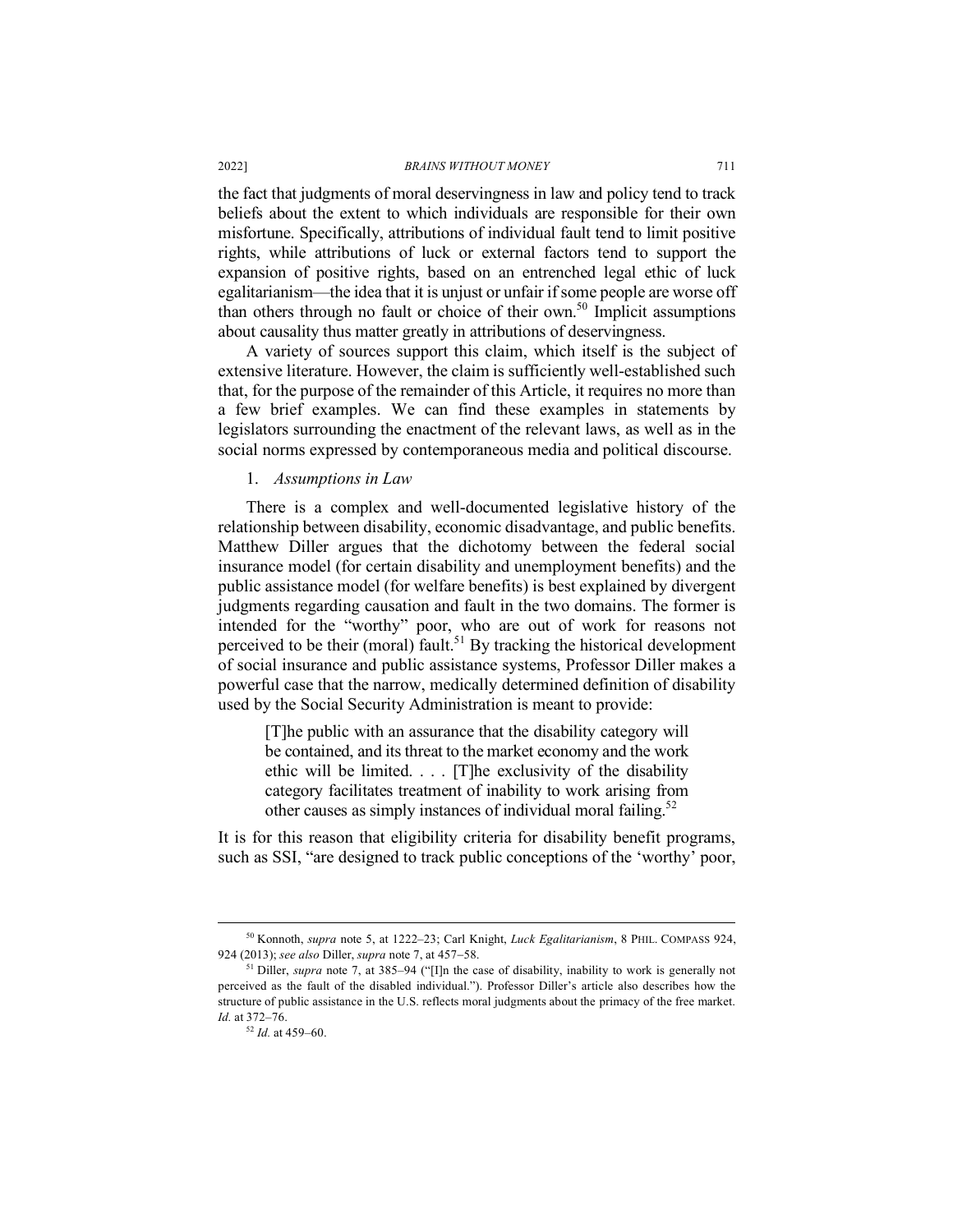rather than the range of socio-economic problems that lead many people with disabilities to need benefits."<sup>53</sup>

Disability law in the United States is not uniform, and incoherence and tensions remain between the social insurance model of benefits distribution and the civil rights model of anti-discrimination.<sup>54</sup> Yet, the passage of the ADA was similarly justified by an appeal to the ethics of individual responsibility. Samuel Bagenstos has comprehensively documented how the ADA was sold to the public as a version of welfare reform, the purpose of which was to provide accommodations in order to move people off of the welfare rolls and into the workforce.<sup>55</sup> Speaking the language of market fundamentalism, the "godfather of the ADA" testified that the bill would enable persons with disabilities to become "self-reliant" and avoid "the economic and *moral disasters* of giant, paternalistic welfare bureaucracies" that keep people in "unjust, unwanted dependency."56 Numerous scholars have argued that the Supreme Court jurisprudence interpreting (and limiting) the reach of the ADA prior to the law's 2008 amendments can be understood as the product of this fault-based reasoning.<sup>57</sup> The final negotiated version of the ADA also excluded from its coverage behavior thought to be volitional and "lack[ing] any physiological basis," because "people must bear some responsibility for the consequences of their own actions."58

<sup>&</sup>lt;sup>53</sup> *Id.* at 461. Different types of disabilities are treated differently by society at large and experts based on moral dimensions including whether the person was responsible for their own impairment (by, for example, drinking or drug use) and the attributed legitimacy of their condition. *See* GARY L. ALBRECHT, THE DISABILITY BUSINESS: REHABILITATION IN AMERICA 76 (1992).

<sup>54</sup> Weber, *supra* note 7, at 575–76; *see also* Bagenstos, *supra* note 5, at 3–5.

<sup>55</sup> Samuel R. Bagenstos, *The Americans with Disabilities Act as Welfare Reform*, 44 WM. & MARY

<sup>&</sup>lt;sup>56</sup> The Americans with Disabilities Act of 1989: Joint Hearing on H.R. 2273 Before the Subcomms. *on Select Educ. & Emp. Opportunities of the H. Comm. on Educ. & Lab.*, 101st Cong. 57–58 (1989) (statement of Justin Dart, Jr., Chairman, Task Force on the Rights and Empowerment of Americans with Disabilities) (emphasis added); *see also* THOMAS F. BURKE, LAWYERS, LAWSUITS, AND LEGAL RIGHTS: THE BATTLE OVER LITIGATION IN AMERICAN SOCIETY 96–97 (2002)

<sup>57</sup> Bagenstos, *supra* note 55, at 977. Professor Bagenstos argues that the definition-of-disability cases that seem at odds with the ADA's civil rights purposes are readily understandable from the perspective that the statute should not benefit those who are able to work *generally*, even if not in their prior job or preferred profession. *Id. See generally* Ruth Colker, *The Americans with Disabilities Act: A Windfall for Defendants*, 34 HARV. C.R.-C.L. L. REV. 99 (1999); Ruth Colker, *Winning and Losing* 

<sup>&</sup>lt;sup>58</sup> See Konnoth, *supra* note 5, at 208 (quoting 135 Cong. Rec. S10796 (daily ed. Sept. 1989) (statement of Sen. Warren B. Rudman), in which conservative Senator Rudman speaks to some conditions that are excluded from the ADA's coverage); 42 U.S.C. § 12211(b) (excluding from the ADA's coverage "transvestism, transsexualism, pedophilia, exhibitionism, voyeurism, gender identity disorders not resulting from physical impairments, or other sexual behavior disorders; compulsive gambling, kleptomania, or pyromania; or psychoactive substance use disorders resulting from current illegal use of drugs").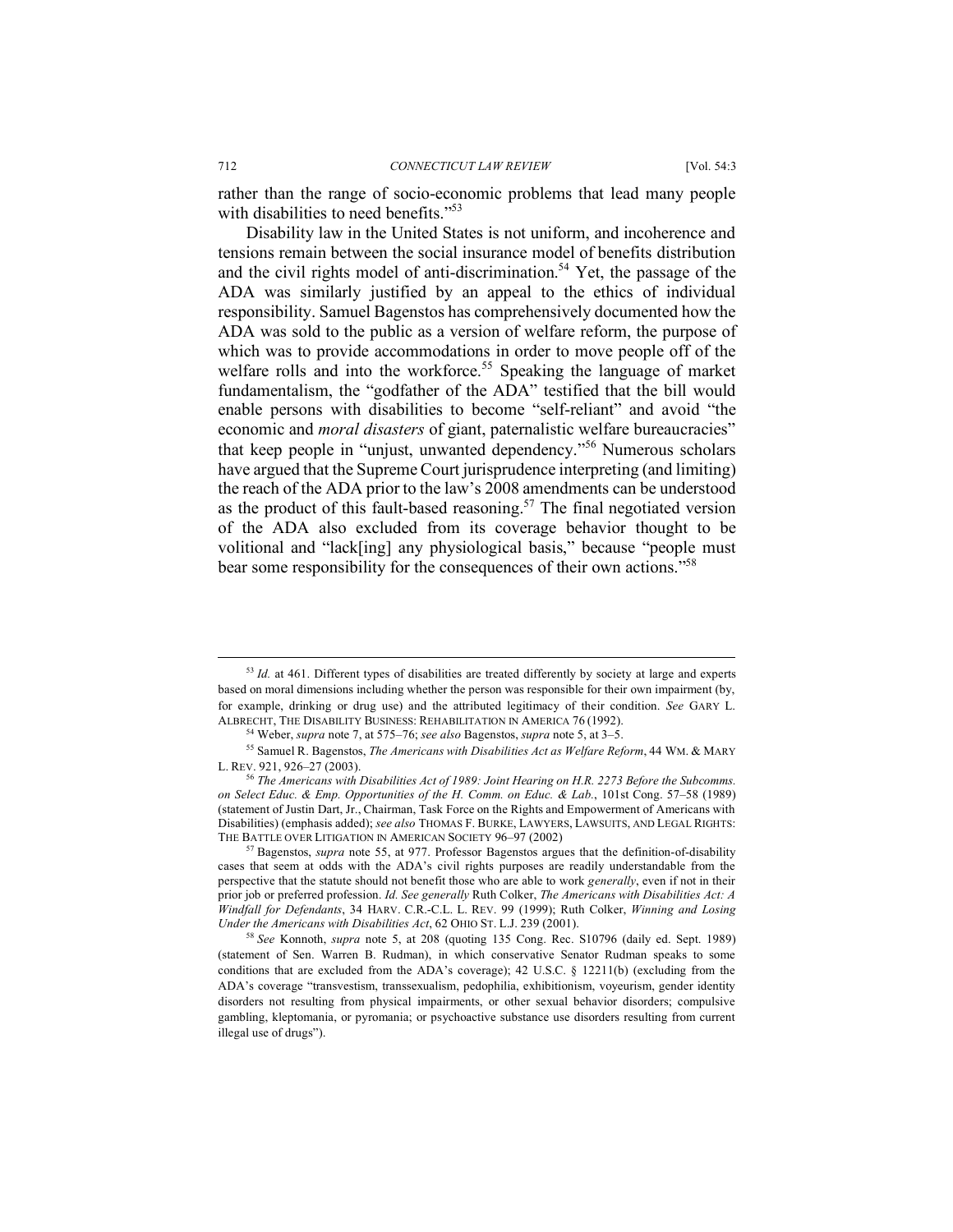#### 2. *Assumptions in Society*

Stereotypes and assumptions about people who are poor are endemic in American culture. The "welfare queen" remains a persistent negative stereotype,<sup>59</sup> and it is commonly assumed that poor people lack the intelligence, self-discipline, and inclination to resist "bad" or impulsive life choices $60$ —that is, that they are inherently less competent or lacking in motivation in ways that render them undeserving of financial assistance. $\overline{6}1$  Social science data also confirms that people tend to attribute poverty to causes that are dispositional and individualistic, rather than situational and structural, and therefore tend to blame poor persons themselves for being impoverished. $62$  These assumptions have contributed to the overall criminalization of poverty—the

*Norms, Reactive Attitudes, and the Political Economy of Welfare Reform,* 63 LAW & CONTEMP. PROBS. 257, 271 (2000) (citing MARTIN GILENS, WHY AMERICANS HATE WELFARE: RACE, MEDIA, AND THE POLITICS OF ANTIPOVERTY POLICY 2-3 (1999), who concludes that "the focus of considerable public anger and resentment is not the *principle* of government support for the needy, but the perception that most people currently receiving welfare are undeserving").

<sup>62</sup> *See, e.g.*, Matthew O. Hunt & Heather E. Bullock, *Ideologies and Beliefs About Poverty*, *in* THE OXFORD HANDBOOK OF THE SOCIAL SCIENCE OF POVERTY 93-94 (David Brady & Linda M. Burton eds., 2016); Patricia Homan, Lauren Valentino & Emi Weed, *Being and Becoming Poor: How Cultural Schemas Shape Beliefs About Poverty*, 95 SOC. FORCES 1023, 1025-29 (2017); Catherine Cozzarelli, Anna V. Wilkinson & Michael J. Tagler, *Attitudes Toward the Poor and Attributions for Poverty*, 57 J. SOC. ISSUES 207, 209-10 (2001). Op-eds in the nation's major newspapers also confirm mainstream views that persons in poverty are individually responsible for their status. *New York Times* columnist David Brooks wrote in May 2015 that federal spending on antipoverty programs has been ineffective because "the real barriers to mobility are matters of social psychology, the quality of relationships in a home and a neighborhood that either encourage or discourage responsibility, future-oriented thinking, and practical ambition." David Brooks, *The Nature of Poverty*, N.Y. TIMES (May 1, 2015), https://www. nytimes.com/2015/05/01/opinion/david-brooks-the-nature-of-poverty.html. *Washington Post* columnist George Will recapitulated Daniel Patrick Moynihan's fifty-year old thesis in March 2015, stating that "[p]erhaps the decisive factors in combating poverty and enabling upward mobility were not economic but cultural—the habits, mores and dispositions that equip individuals to take advantage of opportunities." George F. Will, *What Patrick Moynihan Knew About the Importance of Two Parents*, WASH. POST (Mar. 13, 2015), https://www.washingtonpost.com/opinions/what-patrick-moynihan-knew-about-the-impor tance-of-two-parents/2015/03/13/2cdf9bae-c9a4-11e4-aa1a-86135599fb0f\_story.html. For a comment on how such attitudes have driven legal scholarship on inequality to avoid engagement with claims that attribute resource disparity to culture, in order to further avoid victim-blaming, see Lucille A. Jewel, *Merit and Mobility: A Progressive View of Class, Culture, and the Law*, 43 U. MEMPHIS L. REV. 239, 256 (2012) ("For progressives seeking to theorize about social inequality and social change, 'culture' has become somewhat of an anathema" because of the conservative co-option of cultural explanations for poverty that use a "blame the victim" approach, which attributes poverty to "defective individual cultural choices rather than focusing on structural realities.").

 <sup>59</sup> KAARYN S. GUSTAFSON, CHEATING WELFARE: PUBLIC ASSISTANCE AND THE CRIMINALIZATION OF POVERTY 15, 34-36, 151-53 (2011); Catherine Powell & Camille Gear Rich, *The "Welfare Queen" Goes to the Polls: Race-Based Fractures in Gender Politics and Opportunities for Intersectional Coalitions*, 108 GEO. L.J. 105, 115–30 (2020).<br><sup>60</sup> For example, in March 2017, then-Representative Jason Chaffetz (R-UT) quipped that Americans

may need to choose between getting a "new iPhone that they just love" and obtaining health insurance. Philip Bump, *Jason Chaffetz's iPhone Comment Revives the 'Poverty is a Choice' Argument*, WASH. POST (Mar. 7, 2017), https://www.washingtonpost.com/news/politics/wp/2017/03/07/jason-chaffetzsiphone-comment-revives-the-poverty-is-a-choice-argument/. 61 *See* KATZ, *supra* note 45, at <sup>1</sup>-3; *see also* Amy L. Wax, *Rethinking Welfare Rights: Reciprocity*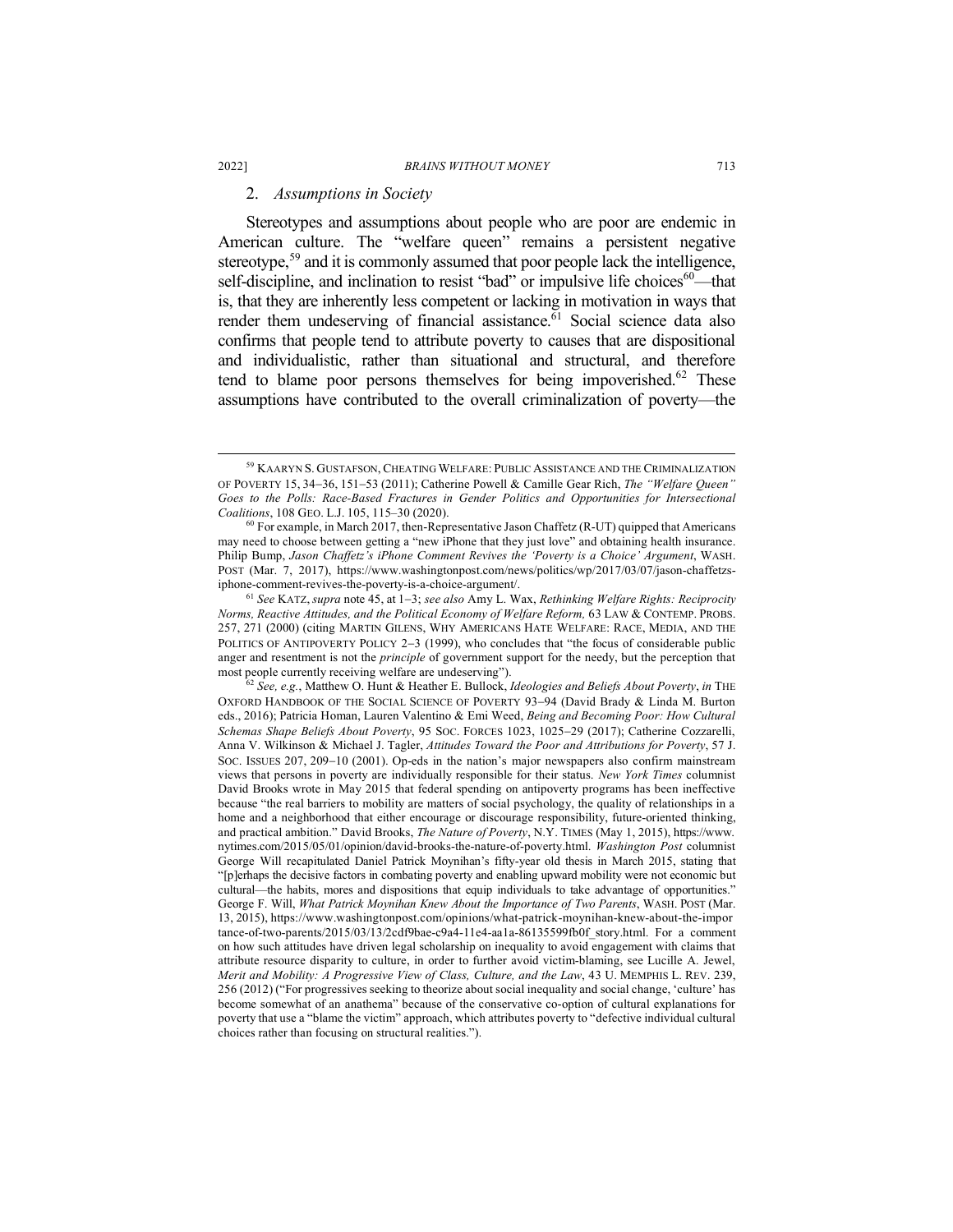"stigmatization, surveillance, and regulation of the poor"63—and the resulting relegation of the poor to "an inferior status of rights-bearing citizenship," extensively documented by Kaaryn Gustafson.<sup>64</sup>

While these assumptions are partly grounded in American cultural predispositions and the "neoliberal emphasis on work,"65 they also likely derive from ingrained patterns of thinking known as the "fundamental" attribution error," which is the tendency to see the behavior of others as being determined by character, while simultaneously believing one's own behavior as being determined by circumstance.<sup>66</sup> This belief—that the poor are, by their own failures, primarily responsible for their condition—informs and often undermines political support for social provisions that aim to reduce or ameliorate the effects of poverty. For example, survey data indicates that Americans prefer in-kind redistribution over cash transfers to the poor, primarily because they believe that the poor will not spend cash on the "right" things.<sup>67</sup> Moreover, experimental evidence demonstrates that manipulating peoples' beliefs about the causes of poverty, so that they place less weight on individual choices and greater weight on situational forces, increases their intolerance of inequality and their willingness to combat it.<sup>68</sup>

In contrast, political and cultural beliefs about persons with disabilities have tended to be more generous and sympathetic, even while being stigmatizing and patronizing.<sup>69</sup> The passage of the ADA was supported in part by a "discourse of pity, charity, and admiration," with polling at the time showing that the "overwhelming majority of Americans viewed disability in precisely these terms of pity, charity, and inspirational overcoming."70 Persons with disabilities still face persistent bias, stereotypes, mistreatment, and discrimination, notwithstanding the broad civil rights laws on the books, but they are not (at least in most cases) blamed for causing their situation and denied aid on that basis $71$ 

What follows in Part II is an examination of the state of the brain and the behavioral science of poverty and low SES, which addresses the causal

 <sup>63</sup> Kaaryn Gustafson, *The Criminalization of Poverty*, 99 J. CRIM. L. & CRIMINOLOGY 643, 647 (2009).

<sup>64</sup> *Id.* at 643.

<sup>65</sup> Heather E. Bullock, Gabriel H. J. Twose & Veronica M. Hamilton, *Mandating Work: A Social Psychological Analysis of Rising Neoliberalism in U.S. Public Assistance Programs*, 19 ANALYSES SOC. ISSUES & PUB. POL'Y 282, 282 (2019).

<sup>66</sup> *See, e.g.*, Maia Szalavitz, *Why Do We Think Poor People Are Poor Because of Their Own Bad Choices?*, GUARDIAN (July 5, 2017, 5:00 PM), https://www.theguardian.com/us-news/2017/jul/05/usinequality-poor-people-bad-choices-wealthy-bias.

<sup>67</sup> Zachary Liscow & Abigail Pershing, *Why Is So Much Redistribution In-Kind and Not in Cash? Evidence from a Survey Experiment*, NAT'L TAX J. (forthcoming), https://ssrn.com/abstract=3672415.

<sup>68</sup> Piff et al., *supra* note 45, at 496-97. 69 Dorfman, *Fear of the Disability Con*, *supra* note 24, at 1080.

<sup>70</sup> Samuel R. Bagenstos, *Disability Rights and the Discourse of Justice*, 73 SMU L. REV. F. 26, 32 (2020).

<sup>71</sup> *See* Katie Eyer, *Claiming Disability*, 101 B.U. L. REV. 547, 559–64 (2021).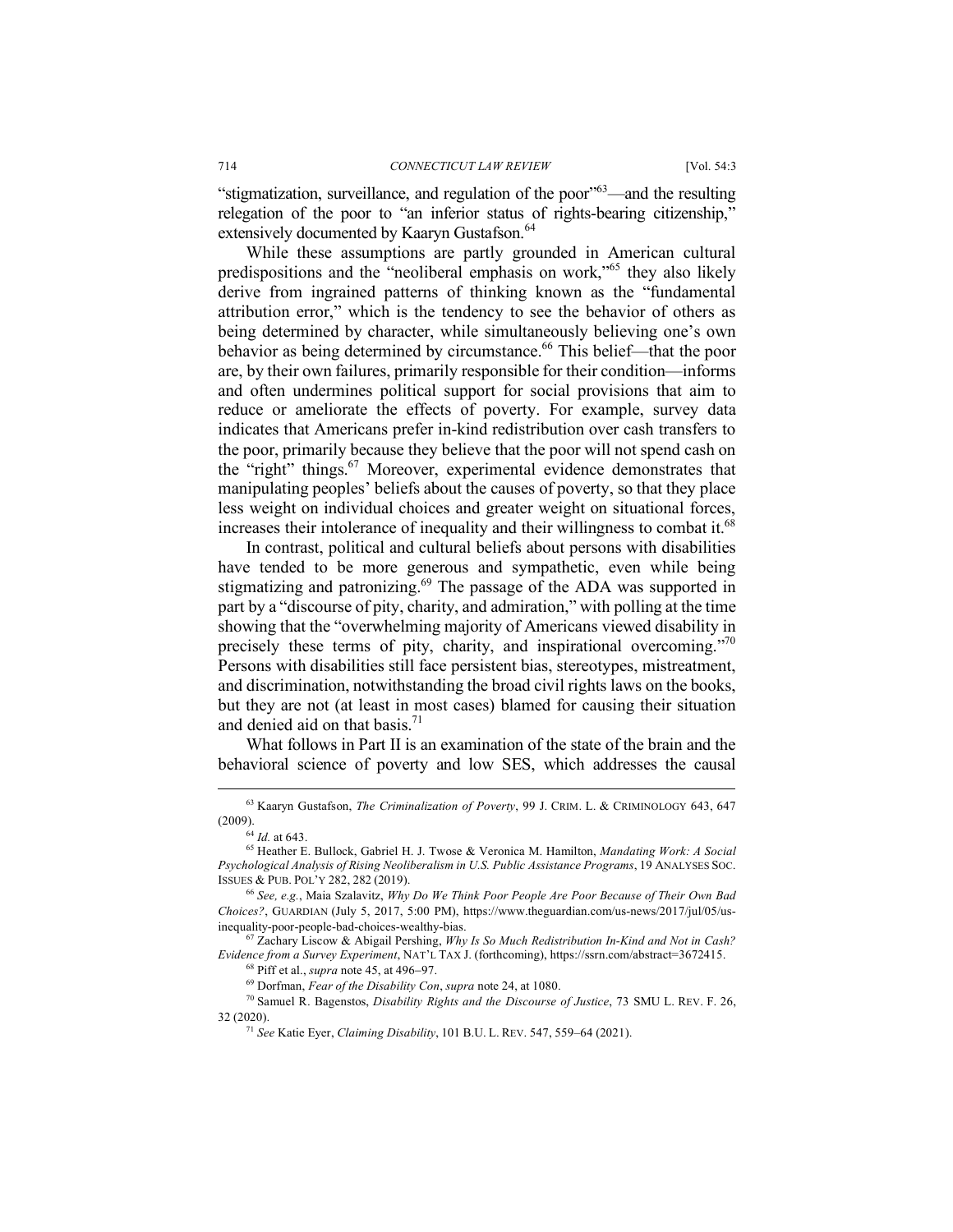relationships between poverty and cognitive functions. To the extent that the legal, political, and moral distinctions between the broad categories of "poverty" and "disability" depend upon assumptions about fault and responsibility for being disadvantaged, understanding those causal relationships is a step towards determining whether the conceptual distinction between the categories is sound  $72$ 

#### II. BRAIN AND BEHAVIORAL SCIENCE UNDERMINE ASSUMPTIONS ABOUT THE DISTINCTION BETWEEN POVERTY AND DISABILITY

Poverty is a complex socioeconomic condition and persistent social problem. It is now well established that poorer people experience, on average, shorter lifespans, higher rates of physical and mental illness, and lower academic achievement.73 According to the most recent report from the U.S. Census Bureau, thirty-four million Americans lived below the federal poverty line in 2019.74 The recent shocks of the 2008 financial crisis and the economic fallout of the COVID-19 pandemic have brought renewed attention to poverty from the popular media, as well as from policymakers and legislators. During this time, poverty has also been the subject of new theories and research, which this Part describes.

The research reviewed below is focused on novel brain and cognitive/behavioral science associated with poverty, lower socioeconomic status, and the subjective experience of poverty.75 The brain and behavioral research reviewed raises, and begins to address, a fraught question regarding the causal relationships between poverty and cognitive problems: that is, are people poor because they are innately less capable in the labor market, $^{76}$  or

<sup>74</sup> JESSICA SEMEGA ET AL., U.S. CENSUS BUREAU, U.S. DEP'T OF COM., P60-270 (RV), INCOME AND POVERTY IN THE UNITED STATES: 2019 12 (rev. ed. 2021), https://www.census.gov/content/dam/ Census/library/publications/2020/demo/p60-270.pdf.<br><sup>75</sup> It is beyond the scope of this Article to attempt a meta-review of the vast sociological and

epidemiological literatures on the social determinants of health, including the relationship between low income and other comorbidities of socioeconomic status (SES) such as violence, trauma, family status, nutrition, environmental toxins, systemic and structural racism, political economy, and educational system. But these determinants and brain-based mechanisms are not mutually exclusive; any effects of each act through the brain to affect behavior, because the brain produces all behavior. This Article focuses on internally-located mechanisms that are more proximate to behavior production, rather than specific environmental or epidemiological factors that undoubtedly influence the brain. Sebastián J. Lipina & M. Soledad Segretin, *Strengths and Weakness of Neuroscientific Investigations of Childhood Poverty: Future Directions*, 9 FRONTIERS HUM. NEUROSCIENCE 1, 1 (2015); Michael Marmot, *Social Determinants of Health Inequalities*, 365 LANCET 1099, 1099–1102 (2005).

 $^{76}$  For suggestions of this causal relationship between poverty and cognitive problems, see Wax. *supra* note 18, at 256; Isabel V. Sawhill, *The Behavioral Aspects of Poverty*, 153 PUB. INT. 79, 85 (2003); Linda S. Gottfredson, *Why g Matters: The Complexity of Everyday Life*, 24 INTEL. 79, 116–20 (1997)

 <sup>72</sup> *See* Adam M. Samaha, *What Good Is the Social Model of Disability?*, 74 U. CHI. L. REV. 1251, 1279 (2007). 73 Farah, *supra* note 1, at 428; *see also* Daniel A. Hackman, Martha J. Farah & Michael J. Meaney,

*Socioeconomic Status and the Brain: Mechanistic Insights from Human and Animal Research*, 11 NATURE REVS. NEUROSCIENCE 651, 651 (2010).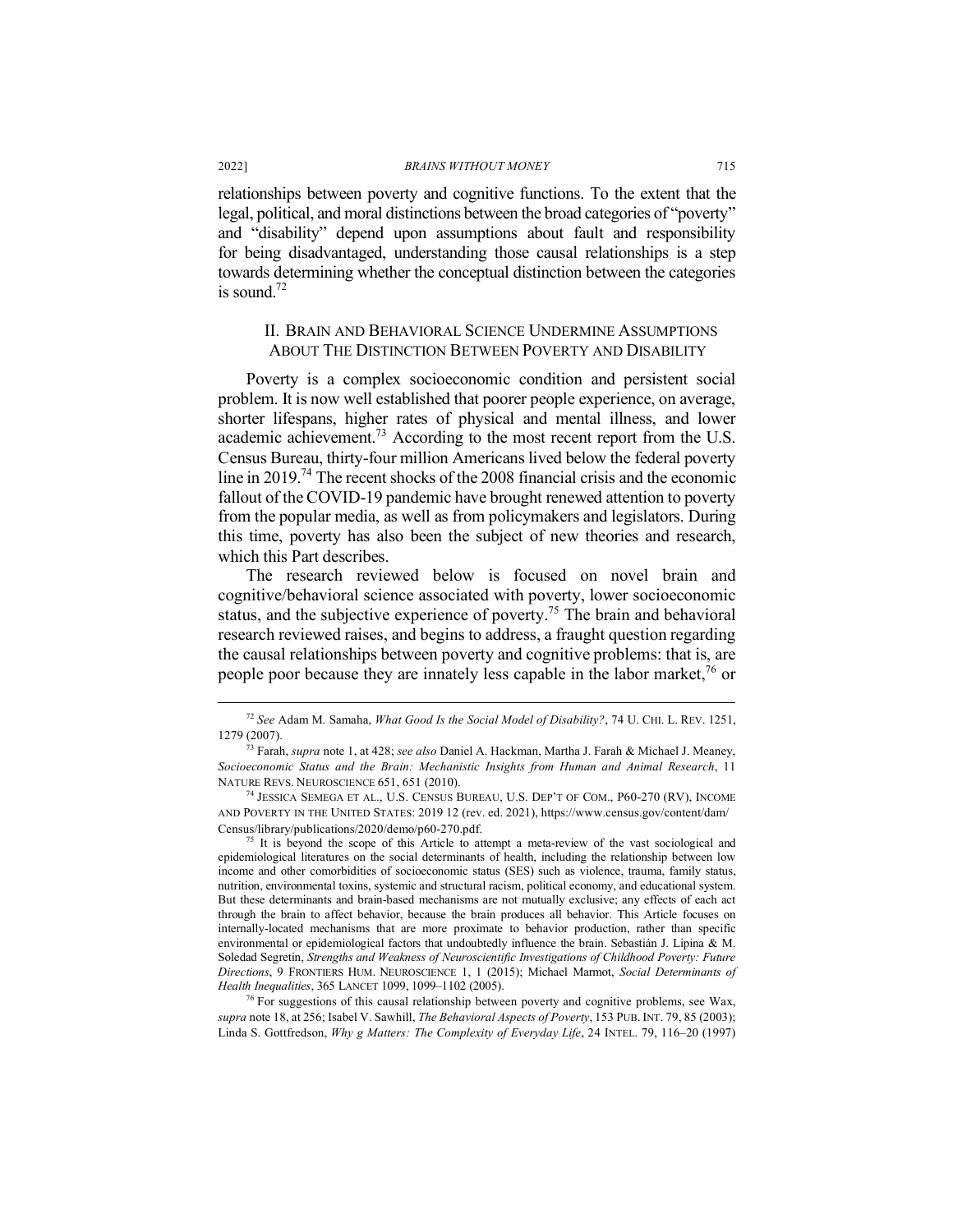are they poor, at least in part, because being poor limits brain development and causes cognitive problems that impede work and life functioning?

This framing—inherent in the policy-focused interpretations of the scientific research—assumes a simplified agent-environment dynamic of an individual actor in a well-functioning labor market. In assuming this framework, the research incorporates neoliberal, capitalist assumptions<sup>77</sup> about the relationship between the individual and her economic status: meaning that, by working hard and being "smart," one can avoid poverty, and that individual behavior is primarily responsible for one's economic condition. This perspective leaves out the role that broader political and economic structures play in contributing to poverty and precarity through, for instance, facilitating wage suppression, structural racism, and discrimination.<sup>78</sup> It also ignores the fact that poverty can be alleviated by governmental action and redistribution, rather than by individual labor.<sup>79</sup>

The claim in this Article is not that the brain/behavior scientific perspective is the best way to explain poverty, nor is it an endorsement of the market fundamentalist frame.<sup>80</sup> Rather, this Article takes the science on its own terms, including its assumptions and its limitations, and accepts that the current *policy* discourse is dominated by the market fundamentalist frame. My core claim—that the separate categories of poverty and disability are premised on scientifically inaccurate assumptions—serves as a both an internal critique of the way in which that framework presently categorizes poverty, as well as a challenge to some of the key factual assumptions about human behavior that undergird the framework itself. This Article reveals that the assumptions inherent in the dominant market fundamentalist approach, and the law and policy that flow from it, are inaccurate.

As with any nascent science—particularly about human behavior—the work reviewed below comes with caveats and limitations. First, a major challenge for brain and behavioral scientists studying "poverty" as an independent variable is its multi-faceted and relational nature, perhaps one reason that it has been largely ignored in neuroscience until relatively

*Poverty Fell Last Year as Government Aid Made Up for Lost Jobs*, N.Y. TIMES (Sept. 14, 2021), https://www.nytimes.com/2021/09/14/business/economy/census-income-poverty-health-insurance.html (noting that poverty rates declined in 2020 due to the government benefits distributed in response to the pandemic, despite declines in employment).<br><sup>80</sup> This is also conceptualized as the "Twentieth-Century Synthesis," for which contemporary legal

discourse has "serv[ed] as a powerful authorizing terrain." Britton-Purdy et al., *supra* note 78, at 1789–90.

 <sup>(</sup>arguing that cognitive abilities can affect economic outcomes, as higher intelligence related to better jobs and higher incomes).

<sup>77</sup> *See* Jewel, *supra* note 3, at 643–54.

<sup>78</sup> ELISE GOULD & HILARY WETHING, U.S. POVERTY RATES HIGHER, SAFETY NET WEAKER THAN IN PEER COUNTRIES 1-2, 5-7 (2012), https://files.epi.org/2012/ib339-us-poverty-higher-safety-net-weaker.pdf; *see generally* Jedediah Britton-Purdy et al., *Building a Law-and-Political-Economy Framework: Beyond the Twentieth-Century Synthesis*, 129 YALE L.J. 1784, 1786–88 (2020). 79 GOULD & WETHING, *supra* note 78, at 1, 5–7; *see also* Ben Casselman & Jeanna Smialek, *U.S.*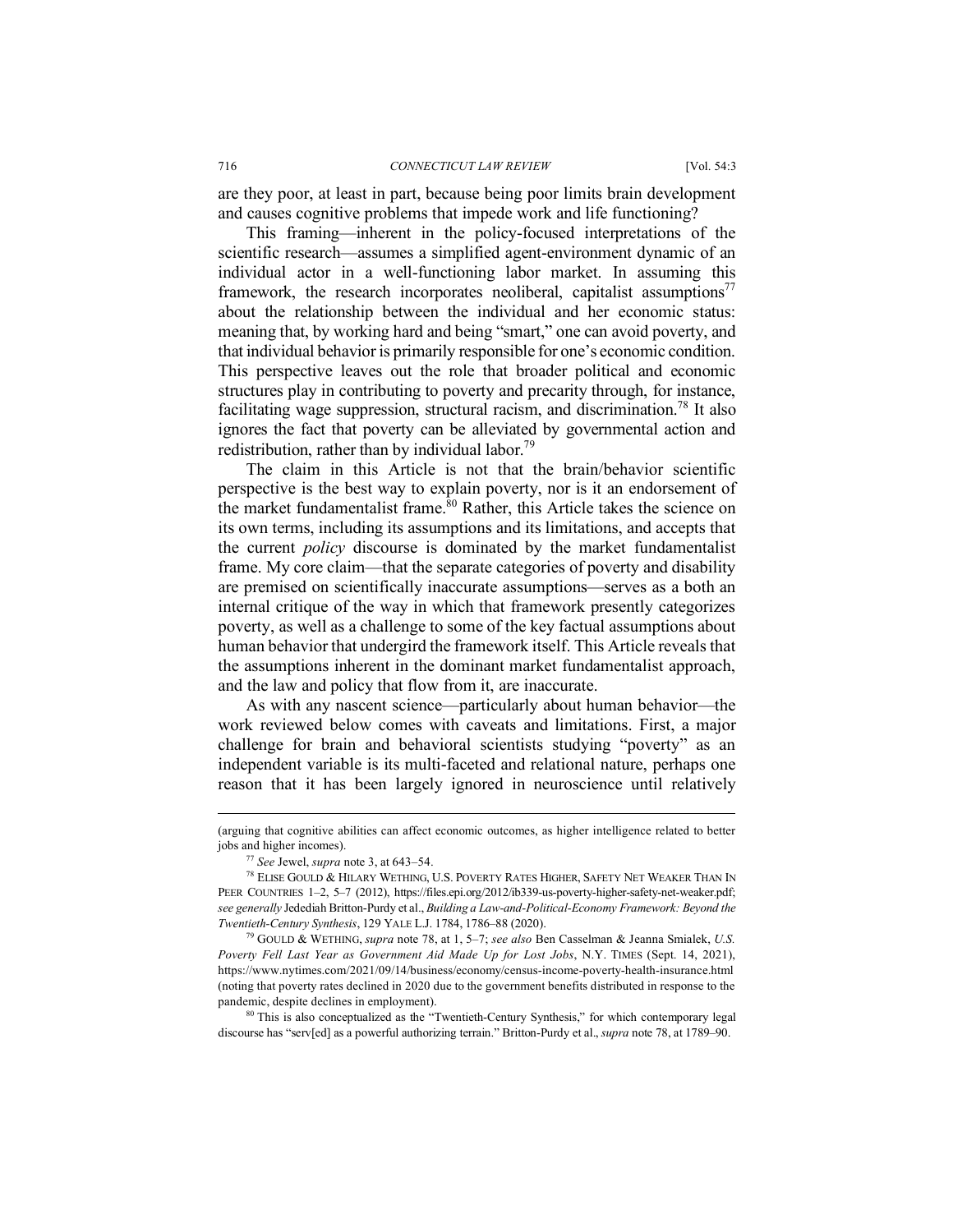recently.<sup>81</sup> Poverty encompasses not only a possible set of objective economic states, such as assets, income, or income-to-needs ratio,<sup>82</sup> but also encompasses social capital, social exclusion, $83$  and subjective experience. $84$ The literature reviewed does not agree on any single set of measures, thereby making any attempt at quantitative or qualitative meta-analysis inherently messy. Second, notwithstanding the strong intersectionality between poverty and race/ethnicity, very little can be said about such demographic-specific associations with brain or behavior measures, as few existing studies of brain/behavior of the kind reviewed here report effects based on racial or ethnic identity.<sup>85</sup> Third, the dependent variable of "cognitive functioning" should be understood as a very broad term, not representative of any unitary construct, such as "intelligence." Rather, the literature explores more discrete cognitive functions, such as attention, impulse control, language processing, emotional regulation, learning, working memory, and executive functioning, to name a few. As detailed below, declines or weaknesses in one area may be offset by strengths in another, which is a reality consistent with the lived experience of persons with disabilities. Finally, to the extent that I make claims about causality between associated variables, these should be

*in Assessing the Consequences of Poverty*, 68 ANN. REV. PSYCH. 10.1–.2 (2017).

<sup>84</sup> Anandi Mani et al., *Poverty Impedes Cognitive Function*, 341 SCI. 976, 976 (2013); Khadija Shams, *Developments in the Measurement of Subjective Well-Being and Poverty: An Economic Perspective*, 17 J. HAPPINESS STUDS. 2213, 2214 (2016); Diemer et al., *supra* note 81, at 103; MARTIN RAVALLION, THE ECONOMICS OF POVERTY: HISTORY, MEASUREMENT, AND POLICY 107 (2016).

<sup>85</sup> Steven O. Roberts et al., *Racial Inequality in Psychological Research: Trends of the Past and Recommendations for the Future*, 15 PERSPECTIVES ON PSYCH. SCI. 1295, 1297–98 (2020) (reporting that in a sample of more than 26,000 publications in cognitive, developmental, and social psychology from 1974–2018, only five percent of publications highlighted race). One recent paper considers whether SES-linked problems in executive function are related to the volume of certain frontal brain areas and whether race moderated the effects. The authors concluded that brain volume in a particular prefrontal brain area significantly mediated the association between SES and one test of executive function (measuring attention, sequencing, mental flexibility, visual search, and motor functioning) in whites, but not in African Americans (and significant SES/functional relationships in all subjects), perhaps because higher levels of income and education may be "protective" only in whites. Danielle Shaked et al., *Dorsolateral Prefrontal Cortex Volume as a Mediator Between Socioeconomic Status and Executive Function*, 32 NEUROPSYCH. 985, 991 (2018). For research finding no interaction between racial discrimination, poverty, and cognition, see Antione D. Taylor, The Relation Between Discrimination and Cognitive Function: Moderating and Mediating Factors (2019) (Ph.D. dissertation, University of Maryland, Baltimore County) (ProQuest). This is not to minimize the impact of policy implications on racial and ethnic minorities, who make up a disproportionate share of lower SES populations, nor is it an effort to elide the racist histories of psychology and cognitive assessments such as intelligence tests. Andrew S. Winston, *Scientific Racism and North American Psychology*, OXFORD RSCH. ENCYCS.: PSYCH. (May 29, 2020), https://doi.org/10.1093/acrefore/9780190236557.013.516.

 <sup>81</sup> Farah, *supra* note 1, at 429 fig.1d; Matthew A. Diemer et al., *Best Practices in Conceptualizing and Measuring Social Class in Psychological Research*, 13 ANALYSES SOC. ISSUES & PUB. POL'Y 77, 78 (2013). 82 *See* LIANA FOX, U.S. CENSUS BUREAU, U.S. DEP'T OF COM., P60-272, THE SUPPLEMENTAL

POVERTY MEASURE: 2019 2 (2020), https://www.census.gov/content/dam/Census/library/publications/ 2020/demo/p60-272.pdf. 83 Greg J. Duncan, Katherine Magnuson & Elizabeth Votruba-Drzal, *Moving Beyond Correlations*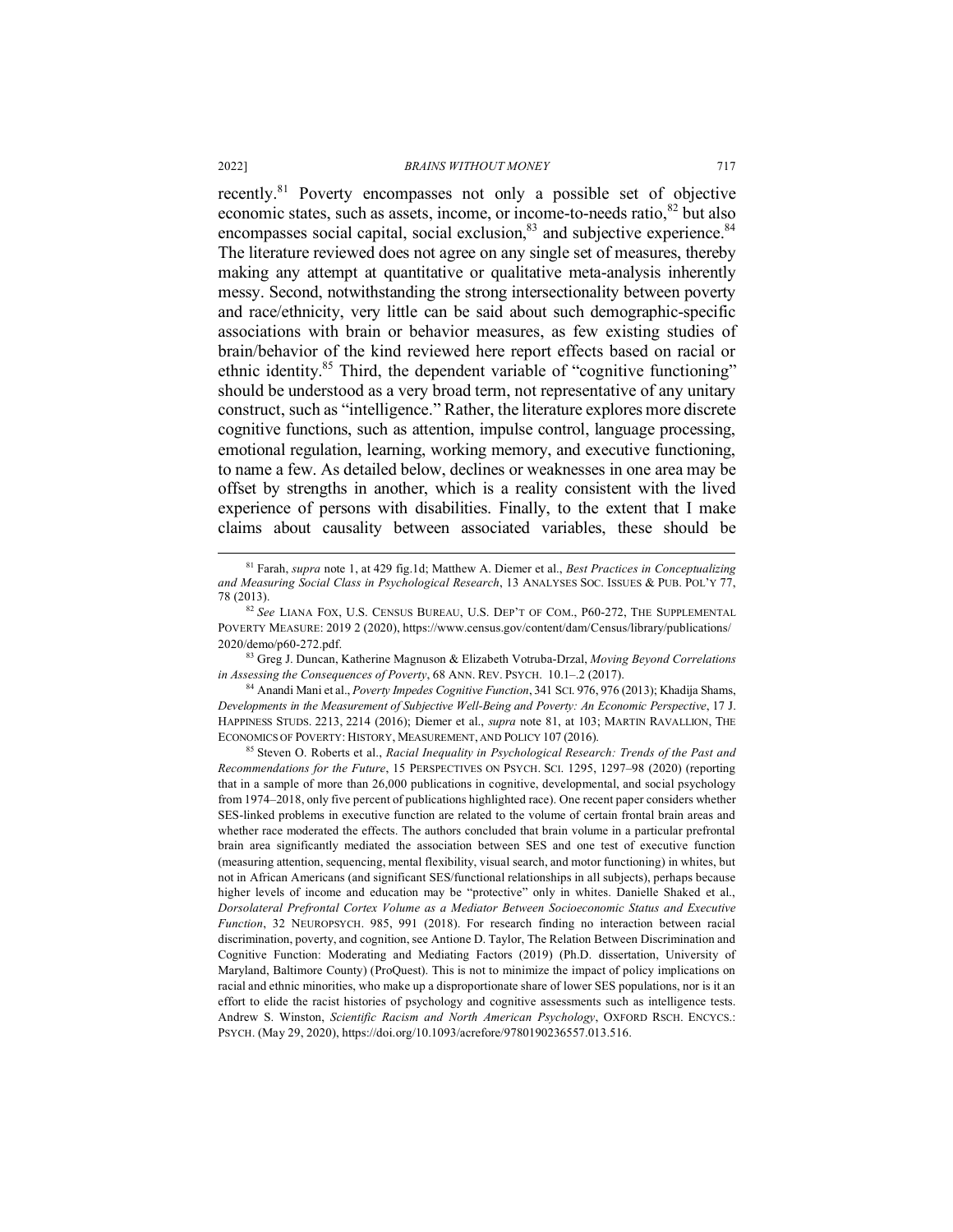understood as probabilistic—not deterministic—claims.<sup>86</sup> There are differences in how individuals and families experience poverty and even differences in how individuals within the same family unit experience poverty.

The present state of the science is complex and incomplete, but we know enough to draw some relatively firm conclusions. To date, the weight of the evidence suggests that poverty is a contributing cause of cognitive deficits in adults and differences in brain development in children. The existing work on humans is also informed by decades of animal research, which conclusively shows that environmental deprivation and related stress causes problems in brain development and limitations in cognitive function.<sup>87</sup> Nevertheless, definitive proof of the *degree* to which poverty is the cause of the cognitive problems manifest in poverty does not yet exist, nor are we able to identify the *specific* mechanisms through which poverty limits brain development and cognitive function. Moreover, the complete causal story is not a simple binary "either/or" of environment or heritable factors. <sup>88</sup> The best available theories explaining the behavioral data are interactionist.<sup>89</sup> Furthermore, while rigorous experimental data on the causal relationship between early childhood poverty and differences in brain development and cognitive function is anticipated to be published in the coming months and years,<sup>90</sup> given the complexity of socioeconomic status as a phenomenon of study, we should heed Martha Farah's observation that "[t]his is not a topic for a single 'critical experiment' or a single definitive observational study,

<sup>88</sup> Farah, *supra* note 1, at 431; *see also* James J. Heckman, *Skill Formation and the Economics of Investing in Disadvantaged Children*, 312 SCI. 1900, 1900–02 (2006).

<sup>89</sup> *See, e.g.*, Jennifer Sheehy-Skeffington, *The Effects of Low Socioeconomic Status on Decision-Making Processes*, 33 CURRENT OP. PSYCH. 183, 185 (2020); Gillian V. Pepper & Daniel Nettle, *The Behavioural Constellation of Deprivation: Causes and Consequences*, 40 BEHAV. & BRAIN SCIS. 314 (2017); Matúš Adamkovič & Marcel Martončik, *A Review of Consequences of Poverty on Economic Decision-Making: A Hypothesized Model of a Cognitive Mechanism*, 8 FRONTIERS PSYCH. 1, 2 (2017); Duncan, Magnuson & Votruba-Drzal, *supra* note 83, at 10.2; *see also* W.K. Bickel et al., *A Competing Neurobehavioral Decision Systems Model of SES-Related Health and Behavioral Disparities*, 68 PREVENTATIVE MED. 37, 37-38 (2014).

 <sup>86</sup> *See* Duncan, Magnuson & Votruba-Drzal, *supra* note 83, at 10.4 ("Poverty does not always affect all families, or even affect all families that experience negative outcomes from poverty, in the same way. Poverty is best understood as an insufficient, nonredundant part of a condition, which is itself unnecessary but is sufficient for the occurrence of the effect.") (citation omitted).

<sup>87</sup> *See, e.g.*, Sonia J. Lupien et al., *Effects of Stress Throughout the Lifespan on the Brain, Behaviour and Cognition*, 10 NATURE REVS. NEUROSCI. 434, 435 (2009); Joan L. Luby, Tallie Z. Baram, Cynthia E. Rogers & Deanna M. Barch et al., *Neurodevelopmental Optimization After Early-Life Adversity: Cross-Species Studies to Elucidate Sensitive Periods and Brain Mechanisms to Inform Early Intervention*, 43 TRENDS NEUROSCI. 744, 744 (2020). *See generally* Mark R. Rosenzweig, *Effects of Environment on Brain and Behavior in Animals*, *in* PSYCHOPATHOLOGY AND CHILD DEVELOPMENT: RESEARCH AND TREATMENT 33 (Eric Schopler & Robert J. Reichler eds., 1976); Hackman, Farah & Meaney, *supra* note 73.

<sup>90</sup> Much of this current research is being conducted through the Baby's First Years study. *About*, BABY'S FIRST YEARS, https://www.babysfirstyears.com (last visited Mar. 16, 2022). Kimberly G. Noble et al., *Baby's First Years: Design of a Randomized Controlled Trial of Poverty Reduction in the United States*, 148 PEDIATRICS e2020049702 (2021) (describing the study design). The first publication of data from this study came out in January 2022. *See infra* text accompanying notes 132–138.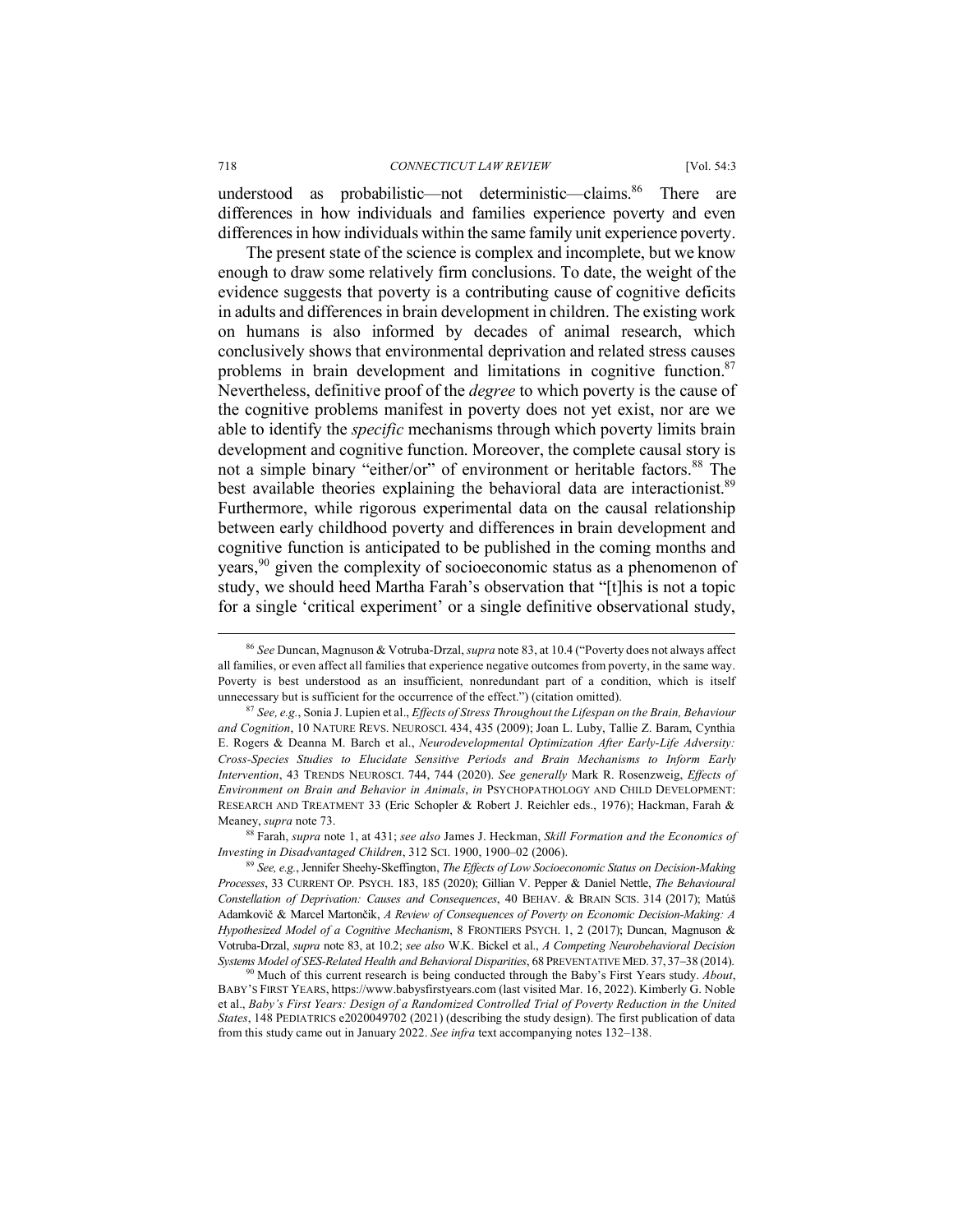no matter how well designed."91 The claim in this Part, however, is fully compatible with these important qualifications. We are close enough to a general theory of causality—that poverty causes some meaningful degree of problems in brain development and cognitive functioning—to assess the implications of this theory for law and policy.

By relying on this broad theory of causality, this Article adheres to Kathryn Zeiler's recommendation that commentators on policy prescriptions apply *theories*, well-supported by a body of evidence, rather than data itself.<sup>92</sup> This practice provides a more stable bridge between the descriptive-normative gap than the practice of directly applying results of a single or handful of studies, as it focuses on how well a theory is supported by the entire corpus of relevant data and on the questions that remain unsettled. In the case at hand, applying the theory that poverty causes problems in development and cognition embraces variability in both independent and dependent variables within the empirical literature and permits a broader view of the available data.

Where existing categorical constructions of "poverty" and "disability" lead to differential legal treatment of persons who are "merely" poor but not disabled, the distinction between these categories is based on normative judgments about deservingness that have some grounding in factual premises about the causes of certain behavior.<sup>93</sup> To the extent that brain and behavioral science of poverty undermines those factual premises because it demonstrates that poverty itself is a contributing cause of cognitive and behavioral mechanisms that perpetuate poverty, and may be analogous to other cognitive or mental disabilities, the normative judgments based upon those premises should be re-evaluated. To that end, the science reviewed below focuses on two domains: the effects of poverty on (1) children's neurodevelopment and (2) the cognitive functioning of adults. In both sections, special attention is given to experiments that provide evidence for causal relationships.

#### A. *Childhood Brain and Cognitive Development*

The 2010 Census revealed that one in five children in the United States lives in poverty and more than two in five are poor or near-poor.<sup>94</sup> While the negative relationships between childhood poverty, health, and academic

 <sup>91</sup> Martha J. Farah, *The Neuroscience of Socioeconomic Status: Correlates, Causes, and Consequences*, 96 NEURON 56, 62 (2017).

<sup>92</sup> Kathryn Zeiler, *Cautions on the Use of Economics Experiments in Law*, 166 J. INSTITUTIONAL & THEORETICAL ECON. 178, 179 (2010).

<sup>93</sup> *See supra* Part I.

<sup>94</sup> Sara B. Johnson, Jenna L. Riis & Kimberly G. Noble, *State of the Art Review: Poverty and the Developing Brain*, 137 PEDIATRICS 1, 1 (2016) (citing CARMEN DENAVAS-WALT & BERNADETTE D. PROCTOR, U.S. CENSUS BUREAU, U.S. DEP'T OF COM., P60-249, INCOME AND POVERTY IN THE UNITED STATES: 2013 14 (2014)). For the 2019 report and the updated statistic, see SEMEGA ET AL., *supra* note 74, at 15 fig.10, 16.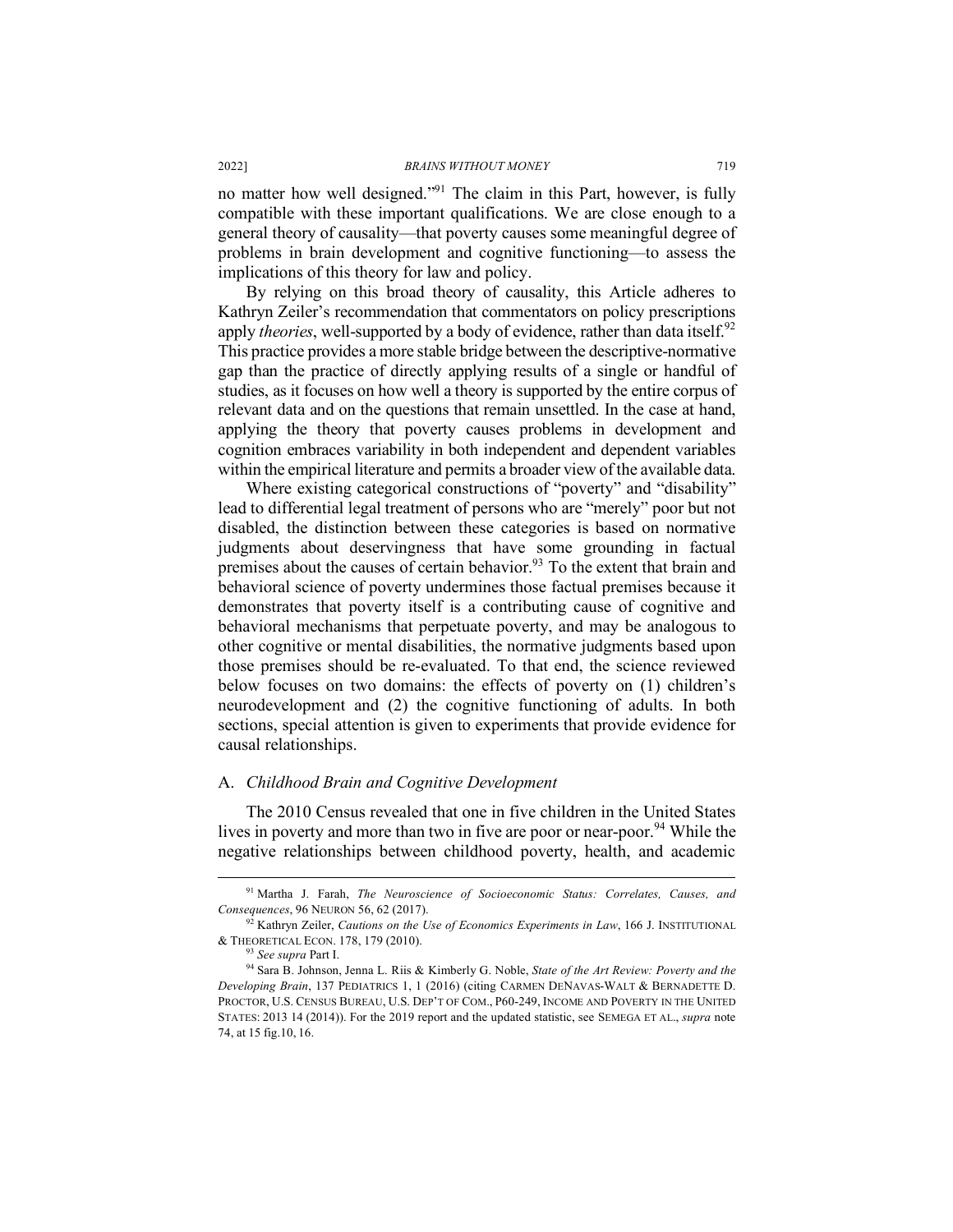outcomes are well-documented,  $95$  the study of the relationship between childhood poverty and brain development only began in the early 2000s.<sup>96</sup> Over the past decade, it has quickly expanded, and several recent reviews have attempted to organize the current state of the field.<sup>97</sup> The key findings will be briefly recapitulated here and supplemented with recent longitudinal studies on brain development, as well as a description of an ongoing study that employs a randomized controlled trial design. The reason for this focus is two-fold. First, longitudinal observational studies of brain structure and function throughout childhood development offer baselines for hypotheses about causal relationships between SES and brain development, while randomized controlled trials can provide more definitive causal information. Work on brain structure and function identifies potential mechanisms mediating the relationships between environment and behavior and thus possible avenues for intervention.<sup>98</sup> Second, by focusing on the brain structure and function of children raised in low SES environments, this Article ties poverty to the physical and biological conceptions of "impairment" that permeate the political and legal category of disability.<sup>99</sup> That is, it may be easier for law and policy audiences to conceptualize poverty as disabling if it is understood that poverty has physical consequences in the brain.

Poor children are at far greater risk for poor mental health, academic, and behavioral outcomes—all functions of the brain. Cognitive neuroscience and structural brain imaging consistently indicate that low childhood SES, and many of its attendant conditions (e.g., trauma, environmental toxins, nutrition, family stress) are negatively associated with brain development and cognition.100 Early work in the field of neuroscience and brain development used cognitive neuroscience techniques to examine how socioeconomic

 <sup>95</sup> *See generally, e.g.*, Allen W. Gottfried et al., *Socioeconomic Status in Children's Development and Family Environment: Infancy Through Adolescence*, *in* SOCIOECONOMIC STATUS, PARENTING, AND CHILD DEVELOPMENT 189 (Marc H. Bornstein & Robert H. Bradley eds., 2003); Greg J. Duncan et al., *How Much Does Childhood Poverty Affect the Life Chances of Children?*, 63 AM. SOCIO. REV. 406 (1998); Gary W. Evans, *Child Development and the Physical Environment*, 57 ANN. REV. PSYCH. 423 (2006).

<sup>96</sup> Farah, *supra* note 1, at 429 fig.1d.

<sup>97</sup> *See generally* Johnson, Riis & Noble, *supra* note 94, at 1–2; Farah, *supra* note 91, at 66–67; Lipina & Segretin, *supra* note 75, at 1–2; Duncan, Magnuson & Votruba-Drzal, *supra* note 83, at 10.1; Natalie H. Brito & Kimberly G. Noble, *Socioeconomic Status and Structural Brain Development*, 8 FRONTIERS NEUROSCI. 1, 1 (2014). For a comprehensive review of work done through 2009, see Daniel A. Hackman & Martha J. Farah, *Socioeconomic Status and the Developing Brain*, 13 TRENDS COGNITIVE SCI. 65 (2009).

<sup>98</sup> Observational data collected by tracking children growing up in different conditions cannot definitively prove causation, but it can "constrain the causal possibilities by determining whether SES-linked brain differences predict the relevant outcomes and, using statistical mediation analysis, whether that relation accounts for some or all of the SES-outcome relation." Farah, *supra* note 91, at 63–64.

<sup>99</sup> *See* Ryan, *supra* note 2, at 1487, 1493.

<sup>100</sup> *See* Duncan, Magnuson & Votruba-Drzal, *supra* note 83, at 414.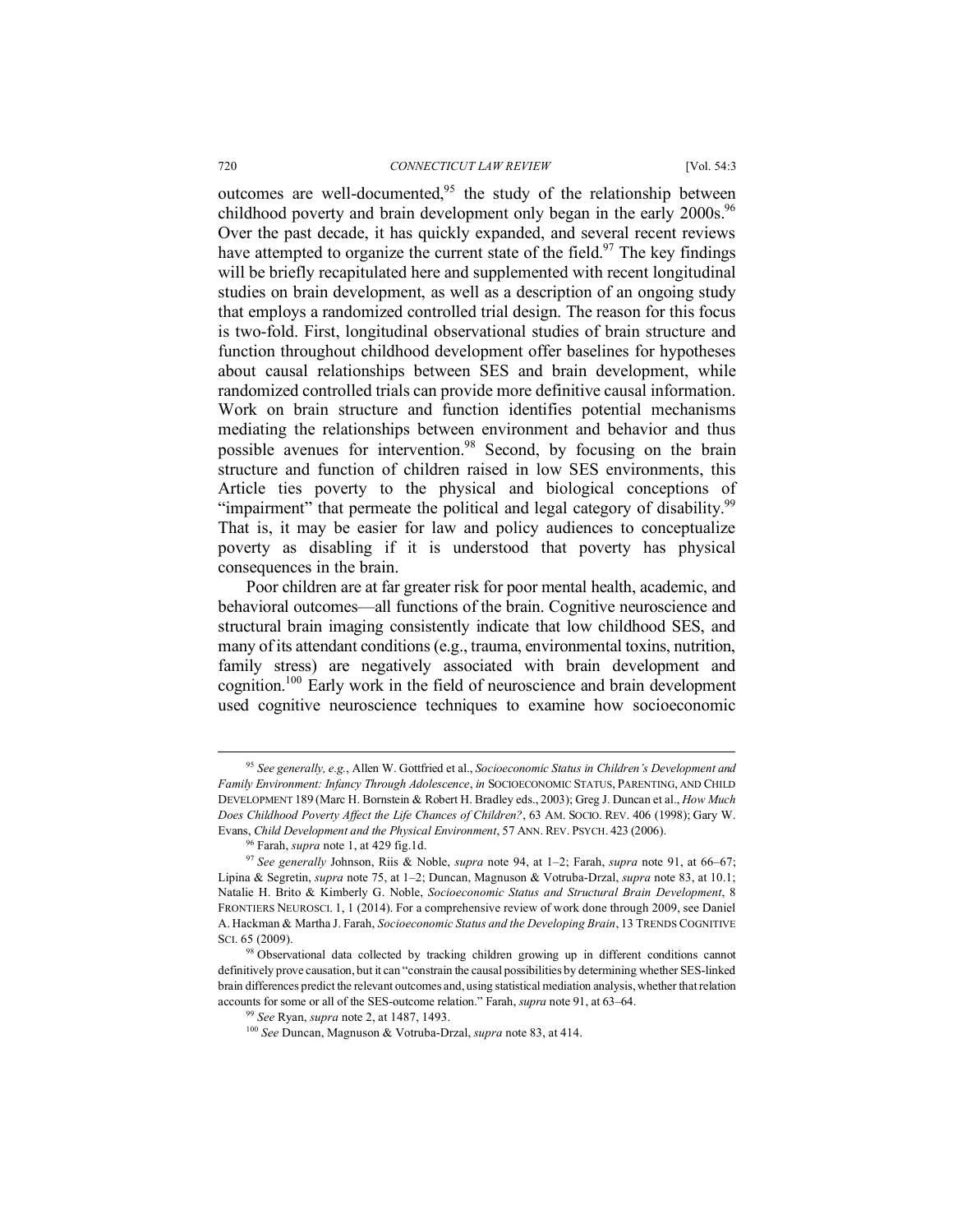status relates to brain development.<sup>101</sup> Behavioral tests were used to parse brain function into relatively independent cognitive and neural systems, either by analogizing a subject's performance on a specific task to the performance of people with specific brain lesions or by inferring neural correlates from neuroimaging that identified associations between particular brain activation patterns and specific cognitive functions. Work in this vein found deficits in children of lower socioeconomic status relating to language function and executive function (including working memory, cognitive control, and reward processing), but not to memory and spatial or visual cognition.102 Separate work, which measured brain activity via electrodes placed on the scalp, indicated differences in the specific neural systems recruited during cognitive processing, even where task performance did not differ between persons of lower and higher socioeconomic status.<sup>103</sup> By identifying different processing mechanisms used to execute behaviors that are similar upon observation, these early findings demonstrate how brain science adds information to behavioral studies. They also signal that closer attention should be paid to how proposed interventions might actually work for lower and higher SES children.<sup>104</sup>

As of 2009, only a handful of brain imaging studies existed, but these studies indicated that socioeconomic status influences brain function,<sup>105</sup> and suggested that differences in socioeconomic status were associated with anatomical differences in the brain.106 Since 2009, brain imaging work in children of low socioeconomic status has focused mostly on structural imaging—static pictures assessing brain shape, size, and connections.<sup>107</sup> Major advances have come from massive datasets examining hundreds of subjects, including the same subjects over extended periods of time. For example, two such longitudinal studies used data from the multi-site, multi-year National Institutes of Health (NIH) Magnetic Resonance Imaging

 <sup>101</sup> Much of this work has been reviewed at length for a law review audience. *See* Ryan, *supra* note 2, at 1456-78; *see also* Hackman & Farah, *supra* note 97, at 65.

<sup>102</sup> *See* Ryan, *supra* note 2, at 1484 (summarizing that Farah's studies revealed that SES "correlated with some cognitive functions but not others"); *see also* Mark M. Kishiyama et al., *Socioeconomic Disparities Affect Prefrontal Function in Children*, 21 J.COGNITIVE NEUROSCI. 1106, 1106, 1113 (2009).

<sup>103</sup> *See* Ryan, *supra* note 2, at 1483-85 (summarizing Farah's findings, their limitations, and their importance); *see also* Kishiyama et al., *supra* note 102, at 1113-14 (summarizing studies).

<sup>104</sup> Farah, *supra* note 1, at 435-36.

<sup>105</sup> *See generally, e.g.*, Kimberly G. Noble et al., *Brain-Behavior Relationships in Reading Acquisition Are Modulated by Socioeconomic Factors*, 9 DEV. SCI. 642 (2006); Rajeev D.S. Raizada et al., *Socioeconomic Status Predicts Hemispheric Specialisation of the Left Inferior Frontal Gyrus in Young Children*, 40 NEUROIMAGE 1392 (2008). 106 *See* Raizada et al., *supra* note 105, at 1397-99; Hengyi Rao et al., *Early Parental Care Is* 

*Important for Hippocampal Maturation: Evidence from Brain Morphology in Humans*, 49 NEUROIMAGE 1144, 1148-49 (2010). 107 *See* Brito & Noble, *supra* note 97, at 1-2.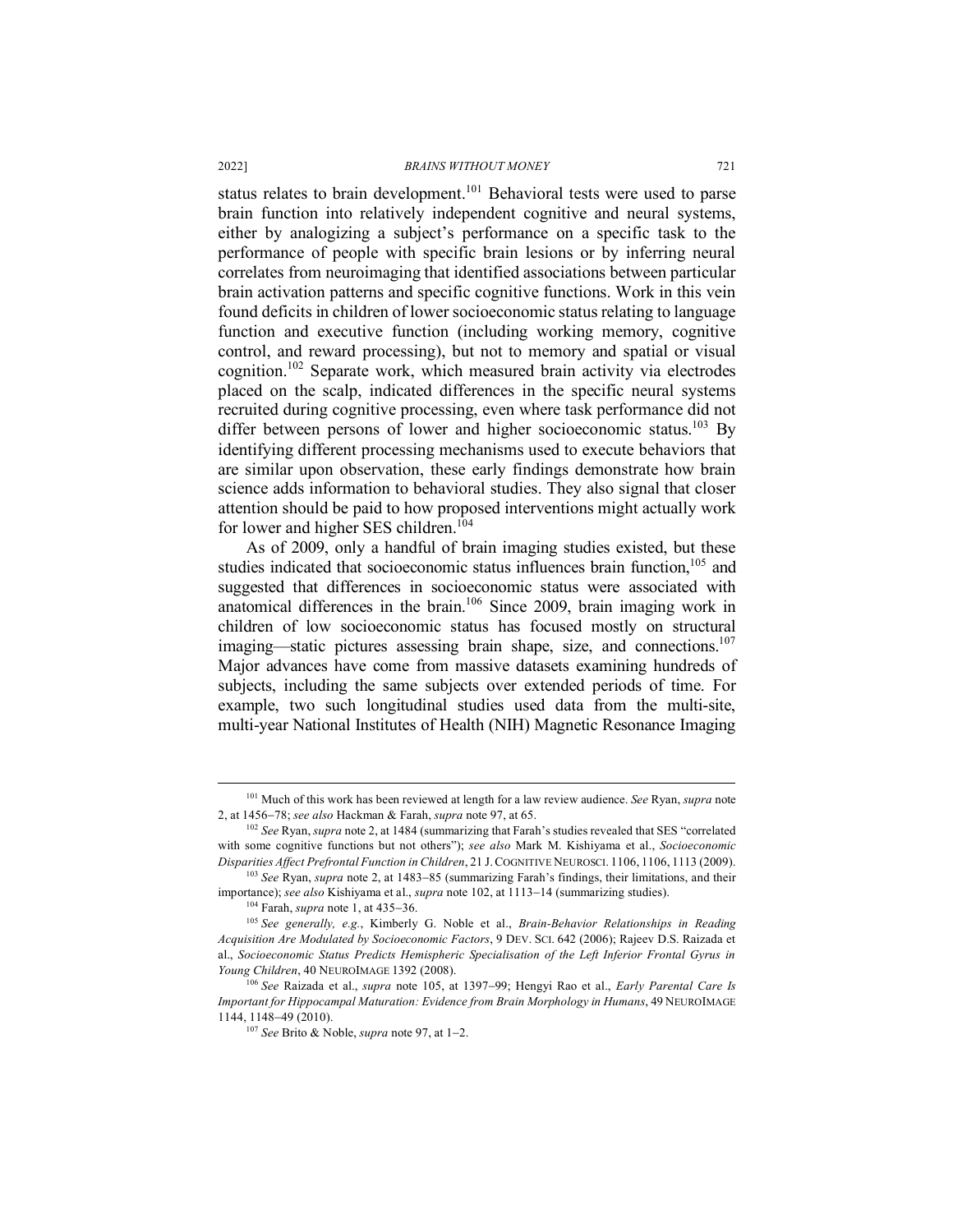(MRI) Study of Normal Brain Development.<sup>108</sup> The first study, published in 2013, examined brain development by using repeated MRI scans in an economically diverse cohort of healthy children from ages five months to four years.109 Compared to children from wealthier households, children from homes with incomes below two hundred percent of the federal poverty line had significantly lower gray matter volume overall—"gray matter" referring to neuronal cells that process information—and, specifically, they had lower gray matter volume in the frontal and parietal areas of the brain, which are critical for mediating executive and language functions.110 Notably, while no differences were found between children of moderate and high socioeconomic households, "[t]he association between family economic status and average brain volumes was found to be concentrated among the most impoverished children."<sup>111</sup> These differences persisted and, in fact, widened over growth trajectories.112 Having controlled for a variety of potential factors, including birth weight, early health, and infant head size at birth, the authors conclude that "[i]nfants, toddlers and preschoolers from lower income families began their lives with similar gray matter volumes but had lower total gray matter compared with those from middle and high-income households by toddlerhood."<sup>113</sup>

A second study found that the trend continues as children grow older. Using the same NIH data set, this study looked at a cohort of children and adolescents ranging from ages four to twenty-two.<sup>114</sup> Researchers confirmed the earlier findings that children from lower income households displayed atypical gray matter development, particularly in the frontal lobe, temporal lobe, and hippocampus.<sup>115</sup> As with the infant/toddler study, "the detrimental"

<sup>109</sup> Hanson et al., *supra* note 108, at 1.

<sup>110</sup> *Id.* at 5.

<sup>115</sup> *Id.* at 825.

 <sup>108</sup> *See generally* Deborah P. Waber et al., *The NIH MRI Study of Normal Brain Development: Performance of a Population Based Sample of Healthy Children Aged 6 to 18 Years on a Neuropsychological Battery*, 13 J. INT'L NEUROPSYCH. SOC'Y 729 (2007).

Important to note are the rigid exclusion factors that eliminated from the study group individuals who were adopted or who had a history of problematic pregnancy, traumatic birth, neonatal complications, maternal medications during breastfeeding, premature birth or low birth weight, restricted childhood growth, serious illnesses, lead poisoning, neurological illness or abnormalities, psychiatric illness in child or first-degree relatives, and low intelligence. *See id.*; *see also* Jamie L. Hanson et al., *Family Poverty Affects the Rate of Human Infant Brain Growth*, 8 PLOS ONE 1, 3 (2013). As the authors of a key study write: "This makes our estimates of group differences conservative and likely underestimates the effects of poverty on children's brain development," due to high comorbidity of the exclusionary factors and low socioeconomic status. Hanson et al., *supra*, at 5.

<sup>&</sup>lt;sup>111</sup> *Id.* In structural imaging, gray matter is contrasted with white matter, which is the myelinated (i.e., insulated) axons (i.e., connecting parts) that form long-distance links from one area of the brain to the other.

<sup>112</sup> *Id.* at 6–7, 6 fig.2, 6 fig.3, 7 fig.4. 113 *Id.* at 5.

<sup>114</sup> Nicole L. Hair et al., *Association of Child Poverty, Brain Development, and Academic Achievement*, 169 JAMA PEDIATRICS 822, 822 (2015).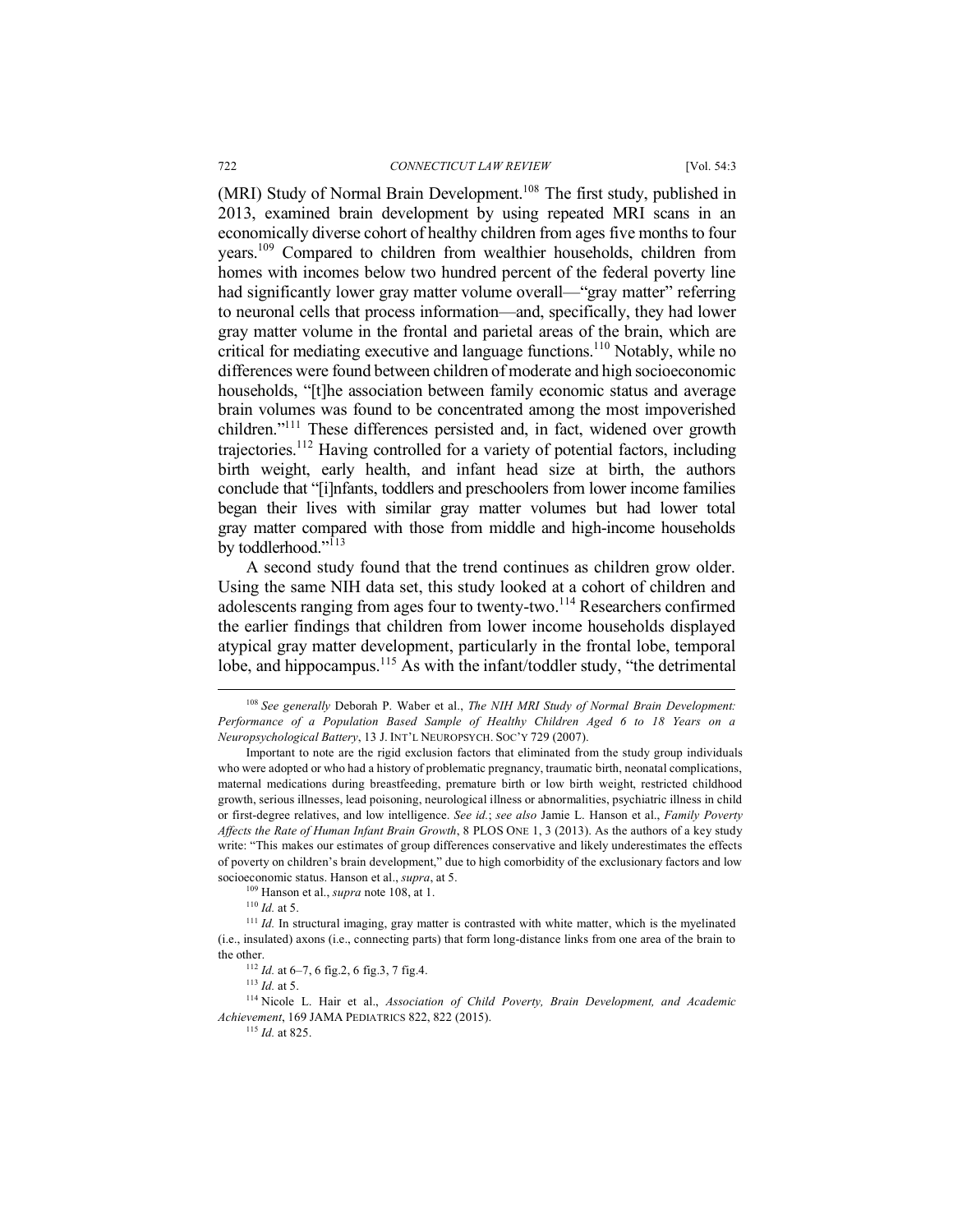influence of growing up in or near poverty was concentrated among those children from the poorest households," a finding that was robust across alternative measures of socioeconomic status.116 This study also employed a statistical technique called "mediation analysis," which assesses the extent to which a mediating variable transmits the effect of one variable (in this case, brain structure) to another variable (in this case, academic achievement).<sup>117</sup> It found that developmental differences in gray matter in the frontal and temporal lobes may explain as much as fifteen to twenty percent of low income children's achievement deficits.<sup>118</sup> Because this study, like its predecessor, excluded children with background confounding factors, the sample of children it sampled "were likely doing better than most children living in poverty," and therefore the "analyses likely understated the full effects of poverty on children's development."119

These results are convergent with the largest cross-sectional structural neuroimaging study published by a different research group. A cohort comprising over one thousand "typically developing" children, aged three to twenty, underwent MRI brain scans as part of the multi-site Pediatric Imaging, Neurocognition and Genetics study.<sup>120</sup> To control for morphological differences among different ancestry groups, the study also collected a saliva sample to determine proportions of ancestral descent for each of the six major continental populations.<sup>121</sup> The dataset revealed specific associations between brain structures and distinct socioeconomic factors, including parental education and income.122 Specifically, parental education was linearly associated with brain surface area, independent of age, sex, or genetic ancestry.123 Family income was logarithmically associated with brain surface area, suggesting that, "for every dollar in increased income, the increase in children's brain surface area was proportionally greater at the lower end of the family income spectrum."<sup>124</sup> Parental education was also significantly associated with left hippocampal volume, with the association "steepest at lower levels of parent education."<sup>125</sup> This study also used mediation analysis to assess the extent to which differences in brain surface area accounted for

 <sup>116</sup> *Id.*

<sup>117</sup> *Id.* at 827; *see also* David P. MacKinnon, Amanda J. Fairchild & Matthew S. Fritz, *Mediation Analysis*, 58 ANN. REV. PSYCH. 593 (2007).

<sup>118</sup> Hair et al., *supra* note 114, at 827. 119 *Id.* at 828.

<sup>120</sup> Kimberly G. Noble et al., *Family Income, Parental Education and Brain Structure in Children and Adolescents*, 18 NATURE NEUROSCIENCE 773, 773 (2015); *see Research: Pediatric Imaging, Neurocognition, and Genetics (PING) Study*, U.C. SAN DIEGO: CTR. FOR HUM. DEV., https://chd.ucsd.edu /research/ping.html (last visited Mar. 16, 2022). 121 Noble et al., *supra* note 120, at778 (directing the reader to supplementary information on methods).

<sup>122</sup> *Id.* at 773–76.

<sup>123</sup> *Id.* at 776–77.

<sup>124</sup> *Id.* at 777.

<sup>125</sup> *Id.* at 775–76.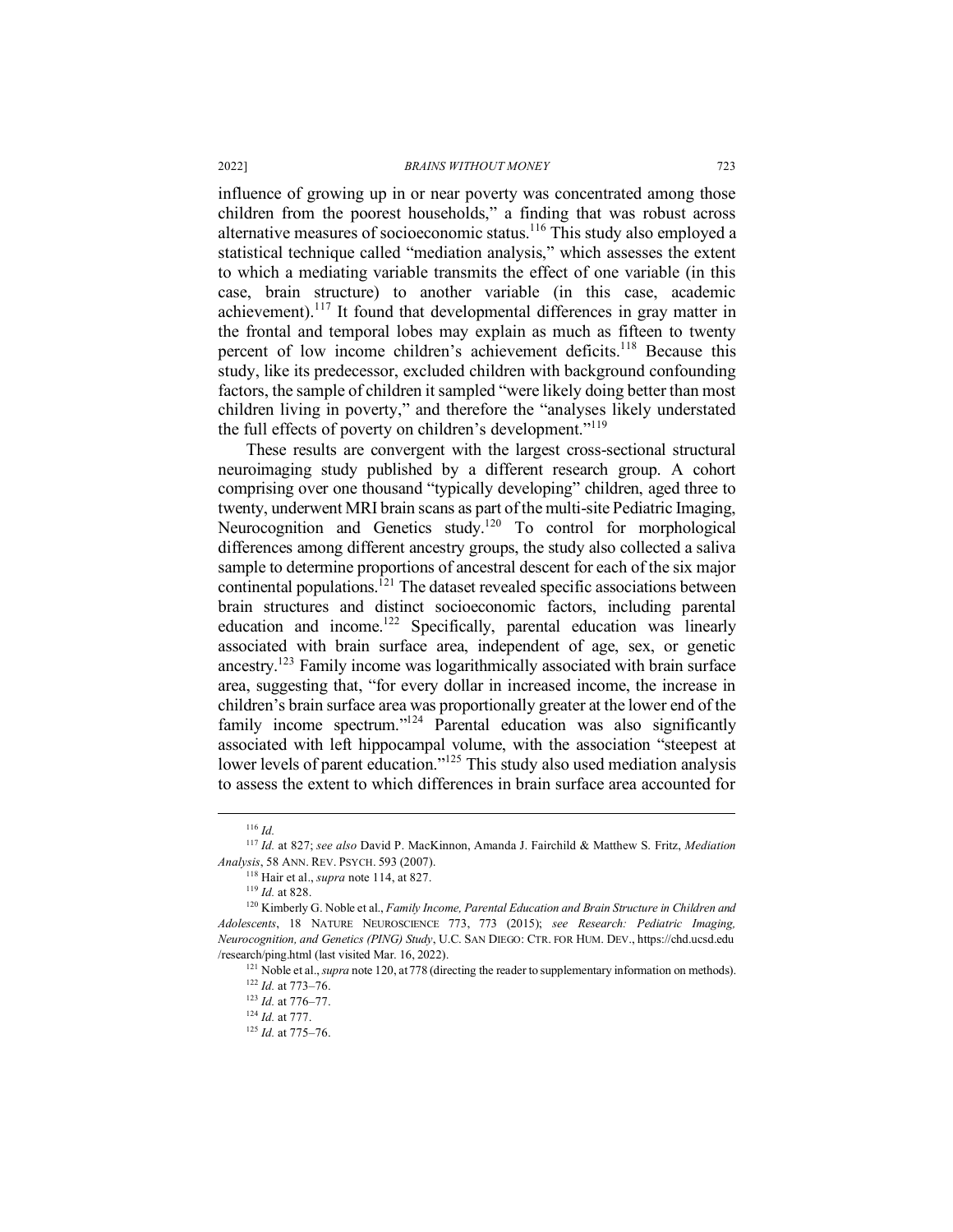links between income and cognitive performance on tests of cognitive control, working memory, and language.<sup>126</sup> It found that brain surface area partially accounted for links between income and cognitive control or working memory, but not between income and language tasks.<sup>127</sup> Finally, a recent review synthesized research on SES-related environmental influences on the rate of brain development, which is dynamically related to SES in different age periods.<sup>128</sup> In reconciling complex findings, the authors theorize that "experiences associated with childhood SES affect not only the outcome but also the pace of brain development, with potential influences on brain plasticity throughout life." <sup>129</sup>

These studies, while suggestive, only demonstrate correlations between poverty and cognitive development, and they make no claims about causation. Moreover, the dependent measures of brain matter are not a simple matter of "more brain is better." The developmental structural imaging field is still assessing appropriate morphometric measurements of brain development (such as individual or composite measurements of volume, thickness, and surface area) and investigating how these factors relate to cognition and behavior.<sup>130</sup> Much more work remains to be done to determine precise causal mechanisms through which poverty and socioeconomic status affect brain development, as well as to determine the implications of that brain development on cognitive and behavioral functions.<sup>131</sup> Randomized controlled trials (RCT) are the best experimental design for identifying causal relationships, but such experiments are logistically difficult, expensive, and, of course, limited by ethical constraints (for example, since it would be unethical to reduce a family's socioeconomic status for the purpose of an experiment, controlled trials are limited to the assessment of interventions designed to raise living standards).

Despite these obstacles, at least one major RCT is currently underway. The Baby's First Years Study is the "first study in the United States to assess the impact of poverty reduction on family life and infant and toddlers' cognitive, emotional, and brain development."132 Across four different

<sup>129</sup> *Id.* at 379.

<sup>130</sup> *See* Brito & Noble, *supra* note 97, at 9–10.

 <sup>126</sup> *Id.* at 776–77.

<sup>127</sup> *Id.*

<sup>128</sup> Ursula A. Tooley, Danielle S. Bassett & Allyson P. Mackey, *Environmental Influences on the Pace of Brain Development*, 22 NATURE REVS. NEUROSCI. 372–75 (2021) (synthesizing research on cortical thickness in different age brackets, which is non-linear and related to the overall pace of brain development).

<sup>&</sup>lt;sup>131</sup> Duncan, Magnuson & Votruba-Drzal, *supra* note 83, at 416 (emphasizing that downstream effects of income or SES on "family processes" may be the "key causal agents" affecting children's outcomes—perhaps because income buys more nutritious food or alleviates a parent's psychological distress—but that it is not money itself (such as cash sitting in a closet) that affects the child's environment).

<sup>&</sup>lt;sup>132</sup> See BABY'S FIRST YEARS, https://www.babysfirstyears.com (last visited Mar. 16, 2022).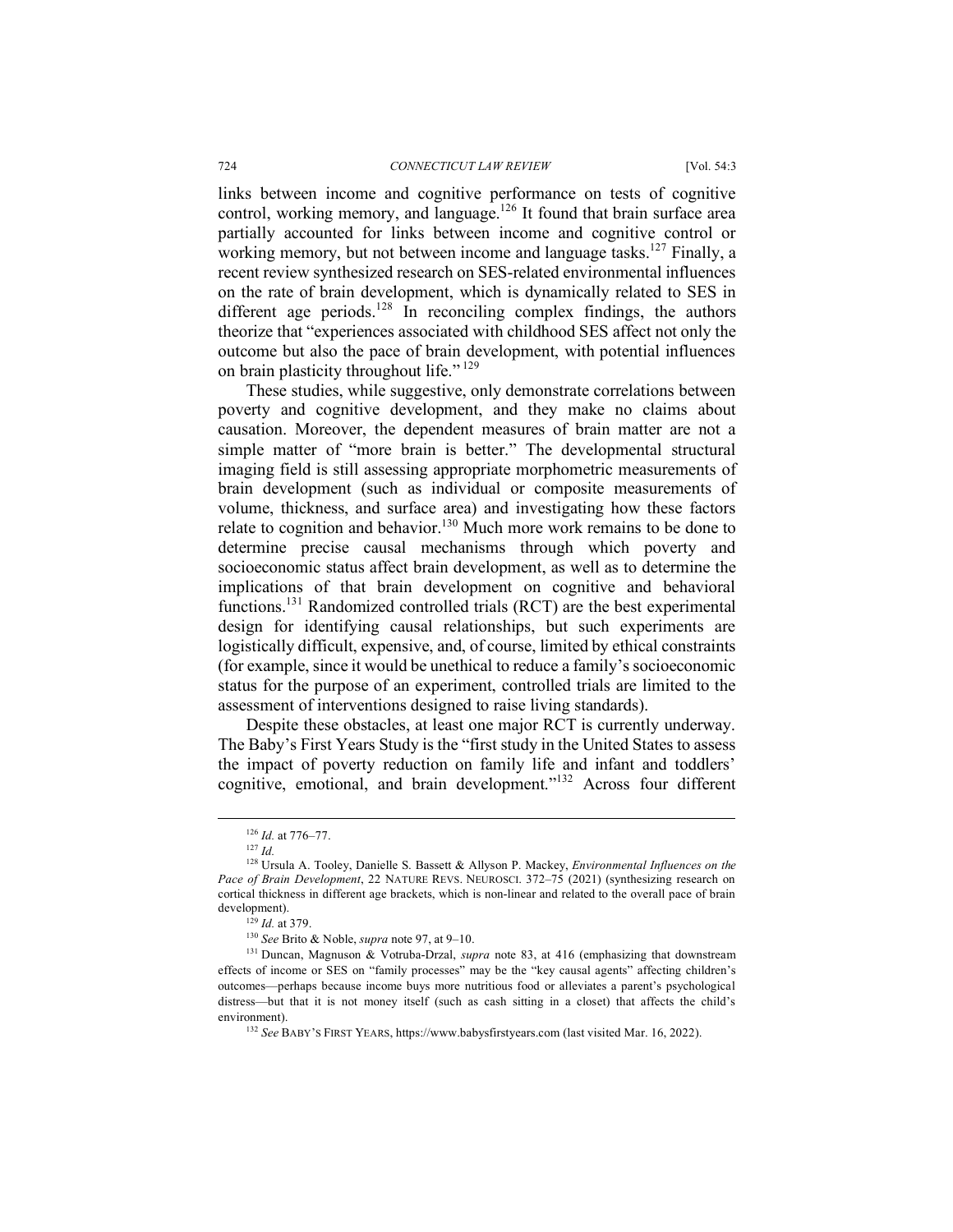cities, over one thousand low-income mothers (with average household incomes just over \$20,000 per year) were recruited upon their child's birth to receive an unconditional monthly cash gift of either \$333 or \$20 for the first fifty-two months of their child's life, with quantitative data (including brain activity measurement) collected at first, second, and third birthdays.<sup>133</sup> A random sample subset at two of the sites also periodically collect qualitative data, starting between eight and twelve months of the baby's life.<sup>134</sup> The study began in May 2018, though in-home data collection was interrupted in March 2020 by the COVID-19 pandemic, and the study's data and interpretation will also likely be impacted by the expanded child tax credit that went into effect in July 2021.<sup>135</sup>

The first set of data from the Baby's First Years Study was published in January 2022.<sup>136</sup> At approximately one year of age, infants in the high-cash gift group showed different patterns of electrical brain activity, as measured by electroencephalography, than infants in the low-cash gift group.137 The authors report that the "intervention designed to reduce poverty appeared to cause changes in children's brain functioning in ways that have been linked to

133 *Id.*

Because we have a random assignment study, and the pandemic-related federal policy responses are happening to all study participants, the random assignment nature of the study is retained, allowing us to continue to estimate impacts of the unconditional cash gifts from BFY on child and family outcomes. Nevertheless, the BFY research team has worked to track a variety of contextual factors shaping the lives of the families in the study. This includes, among others, the economic downturn following the onset of the COVID-19 pandemic, as well as the government responses to the pandemic, including rounds of stimulus checks in 2020 and 2021, and the monthly Child Tax Credit payments that are planned for July-December 2021. Because not all eligible individuals received stimulus checks or will receive the periodic Child Tax Credits, we will collect data on mothers' receipt of such income, which we can include measures of in future analyses.

Email from Baby's First Years Researchers (June 8, 2021) (on file with author).<br><sup>136</sup> Sonya V. Troller-Renfree et al., *The Impact of a Poverty Reduction Intervention on Infant Brain Activity*, 119 PROC. NAT'L ACAD. SCIS., Jan. 25, 2022, at 1, 1 https://www.pnas.org/doi/pdf/10.1073/pn as.2115649119.

<sup>137</sup> *Id.* at 2–5.

<sup>134</sup> *About: Data Collection*, BABY'S FIRST YEARS, https://www.babysfirstyears.com/datacollection-1 (last visited Mar. 16, 2022).

<sup>135</sup> *About: Data and Documentation*, BABY'S FIRST YEARS, https://www.babysfirstyears.com/dataand-documentation (last visited Mar. 16, 2022). *See* Jeff Stein, *Child Cash Benefit Will Begin Hitting Millions of Parents' Bank Accounts July 15*, WASH. POST (May 17, 2021, 1:56 PM), https://www.washingtonpost.com/us-policy/2021/05/17/biden-child-tax-benefit (noting the economic impact of the pandemic and the anticipated cash benefits (not tied to parents' employment), which are estimated to flow to nearly ninety percent of American families starting in July 2021 as part of the March 2021 American Rescue Plan). In theory, this benefit—nearly the same size as that given to the study group in Baby's First Years (BFY)—should flow to all study participants, but it is anticipated that a small portion of eligible families will have a harder time accessing the payments because they did not file tax returns in 2020. The core research team wrote: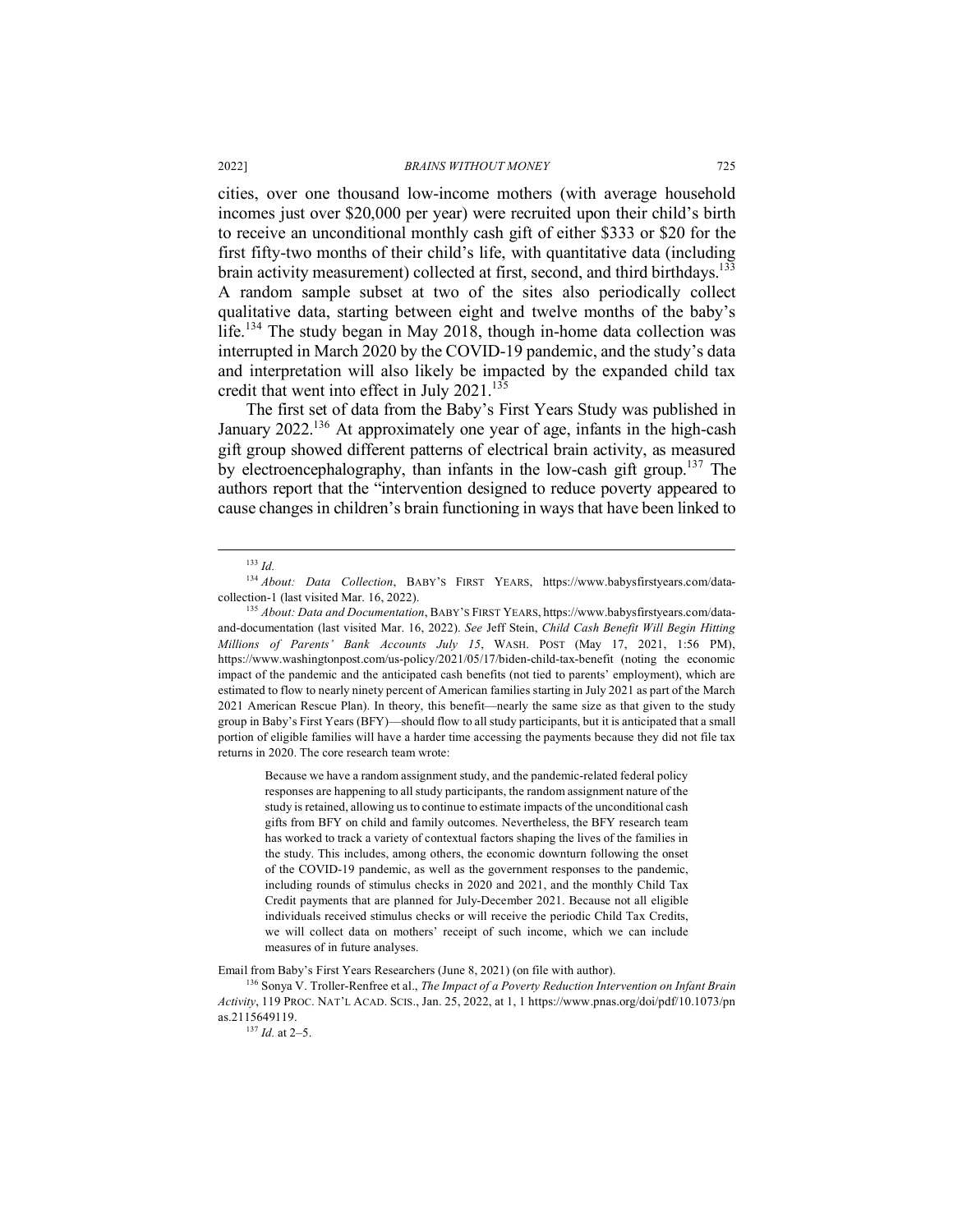subsequent higher cognitive skills."<sup>138</sup> The children are still too young for behavioral and functional differences in language, cognition, or educational attainment to be measured, so, in many ways, these results are preliminary. But the important implication from the study is that the differences in brain activity were likely caused by the different levels of cash gifts—an inference possible because of the randomized control design of the study. Future work from this study will shed even more light on the strength of the causal relationship between family income, childhood experiences, and brain development.

Even given our incomplete state of knowledge, what is remarkable about currently published studies is the general convergence in the pattern of results. In both longitudinal and cross-sectional observational studies, brain structure has been found to be significantly impacted by childhood socioeconomic status.

#### B. *Decision-Making by Adults in Poverty*

The science on children's development in poverty helps build a causal theory of the long-term effects of poverty on cognition and behavior. But what do we know about the influence of poverty on adult thinking, decision-making, and behavior? Specifically, to what extent is low socioeconomic status associated with behaviors that perpetuate poverty, and what is the nature of the causal relationship between poverty and such behaviors?139 In addressing these questions, behavioral researchers are, in part, attempting to test the stereotype, common in the media and political discourse, that persons who are poor are at fault for their "bad" economic decisions that keep them in poverty.

Among the set of financial behaviors that reinforce poverty are decisions related to financial management, such as underuse of formal banking institutions and disproportionate reliance on high interest check-cashing and payday loan services. <sup>140</sup> Other financial behaviors exhibited by the poor include playing lotteries, $141$  saving too little, $142$  and borrowing at high interest

 <sup>138</sup> *Id.* at 5.

<sup>139</sup> Johannes Haushofer & Ernst Fehr, *On the Psychology of Poverty*, 344 SCI. 862, 862–64 (2014). <sup>140</sup> Marianne Bertrand, Sendhil Mullainathan & Eldar Shafir, *Behavioral Economics and Marketing* 

*in Aid of Decision Making Among the Poor*, 25 J. PUB. POL'Y & MKTG. 8, 11–12 (2006); Will Dobbie & Paige Marta Skiba, *Information Asymmetries in Consumer Credit Markets: Evidence from Payday Lending*, 5 AM. ECON. J. 256, 258–59 (2013).

<sup>141</sup> Jens Beckert & Mark Lutter, *Why the Poor Play the Lottery: Sociological Approaches to Explaining Class-Based Lottery Play*, 47 SOCIO. 1152, 1153 (2013); Emily Haisley, Romel Mostafa & George Loewenstein, *Subjective Relative Income and Lottery Ticket Purchases*, 21 J. BEHAV. DECISION MAKING 283, 284 (2008).

<sup>142</sup> *See* Pascaline Dupas & Jonathan Robinson, *Why Don't the Poor Save More? Evidence from Health Savings Experiments*, 103 AM.ECON.REV. 1138, 1168 (2013) ("In both developed and developing countries, many people have difficulty saving as much as they would like."); D. SEAN SHURTLEFF, NAT'L CTR. FOR POL'Y ANALYSIS, BRIEF ANALYSIS NO. 672, IMPROVING SAVINGS INCENTIVES FOR THE POOR 1 (2009) ("Low-income workers . . . have a low rate of saving of any kind.").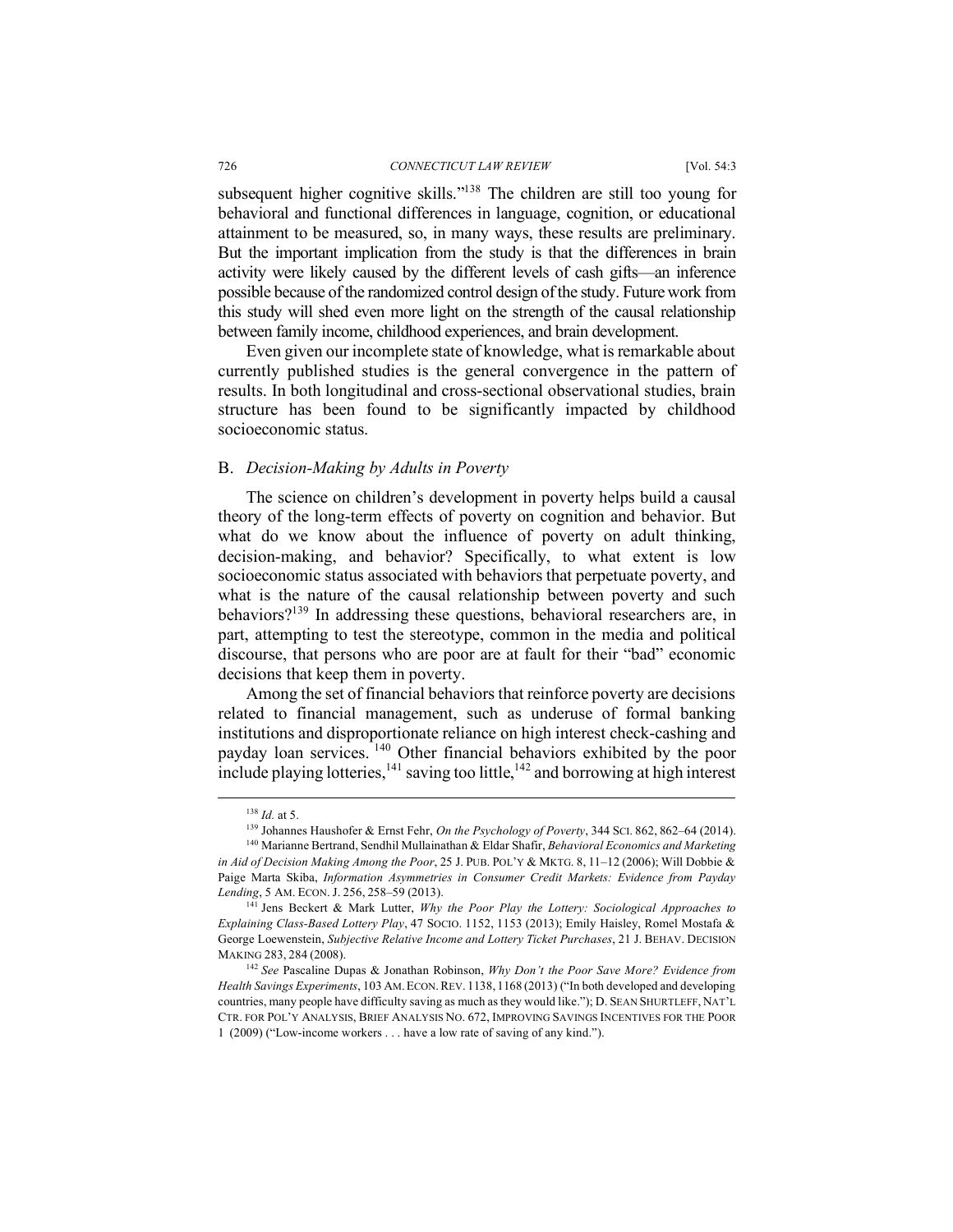rates.143 Health-related behaviors include consumption of alcohol, tobacco products, and fast food.144 There is a longstanding debate in the social sciences about the reasons for such differences. The first explanation—the "social causation" theory—characterizes the behavior of persons who are poor as predominantly shaped by their circumstances; that is, the poor live in environments that promote "bad" (defined here as long-term health- and self-harming) behaviors by virtue of the limited available choice set: liquidity constraints, lack of access to credit, food deserts, etc.<sup>145</sup> The second explanation—the "social selection" theory—focuses on traits inherent either to poor people themselves (and the heritability of those traits)<sup>146</sup> or values inherent to a "culture of poverty," such as "psychological and attitudinal short-fallings."147

It is improbable that either social causation or social selection, taken alone, provides a compelling causal explanation of complex social outcomes like poverty. Determining the strength of the causal nature of the relationship between economic circumstances and decision-making is rife with empirical challenges. Random assignment of subjects to different socioeconomic conditions, necessary to assess causality, is often impractical. However, some "natural experiments," along with experiments that attempt to manipulate some aspects of poverty and its subjective experience, provide

<sup>145</sup> Shah, Mullainathan & Shafir, *supra* note 143, at 682, 684; Leandro S. Carvalho, Stephan Meier & Stephanie W. Wang, *Poverty and Economic Decision-Making: Evidence from Changes in Financial Resources at Payday*, 106 AM. ECON. REV. 260, 260, 281 (2016); Haushofer & Fehr, *supra* note 139, at 863 (citing Carvalho, Meier & Wang, *supra*); Esther Duflo, *Poor But Rational?*, *in* UNDERSTANDING POVERTY 367, 367–68 (Abhijit Vinayak Banerjee, Roland Bénabou & Dilip Mookherjee eds., 2006).

 $^{146}$  RICHARD J. HERRNSTEIN & CHARLES MURRAY, THE BELL CURVE: INTELLIGENCE AND CLASS STRUCTURE IN AMERICAN LIFE 109 (1994); *see also* Carvalho, Meier & Wang, *supra* note 145, at 260–61 ("Among economists, this debate [on class-based behavioral differences] has been manifest in lingering questions of whether the poor are more impatient, more risk averse, and have lower self-control . . . ."); Shah, Mullainathan & Shafir, *supra* note 143, at 682 (explaining that one view of why low-income people engage in behaviors that reinforce poverty "focuses on personality traits of the poor").

<sup>147</sup> Sociologist Oscar Lewis argued that the "culture of poverty" is a set of values that is adaptive to poverty, but ultimately limiting. OSCAR LEWIS, FIVE FAMILIES: MEXICAN CASE STUDIES IN THE CULTURE OF POVERTY 2 (1959); *see also* Bertrand, Mullainathan & Shafir, *supra* note 140, at 8. Though beyond the scope of this Article, the U.S. political roots of the "culture of poverty" are found in the infamous 1965 report by Daniel Patrick Moynihan. OFF. OF POL'Y PLAN. & RSCH., U.S. DEP'T OF LAB., THE NEGRO FAMILY: THE CASE FOR NATIONAL ACTION (1965). More recently, a Congressional Briefing and special issue of the American Academy of Political & Social Science have revived the study of "culture" as a determinant of poverty as an "empirical, not a political, question." Mario Luis Small, David J. Harding & Michèle Lamont, *Reconsidering Culture and Poverty*, 629 ANNALS AM. ACAD. POL. & SOC. SCI. 6, 13 (2010); *see also Reconsidering Culture and Poverty: A Congressional Briefing*, AM. ACAD. POL. & SOC. SCI (June 18, 2010), https://www.aapss.org/news/reconsidering-culture-andpoverty-a-congressional-briefing/; Sawhill, *supra* note 76, at 79, 83–84.

 <sup>143</sup> Anuj K. Shah, Sendhil Mullainathan & Eldar Shafir, *Some Consequences of Having Too Little*, 338 SCI. 682, 683 (2012).

<sup>144</sup> *See* Fred C. Pampel, Patrick M. Krueger & Justin T. Denney, *Socioeconomic Disparities in Health Behaviors*, 36 ANN. REV. SOCIO. 349, 350–51 (2010) (explaining that health behaviors, including tobacco use and poor diet, "account for, on average, roughly one-quarter of SES disparities in health").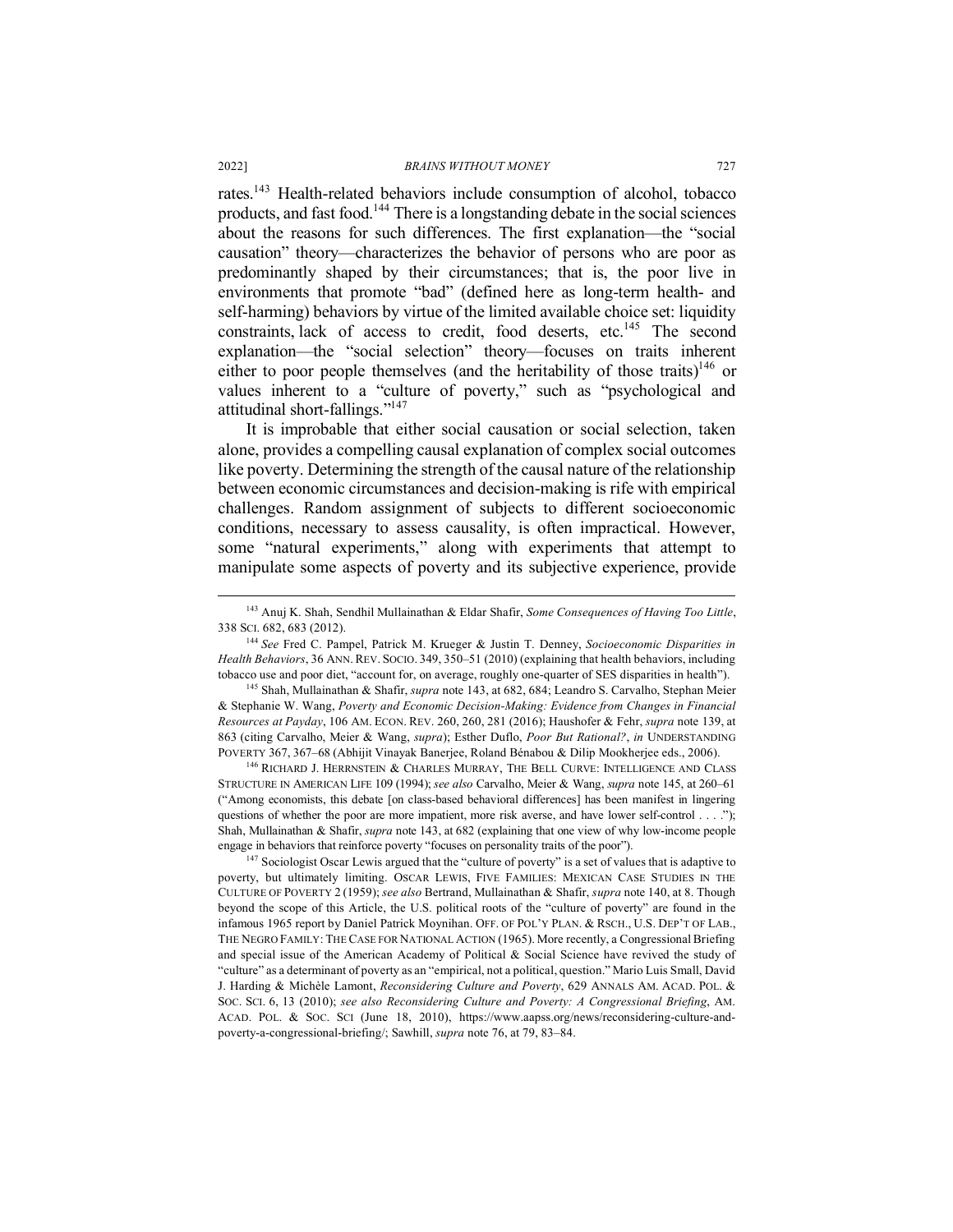the best available data from which to draw causal inferences. Moreover, while simply observing real-world behavior patterns—with all their noise and complexity—may give little insight into the psychological mechanisms that may distinguish poor people's decision-making from rich people's, one promising approach is to deliberately study the behavioral *mechanisms* at work, usually by parsing complex behaviors into components of cognition familiar to behavioral researchers. This approach permits researchers to construct more nuanced, and ultimately more explanatory, sets of data from which to build theories, $148$  and it allows the investigation of behavioral capacities to occur in relative isolation from normative judgments about behaviors being virtuous or bad.<sup>149</sup>

The literature in this area is large and complex, and a full review would turn this Article into a book.<sup>150</sup> Decision-making in poverty—most consistently characterized by selective attention to one's immediate surroundings, reduced inhibitory control, and preference for near-term rewards over long-term goals—has both internal and external causal factors. While the models that researchers put forth (described in more detail in the next section) vary in some respects, the common theme is that the "psychology of poverty" involves interaction between behavior and environment, with significant causal weight attributable to the contextual factors of low socioeconomic status.<sup>151</sup>

This interactionist framework echoes the starting point for the dominant theory of behavior in poverty in the field of behavioral economics: the option set available to a person in poverty affects behavior such that even the same perfectly rational decision-maker "would behave differently if he were poor than if he were rich."<sup>152</sup> It is also generally consistent with the empirical evidence supporting "scarcity theory"<sup>153</sup> and theories that the behavior of

<sup>&</sup>lt;sup>148</sup> This approach allows for control of many features of the subjects' environments, such that conclusions can be drawn about internal psychological mechanisms, even if some ecological validity is sacrificed in the context of a laboratory experiment.

<sup>149</sup> *See* JENNIFER SHEEHY-SKEFFINGTON & JESSICA REA, JOSEPH ROWNTREE FOUND., HOW POVERTY AFFECTS PEOPLE'S DECISION-MAKING PROCESSES 10 (2017) ("[W]hat appears selfdestructive or unreasonable in a decision-making pattern associated with poverty is, in fact, performing an important proximal function—one that is hard to see from the perspective of social science observers writing from well beyond the world of poverty.").

<sup>&</sup>lt;sup>150</sup> A recent systematic review of research into the link between SES and thinking, decision-making, cognition, and behavior between 2010 and 2016 (in OECD countries) argues that the framing that best accounts for the range of behaviors observed in empirical studies establishes "decision-making in poverty as the product of the interaction of individual resources and powerful socioeconomic and cultural contexts." *Id.* at 3; *see also* Pepper & Nettle, *supra* note 89, at 1; Adamkovič & Martončik, *supra* note 89, at 1; Haushofer & Fehr, *supra* note 139, at 862–64; Sheehy-Skeffington, *supra* note 89, at 183.

<sup>151</sup> Sheehy-Skeffington & Rea, *supra* note 149, at 3; *see also* Sheehy-Skeffington, *supra* note 89, at 183. 152 Duflo, *supra* note 145, at 367.

<sup>&</sup>lt;sup>153</sup> See generally SENDHIL MULLAINATHAN & ELDAR SHAFIR, SCARCITY: WHY HAVING TOO LITTLE MEANS SO MUCH 14–15 (2013) (arguing that "[s]carcity captures our attention and this provides a narrow benefit: we do a better job of managing pressing needs. But more broadly, it costs us: we neglect other concerns, and we become less effective in the rest of life"); Ernst-Jan de Bruijn & Gerrit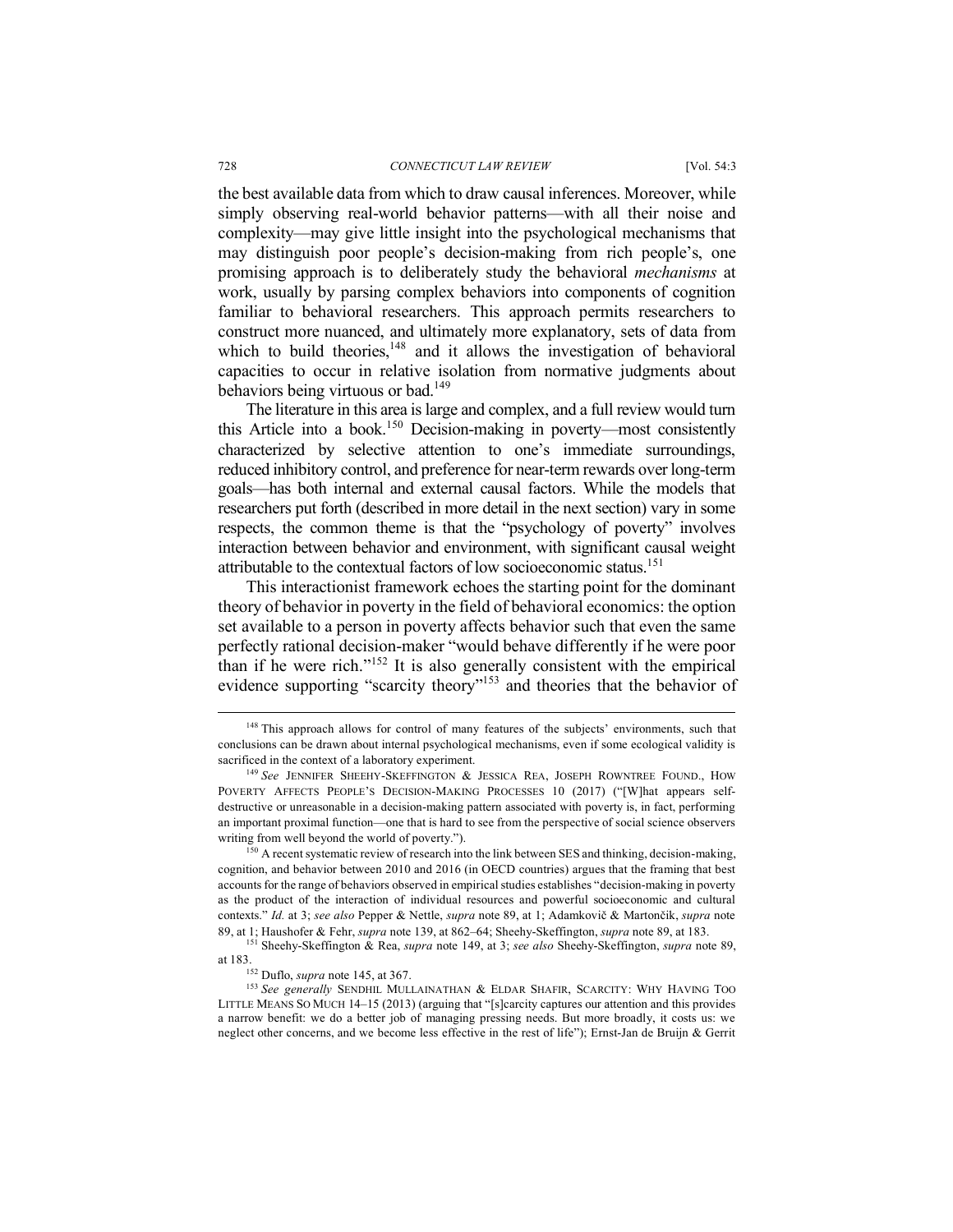poor persons is adaptive to their context.<sup>154</sup> This framework is congruent with a conceptual legal theory of poverty as disabling, as will be discussed in Part III.

Since the purpose of this Article is to question assumptions about causality and behavior that underpin the fault-based categorization of poverty and disability, the research covered below will focus on the types of studies that provide the best available data for assessing causality: natural experiments (and quasi-experiments) and laboratory experiments that manipulate some aspect of the experience of financial scarcity in order to assess cognitive functions, including but not limited to economic decision-making.

It is important to recognize there are contexts in which financial adversity may create "better" cognitive capacities, such as procedural learning, certain executive functions in uncertain environments, and aspects of rational decision-making.155 This underscores an important takeaway: there is not an across-the-board "decrease" or "decline" in cognitive capacities in poverty. Rather, poverty gives rise to differences, and, since behavior occurs in a range of contexts, sometimes those differences will prove advantageous rather than disadvantageous. This supports the idea, discussed below, that poverty should be understood as *disabling* rather than broadly incapacitating.

1. *Attentional Control, Behavioral Control, and Executive Function in Poverty*

When a person is preoccupied with one set of worries or pressures, they often neglect to pay attention to other areas of their life. While this generally happens to everyone in some contexts, including materially well-off people pressured for time or opportunities,<sup>156</sup> evidence is mounting that scarcity has

Antonides, *Poverty and Economic Decision Making: A Review of Scarcity Theory*, 92 THEORY & DECISION 5, 6–7 (2022).

<sup>154</sup> Junhua Dang, Shanshan Xiao & Siegfried Dewitte, *Commentary: "Poverty Impedes Cognitive Function" and "The Poor's Poor Mental Power"*, 6 FRONTIERS PSYCH. 1, 2 (2015); Pepper & Nettle, *supra* note 89, at 37.

<sup>155</sup> *See infra* Part II.B.3.

<sup>156</sup> *See* Shah, Mullainathan & Shafir, *supra* note 143, at 682. The authors examined the behaviors of "poor" and "rich" people playing games, with "scarcity" between the groups as manipulated by the experimenters providing "budgets" via "paychecks" of fixed numbers of turns or amounts of time available to play a game in a given round. *Id.* at 683-84. Subjects endowed with "poor" budgets were more engaged in the games than those assigned to "rich" budgets, but they performed worse on and were more cognitively depleted by the games, as measured by a separate task assessing attentional function and cognitive control. *Id.* The experiment offering the most direct support for the theory that scarcity creates attentional neglect offered a preview, during a particular question, of the next question in a game. *Id.* There, time-poor participants performed similarly with and without previews, at a level leaving substantial room for improvement. Conversely, time-rich participants benefitted from the previews and performed even better. *Id.* Taken together, these studies provide the basis for the theory that scarcity's primary effect on cognition is through an attentional mechanism: "[S]carcity elicits greater engagement and that a focus on some problems leads to neglect of others (manifesting in behaviors such as overborrowing). . . . We suggest that cognitive load arises because people are more engaged with problems where scarcity is salient." *Id.* at 684. One of these experiments assessing "cognitive fatigue" did not replicate in a later study. *See* Colin F.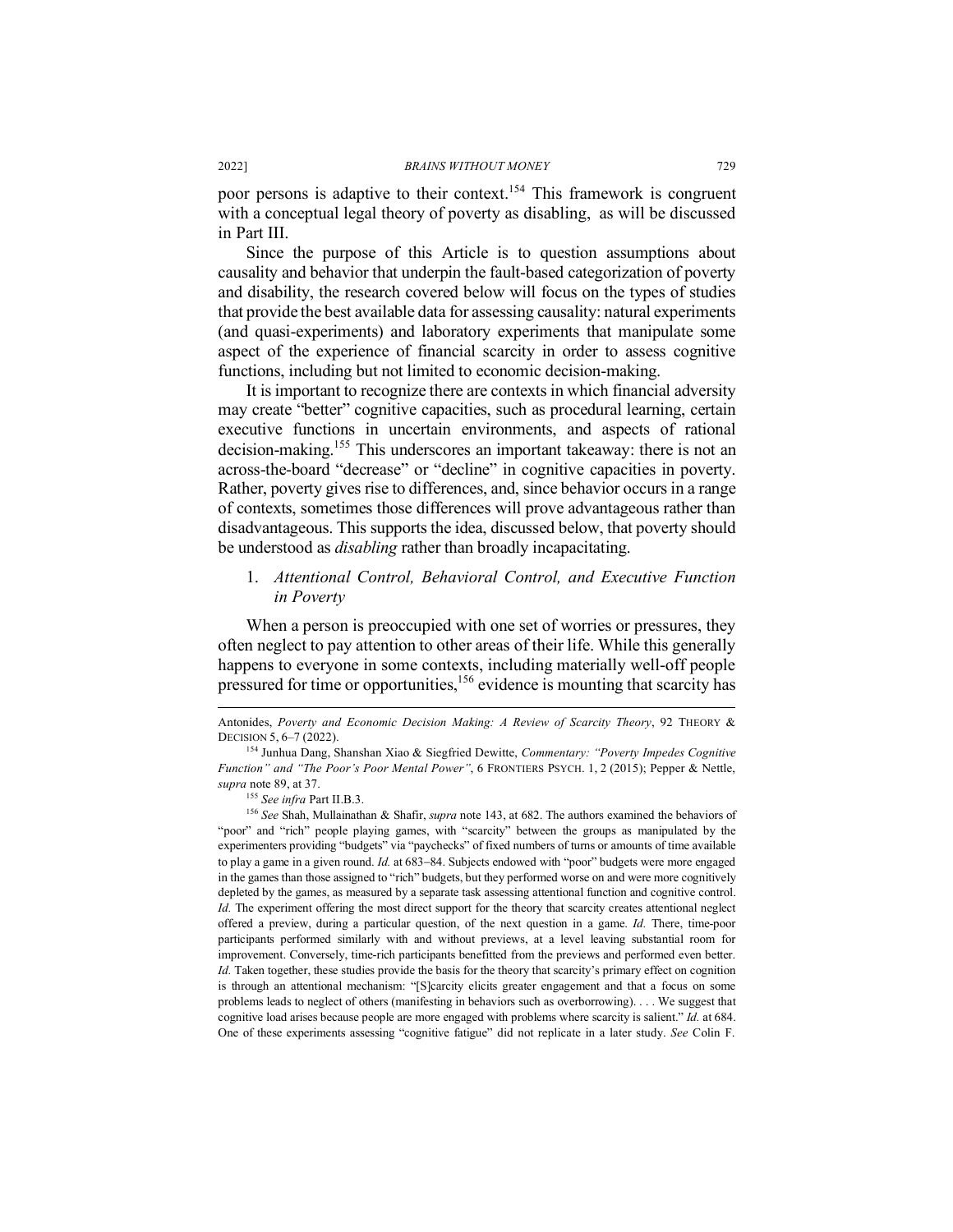certain effects on attentional focus and, consequently, on cognition and behavior. Things that are immediately scarce capture the limited attention of a decision-maker, with the consequence that they neglect other, less urgent problems: today's grocery cart obscures consideration of next month's utility payment. For poor people, this is a constant, high-stakes problem impacting essential aspects of daily life.<sup>157</sup>

Scarcity theory posits that it is the state of scarcity itself that impacts "cognitive bandwidth" or "cognitive load," burdens the cognitive system of an individual, and diminishes the quality of decision-making.158 Different models of cognitive load theorize different mechanisms by which cognitive load may impact decision-making: limited self-control (e.g., ego-depletion, limited willpower), limited cognition (e.g., depletion of cognitive resources in the face of difficult trade-offs, thus reducing inhibition and attention direction), and limited attention (e.g., scarcity and stress as diverters/capturers of attention).159 The mechanisms theorized in the models are not, of course, mutually exclusive. Their taxonomy is more a product of evolving understanding than it is of any underlying truth of the matter.

The first stage of experimental work in adults theorized that the burdensome nature of decision-making under scarcity depleted behavioral control.<sup>160</sup> In a 2011 experiment, subjects randomly assigned to "poor" or "rich" conditions were asked to make "purchasing" decisions within their budgetary constraints.161 Decision-making in the poor condition resulted in impaired

<sup>158</sup> MULLAINATHAN & SHAFIR, *supra* note 153.

<sup>159</sup> Dean Spears, *Economic Decision-Making in Poverty Depletes Behavioral Control*, 11 B.E. J. ECON. ANALYSIS & POL'Y 1, 4 fig.1 (2011).<br><sup>160</sup> *Id.* Spears adopts the term "behavioral control" "to include what psychologists and others write

Camerer et al., *Evaluating the Replicability of Social Science Experiments in* Nature *and* Science *Between 2010 and 2015*, 2 NATURE HUM. BEHAV. 637, 637–44 (2018). Indeed, this result also did not replicate when the original authors repeated the work with a much larger sample size. *See generally* Anuj K. Shah, Sendhil Mullainathan & Eldar Shafir, *An Exercise in Self-Replication: Replicating Shah, Mullainathan, and Shafir (2012)*, 75 J. ECON. PSYCH. 102127 (2019). This seems consistent with the failure of once-classic experiments in "willpower fatigue" to replicate. But the other key results supporting the conclusion that scarcity leads to over-borrowing (including over-borrowing of time as a resource) and greater focus, did replicate, though with smaller effect sizes. *See infra* notes 162-163 and accompanying text.

<sup>&</sup>lt;sup>157</sup> Affluent people can experience "time poverty," which is linked to lower well-being and productivity. *See generally* Laura M. Giurge, Ashley V. Whillans & Colin West, *Why Time Poverty Matters for Individuals, Organisations and Nations*, 4 NATURE HUM. BEHAV. 993 (2020). Effects of immediate scarcity on attentional bandwidth and capacity are also present across background SES. *See infra* text accompanying notes 166-172. While this suggests that, to some extent, a subjective struggle against scarcity is a universal experience, the impact of this struggle varies greatly depending on the context of the person. For an affluent person pressed for time, filling out a form incorrectly, missing an appointment, or forgetting to pay a bill on time may amount to an inconvenience, but for a poor person it can mean the difference between having or not having food, shelter, healthcare, and other fundamental needs.

about as 'willpower,' 'patience,' 'self-control,' 'self-regulation,' or 'executive' control or function: the pursuit of intentional behavioral goals, potentially despite automatic alternative behaviors or impulses." *Id.* at 3. <sup>161</sup> *Id.* at 2.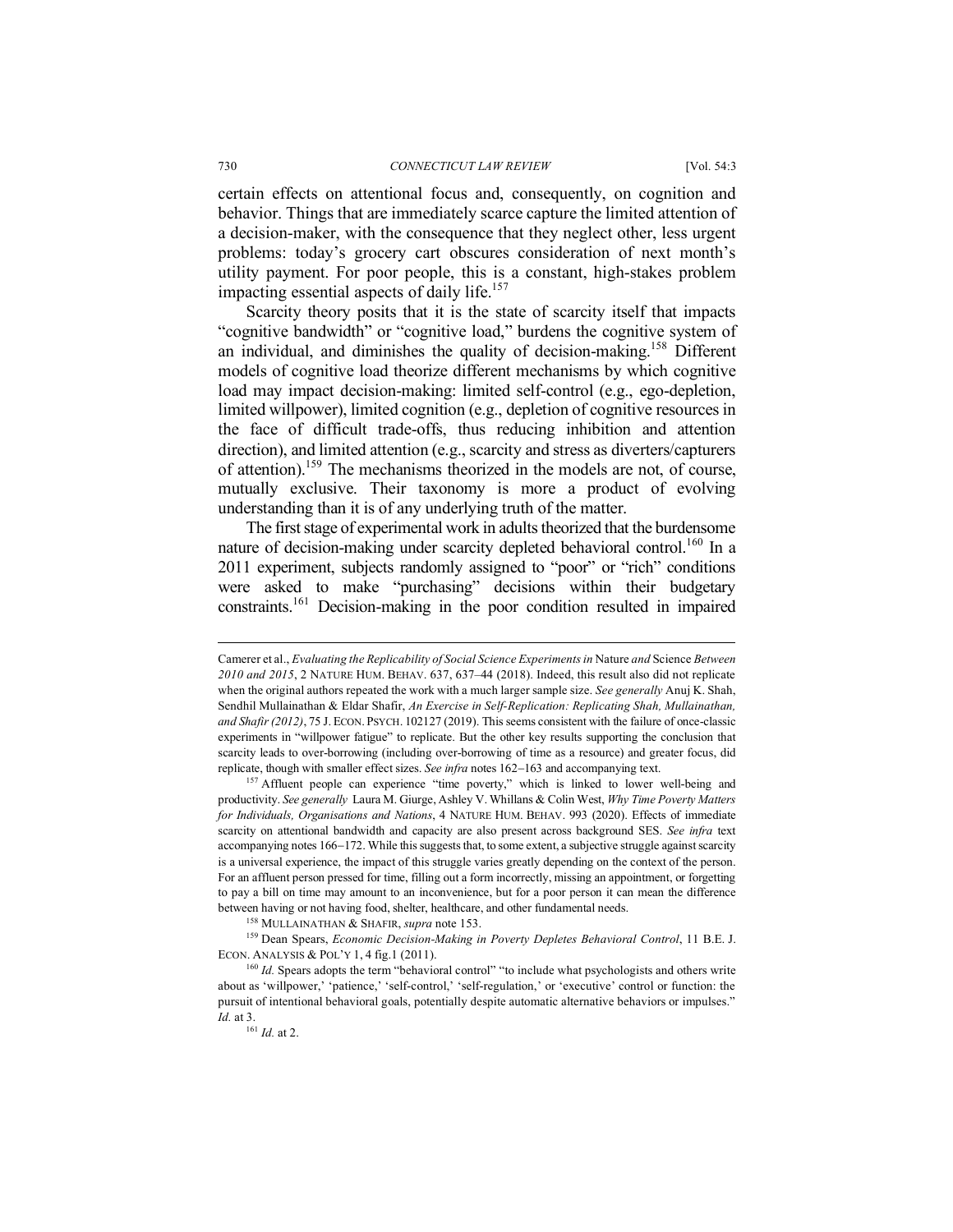"behavioral control," purportedly measured by poor performance on the Stroop task—a well-validated psychological task of inhibitory control<sup>162</sup>—and by how long subjects could squeeze a handgrip.<sup>163</sup> Drawing from the theory that self-control (or willpower, or ego) is a limited, depletable resource, the study concluded that the difficulty of decision-making under scarcity depletes reserves of cognitive and behavioral control.<sup>164</sup> One problem for this interpretation is that the classic studies of the "limited resource" model of self-control have failed to replicate, and meta-analyses have concluded that the strength of the model has been overestimated.<sup>165</sup>

Findings that link decision-making under scarcity to "attentional neglect" have proven more robust. Instead of being like a muscle that gets tired and must rest, limits on attention can be thought of more like a spotlight that is capable of focusing only on one area at a time.<sup>166</sup> Paying attention to one thing leads to attentional neglect of other things, including features of the environment or internal goals.<sup>167</sup> The ability to focus and shift attention is a key component of executive function.168 Attentional hyper focus, without the executive function skills to distribute and shift attention to process more information, can lead to a diminishment in the overall quality of decision-making, changes in preferences for near term or delayed rewards, and inaccurate evaluations of risk  $169$ 

Subsequent research has added support to the theory that financial scarcity creates attentional neglect.<sup>170</sup> A recent review of this literature

<sup>165</sup> Xiaomeng Xu et al., *Failure to Replicate Depletion of Self-Control*, 9 PLOS ONE 1, 1, 4-5 (2014); John H. Lurquin et al., *No Evidence of the Ego-Depletion Effect Across Task Characteristics and Individual Differences: A Pre-Registered Study*, PLOS ONE (Feb. 10, 2016), https://journals.plos.org/pl osone/article/file?id=10.1371/journal.pone.0147770&type=printable; Evan C. Carter & Michael E. McCullough, *Publication Bias and the Limited Strength Model of Self-Control: Has the Evidence for Ego Depletion Been Overestimated?*, 5 FRONTIERS PSYCH. 1, 2 (2014); Evan C. Carter et al., *A Series of Meta-Analytic Tests of the Depletion Effect: Self-Control Does Not Seem to Rely On a Limited Resource*, 144 J. EXPERIMENTAL PSYCH. 796, 813 (2015).

<sup>166</sup> Muraven & Baumeister, *supra* note 164, at 248; Frank Tong, *Splitting the Spotlight of Visual Attention*, 42 NEURON 524, 524 (2004). 167 *See generally* W A Johnston & V J Dark, *Selective Attention*, 37 ANN. REV. PSYCH. 43–75 (1986).

<sup>169</sup> Brandon K. Ashinoff & Ahmad Abu-Akel, *Hyperfocus: The Forgotten Frontier of Attention*, 85<br>PSYCH. RSCH. 1, 1-2 (2021).

<sup>170</sup> Mani et al., *supra* note 84, at 979.

 <sup>162</sup> Colin M. MacLeod, *The Stroop Task: The "Gold Standard" of Attentional Measures*, 121 J. EXPERIMENTAL PSYCH. 12, 12–14 (1992) (describing the history and basic workings of the original task. which require the test taker to name the color of the ink in which an incompatible color word is printed, resulting in "unavoidable, stumbling interference").

<sup>163</sup> Spears, *supra* note 159, at 8–9; Mark Muraven, Dianne M. Tice & Roy F. Baumeister, *Self-Control as Limited Resource: Regulatory Depletion Patterns*, 74 J. PERSONALITY & SOC. PSYCH. 774, 777 (1998). 164 Muraven, Tice & Baumeister, *supra* note 163, at 786; Roy F. Baumeister et. al., *Ego Depletion:* 

*Is the Active Self a Limited Resource*?, 74 J. PERSONALITY & SOC. PSYCH. 1252, 1253 (1998); Mark Muraven & Roy F. Baumeister, *Self-Regulation and Depletion of Limited Resources: Does Self-Control Resemble a Muscle*?, 126 PSYCH. BULL. 247, 250 (2000); see also Spears, supra note 159, at 23-24.

<sup>168</sup> *See generally* Peter Baggetta & Patricia A. Alexander, *Conceptualization and Operationalization of Executive Function*, 10 MIND BRAIN & EDUC. 10, 10–33 (2016).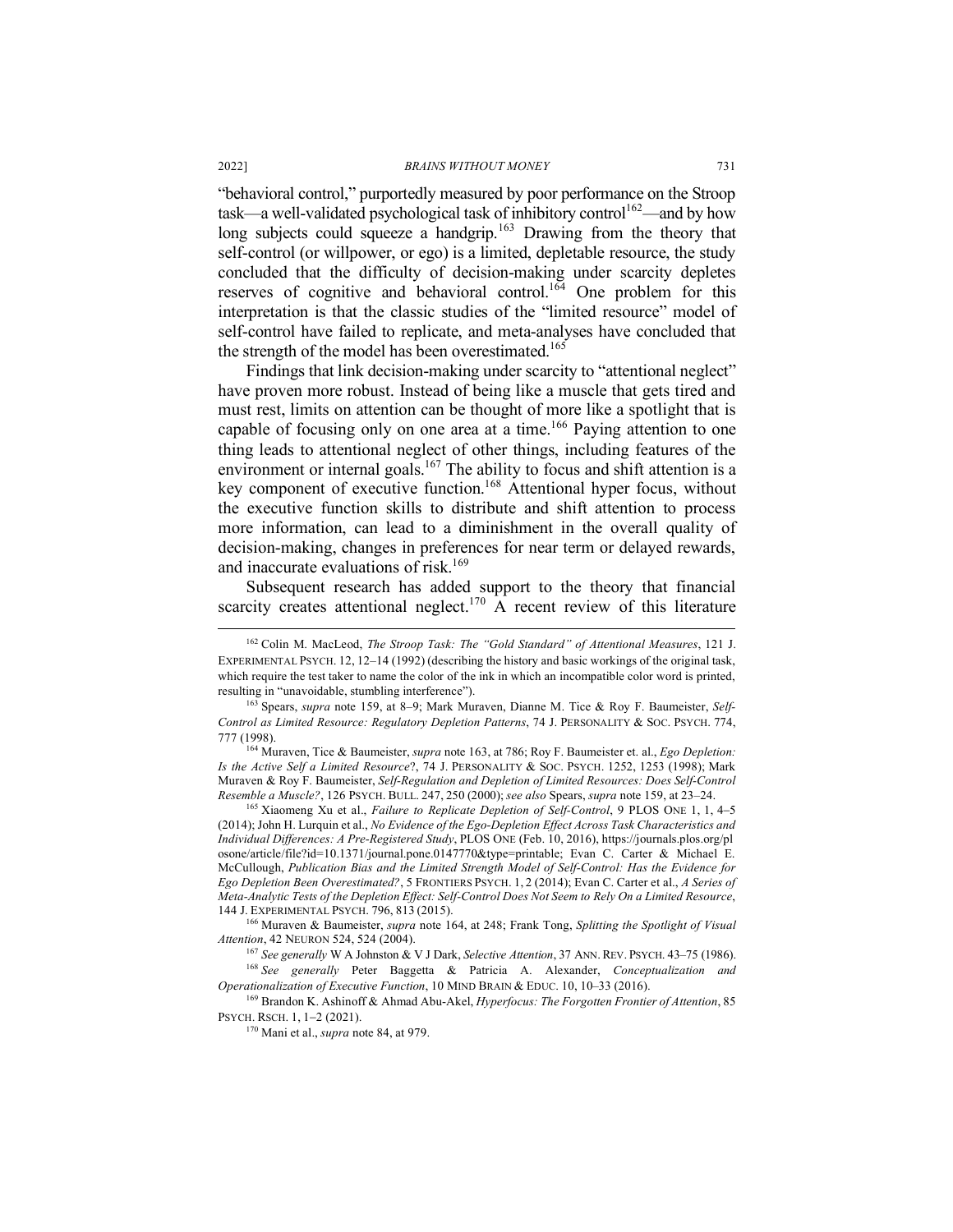looked specifically at empirical work on the concepts of risk aversion and time discounting, which is the tendency to value a lower near-term payoff over a higher but longer-term payoff.<sup>171</sup> Synthesizing observational studies and natural experiments, the authors report that lower real world wealth is associated with higher risk aversion and higher discounting rates, even when controlling for absolute present income.<sup>172</sup>

### 2. *Experiments on Poverty and Cognition*

Observational data, which makes up the lion's share of the literature of SES and brain/behavior research, cannot directly test causal relationships. Statistical mediation techniques testing for effects on SES of specific factors, such as stress or nutrition, "can narrow down possible causal accounts without directly proving causality."<sup>173</sup> But, experiments and natural experiments that manipulate available resources (or some other aspect of SES) can begin to give insight into causal relationships.<sup>174</sup>

In one such experiment, shoppers in a New Jersey mall were asked to make a series of hypothetical financial decisions while considering one of four different financial scenarios in which they experienced sudden changes in income or unanticipated expenses.<sup>175</sup> In the "easy" condition, the amounts of money at stake were relatively small, such as a \$200 expense or a 5% pay cut; in the "hard" condition, the sums were significantly larger, such as a \$2,000 expense or a 15% pay cut.<sup>176</sup> While thinking about how to respond to the four scenarios, the participants performed two computerized cognitive tasks that measured fluid intelligence and cognitive control.<sup>177</sup> Participants were divided into "poor" and "rich" groups on the basis of their self-reported income.178 Confronted with the financially "easy" scenarios, both poor and rich groups performed similarly on the fluid intelligence and cognitive control tests—an important baseline measure for testing the hypothesis that

<sup>&</sup>lt;sup>171</sup> Haushofer & Fehr, *supra* note 139, at 862.<br><sup>172</sup> *Id*. at 862–63. "Income" in an experimental setting appears to affect behavior. Experimentally manipulated "negative income shocks" result in higher discount rates, meaning that subjects who had just experienced a loss of task-earned income valued near-term rewards more than larger, long-term rewards as compared to subjects with the same (that is, low) task-earned assets who had not experienced a negative income shock. In other words, someone who had earned \$100 then lost \$50 acted more present-focused than someone who had earned \$50 and not lost any income. *See* Johannes Haushofer, Daniel Schunk & Ernst Fehr, *Negative Income Shocks Increase Discount Rates* (Univ. of Zurich, Working Paper, 2013). 173 Farah, *supra* note 91, at 66.

<sup>&</sup>lt;sup>174</sup> As Martha Farah observes, however, "the socioeconomic environment is not a one-time 'treatment' but a set of factors that impinge on the brain continually from prenatal life through maturity and senescence. . . . SES may shape the brain or, in noncausal language, [may] be manifest in the brain, in different ways at these different stages, further complicating research in this area." *Id.*

<sup>175</sup> Mani et al., *supra* note 84, at 977. Participants self-reported their household incomes, which ranged from about \$15,000 to \$115,000, with an average around \$74,000. *Id.*

<sup>176</sup> *Id.*

<sup>177</sup> *Id.*

<sup>178</sup> *Id.*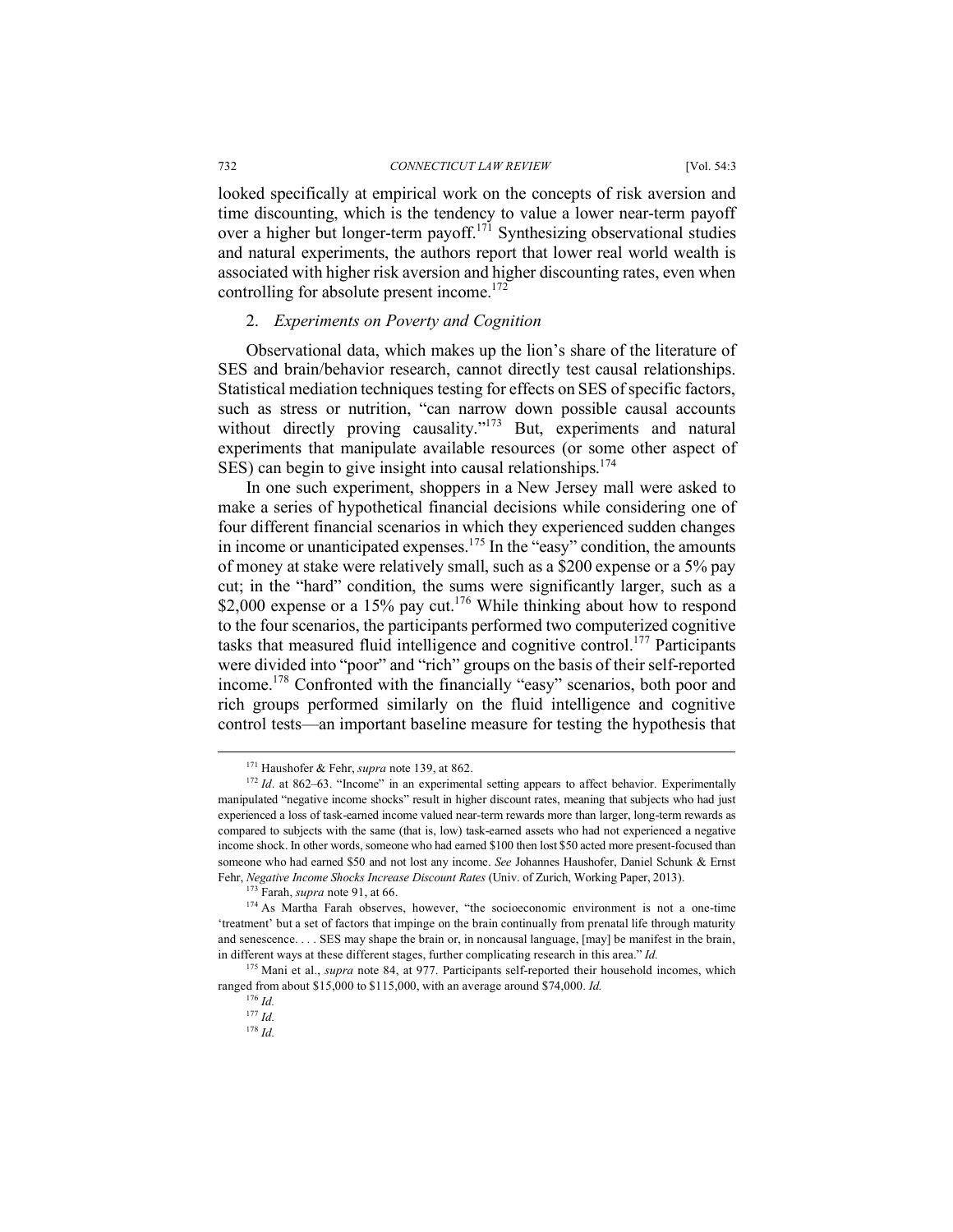the poor are inherently less cognitively endowed than the rich.<sup>179</sup> But, when confronted with the "hard" scenarios, which forced them to think about serious financial constraints, the poor subjects performed significantly worse than the rich on both tasks.<sup>180</sup> This effect was both reliable and substantial.<sup>181</sup> The pattern of performance still held even when participants performed the cognitive tasks after they had finished responding to the scenarios—a result which rules out the possibility that contemplating the response while taking the cognitive tests caused the decrease in performance.<sup>182</sup> Importantly, no such effects were found when participants were presented with scenarios that asked them to solve math problems similar to those presented in the financial scenarios, but without implicating any personal financial decisions.<sup>183</sup>

This experiment was published together with a "natural experiment" field study that provided within-subject data in support of the hypothesis that poverty impedes cognitive function.<sup>184</sup> In the realm of behavioral studies, within-subject designs—which examine the same individuals at different points in time—have compelling statistical power (which is better for making causal inferences) because individuals effectively serve as their own control group, therefore minimizing concerns that observed differences between groups are due to some hidden independent variable. In this study, Mani and colleagues interviewed the same individual Indian farmers in different conditions of financial pressure: before and after the harvest of their sugarcane crops, the point at which they receive at least sixty percent of their annual income.185 Before their harvest, farmers are under greater financial pressure, as evidenced by higher rates of pawning belongings, higher rates of borrowing, and subjective reports of difficulty paying ordinary bills.<sup>186</sup>

On cognitive tests, the farmers performed markedly worse before harvest than after.<sup>187</sup> The pre-harvest effect held even during the few weeks between when the harvest was physically completed and when payment arrived, a period during which farmers were free from the physical labor of preparing for harvest and anxiety over crop size.188 Explanatory mechanisms

<sup>184</sup> *Id.* at 976.

 <sup>179</sup> *Id.*

<sup>180</sup> *Id.*

<sup>181</sup> *Id.*

<sup>182</sup> *Id.* at 978.

<sup>183</sup> *Id.*

<sup>&</sup>lt;sup>185</sup> *Id.* at 979. Harvests take place at different times in the calendar as determined by sugar mill capacity. *Id.* That is, one farmer could harvest in June and another in August, such that July was postharvest for the former and pre-harvest for the latter. *Id.*

<sup>186</sup> *Id.*

<sup>&</sup>lt;sup>187</sup> *Id.* The farmers performed markedly worse on accuracy on the Raven's and Stroop tasks, as well as on response time on the Stroop task. *Id.*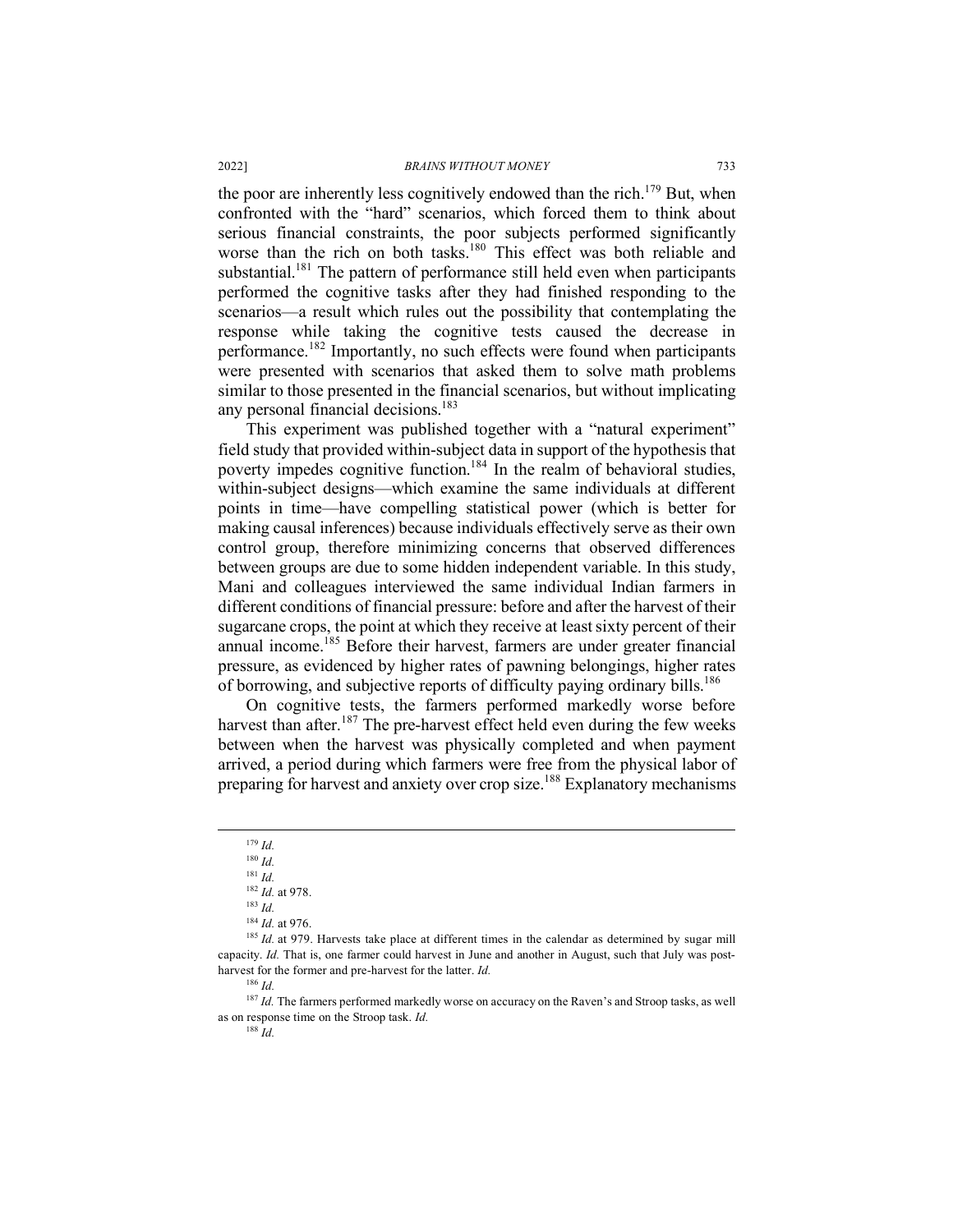of hunger<sup>189</sup> and stress<sup>190</sup> were also ruled out. Interestingly, the subjectively perceived intensity of farmers' pre-harvest financial constraints correlated negatively with their performance on the Raven's matrices and their time required to complete the Stroop tasks. In other words, the worse a farmer felt about his financial situation pre-harvest, the worse his performance on tests of fluid intelligence and cognitive control.

The sugarcane farmer study provided the first experimental evidence that the same person has different levels of cognitive function under different, temporary financial states. These findings were, the authors noted, "not about poor people, but about any people who find themselves poor."<sup>191</sup> But, no study is without critique,<sup>192</sup> and any single study is far from definitive. At the time of this writing, while the study has been widely cited, it has not been directly replicated.

Indeed, subsequent findings complicate the story. Leandro Carvalho and co-authors surveyed low-income U.S. households, some before payday and some after payday.<sup>193</sup> Like the sugarcane farmer study, the study observed real-world cash constraints and administered tests of cognitive function.194 Unlike the sugarcane farmer study, households were not compared to themselves; before and after payday comparisons were made between groups, rather than within-group.<sup>195</sup> The online surveys also assessed risk aversion, use of heuristics, and monetary and non-monetary "intertemporal choices," where a person chooses how to allocate money or time in the near term or the future.<sup>196</sup>

As expected, the before-payday group possessed fewer financial resources than the after-payday group, including twenty-two percent less cash and twenty percent lower expenditures.<sup>197</sup> Consistent with the work cited above, the before-payday group was more present-biased when

<sup>&</sup>lt;sup>189</sup> *Id.* A pilot study indicated that farmers were spending nearly the same amount on food before and after the harvest, diminishing the potential that poor pre-harvest nutrition was driving the cognitive test results. *Id.*

<sup>&</sup>lt;sup>190</sup> *Id.* at 979–80. The pilot study also collected heart rate and blood pressure information as biomarkers of stress. *Id.* While the farmers were more stressed before the harvest than after, the authors re-estimated the impact of the harvest on Stroop performance while controlling the stress biomarker factors, and they found that the effect remained significant. *Id.* This at least suggests that stress, as measured by those particular biomarkers, is not the only mechanism that impacts cognitive function. *Id.* <sup>191</sup> *Id* at 980

<sup>&</sup>lt;sup>192</sup> A few months after the study was published, *Science* published a Comment criticizing a few key methodological aspects of the study's design and interpretation, along with a response from the authors. Jelte M. Wicherts & Annemarie Zand Scholten, *Comment on "Poverty Impedes Cognitive Function"*, 342 SCI. 1169-d (2013); *see also* Anandi Mani et al., *Response to Comment on "Poverty Impedes Cognitive Function*", 342 SCI. 1169-e (2013).

<sup>193</sup> Carvalho et al., *supra* note 145, at 260.

<sup>194</sup> *Id.* at 260–61.

<sup>195</sup> *Id.* at 267-69.

<sup>196</sup> *Id.* at 260-62, 265-66, 269–74.

<sup>197</sup> *Id.* at 267.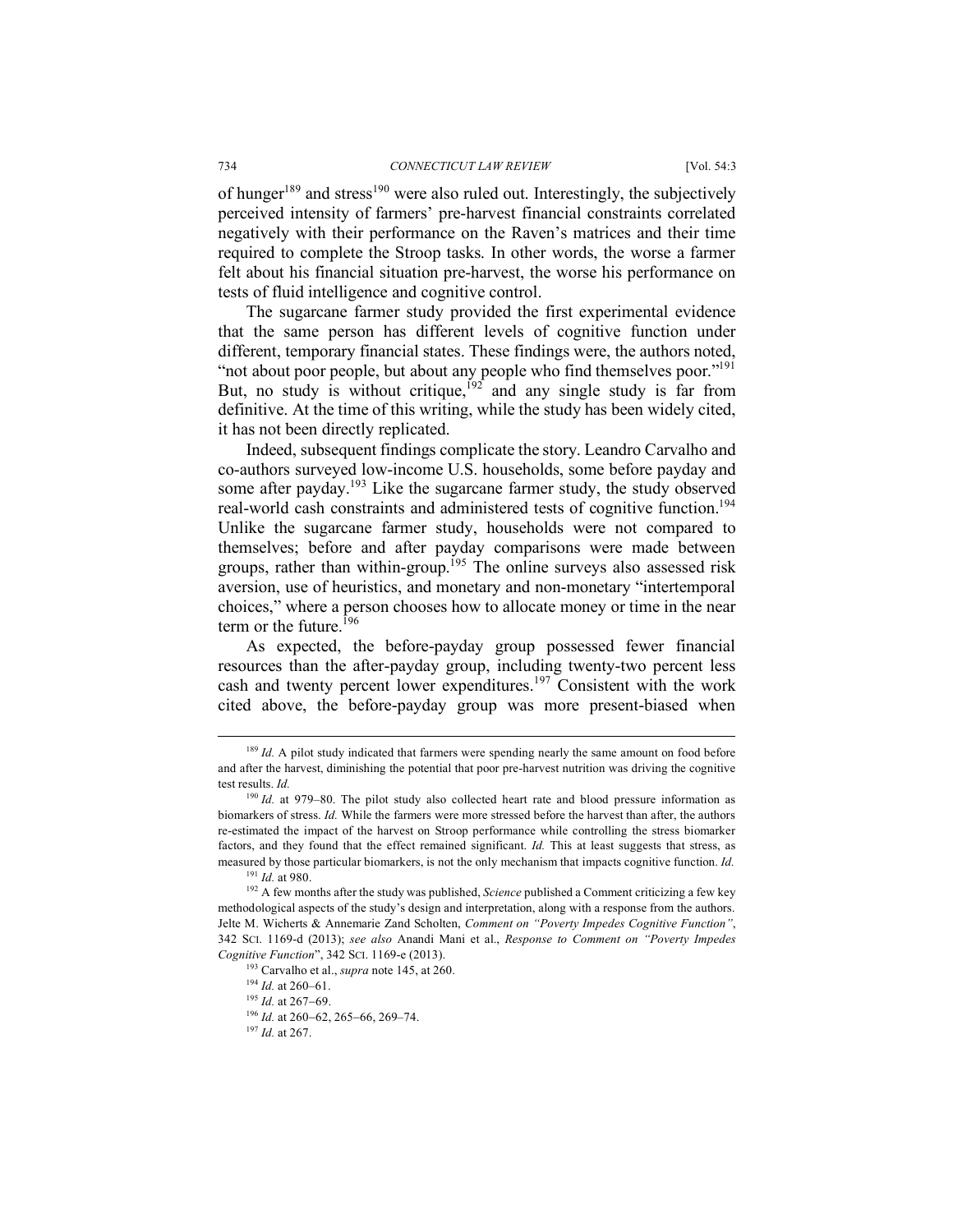deciding how to allocate money.<sup>198</sup> This finding fits the hypothesis about attentional neglect (in this case, neglect of the future), but, as the authors point out, could also be driven by the "liquidity constraints" of simply having less cash now.<sup>199</sup> To assess this possibility, the researchers used a non-monetary task in which subjects were presented with the choice of answering a shorter survey sooner or a longer survey later.<sup>200</sup> For this task, unlike the monetary task, there was no difference between the results of the before-payday and after-payday groups.<sup>201</sup> Carvalho and co-authors interpret this result as suggesting that liquidity constraints, as opposed to attentional neglect, explain present-bias behavior for tasks involving choices about money.<sup>202</sup> Finally, the two groups displayed no differences on four different tests of cognitive function—including the Stroop task used with the mall shoppers and sugarcane farmers.<sup>203</sup> Taken together, the results indicate no evidence for the idea that poverty reduces the quality of decision-making or cognitive function.204

How can these results be reconciled? First, "small differences in context and timing of events can induce big differences in attention allocation and behavior," so "accurate measurement of cognitive function effects may be highly sensitive to specific features of the income shock under study."205 Responding to Carvalho et al.'s work, Mani et al. have noted that the payday subjects were receiving payments with high frequency (up to four times per month), only one of which was analyzed as the payday shock.<sup>206</sup> This high frequency of payments "risks blurring the distinction between being in a before-versus-after payday situation . . . .<sup>3207</sup> Moreover, subjects had a relatively wide window (i.e., seven days on either side of payday) to respond to the survey.<sup>208</sup> Mani et al. reanalyzed a subset of Carvalho et al.'s data, finding that the Stroop test scores were significantly worse in the before-payday group relative to the after-payday group, once they accounted for the length of time until payday, and that performance worsened as payday approached (i.e., as

<sup>205</sup> Anandi Mani et al., *Scarcity and Cognitive Function Around Payday: A Conceptual and Empirical Analysis*, 5 SCARCITY & CONSUMER DECISION MAKING 365, 367 (2020).

 <sup>198</sup> *Id.* at 270.

 $199$  *Id.* 

<sup>200</sup> *Id.* at 265.

<sup>201</sup> *Id.* at 266.

<sup>202</sup> *Id.* at 272.

<sup>&</sup>lt;sup>203</sup> *Id.* at 266, 274–75, 275 tbl.6. Cognitive function was assessed with a working memory task, the Flanker test requiring an inhibitory control task, the Cognitive Reflection Test requiring a subject to inhibit a spontaneous and incorrect answer in favor of a deliberative and correct answer, and the numerical Stroop task used by Mani et al., *supra* note 84; Carvalho et al., *supra* note 145, at 266. 204 Carvalho et al., *supra* note 145, at 281.

<sup>206</sup> *Id.*

<sup>207</sup> *Id.* at 368. 208 *Id.*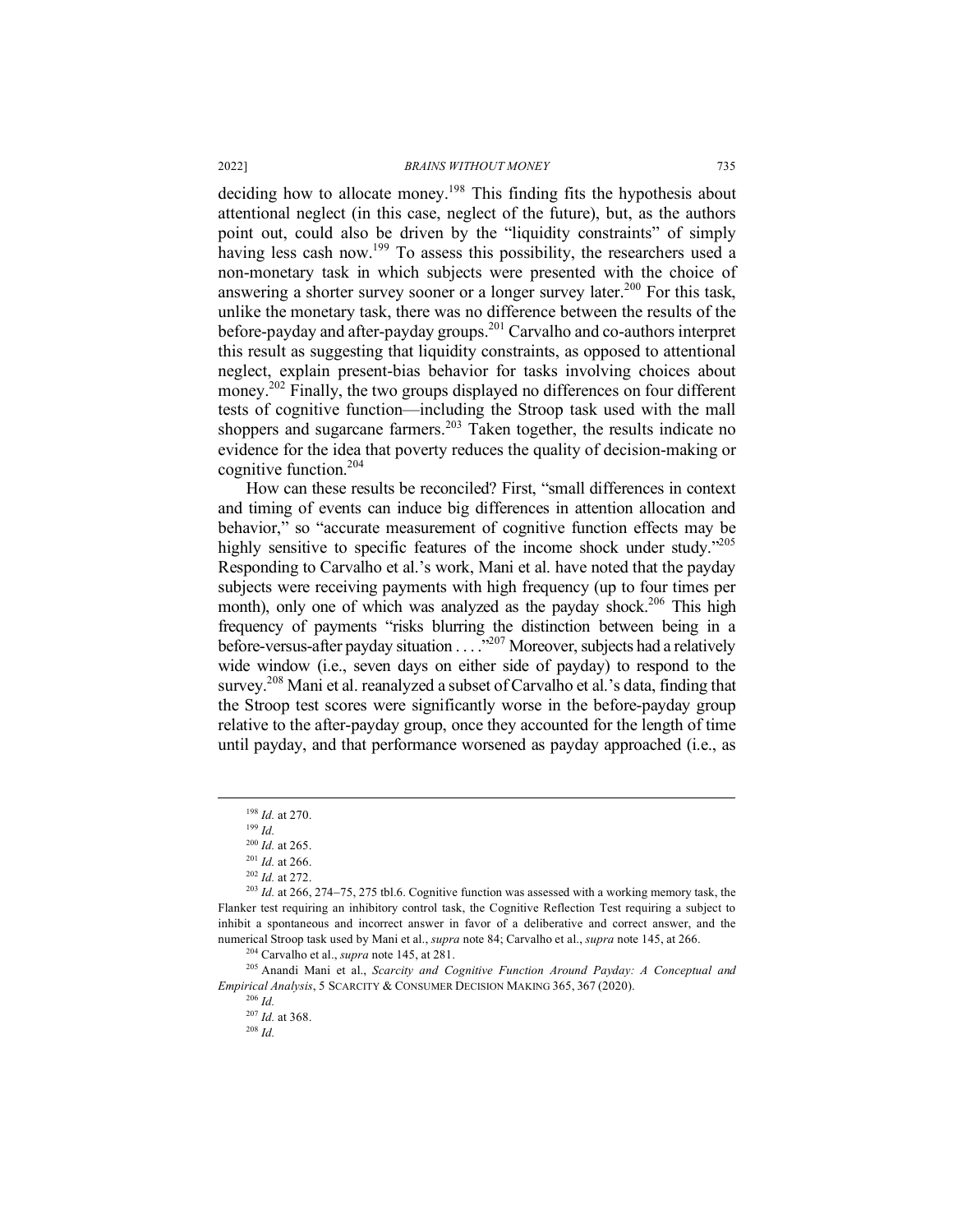acute financial stress reached its maximum). <sup>209</sup> Moreover, Carvalho et al. only analyzed subjects who reported complete information on the timing of payments during the study period—a selection effect for those who acted in the absence of uncertainty.<sup>210</sup> In other fieldwork involving farmers at risk of drought, uncertainty about income played a larger role in impeding cognitive function.<sup>211</sup> Because behavior is highly sensitive to context, research design matters greatly. The broad hypothesis that poverty impedes cognitive function is supported by the weight of the experimental evidence.

Subsequent experimental and quasi-experimental work gives several clues regarding other subtle causal pathways that may explain the relationship between poverty and cognitive function. A recent quasi-experimental study of the effects of debt relief on cognitive function suggests that reducing one's cognitive load attributable to debt may improve cognitive function, noting that the Indian farmers used harvest income to repay debts while the payday cycle studied by Carvalho et al. "appears insufficient to allow households to restructure their finances."212 The study, in which debts were paid directly by social workers, demonstrated that debt relief—rather than income per se—significantly reduced anxiety symptoms and improved cognitive function as measured by an inhibitory control task.<sup>213</sup> Moreover, individuals who received debt relief that eliminated entire debt *accounts* showed improvements that individuals who received an equivalent amount of relief across a range of debts did not—a finding which lends support to the hypothesis that "debt mental accounting creates bandwidth taxes that impair cognitive processes," meaning that it is not just the amount of money owed but also the structure of debt and the mental costs associated with keeping track of debt that matter for cognitive functioning.<sup>214</sup> Another recent study, which experimentally manipulated both income and asset shocks in a laboratory experiment setting, found that the framing of economic "loss"

<sup>213</sup> *Id.* at 7246–47.

 <sup>209</sup> *Id.* at 369–70.

<sup>210</sup> *Id.* at 374.

<sup>211</sup> Guilherme Lichand & Anandi Mani, *Cognitive Droughts* 3–4 (Univ. of Zurich, Working Paper No. 341, 2020).

<sup>212</sup> Qiyan Ong, Walter Theseira & Irene Y. H. Ng, *Reducing Debt Improves Psychological Functioning and Changes Decision-Making in the Poor*, 116 PROC. NAT'L ACAD. SCIS. U.S. 7244, 7248 (2019).

<sup>214</sup> *Id.* at 7247–48. Ong et al. tested the hypothesis of cognitive load—"that a debtor who owes more debt accounts will bear greater bandwidth costs because mental-accounting processes cause each additional debt account to become a separate source of cognitive load"—by assessing the effects of debt-account elimination versus debt relief amount, as subjects received debt relief in a structure assigned to them by social workers. *Id.* at 7246. Even controlling for the total amount of debt relief, "reductions in debt accounts were associated with large and significant improvements in psychological and cognitive functioning and with reduced present bias." *Id.* at 7247. Their results were controlled for training effects, calendar effects, reverse causality, and liquidity constraints. *Id.* at 7244, 7247.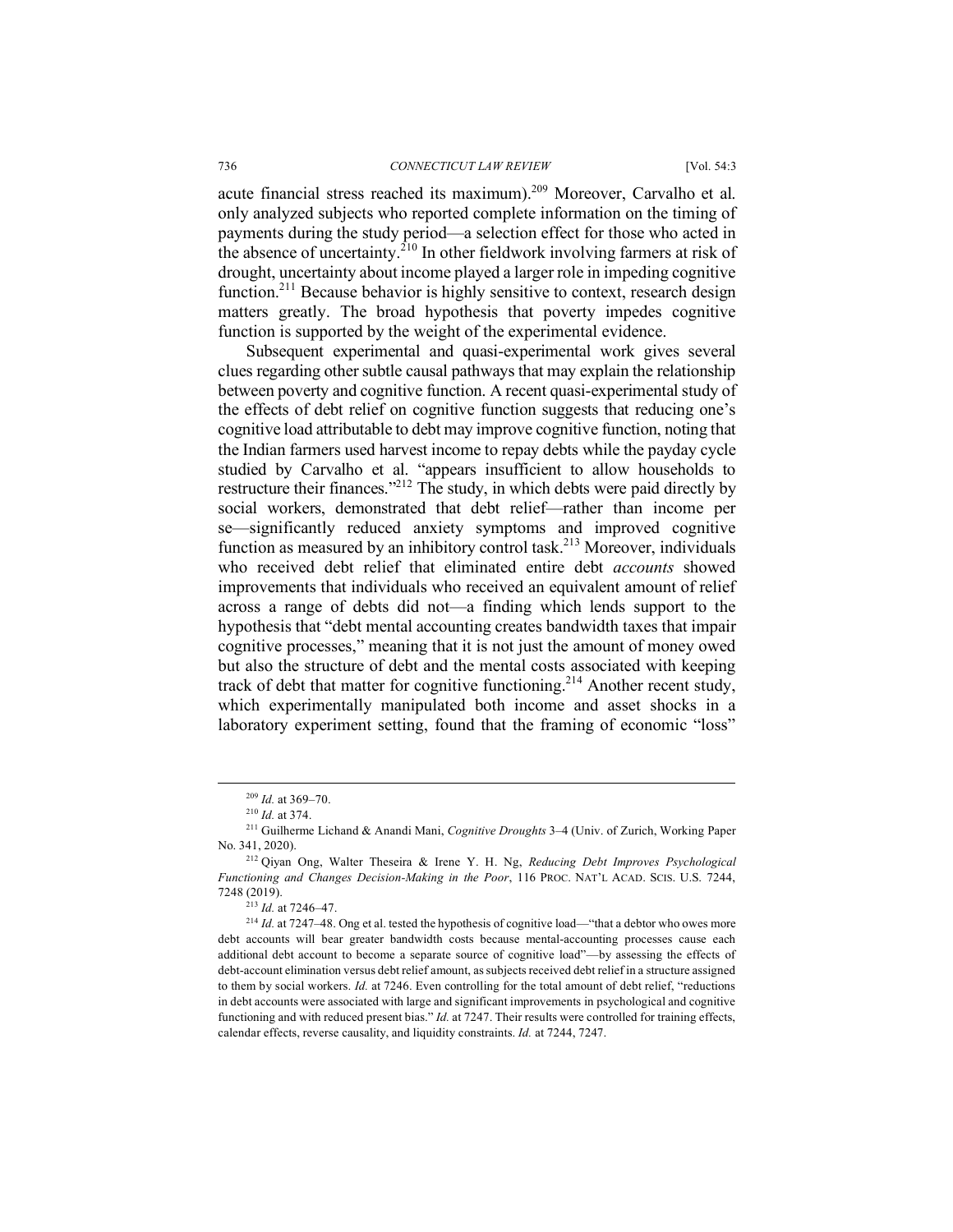may affect cognitive function.215 Decreases in cognitive performance across tasks of working memory and fluid intelligence were driven by negative asset shocks (that is, the removal of accumulated points), rather than negative income shocks (that is, the decrease in the rate of point accumulation available).<sup>216</sup> While the Carvalho et al. study looked only at variations in income around payday, rather than assets, the Mani et al. study looked at income that represented sixty percent of annual income and thus had significant impact on household assets.<sup>217</sup> Finally, even if the mechanism by which poverty impacts cognition involves income, another vein of research suggests that "consumption smoothing around paydays can lower cognitive load and improve outcomes."<sup>218</sup>

It is also possible that a mediator variable, such as the subjective feeling of scarcity, directly impacts general cognitive function.<sup>219</sup> This possibility is reinforced by research showing that an experimentally-induced "'scarcity' mindset" affects neural mechanisms related to consumer decision-making, particularly in subjects who experienced a "scarcity" mindset following an "abundance" mindset.<sup>220</sup> Another study experimentally induced feelings of low social status by (falsely) telling subjects where they ranked in socioeconomic status relative to others.<sup>221</sup> Those randomly assigned to be

<sup>219</sup> Mani et al. suggest that it is the subjective feeling of scarcity, rather than scarcity itself, that causes the cognitive effects. *See* Mani et al., *supra* note 205, at 366, 375. In the sugarcane farmer study, the farmers' perceived intensity of financial stress (reported on a scale of  $1-3$ ) correlated negatively with cognitive performance. Mani et al., *supra* note 84, at 979. On the other hand, Carvalho et al. did not find that subjects' responses to questions about being "preoccupied by scarcity" in the past 24 hours significantly differed in before- or after-payday groups, though the results only suggested (non-significantly) that the before-payday group was more preoccupied (though not different in cognitive functions). Carvalho et al., *supra* note 145, at 279. The authors acknowledged the need for more rigorous assessment of perceptions of scarcity. *Id.*

<sup>220</sup> Inge Huijsmans et al., *A Scarcity Mindset Alters Neural Processing Underlying Consumer Decision Making*, 116 PROC. NAT'L ACAD. SCIS. U.S. 11699, 11699 (2019). "Scarcity" and "abundance" were experimentally manipulated by providing tokens to play in simple cognitive games, separate from experimental monetary budgets used to make purchasing decisions. *Id.* at 11700.

<sup>221</sup> SHEEHY-SKEFFINGTON & REA, *supra* note 149, at 17 (citing Jennifer Sheehy-Skeffington, James Sidanius & Michael E. Price, *Decision-Making at the Bottom of the Hierarchy: The Cognitive Impact of Perceiving Oneself as Low in Socioeconomic Status*, Presentation to the Society of Personality and Social Psychology Pre-Conference on the Emerging Psychology of Social Class, San Diego, Cal. (2016)); *see also* Jennifer Sheehy-Skeffington, *At the Bottom of the Hierarchy: Low Subjective Socioeconomic Status Impairs Sense of Control and Executive Functioning, with Implications for Health-Related and Financial Decision-Making*, Paper Presentation at the European Human Behaviour & Evolution Association Conference, London, U.K. (2016).

 <sup>215</sup> Francesco Bogliacino & Felipe Montealegre, *Do Negative Economic Shocks Affect Cognitive Function, Adherence to Social Norms and Loss Aversion?*, 6 J. ECON. SCI. ASS'N 57, 57 (2020). <sup>216</sup> *Id.*

<sup>217</sup> *Compare* Carvalho et al., *supra* note 145, at 260-62, *with* Mani et al., *supra* note 84, at 979.

<sup>218</sup> *See* Mani et al., *supra* note 205, at 366 (citing Dylan Bellisle & David Marzahl, Restructuring the EITC: A Credit for the Modern Worker (2015) (unpublished manuscript) (on file with Center for Economic Progress, Washington DC), which provides an example of American workers whose EITC refunds were paid out periodically, rather than in a lump sum, showing greater economic security and lower financial stress).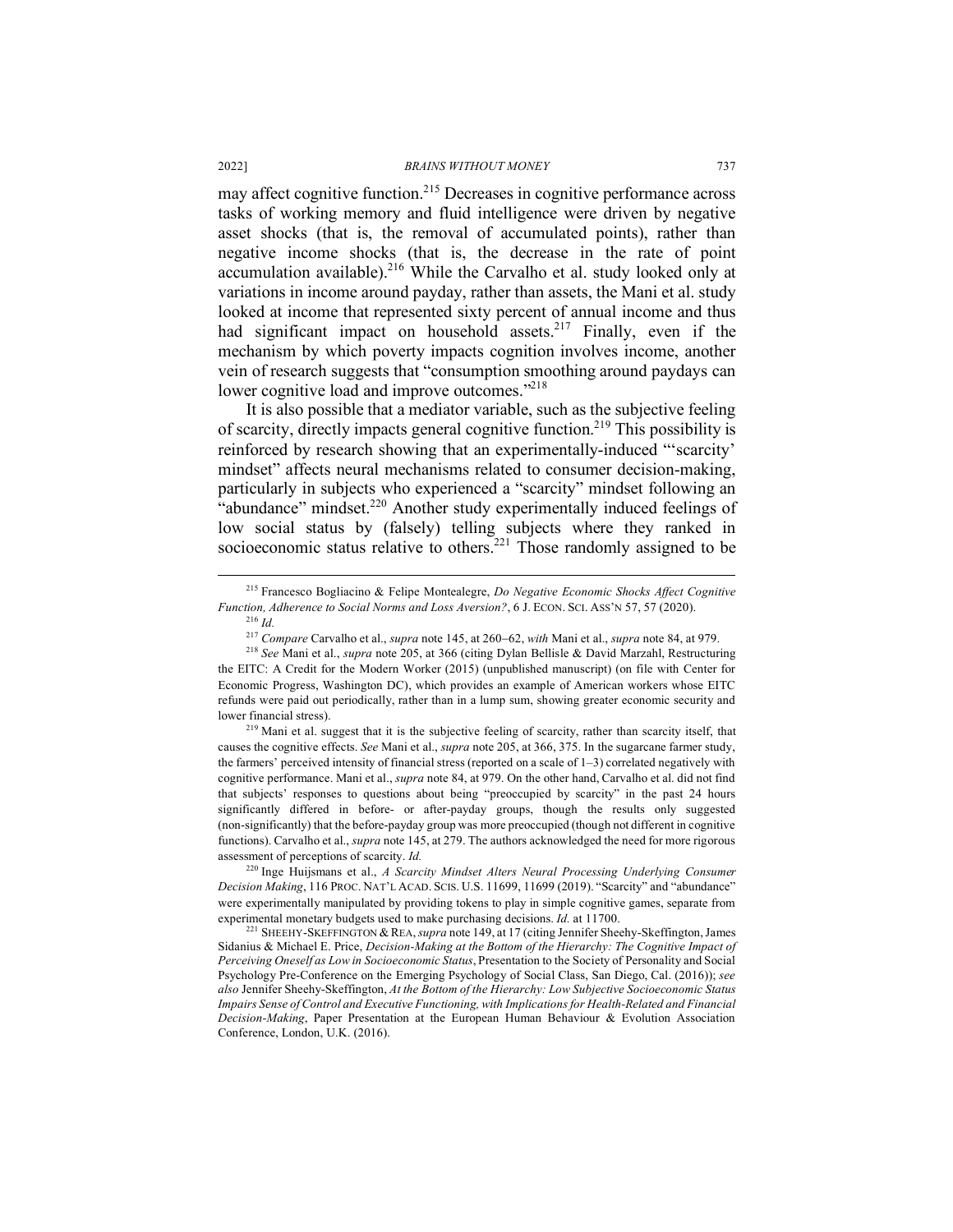told that they had lower socioeconomic status relative to others made more errors on a test of inhibitory control and other measures of executive functioning, and they performed worse on a complicated financial decision-making task.<sup>222</sup> In yet another study, lower-income participants and those primed to feel financially deprived exhibited excessive discounting of delayed rewards compared to higher-income participants and those primed to feel financial security—but a self-affirmation exercise engaging "sense of personal control" reduced the excessive delay discounting in both groups.223

What do these studies tell us about the real world? Mani et al. compare the effects on the cognition of the poor farmers and mall shoppers to that of losing a full night of sleep, which calibrates to approximately thirteen IQ points, or nearly one standard deviation from the mean.<sup>224</sup> This effect size is, in the experimental context, dramatic. But, in the real-world, similar differences are seen between chronic alcoholics and normal adults, and between sixty-year-olds and forty-five-year-olds.<sup>225</sup> In the debt relief study, the improvement in cognitive function also averaged an effect size "comparable to that of one night's sleep deprivation" or "equivalent to the age adjustment required to normalize the score of a fifty-year-old with that of a twenty-three-year-old  $\ldots$   $\frac{1}{226}$  This factor is a critical component of the discussion in Part III, which responds to the question: are poverty's effects on cognition *disabling* or simply disruptive?<sup>227</sup>

The real world studies reviewed here often used variation in financial resources that was "temporary, anticipated, and perhaps equally important,  $\Box$  anticipated to be temporary."<sup>228</sup> Available experimental data on these "economic shocks" does not yet address the question of whether detrimental changes in decision-making and cognition accompany more permanent shifts in income and socioeconomic status, like when someone becomes long-term unemployed, dependent on disability payments, or deprived of a stable and significant source of income through divorce or other loss of

 <sup>222</sup> SHEEHY-SKEFFINGTON & REA, *supra* note 149, at 17.

<sup>223</sup> Mehrad Moeini-Jazani, Sumaya Albalooshi & Ingvild Müller Seljeseth, *Self-Affirmation Reduces Delay Discounting of the Financially Deprived*, 10 FRONTIERS PSYCH. 1, 10 (2019). 224 Mani et al., *supra* note 84, at 980.

<sup>225</sup> *Id.* (citing Ben Jones & Oscar A. Parsons, *Impaired Abstracting Ability in Chronic Alcoholics*, 24 ARCHIVES GEN. PSYCHIATRY 71, 71 (1971); Marcel O. Pontón et al., *Normative Data Stratified by Age and Education for the Neuropsychological Screening Battery for Hispanics (NeSBHIS): Initial Report*, 2 J. INT'L NEUROPSYCH. SOC'Y 96, 96–97 (1996)).

<sup>&</sup>lt;sup>226</sup> Ong et al., *supra* note 212, at 7246.<br><sup>227</sup> Perhaps a more relevant comparison, if one were demanded, would be between the attentional disruptions and inhibitory control issues caused by poverty and the range of neurodiverse disabilities that warrant accommodation in higher education under the ADA. Is being poor and distracted by the demands of poverty really different than being distracted during a law school exam by attention deficit disorder? *See generally* MARK KELMAN & GILLIAN LESTER, JUMPING THE QUEUE: AN INQUIRY INTO THE LEGAL TREATMENT OF STUDENTS WITH LEARNING DISABILITIES (1997).

<sup>228</sup> Carvalho et al., *supra* note 145, at 261.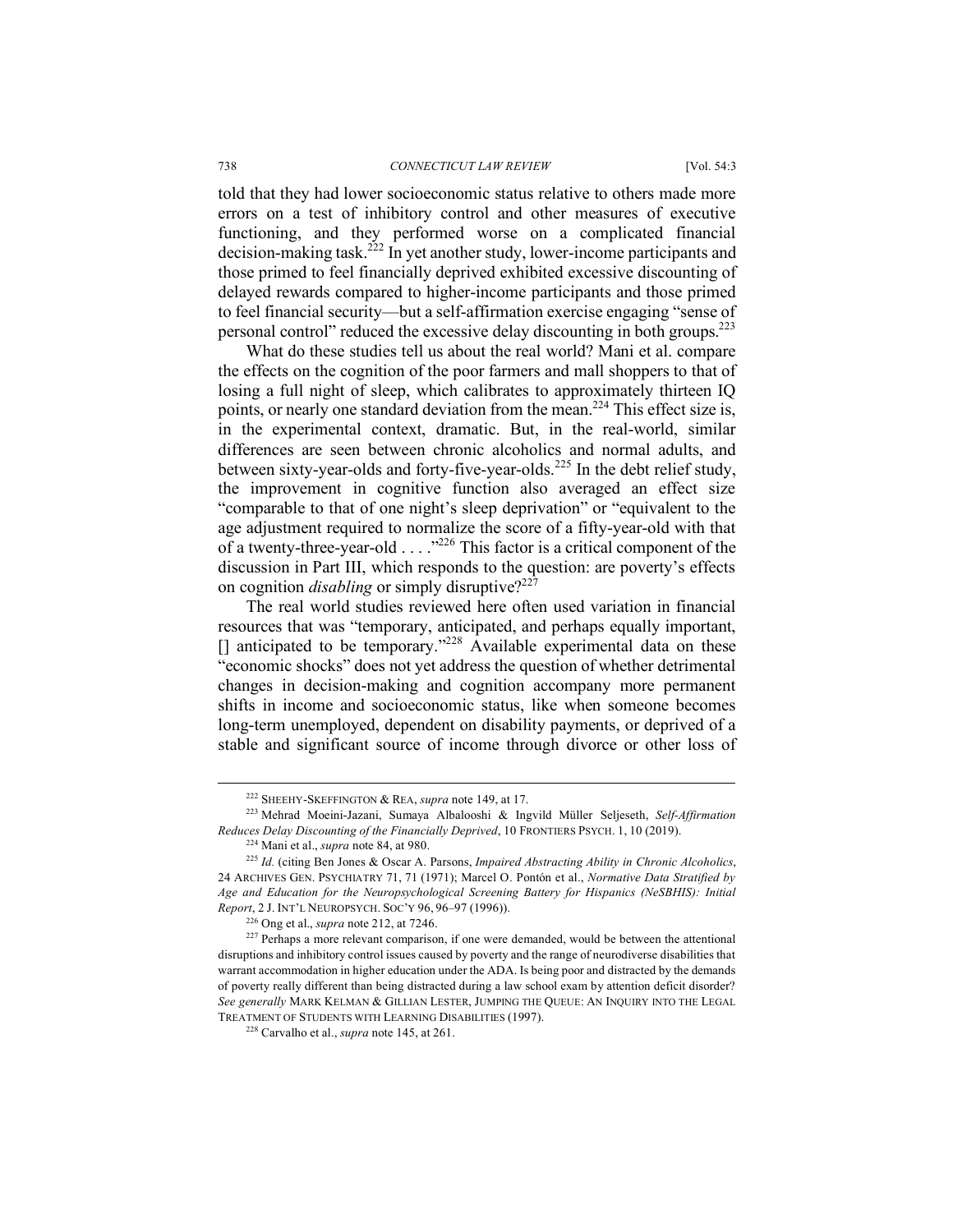economic partnership.<sup>229</sup> If the attentional bandwidth theory is correct, poverty's effects on cognition would be most pronounced when a poor person experiences a major life change or disruption to established patterns, such as: having a child, gaining or losing a household member, losing or changing a job, experiencing illness or injury, moving, or experiencing such quasi-regular events as an unpredictable work schedule or a shift from school-year routines to summer child care.

### 3. *Areas of Cognitive Strength in Poverty*

The data reviewed above should not be interpreted as linking poverty with across-the-board cognitive decline or dysfunction. Attentional capacity and executive function are core cognitive tools that enable many complex behaviors, but they do not represent the entire suite of important cognitive functions.230 Cognitive deficits or impairments that manifest as disabilities can be highly selective. $231$  And, consistent with the complex capacities of persons with all kinds of disabilities, there is accumulating evidence that persons in poverty display certain cognitive strengths and weaknesses.<sup>232</sup>

Some of these cognitive strengths manifest in particular contexts. A present-focus on decision-making may come at the expense of long-term planning, but, in uncertain and unstable environments, such a strategy may be rational.<sup>233</sup> People who are poor are also generally more "attuned to the economic dimension of experience."234 Greater attentional focus on scarce resources can improve consumer behaviors, such as remembering what things  $cost^{235}$  and noticing hidden taxes.<sup>236</sup> The poor may be more likely to consider tradeoffs and opportunity costs and thus more likely to behave as a

<sup>&</sup>lt;sup>229</sup> There is also a dearth of adult data on cognitive deficits that robustly controls for childhood poverty. A recent longitudinal study looked at the adult neural correlates of emotional regulation, recruiting participants and assessing family income at age nine and following up at age twenty-four. Subjects underwent functional magnetic resonance imaging while performing a task that required them to regulate negative feelings triggered by disturbing images. Childhood income was correlated with reduced prefrontal cortex activity and failure to suppress amygdala activation during attempts at emotional regulation; current adult income was not associated with neural activity during emotional regulation. Pilyoung Kim et al., *Effects of Childhood Poverty and Chronic Stress on Emotion Regulatory Brain Function in Adulthood,* 110 PROC. NAT'L ACAD. SCIS. 18442, 18443–45 (2013). 230 Philip D. Harvey, *Domains of Cognition and Their Assessment*, 21 DIALOGUES CLINICAL

NEUROSCI. 227, 229 tbl.1 (2019).

<sup>231</sup> *See, e.g.*, Adarsh Kohli, Samita Sharma & Susanta K. Padhy, *Specific Learning Disabilities: Issues that Remain Unanswered*, 40 INDIAN J. PSYCH. MED. 399, 399–400 (2018).

<sup>232</sup> *See* Willem E. Frankenhuis & Daniel Nettle, *The Strengths of People in Poverty*, 29 CURRENT DIRECTIONS PSYCH. SCI. 16, 17-19 (2020) (arguing that "present focus" is rational for people living in poverty and adaptive in uncertain environments, and highlighting evidence for rapid formation of memories in unpredictable situations). 233 *Id.* at 17.

<sup>234</sup> Anuj K. Shah et al., *Money in the Mental Lives of the Poor*, 36 SOC. COGNITION 4, 6 (2018).

<sup>235</sup> MULLAINATHAN & SHAFIR, s*upra* note 162, at 93–95.

<sup>236</sup> Jacob Goldin & Tatiana Homonoff, *Smoke Gets in Your Eyes: Cigarette Tax Salience and Regressivity*, 5 AM. ECON. J. 302, 323 (2013).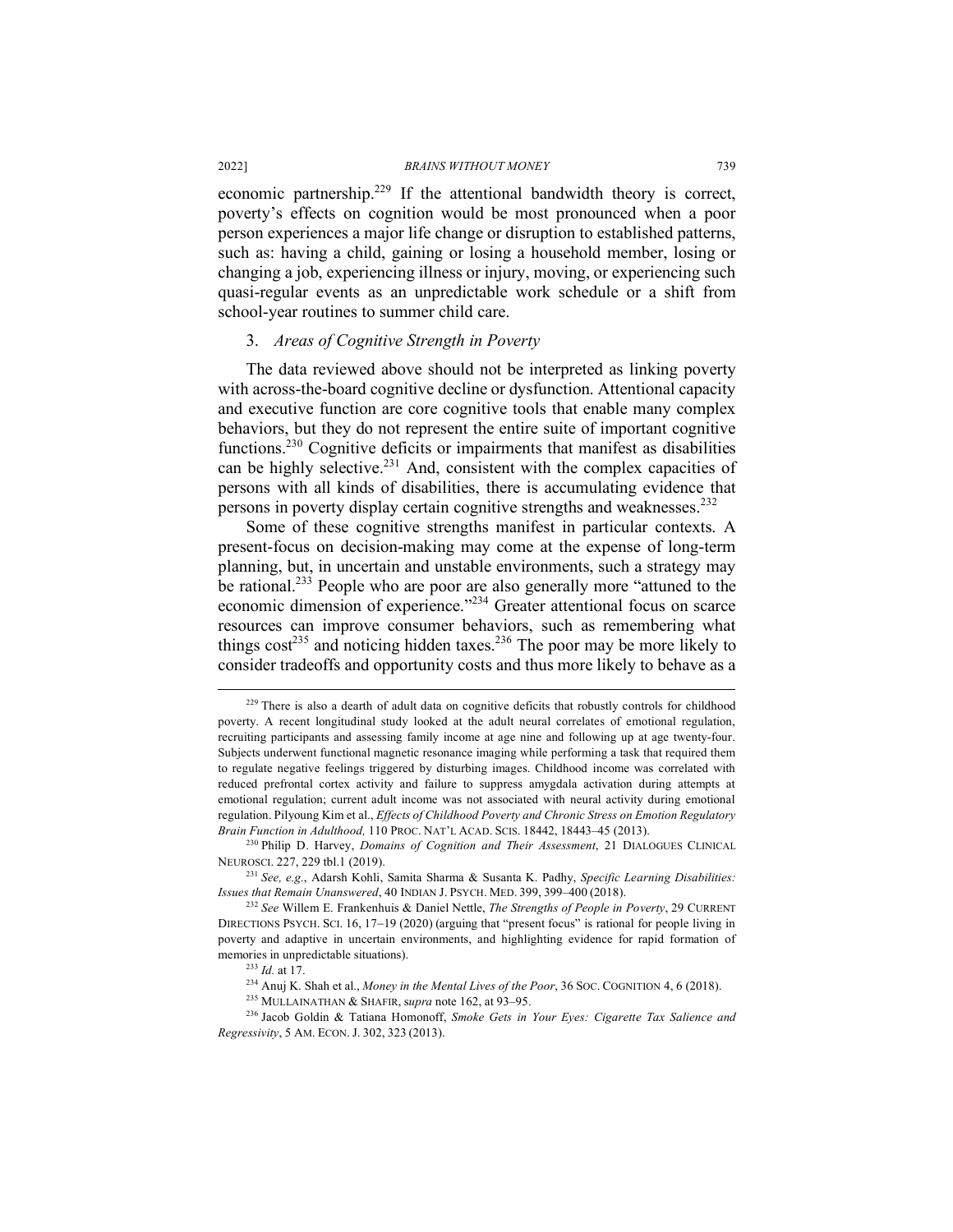rational consumer who is less susceptible to certain context and framing effects.<sup>237</sup> Moreover, the poor do better than the rich on some types of relatively routinized procedural tasks, even when reminded of their financial status.<sup>238</sup> These strengths are intimately related to the aforementioned cognitive costs: the poor have thoughts about money triggered by mundane circumstances, which allows them to act rationally in certain respects but also poses an ever-present background distraction and commander of attention.<sup>239</sup>

There is, moreover, much that is unknown about the effect of poverty on the development of certain capacities, such as resilience. For example, one study reports that childhood adversity may enhance adult executive function.<sup>240</sup> Another finds that unpredictable childhood environments may enhance certain aspects of working memory.<sup>241</sup> These findings underscore the complex and nuanced relationship between cognition and poverty, which brain and behavioral science is only beginning to understand.

# III. DISRUPTING EXISTING CATEGORIES: THE CONSEQUENCES OF POVERTY AS DISABLING

The science reviewed in Part II supports the general theory that poverty causes problems in brain development and cognition in ways that meaningfully affect the lives of persons experiencing financial and socioeconomic adversity. In what follows, I argue that these findings undermine factual assumptions about the behaviors of persons in poverty—namely, that persons in poverty are somehow at fault for their "bad" economic or other choices in a way that persons with recognized cognitive, neurological, mental, or emotional disabilities are not. This argument proceeds in two parts. First, I argue that since poverty itself can be disabling in ways that are invisible, subtle, and under detected, treating poverty and disability as separate legal categories is both incoherent and harmful. I explain what follows from this claim, very generally, for law and policy. Second, I use this suggestion to consider broader possibilities through which advances in our understanding of human behavior from brain and behavioral science might be brought to bear on public law and policy. Brain science may support novel litigation strategies and brain-centered rhetoric may have the potential to influence political discourse and legislative reform, although this remains an open empirical question.

 <sup>237</sup> Anuj K. Shah, Eldar Shafir & Sendhil Mullainathan, *Scarcity Frames Value*, 26 PSYCH. SCI. 402, 403 (2015).

<sup>238</sup> *See* Junhua Dang et al., *When the Poor Excel: Poverty Facilitates Procedural Learning*, 57 SCANDINAVIAN J. PSYCH. 288, 290 (2016).

<sup>239</sup> Shah et al., *supra* note 234, at 8–9.

<sup>240</sup> Chiraag Mittal et al., *Cognitive Adaptations to Stressful Environments: When Childhood Adversity Enhances Adult Executive Function*, 109 J. PERSONALITY & SOC. PSYCH. 604, 618 (2015).

<sup>241</sup> *See generally* Ethan S. Young et al., *Can an Unpredictable Childhood Environment Enhance Working Memory? Testing the Sensitized-Specialization Hypothesis*, 114 J. PERSONALITY & SOC. PSYCH. 891 (2018).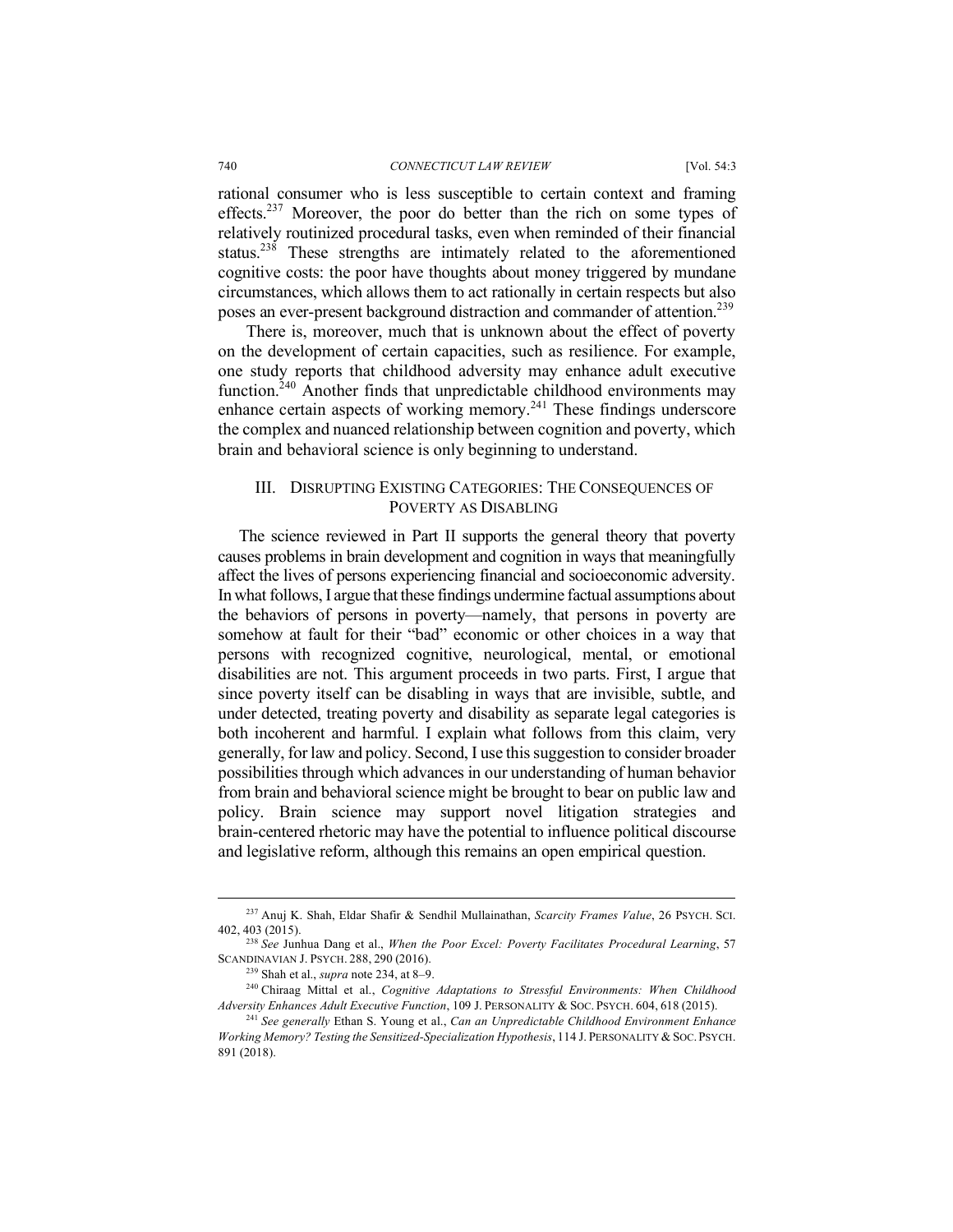#### A. *Poverty as Disability: The Conceptual De-Categorization*

The claim that poverty is disabling is predominantly a descriptive and conceptual claim about legal and social categories. The brain data reviewed in Part II should not be interpreted as claiming that every person under a certain threshold of poverty falls within an existing statutory definition (or medical diagnosis) of disability. This is, in part, because such data is, at best, probabilistic and not deterministic (or diagnostic) in nature, but also because disability law is not monolithic. Indeed, understanding the effects of poverty as causing potentially disabling cognitive impairments goes to the heart of the tension that remains after the deliberate legislative and conceptual separation of the categories of "poverty" and "disability"—the tension between competing models of disability.<sup>242</sup> The data reviewed above provides new, evidence-based reasons that reanimate consideration of a "constitutive approach" to poverty and disability,  $243$  which could resolve residual tensions between existing social welfare, social insurance, and civil rights approaches to disability.<sup>244</sup> This is also an argument for bringing back discussion of "universalism" as a model for disability theory development and advocacy, $245$  particularly given the potentially huge numbers of people affected by cognitive (and other invisible) disabilities—whether "claimed" or not—and the reality that anyone may be "at risk" for events that destabilize their financial and physical health at any time.

But first, why disrupt conceptual boundaries if mere awareness of a new risk factor would suffice? Even if the data above were to simply highlight poverty as a *risk factor* for an invisible cognitive disability, practical challenges and structural tensions in current federal disability law would stay in place. But, for the sake of argument, if one were to analogize poverty to established or acknowledged categories of disability, it may be understood

 <sup>242</sup> Mor, *supra* note 20, at 181; Diller, *supra* note 22, at 1006–07 ("[T]he differences in the goals and assumptions behind the two policies [the ADA and disability benefit programs] create tensions that give rise to some of the most important and difficult dilemmas in American disability law today.").

<sup>243</sup> Mor, *supra* note 20, at 184.

<sup>244</sup> Weber, *supra* note 7, at 575–77; Bagenstos, *supra* note 5, at 10.

<sup>245</sup> *See*, *e.g.*, Jerome E. Bickenbach et al., *Models of Disablement, Universalism and the International Classification of Impairments, Disabilities and Handicaps*, 48 SOC. SCI.& MED. 1173, 1190 (1999) (arguing that a minority group analysis approach "misconceive[s] the nature of disablement and will likely have to give way eventually to a more inclusive, and more stable, political analysis— namely universalism—an analysis that can more effectively serve the political and social needs of disabled persons in the future"); Irving Kenneth Zola, *Toward the Necessary Universalizing of a Disability Policy*, 67 MILBANK Q. 401, 420 (1989), *reprinted in* 83 MILBANK Q. 1, 20 (2005) ("Only when we acknowledge the near universality of disability and that all its dimensions (including the biomedical) are part of the social process by which the meanings of disability are negotiated will it be possible fully to appreciate how general public policy can affect this issue."). *But see* Doron Dorfman, *The Universal View of Disability and Its Danger to the Civil Rights Model*, *in* DEFINING THE BOUNDARIES OF DISABILITY: CRITICAL PERSPECTIVES 37, 39–40 (Licia Carlson & Matthew C. Murray eds., 2021) (arguing that "[U]sing a universal view of disability makes disability accommodations and disability rights seem like 'special rights' that give people with disabilities an unfair advantage. . . . The use of the universal view of disability may cause a backlash against disability rights by reaffirming the notion of 'special treatment' and 'special rights.'").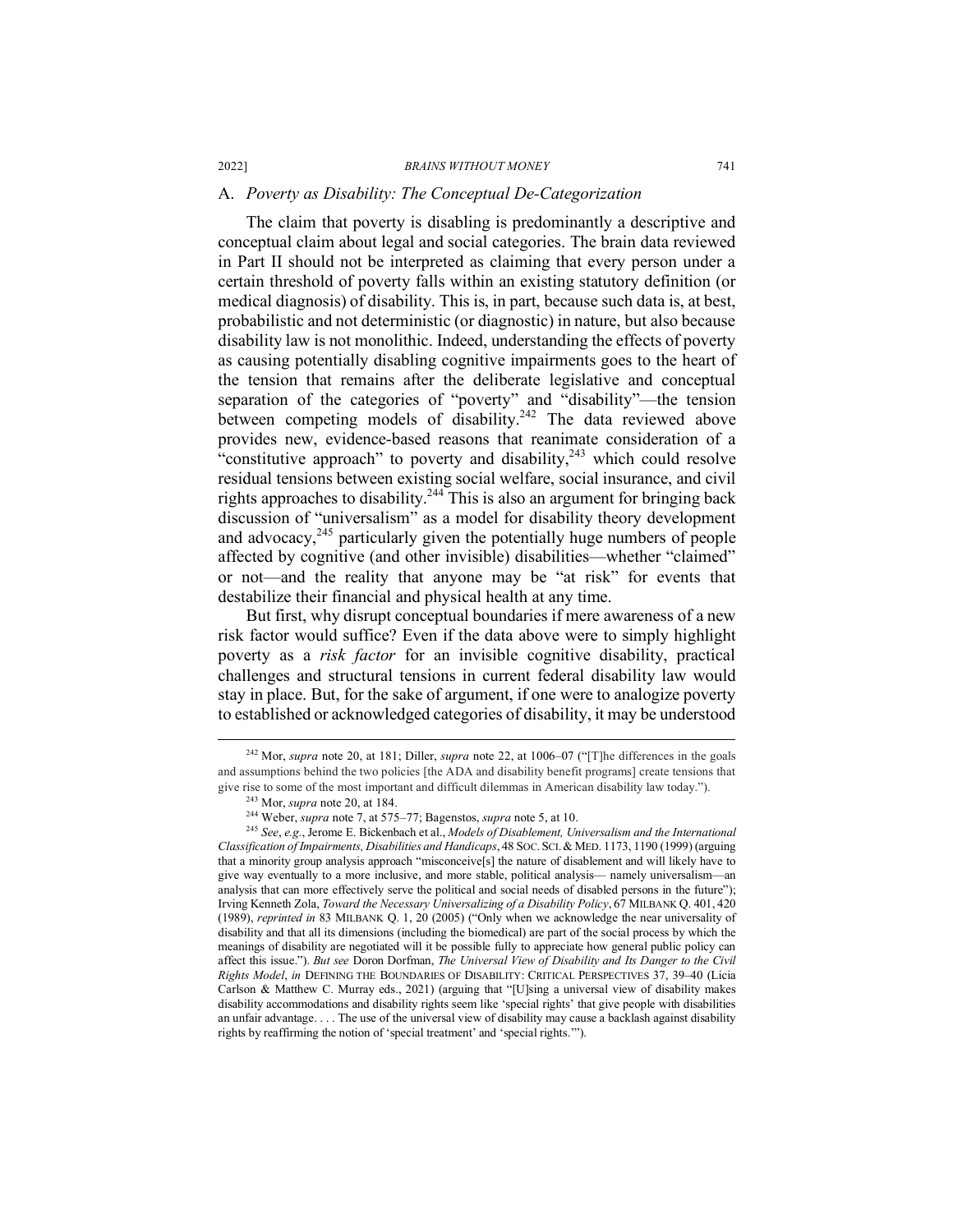to give rise to an "invisible" brain-based disability akin to learning disabilities, mental illnesses, and cognitive, intellectual, and developmental disabilities. Society has yet to adequately contend with high percentages of people with invisible disabilities.<sup>246</sup> Such disabilities may be a source of shame, non-disclosure, and even substantial compensatory effort to conceal.<sup>247</sup> Some manifestations may impair one's ability to even identify that accommodations are needed or to ask for them.<sup>248</sup> It may be the case that a person in poverty functions *well* but not as well as they would without constant financial pressure; this could be analogized to a person with depression or anxiety who functions well enough and elects not to identify as disabled—or is unaware that they would qualify as "disabled"—even if accommodations would improve their life.<sup>249</sup> Understanding poverty or low SES itself as a significant risk factor for disability should, at a minimum, heighten attention to screening for cognitive and neurological disabilities in all situations where rights and accommodations are afforded to persons with disabilities, but not to persons in "mere" poverty.250 But being aware of poverty as a risk factor does not get to the deeper questions of categorical boundaries that might lead to better understanding and more sweeping, beneficial societal change.

So, conceptual de-categorization goes beyond a simple matter of recognizing poverty as a mere risk factor for an invisible disability. But is this unique to poverty's effects on the brain and cognition? Others have extensively pointed out how disability is "an outcome of being poor."<sup>251</sup> Poverty creates all kinds of health risks from insufficient living standards. environmental toxins, inadequate healthcare, and stress that can lead to illness and impairment. The findings discussed weigh heavily alongside the massive literature on social determinants of health, but they may also bring new enthusiasm for a welfare-oriented perspective on disability law that has been dominated by civil rights-based frameworks.<sup>252</sup> Evidence that poverty *itself*, not its sequelae, causes problems in brain development and certain cognitive capacities may be the more direct, proximate narrative necessary to call into question why the categories were separated in law and policy.

Conceptual de-categorization does not require adherence to a narrow, medicalized model of disability. The effects of poverty on brain and

<sup>248</sup> *Id.* at 52.

#### <sup>252</sup> *Id.*

 <sup>246</sup> Harris, *supra* note 46, at 898–99 n.12 (discussing disability privacy).

<sup>247</sup> Ariana Cernius, *Enforcing the Americans with Disabilities Act for the "Invisibly Disabled": Not a Handout, Just a Hand*, 25 GEO. J. POVERTY L. & POL'Y 35, 56 (2017).

<sup>249</sup> *See* Eyer, *supra* note 71, at 589-90.

<sup>250</sup> *See supra* notes 9–14.

<sup>251</sup> Mor, *supra* note 20, at 183.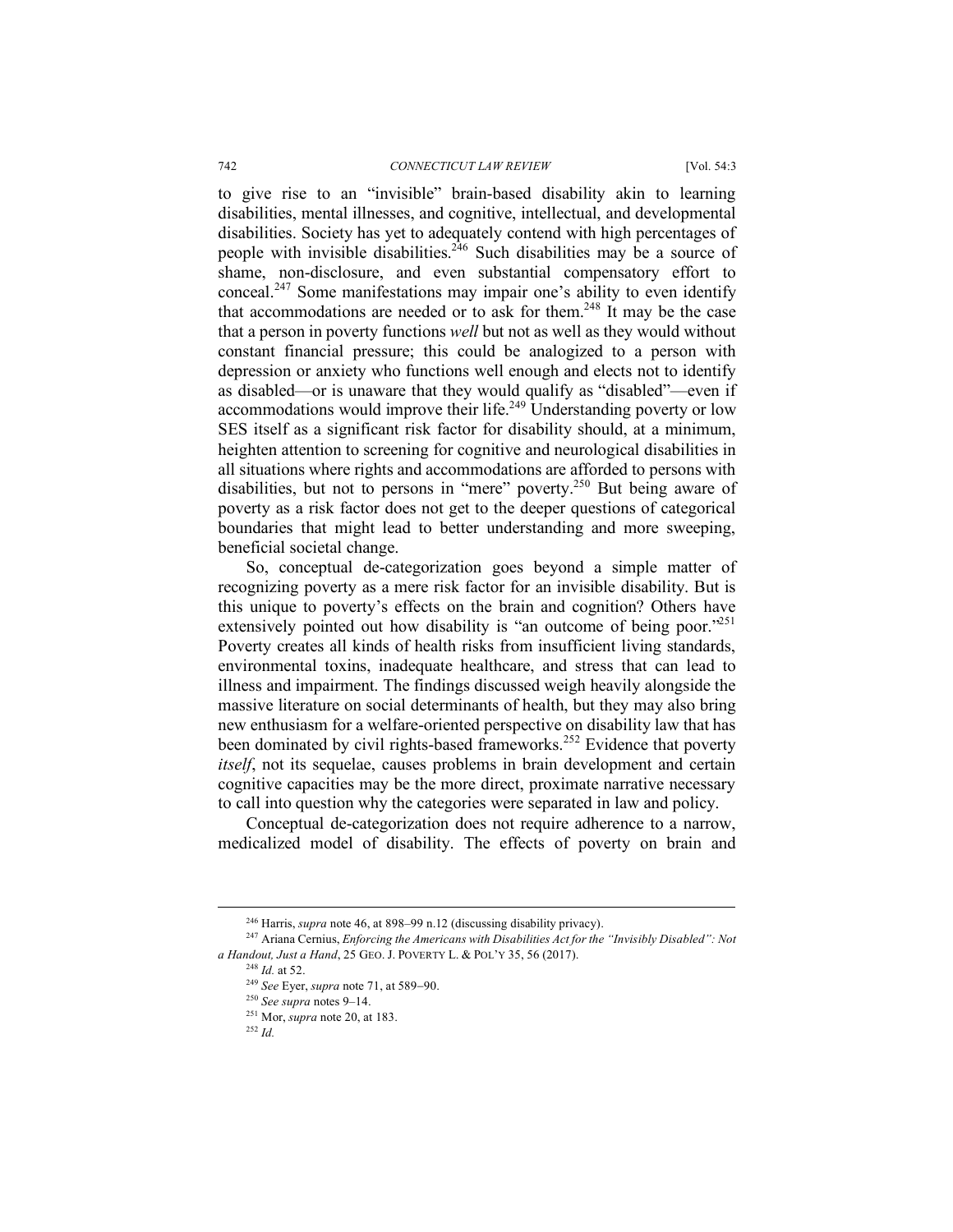cognition fit the multiple theories of disability.253 The science reviewed in Part II suggests that poverty's effects on the brain—both in terms of childhood development and in terms of acute impacts on adult functioning—fit within an impairment-focused, medicalized model of disability.<sup>254</sup> A child growing up in poverty experiences less brain development than they otherwise would; an adult in acute poverty performs certain cognitive functions less well than they otherwise would.255 As a primary "accommodation" or remedy, giving people money (without imposing cognitively demanding barriers to access) may "cure" or alleviate these "impairments."<sup>256</sup>

But poverty's effects on the brain and cognition also fit within a social model of disability, according to which disability is primarily a manifestation of a relation between an individual and her social environment.<sup>257</sup> This perspective would highlight that the impact of poverty's effects on the brain is consequential to a person's functioning only in virtue of the context of poverty itself.<sup>258</sup> For example, in adults, evidence shows that merely experiencing a "scarcity mindset" or "time poverty" impairs attention and executive function performance.<sup>259</sup> But the real-world impact of such lapses is serious and functionally consequential when someone is living without a financial safety net. The parking ticket that results from failing to notice the street cleaning signs is an annoyance to someone with enough money, but it is devastating to someone without.<sup>260</sup> Other problems sometimes identified as the "root causes" of poverty, such as addiction, abuse, and mental health conditions, are, in fact, experienced at all levels of the socioeconomic spectrum—but, for someone with money, the life consequences of these problems are likely to be much less severe.<sup>261</sup> Moreover, programs designed to help alleviate poverty often require that applicants continuously establish and maintain eligibility for benefits, placing significant cognitive demands on

<sup>&</sup>lt;sup>253</sup> This is in contrast to the realist versions of how disability laws in practice fall short. Belt  $\&$ Dorfman, *supra* note 5, at 23; Bagenstos, *supra* note 5, at 181. 254 *See generally* Frankenhuis & Nettle, *supra* note 232; Belt & Dorfman, *supra* note 5, at 181 n.29.

<sup>255</sup> Belt & Dorfman, *supra* note 5, at 181 n.29.

<sup>256</sup> *See generally* Frankenhuis & Nettle, *supra* note 232; Belt & Dorfman, *supra* note 5, at 181 n.29.

<sup>257</sup> Belt & Dorfman, *supra* note 5, at 181 n.29.

<sup>258</sup> *Id.*

<sup>259</sup> Inge Huijsmans et al., *supra* note 220, at 11699.

<sup>260</sup> *See* GUSTAFSON, *supra* note 59, at 209–19 (listing the extensive literature on criminalization of poverty, fines and fees, etc.).

<sup>261</sup> Oren Cass, *The Biden and Romney Family Plans Go Too Far*, N.Y. TIMES (Mar. 2, 2021), https://www.nytimes.com/2021/03/02/opinion/child-allowance-credit-romney.html ("Money itself does little to address many of poverty's root causes, like addiction and abuse; unmanaged chronic- and mentalhealth conditions; family instability; poor financial planning; inability to find, hold or succeed in a job; and so forth."). Cass's position fails to acknowledge that money does, in fact, mitigate the severity of the consequences of addiction, provides resources to manage health and mental health conditions, and helps people engage in financial planning. These "root causes" happen to persons up and down the socioeconomic spectrum, but they lead to serious negative outcomes for persons in poverty.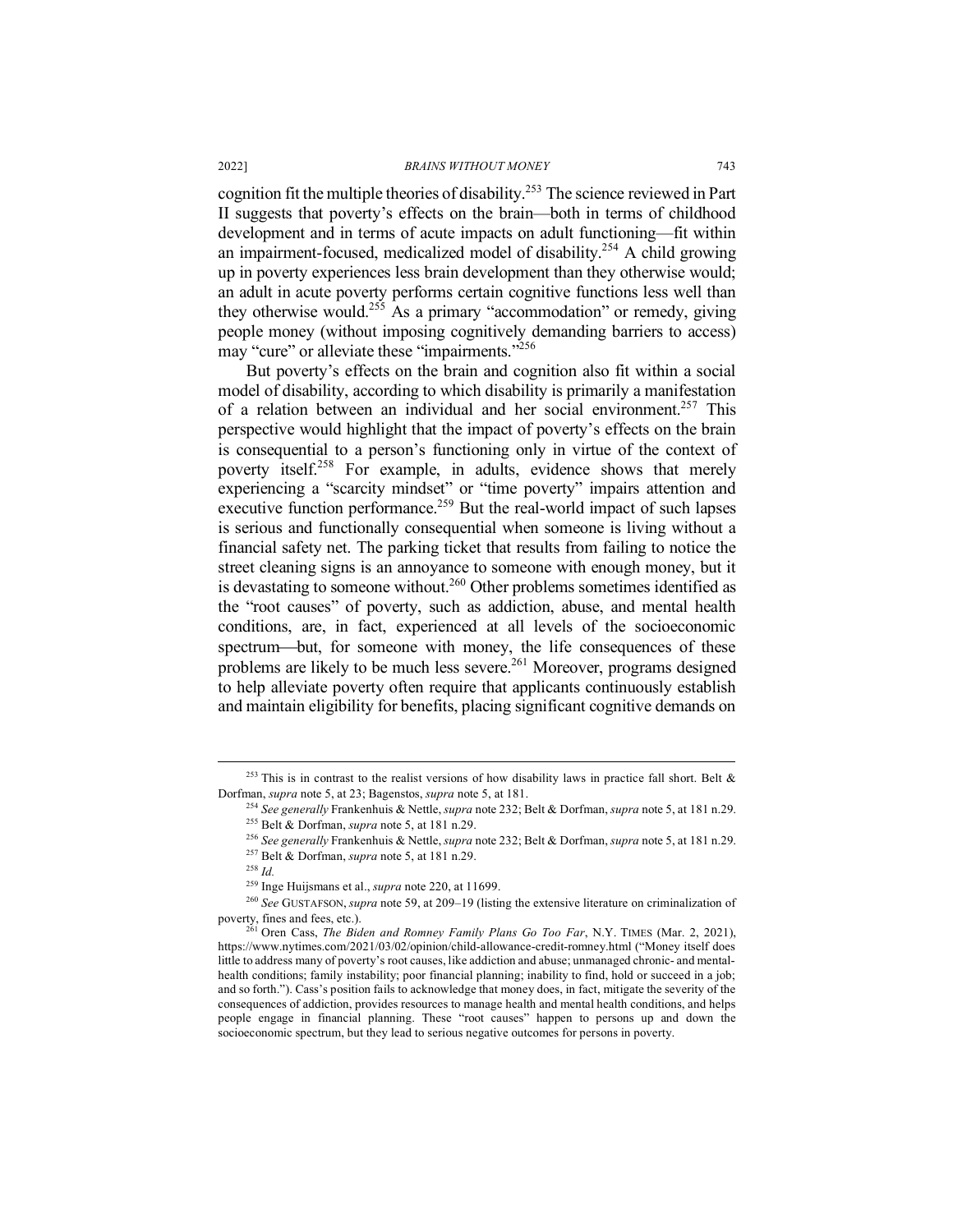those already cognitively burdened.<sup>262</sup> The complex policies and procedures, appointments, and requirements that a person must fulfill in order to establish or maintain benefits eligibility impacts some users' abilities to access the benefits in a manner that is analogous to how a person who uses a wheelchair is "disabled" by the architecture of a building that only has stairs.<sup>263</sup> Once we understand that poverty has serious impacts on the brain and cognition, the social model of disability allows us to see the way in which welfare systems may be overlooking—and even exacerbating—invisible disabilities caused by the very situation they are meant to address. More broadly, in an economy that increasingly compensates cognitive-based work and in a society that increasingly values "intelligence," the impacts of even subtle cognitive problems are magnified.264

If we accept that recent findings in brain and behavior science blur the conceptual boundaries between poverty and disability, what does this mean for law and policy? The implications may be very broad, considering the range of positive and negative rights (theoretically) that are afforded to persons with disabilities but not to persons in "mere" poverty.<sup>265</sup> They may also be narrower, if disability rights were to move towards the concept of universalism and a focus on institutional design and social policy benefitting all and accommodating difference where needed.<sup>266</sup>

With respect strictly to poverty policy, cash benefits are perhaps the provision that would be directly shaped by viewing poverty as disabling. Welfare programs would require greater accessibility (that is, less sludge) and be the source of remediation of the impairment (that is, more money as direct cash transfers). This could include tweaks to existing systems, such as automated<sup>267</sup> or greatly simplified benefits determinations.<sup>268</sup> But it could also support more radical changes in social policy, such as universal basic income, negative income tax, and child grants. "More money" and "less

 <sup>262</sup> Julian Christensen et al., *Human Capital and Administrative Burden: The Role of Cognitive Resources in Citizen*-*State Interactions*, 80 PUB. ADMIN. REV. 127, 127 (2020); *see also infra* text accompanying notes 303–309.

<sup>263</sup> *See* Cernius, *supra* note 247, at 41 n.38 .

<sup>264</sup> *See generally* David H. Freedman, *The War on Stupid People*, ATLANTIC (Aug. 15, 2016), https://www.theatlantic.com/magazine/archive/2016/07/the-war-on-stupid-people/485618 last visited Oct 1, 2021).

<sup>265</sup> *See generally* Pokempner & Roberts, *supra* note 8, at 426 (2001). 266 *See* Ari Ne'eman, *What If Disability Rights Were for Everyone?*, N.Y. TIMES (Oct. 1, 2021), https://www.nytimes.com/2021/10/01/opinion/disability-rights-biden-us.html.

<sup>267</sup> *See generally* Bertrand et al., *supra* note 140, at 15; Ryan Calo & Danielle Keats Citron, *The Automated Administrative State: A Crisis of Legitimacy*, 70 EMORY L.J. 797, 819 (2021). Automation is not an automatic panacea; automation's outcomes depend on the built-in biases, assumptions, and decision-making procedures that reflect the values of an existing system of resource allocation. *See* VIRGINIA EUBANKS, AUTOMATING INEQUALITY: HOW HIGH-TECH TOOLS PROFILE, POLICE, AND PUNISH THE POOR 26 (2018). 268 *See, e.g.*, Cernius, *supra* note 247, at 42 (arguing that the ADA has failed people with "invisible"

disabilities in accessing social welfare such as General Relief programs in California).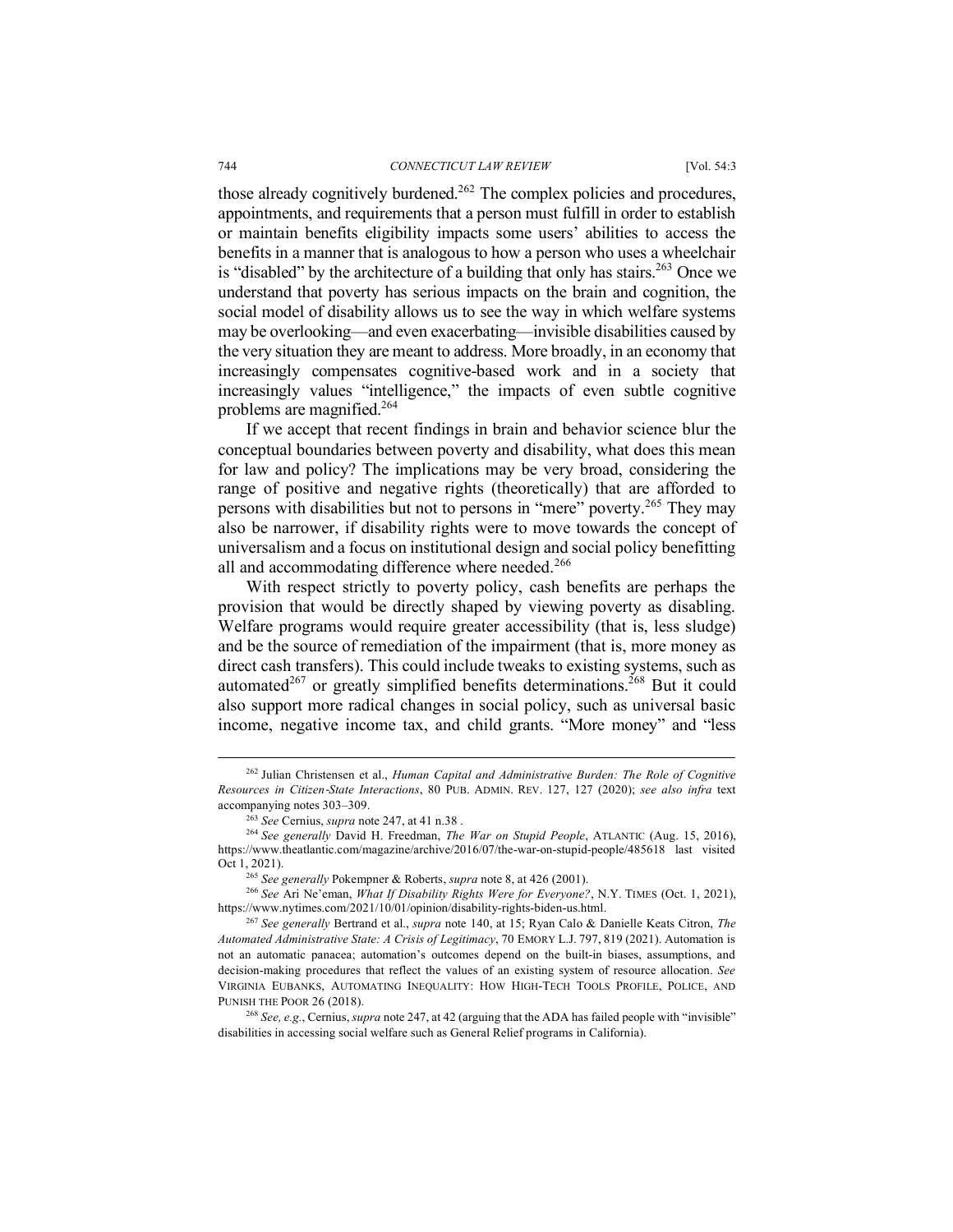sludge" are interventions that make sense under the "social causation" model of cognition problems and impaired behavior in poverty, due to "the in-principle corrigibility of SES disparities in brain structure and function."269 Giving people money may remediate the cause of the cognitive disruptions, and making it easier for people to access the money to which they are entitled may be accommodation for the cognitively burdensome task of navigating welfare bureaucracy. Additionally, making it easier for people to navigate administrative bureaucracy may free up attentional cognitive resources that they can use for caregiving, job-seeking, and other activities of self-determination.<sup>270</sup>

These changes address the U.S. welfare system, but not disability laws per se. So is full conceptual de-categorization necessary? Understanding poverty as causing brain and cognitive problems that can give rise to invisible disabilities brings new clarity to the importance of recognizing social welfare interventions as a purpose of disability law.<sup>271</sup> Confronted with evidence that poverty itself causes brain and cognitive changes, it seems impossible to ignore the residual tensions from the categorical separation of poverty and disability.<sup>272</sup> A shift to a "constitutive approach" sensitive to longstanding concerns of paternalism would have policy implications such as the return of disability allowances framed as an acknowledgment of the collective responsibility for disability<sup>273</sup> and an investment in individual capacity.<sup>274</sup> It may be a pathway to reinvigorate consideration of poverty as at least a quasi-protected class,<sup>275</sup> and it may spark discussion of whether claims to rights could and should include a right to healthy brain development. Finally, broad understanding of the widespread experience of invisible brain-based disability should shift policymakers' attention towards prevention rather than remediation via anti-discrimination. The brain and behavioral science give us not only a window to visualizing these implications, but possibly also some pathways towards their implementation, as discussed next.

### B. *The Proximate Mechanisms of Change*

If we understand poverty itself as disabling and thus deserving of a dignified, rights-based approach to citizenship and participation in social

 <sup>269</sup> Farah, *supra* note 91, at 64.

<sup>270</sup> *See, e.g.*, Christensen et al., *supra* note 262, at 131–33; Murphy, *supra* note 19, at 1355, 1370, 1390.

<sup>271</sup> *See* Bagenstos, *supra* note 5, at 4–8; Weber, *supra* note 54, at 577; Mor, *supra* note 20.

<sup>272</sup> Mor, *supra* note 20; *see also* Diller, *supra* note 35.

<sup>273</sup> Mor, *supra* note 20, at 184.

<sup>274</sup> Murphy, *supra* note 19, at 1390–91.

<sup>275</sup> *See* Matthew Diller, *Poverty Lawyering in the Golden Age*, 93 MICH. L. REV. 1401 (1995) (reviewing BRUTAL NEED: LAWYERS AND THE WELFARE RIGHTS MOVEMENT, 1960-1973 by Martha F. Davis and recounting the failure of the effort to use litigation to establish any right to welfare); Michael E. Waterstone, *Disability Constitutional Law*, 63 EMORY L.J. 527 (2014); City of Cleburne v. Cleburne Living Center, Inc., 473 U.S. 432 (1985).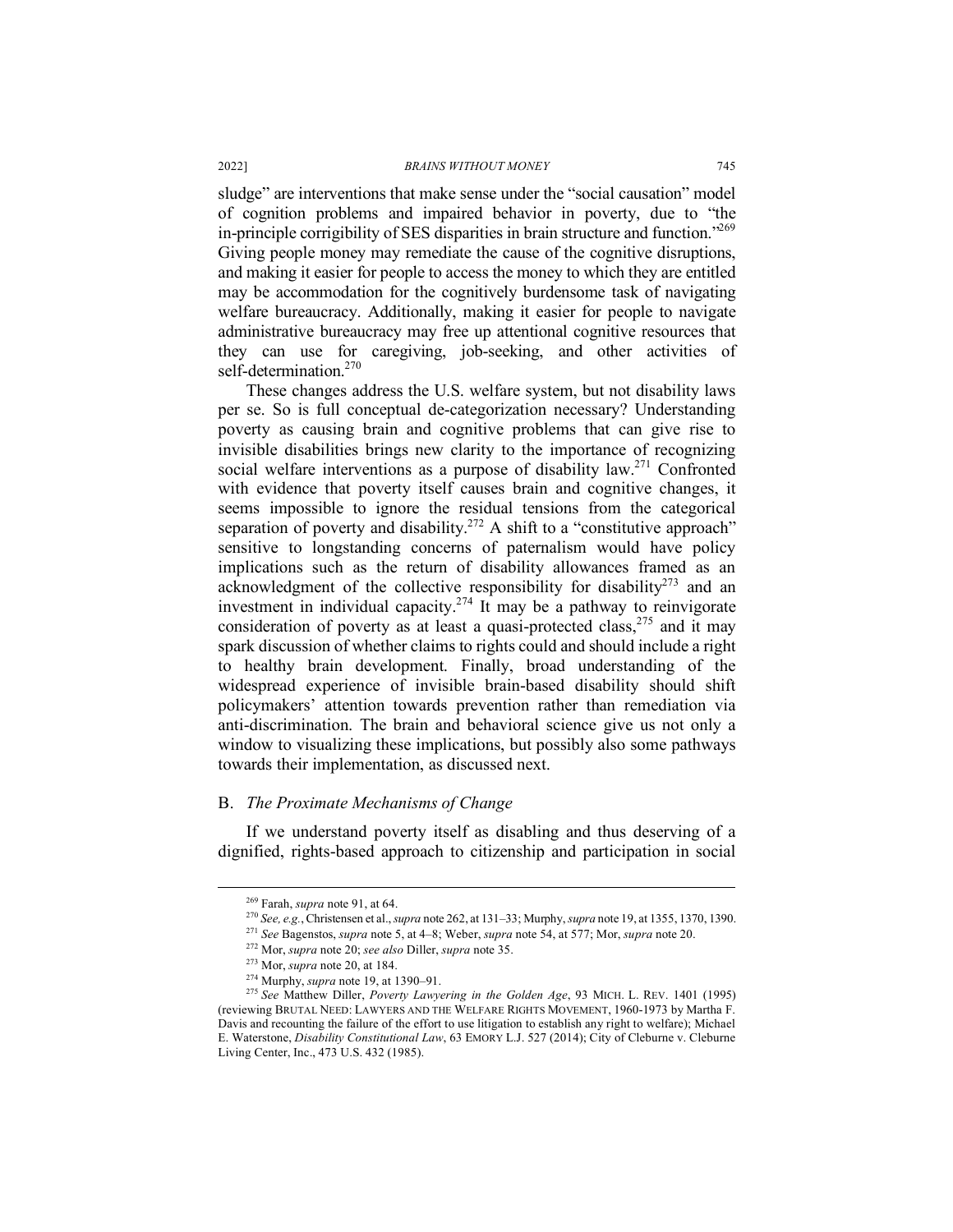#### 746 *CONNECTICUT LAW REVIEW* [Vol. 54:3

and democratic life, there are several ways in which brain science could be leveraged to implement change. It could provide empirical support for evidence-based administrative or regulatory policy, offer new litigation options for groups of people who are poor to assert their rights, and possibly reshape public opinion by providing new rhetorical frames. The first method is one of broad concern with respect to whether poverty is treated as a disability under current law and policy, or whether an entirely different and broader social welfare system (that is, more money, less sludge for all) is imagined. The second avenue of impact litigation asks whether disability law as is might be used instrumentally to help persons in poverty obtain benefits to which they are putatively entitled. This is in no way meant to minimize the sludge, cognitive taxes, and administrative burden that persons with disabilities deal with in our current system.<sup>276</sup> which should further animate discussion of universal social welfare policy design. The third issue of rhetorical support briefly surveys a familiar concern for brain science and law: can science change minds and therefore change politics?

### 1. *Evidence-Based Policy*

Bringing brain science into the policy discussion is consistent with other forms of "evidence-based policy," in which policy is determined by the weight of the overall evidence, even if the current findings cannot provide perfect precision as to the strength of causal relationships and predicted outcomes. Perfect causal certainty and perfect prediction of efficacy are not required for implementing social policy interventions for complex problems, since imperfect evidence supporting strong theories can still provide guidance regarding which policy levers are likely to be most effective. Evidence-based policy can be supported by theory and tested by observation of theory-driven social programs.

That said, brain science in law has certainly seen its share of overclaims.<sup>277</sup> According to Amy Wax, the claim that the "so-called neuroscience of deprivation" is relevant to social policy represents another such instance.<sup>278</sup> She argues that the notion that "discoveries of brain science" can help generate more effective strategies for addressing poverty and deprivation" poses two serious problems.<sup>279</sup> First, neuroscience (apart from behavioral sciences) does not make a "unique, indispensable contribution" to the study of deprivation's effects on behavior and is thus "inessential clutter" that yields no "independent policy payoff."280 Second, she argues that

 <sup>276</sup> *See* Emens, *supra* note 34.

<sup>277</sup> *See generally* SALLY SATEL & SCOTT O. LILIENFELD, BRAINWASHED: THE SEDUCTIVE APPEAL OF MINDLESS NEUROSCIENCE (2015)

<sup>278</sup> Wax, *supra* note 18, at 239.

<sup>279</sup> *Id.* at 240.

<sup>&</sup>lt;sup>280</sup> *Id.* at 240, 242, 287. Wax argues that neuroscience "can do no better than the behavioral evidence itself. It thus adds nothing to policy design, over and above what behavioral science can yield." *Id.* at 242.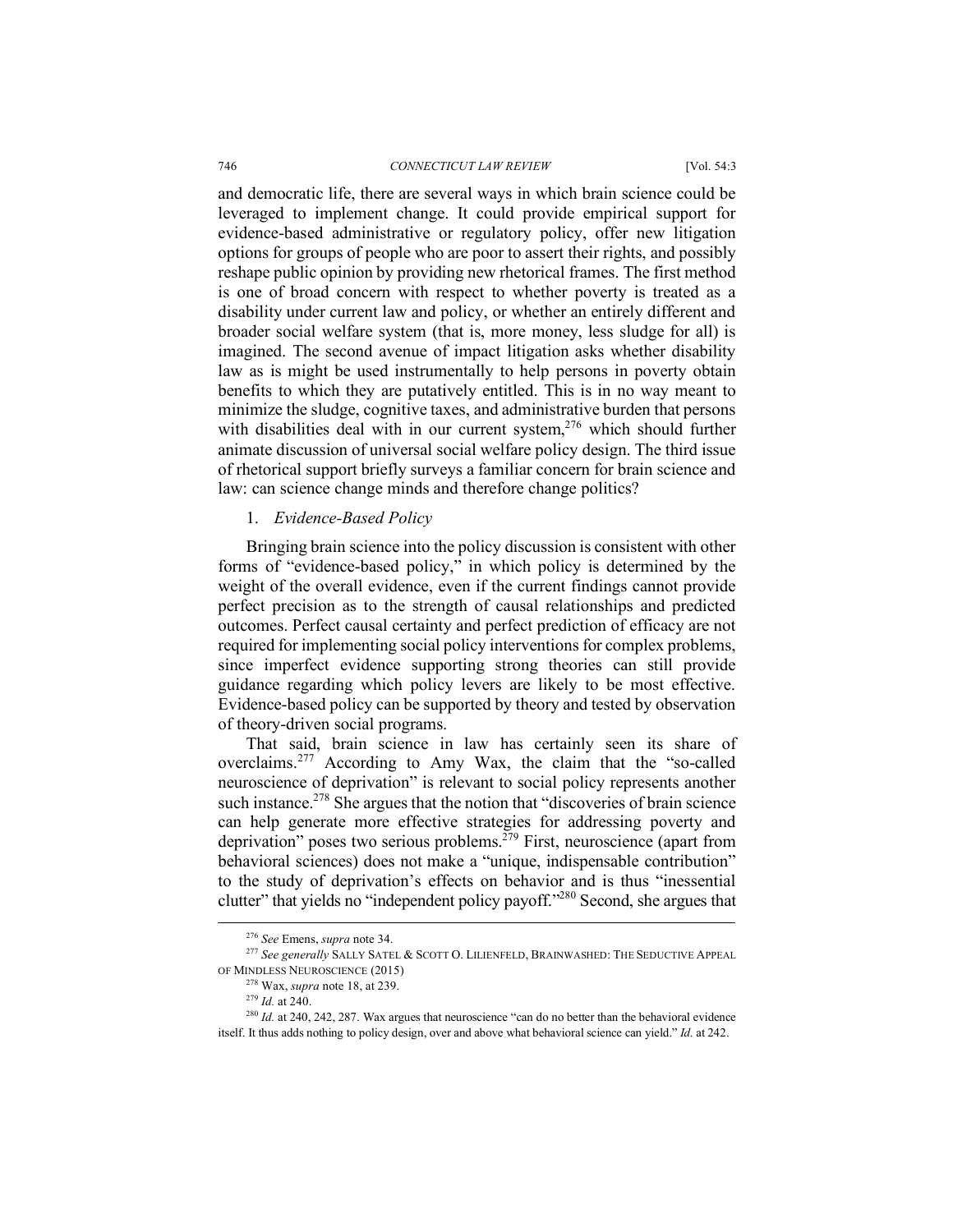because neuroscience studies do not definitively establish causation, they cannot serve as a reliable guide to policy.281 Professor Wax acknowledges that the causal story is not a binary one of nature-or-nurture but rather a complex gene x environment interaction.<sup>282</sup> She nevertheless argues that because environmental factors "may not be the sole or even the dominant mechanism by which poor parents produce poor children,"<sup>283</sup> policy interventions acting upon the external factors are pointless.<sup>284</sup> She further critiques the "deprivation" neuroscience" literature for not including a study of genetic variables and the secondary literature for "show[ing] a similar tendency to focus on social circumstances" rather than genetic inheritance.<sup>285</sup>

Professor Wax's first argument—that neuroscience makes no distinctive contribution to the study of deprivation's effects—is too pessimistic.<sup>286</sup> As part of the brain and behavioral sciences, neuroscience studies focusing on brain structure and function contribute to our understanding of behavior for the reasons described in this Article. Brain measures provide the foundations for understanding the underlying mechanisms of behavior, and "differentiating between [these] underlying neural systems may point to different causal pathways and avenues for intervention."287 Understanding mechanisms can help parse subtle (or future) behavioral differences.<sup>288</sup> It is true that such knowledge presently does not lead directly to different types of interventions,

<sup>283</sup> *Id.* at 256.

<sup>284</sup> *Id.* at 260 ("Until these possibilities are sorted out, speculation about whether particular policies or interventions can reduce the effects of poverty is thus unwarranted.").

<sup>285</sup> *Id.* at 261. Professor Wax later acknowledges that parent-child brain and behavioral studies are not methodologically equipped to "disentangl[e] the genetic versus environmental determinants of the brain size and morphology," *id.* at 263, because measuring brains or any behavioral trait is already a product of gene x's environment. *Id.* at 264. Behavioral genetics studies use different methods, such as twin and siblings raised in different environments, to answer such questions, despite their own methodological limitations including retrospective design.

<sup>286</sup> To the extent that Professor Wax's argument is that neuroscience must make a "*unique*, indispensable" contribution to policy discussions, *id.* at 239 (emphasis added), there is also no requirement, in making science-informed social policy, that any particular narrowly-drawn subfield of science stand completely on its own to "establish [or] predict the effectiveness of any policy designed to address social adversity and its supposed effects," *id.* at 242.

<sup>287</sup> Duncan et al., *supra* note 83, at 10.11. Such differences "are often evident at an early age, well before general cognitive or behavioral differences can be detected and can thus serve as an early indicator of the development of cognitive disparities." *Id.* (citing Sharon E. Fox, Pat Levitt & Charles A. Nelson III, *How the Timing and Quality of Early Experiences Influence the Development of Brain Architecture*, 81 CHILD DEV. 28 (2010)).

<sup>288</sup> For example, a handful of studies have found differences in neural processing—but not behavioral outcomes—when children of different SES performed a task requiring them to filter out auditory background noise. *See, e.g.*, Courtney Stevens, Brittni Lauinger, & Helen Neville, *Differences in the Neural Mechanisms of Selective Attention in Children from Different Socioeconomic Backgrounds: An Event-Related Brain Potential Study*, 12 DEVELOPMENTAL SCI. 634, 635–636 (2009).

 <sup>281</sup> *Id.* at 241.

<sup>&</sup>lt;sup>282</sup> *Id.* at 253–55 (summarizing examples of intelligence and obesity as "show[ing] that the relationships of genes to environment, and genotype to phenotype, are complex and unpredictable" and that "[this] complexity applies as well to the contribution of environmental and genetic factors to the brain and behavioral disparities associated with SES").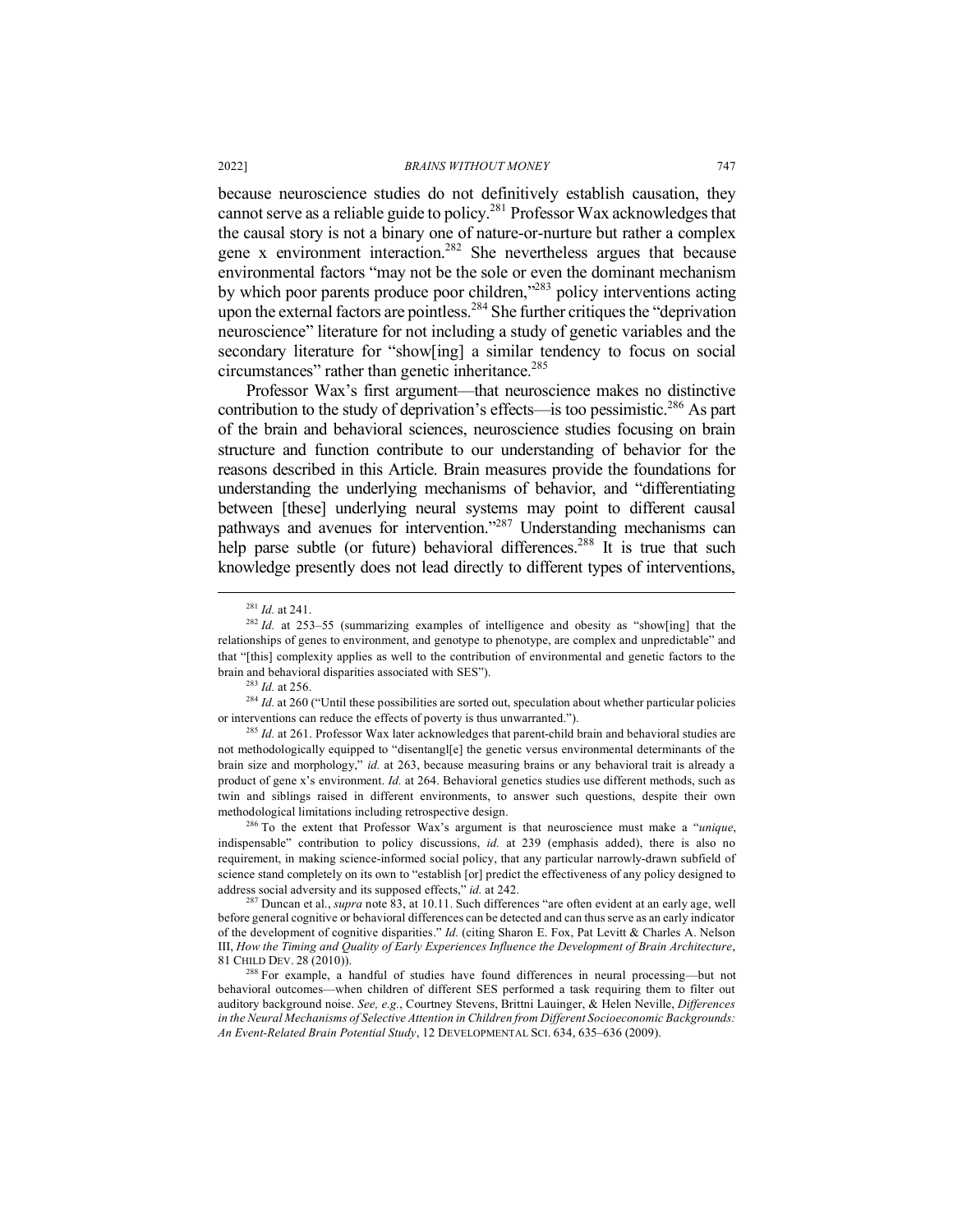but the research is in its early stages and there is, in principle, no reason to dismiss its potential for doing so. Brain science, by revealing mechanisms of behavior, deepens our understanding and ability to investigate behavioral issues of real-life consequence.

Professor Wax's second argument, in its strongest form, is the claim that we should prefer non-intervention on the basis of hypothetical evidence that another (i.e., genetic) factor might be the dominant cause of behaviors in poverty. This argument has both descriptive and normative elements. With respect to the descriptive element, there are some valid points—namely, that certain brain and behavioral traits do seem to be heritable, though their genetics are not yet well understood.<sup>289</sup> But the conclusion drawn from this possibility—that a brain-science-framed discussion of policy should cease because genetics *might* be a dominant cause—fails for both scientific and logical reasons. Scientifically, it is, at present, pure speculation that genes are a dominant cause of brain and behavioral "impairments" or differences seen in low SES (that is, the "social selection" hypothesis). As Professor Wax acknowledges, gene x environmental interactions are incredibly complex and are still being investigated. Moreover, the weight of the evidence reviewed in Part II for a "social causation" hypothesis is empirically much stronger.

Given Professor Wax's acknowledgment that the science is, at worst, complex and uncertain, her argument depends upon the normative claim that we should prefer a social policy of inaction rather than one of intervention in the face of uncertainty. This is fundamentally a moral claim on which Professor Wax and I disagree. If one starts from the normative premise that affirmative policy action should be used to try and benefit society, ethical and legal considerations will restrict the targets of policy to environmental or external influences; even if genetic factors contribute to some portion of the variance in cognition and behavior of persons in poverty, policymakers

 <sup>289</sup> Elise Roze et al., *Developmental Trajectories From Birth to School Age in Healthy Term-Born Children*, 126 PEDIATRICS e1134, e1139–40 (2010) (demonstrating no link between maternal education and primary school age intelligence once maternal intelligence is accounted for). *But see* Laura M. Betancourt, Nancy L. Brodsky & Hallam Hurt, *Socioeconomic (SES) Differences in Language Are Evident in Female Infants at 7 Months of Age*, 91 EARLY HUM. DEV. 719, 719 (2015) (finding that parental SES and infant intelligence link holds even when mother's intelligence taken into account). *See generally* Eric Turkheimer & Erin E. Horn, *Interactions Between Socioeconomic Status and Components of Variation in Cognitive Ability*, *in* BEHAVIOR GENETICS OF COGNITION ACROSS THE LIFESPAN 41–68 (Deborah Finkel & Chandra A. Reynolds eds., 2014) (reanalyzing data and discussing repeated, independent, replications in American samples of the "Scarr-Rowe interaction" finding that the heritability of intelligence in seven year-old children is moderated by parental socioeconomic status). Wax primarily adopts the critique of the potential and limitations of behavioral genetics from a "widely-read" blog post about a peer-reviewed scientific publication that does, in fact, contain the qualifications regarding causal inference that the blog author seeks. Wax, *supra* note 18, at 256–57.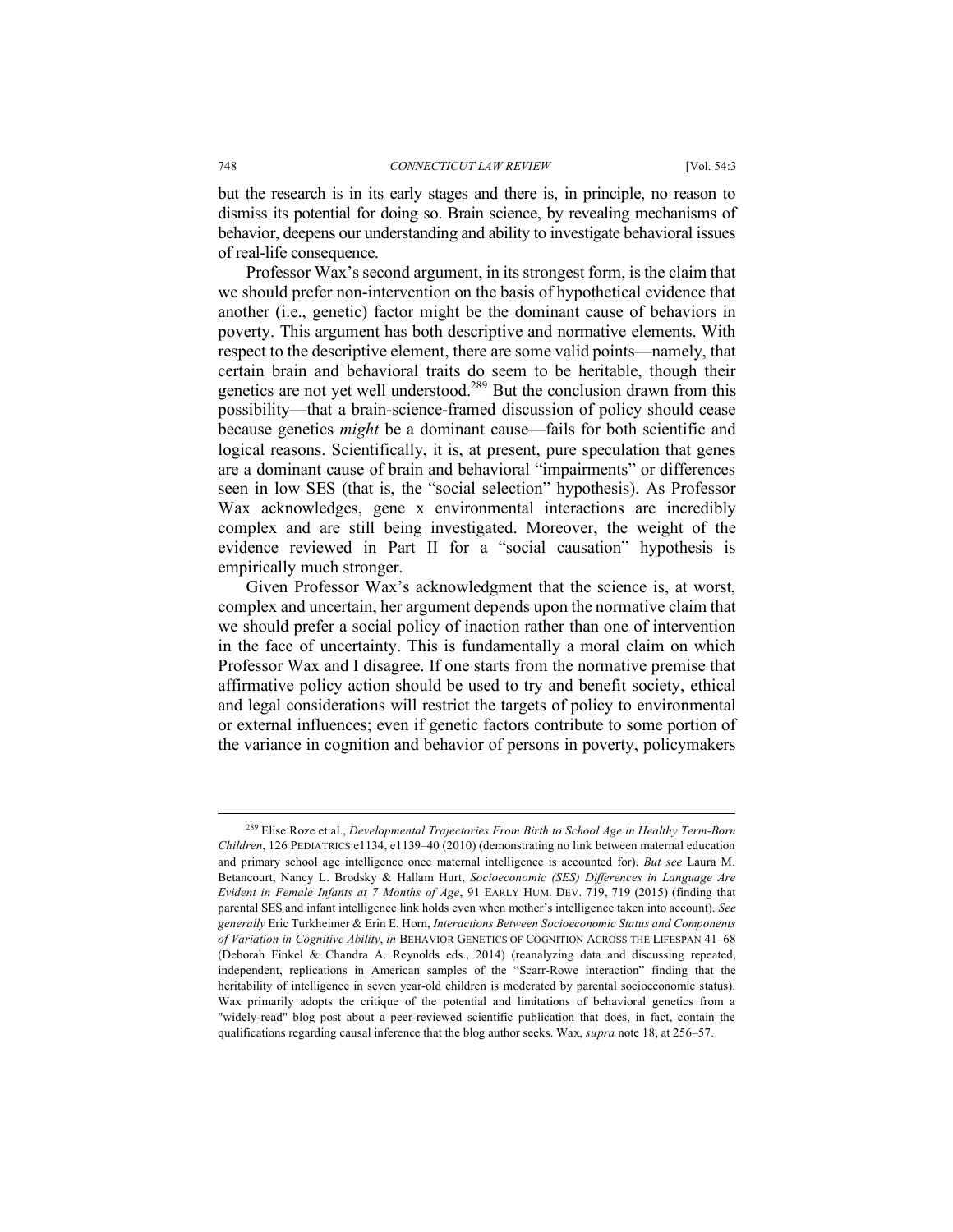cannot permissibly intervene to alter the genetic profile of the population.<sup>290</sup> That outcomes may be influenced by *both* genetics and environment, in complex ways, is not itself a reason to refrain altogether from policy interventions with respect to environmental influences on SES.

Rather, where science necessarily leaves off, policy experimentation should begin.<sup>291</sup> Professor Wax's repeated demand that the brain and behavioral science "predict<sup>[]</sup> the effectiveness"<sup>292</sup> of such policies holds up an impossible standard for science to influence policy. No such demands of prediction precision are made in other domains—including macroeconomics or environmental regulation—where detailed causal mechanisms may never be fully understood because experiments capturing and controlling all possible variables are logistically and/or ethically impossible.

Moreover, the government frequently engages in policy experimentalism, with the aim of producing "deliberative information" about the "efficacy of a particular policy intervention at achieving its goals."<sup>293</sup> Targeted antipoverty programs have arguably been the failed subject of deliberative, decentralized, privatized efforts at democratic experimentalism, with "[m]ost major changes in antipoverty policy result[ing] from large external shocks that briefly focus attention on these problems and programs."294 Perhaps Professor Wax's critique is that brain-centered research does not furnish a scalpel, as it does not contribute a novel or specific targeted antipoverty policy that fits within the existing policy framework, which ties cash benefits to participation in the labor market. Such a critique, however, assumes that a scalpel is the right tool for the circumstances. The science reviewed above, however, suggests that we should take a sledgehammer to the current benefits system—that is, we should give people more money with less hassle to get it.

<sup>&</sup>lt;sup>290</sup> Professor Wax correctly identifies that randomized controlled trials are limited in what they can reveal regarding the mechanisms of relationships between SES and brain/behavior because of the complex contributions to "disadvantage" that are "difficult or unethical to manipulate. Children cannot be assigned to different families, home environments, cultures, neighborhoods, or parents." Wax, *supra*  note 18, at 265.

<sup>&</sup>lt;sup>291</sup> There are large literatures on methods of "experimentalist governance," including an experimental design literature focused on arguments that the government should conduct policy experiments that are rigorously designed. *See generally* Hannah J. Wiseman & Dave Owen, *Federal Laboratories of Democracy*, 52 UC DAVIS L. REV. 1119 (2018).

<sup>&</sup>lt;sup>292</sup> Wax, *supra* note 18, at 241–42, 285.<br><sup>293</sup> See Michael A. Livermore, *The Perils of Experimentation*, 126 YALE L.J. 636, 640 (2017).<br><sup>294</sup> David A. Super, *Laboratories of Destitution: Democratic Experimentalism an Antipoverty Law*, 157 U. PA. L. REV. 541, 547 (2008).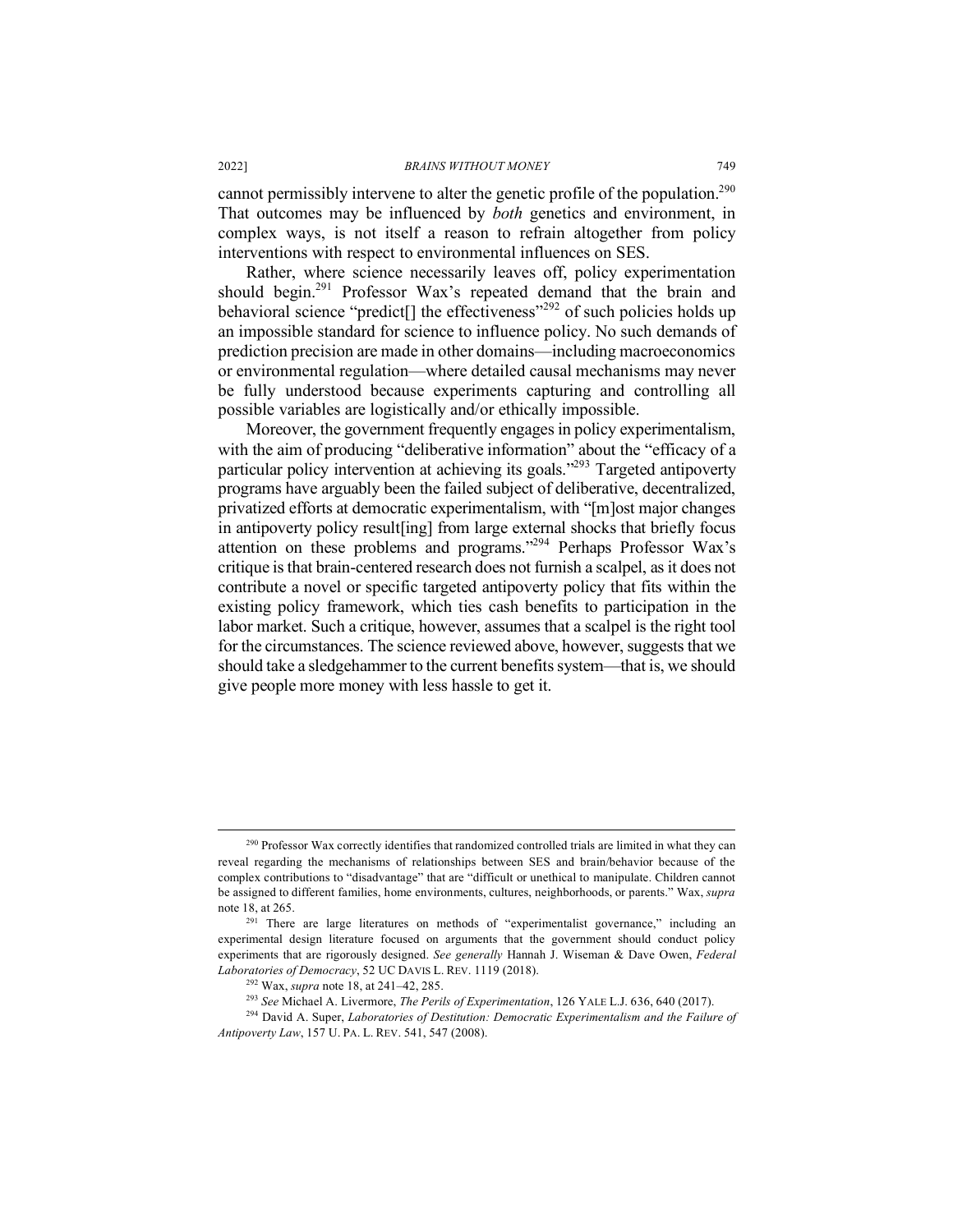### 2. *Novel and Collective Litigation Strategies*

In the distributed federalism that makes up social and welfare policy, litigation is an important tool for social change.<sup>295</sup> Litigation for structural changes to policies affecting people in poverty, however, has had limited success, and, since the 1970s, courts have limited legal rights and protections for people in poverty.296 Understanding poverty as disabling via its impacts on the brain and cognition may offer new litigation options for people who are poor to assert rights and obtain remedies. Bringing such suits as experimentalist interventions can contribute to broader legislative and social change.<sup>297</sup> To provide one example of how this might work, I will focus on the case of cash transfers.

The idea of bringing new types of claims under the ambit of disability law, while not entirely novel, remains controversial. Kimani Paul-Emile, for example, has argued that understanding Blackness as disabling would create options for addressing racial discrimination that are currently unavailable in race-focused antidiscrimination law, since disability law requires no showing of malicious intent and requires remedies that are disability-conscious.298 She identifies disability law as a "new approach to addressing discrimination and systemic inequality that has been hiding in plain sight."<sup>299</sup> Understanding poverty as having physiological effects in the brain is also in line with the growing phenomenon of claiming "medical civil rights," which Craig Konnoth documents as happening across different legal contexts, to obtain legal rights that are "more robust than those accompanying other disadvantage, such as poverty or even racial discrimination."300 Indeed, recent years have seen disability civil rights claims under the ADA and Section 504 of the Rehabilitation Act brought by students claiming that complex trauma constitutes a disability requiring structural accommodations—not individualized plans—in school.301 Both cases resulted in district court

 <sup>295</sup> *See generally* Abram Chayes, *The Role of the Judge in Public Law Litigation*, 89 HARV. L. REV. 1281 (1976); Charles F. Sabel & William H. Simon, *Destabilization Rights: How Public Law Litigation Succeeds*, 117 HARV. L. REV. 1016 (2004).

<sup>296</sup> *See generally* MARTHA F. DAVIS, BRUTAL NEED: LAWYERS AND THE WELFARE RIGHTS MOVEMENT, 1960–73 (1993); THE POVERTY LAW CANON: EXPLORING THE MAJOR CASES (Marie A. Failinger & Ezra Rosser eds., 2016).

<sup>297</sup> *See generally* Sabel & Simon, *supra* note 295.

<sup>298</sup> Kimani Paul-Emile, *Blackness as Disability?*, 106 GEO. L.J. 293, 296–97 (2018).

<sup>299</sup> *Id.* at 296.

<sup>300</sup> Konnoth, *supra* note 5, at 1173.

<sup>301</sup> *See, e.g.*, P.P. v. Compton Unified Sch. Dist., 135 F. Supp. 3d 1098, 1104–06 (C.D. Cal. 2015). In the order denying defendants' motion to dismiss, the court recognized that trauma and its effects were cognizable as a "physical or mental impairment" within the meaning of Section 504 and the ADA. *Id.* at 1109–11; *see also* Stephen C. v. Bureau of Indian Educ., No. CV-17-08004-PCT, 2018 WL 1871457, at \*3–4 (D. Ariz. Mar. 29, 2018). The *Stephen C.* case settled these claims in 2020. Appellants' Opening Brief at \*11 n.6, Stephen C. v. Bureau of Indian Educ., No. 3:17-CV-08004-SPL, 2021 WL 2672928 (9th Cir. June 25, 2021) (No. 21-15097). *But see* Nicole Buonocore Porter, *Explaining "Not Disabled"*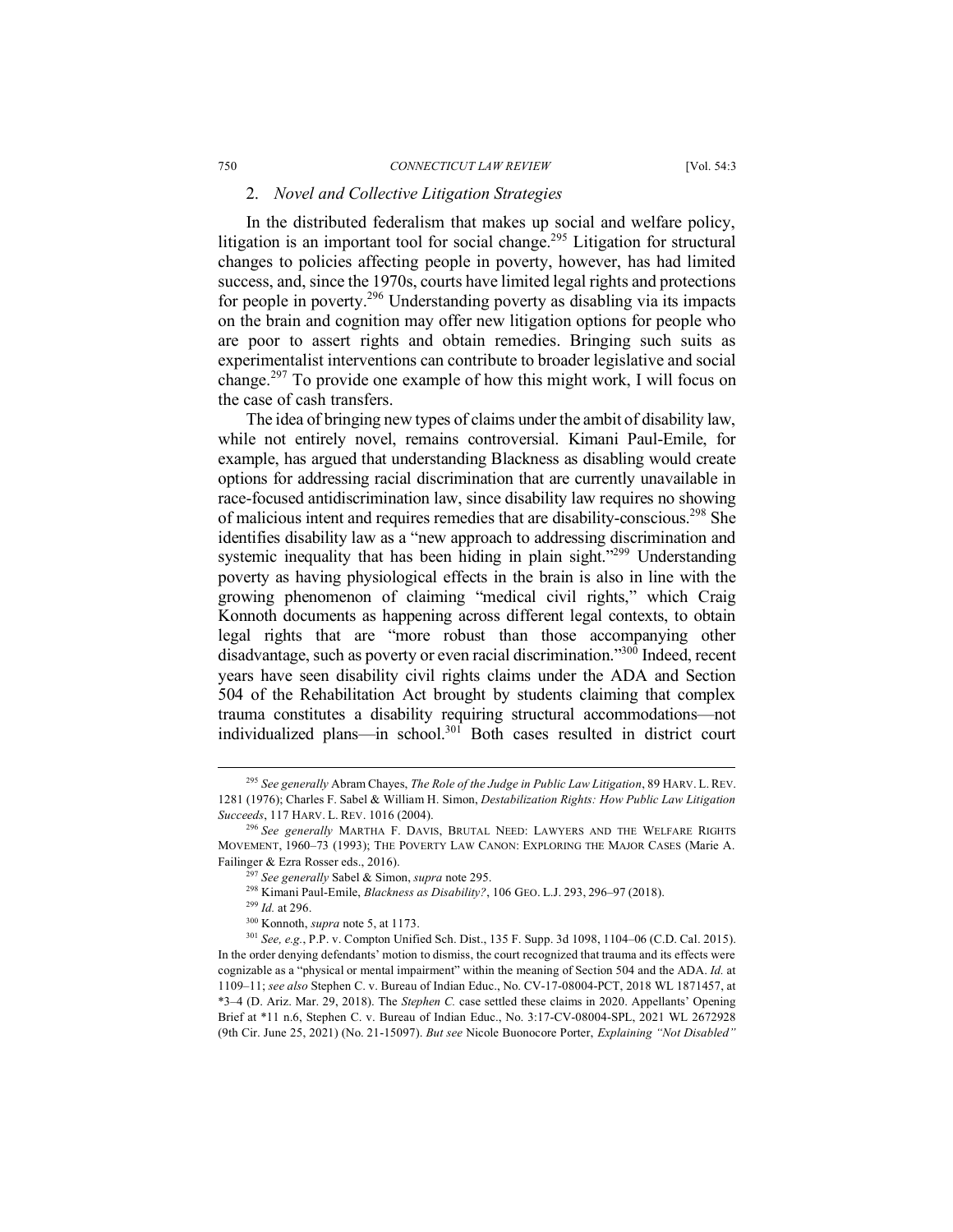rulings that the effects of trauma, in light of accumulated evidence about the neurobiological effects of trauma, could constitute impairments for the purposes of the ADA and Section 504.302

In the case of cash benefits, understanding poverty as causing cognitive disabilities makes possible the following claim: the burdensome processes and procedures required to establish and maintain benefits are a form of discrimination on the basis of a disability. That is, poverty as disability offers the potential to attack the sticky problem of "bureaucratic disentitlement"<sup>303</sup> or, simply, "sludge."304

To receive the public benefits for which they are eligible, people who are poor have to do many difficult tasks: navigate complex bureaucracies, fulfill demanding schedules and requirements, and keep track of ever-changing and increasingly restrictive rules and policies. While these requirements fall squarely in the realm of "sludge," a more precise term is "bureaucratic disentitlement."<sup>305</sup> These processes, whether intentionally or incidentally, reduce usage of the benefits. Some of these deterrents are evident from the sheer complexity of published regulations and guidelines for program access.<sup>306</sup> Others are invisible except upon intimate observation of an applicant's interactions with the system, where she may encounter *ad hoc* policies and informal techniques to discourage requests for assistance.<sup>307</sup> It is

<sup>305</sup> Lipsky, *supra* note 303 at 3. Michael Lipsky coined the phrase to refer to:

[L]argely obscure 'bureaucratic' actions and inactions of public authorities . . . Bureaucratic disentitlement takes place in the hidden recesses of routine or obscure decision making, or the unobtrusive nondecisions of policymakers. Therefore, it tends to allocate entitlement without the accountability that normally restrains government excesses or allows full discussion of critical distributive issues.

*Id.* at 3.

 $\overline{a}$ 

<sup>306</sup> The current Los Angeles County General Relief program policy is over four hundred pages long. *See General Relief Policy*, CNTY. OF LOS ANGELES, http://file.lacounty.gov/SDSInter/dpss/237572\_Ge neralReliefPolicyHandbook.pdf (last visited June 17, 2021). General Relief provides a monthly cash grant of up to \$221. *See General Relief*, L.A. CNTY. DEP'T SOC. SERV., https://dpss.lacounty.gov/en/cash /gr.html(last visited June 17, 2021). 307 *See* Susan D. Bennett, *"No Relief But Upon the Terms of Coming Into the House"—Controlled* 

*Spaces, Invisible Disentitlements, and Homelessness in an Urban Shelter System*, 104 YALE L.J. 2157 (1995); DOUG O'BRIEN ET AL., AM.'S SECOND HARVEST, THE RED TAPE DIVIDE: STATE-BY-STATE

*Cases Ten Years after the ADAAA: A Story of Ignorance, Incompetence, and Possibly Animus*, 26 GEO. J. ON POVERTY L. & POL'Y 383, 384–85 (2019) (noting that many courts continue to conclude that individuals do not meet the statutory definition of having a disability).

<sup>302</sup> For a summary of both cases, see Benjamin C. Hattem, Note, *Carceral Trauma and Disability Law*, 72 STAN. L. REV. 995, 1021–26 (2020).

<sup>303</sup> Michael Lipsky, *Bureaucratic Disentitlement in Social Welfare Programs*, 58 SOC. SERV. REV. 3, 3 (1984). 304 Richard Thaler, *Nudge, Not Sludge*, 361 SCIENCE 431 (2018); CASS R. SUNSTEIN, SLUDGE: WHAT

STOPS US FROM GETTING THINGS DONE AND WHAT TO DO ABOUT IT (2021). Sludge and bureaucratic administrative burdens are not unique to welfare or cash benefits transfers, and thus, this idea may have broader implications for understanding how hard-to-access and hard-to-understand governmental processes could be understood as discriminating against some of the people who most need them.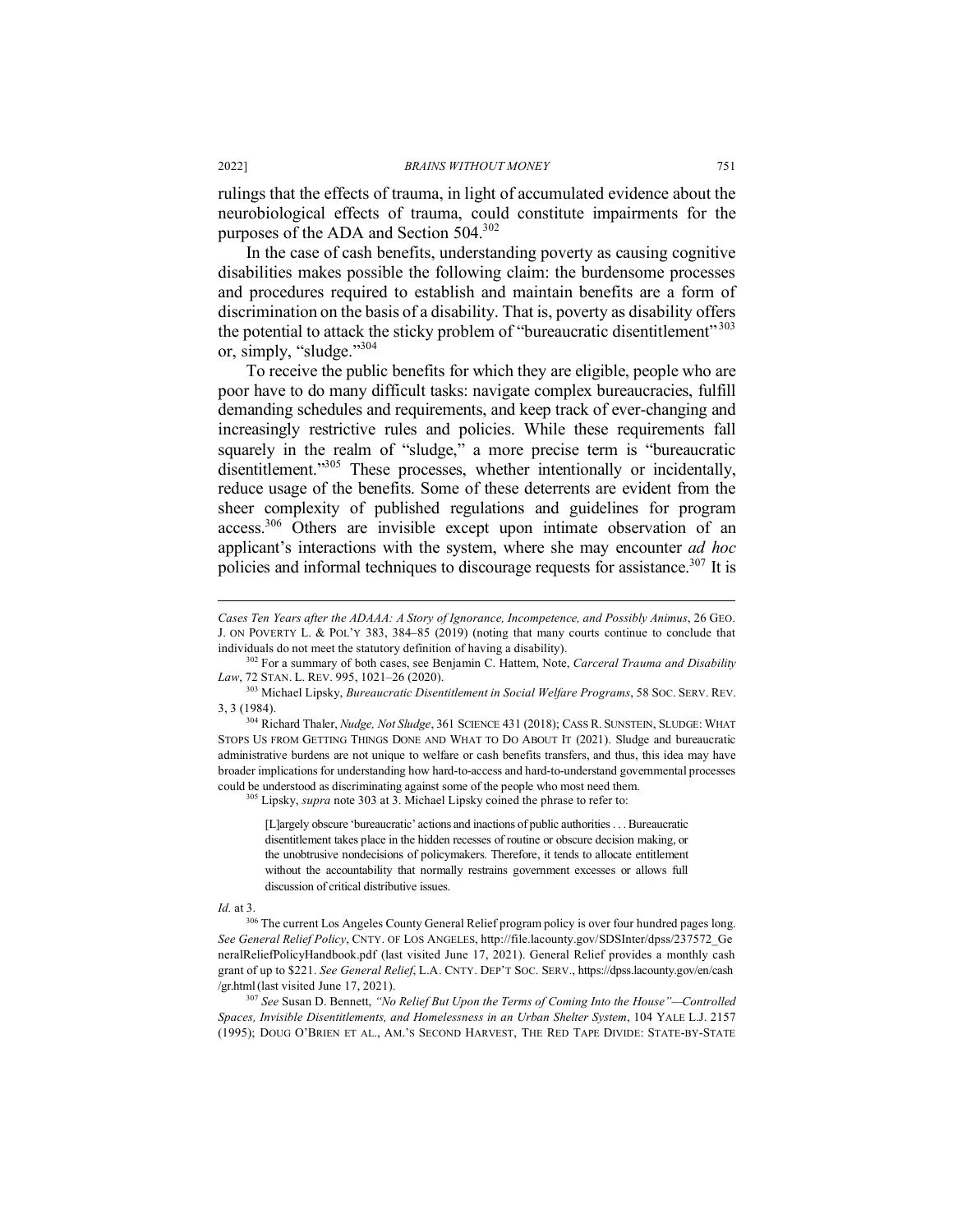in the actual delivery of services that "[t]he contradiction between the precatory or even mandatory language of welfare statutes and the reality encountered by the poor" becomes apparent.<sup>308</sup> In some instances, the "bizarre maze of paperwork and procedures<sup>3</sup> encountered by applicants for public benefits has been revealed to be a deliberate strategy of exclusion, adopted by system managers in order to limit payouts to meet budgetary requirements.<sup>309</sup>

Bureaucratic disentitlement and "sludge" have proven difficult to dislodge or change through litigation. In the realm of welfare rights, cases have been piecemeal and usually result in incremental negotiated settlements rather than in robust declarations of legal rights. For example, in the 1980s, the Los Angeles County General Relief program was the subject of a series of lawsuits aimed at removing "obstacles placed in the path of indigent homeless people," including strict documentary identification requirements, a computer system that would terminate benefits without human review or intervention, and automatic disqualification periods for violating program rules.<sup>310</sup> A series of targeted lawsuits seeking narrow relief (and achieving it through a preliminary injunction and negotiated changes in procedures $\tilde{J}^{311}$ culminated in a 1987 suit alleging that the County's policies and procedures had the unlawful purpose and effect of depriving indigent residents of the benefits to which they were statutorily entitled.<sup>312</sup> The suit settled in 1991, achieving changes to the administration of the General Relief program that alleviated some of the most onerous and capricious eligibility and recertification requirements.<sup>313</sup> Other litigants have been successful with limited procedural due process challenges in certain circumstances. $314$ 

REVIEW OF FOOD STAMP APPLICATIONS (2001), https://www.issuelab.org/resources/95/95.pdf; Cary LaCheen, *Using Title II of the Americans with Disabilities Act on Behalf of Clients in TANF Programs*, 8 GEO. J. ON POVERTY L. & POL'Y 1, 27 (2001) (describing how formal and informal "diversion" practices seeking to divert a potential applicant family from receiving assistance include "active discouragement seeking to deter individuals from filing applications" and "efforts to dissuade and discourage applicants by burdening the process of seeking assistance").

<sup>&</sup>lt;sup>308</sup> Gary L. Blasi, *Litigation Strategies for Addressing Bureaucratic Disentitlement*, 16 N.Y.U. REV. L. & SOC. CHANGE 591, 592 (1988).

<sup>&</sup>lt;sup>309</sup> *Id.* at 595. Gary Blasi identified the insidious nature of bureaucratic disentitlement: it is largely hidden from public view and shielded from judicial scrutiny because it operates under ostensibly neutral bureaucratic administrative methods for the purposes of "quality control." *Id.* at 593 n.14. <sup>310</sup> *Id.* at 594–95, 595 n.24, 596 n.33.<br><sup>311</sup> *Id.* at 596. 598.

<sup>&</sup>lt;sup>312</sup> Second Amended Complaint, City of Los Angeles v. Cnty. of Los Angeles, No. C655274 (Cal. Super. Ct. May 25, 1990). 313 *Id.*; Stipulation and Agreement in Settlement of Taxpayer and Class Action, *City of Los* 

*Angeles*, No. C655274 (Cal. Super. Ct. June 9, 1991).

<sup>314</sup> Perdue v. Murphy, 938 N.E.2d 766, 773, 775 (Ind. Ct. App. 2010), *vacated sub nom.* Perdue v. Gargano, 962 N.E.2d 640 (Ind. 2011), *vacated sub nom.* Perdue v. Gargano, 964 N.E.2d 825 (Ind. 2012) (affirming the holding that notices informing applicants of denial of public benefits violated Constitutional procedural due process rights, because an individual receiving such an adverse notice is unreasonably "expected to determine which item or items are missing or presumed missing based on the recipient's understanding of past instructions"). The expectation of proving an agency's error without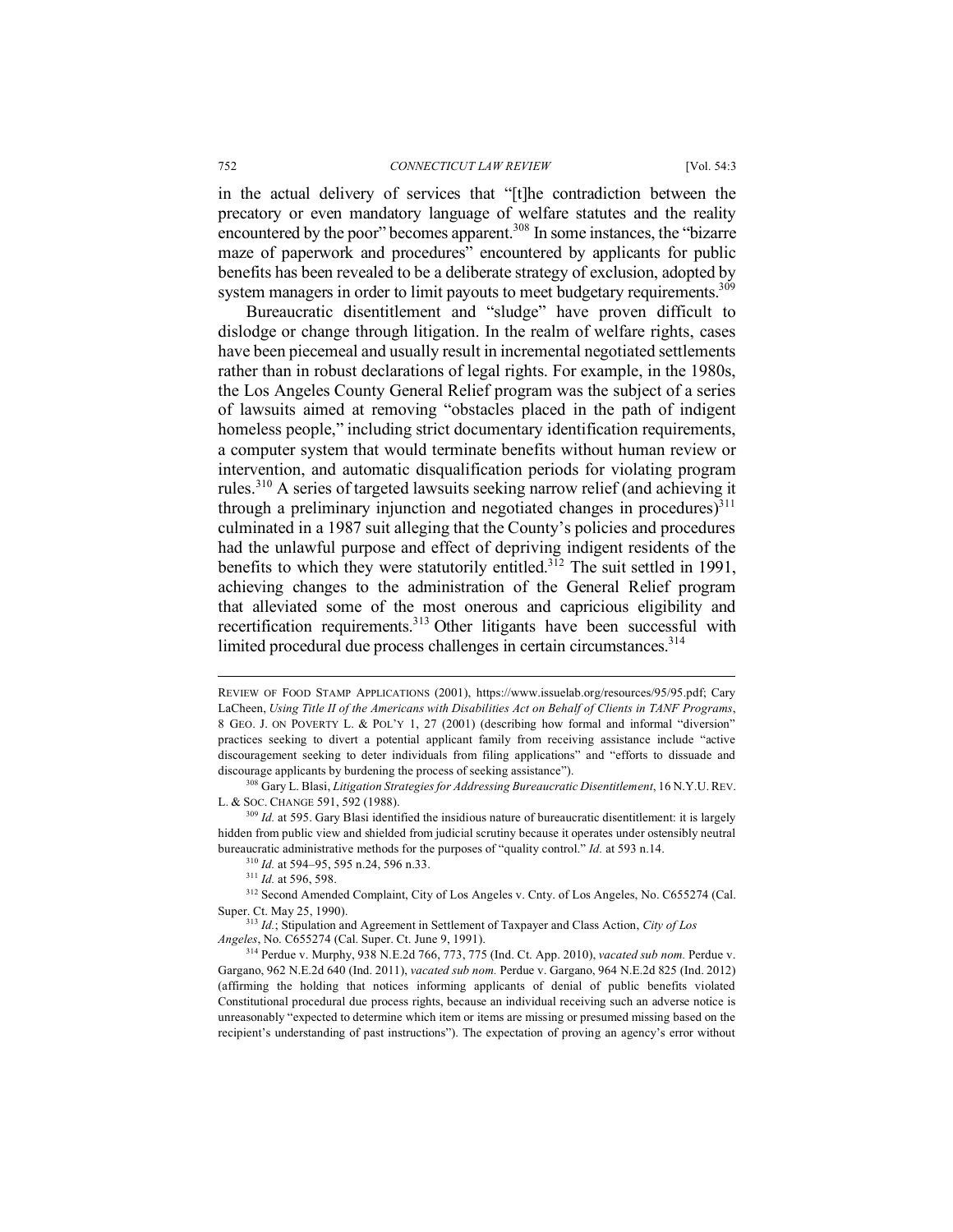Disability claims, such as those brought under Title II of the ADA ("Title II"), may offer a new angle of attack on burdensome, onerous, and ultimately exclusionary processes and procedures—sludge—on the theory that they are discriminatory. Title II prohibits state and local government entities from discriminating on the basis of disability.<sup>315</sup> A public entity must reasonably modify its policies, practices, or procedures to avoid discrimination, unless such modifications would fundamentally alter the nature of the service, program, or activity.<sup>316</sup> Any program administered by a government entity (or contracted by the government to a private provider) is subject to Title II's antidiscrimination provisions. This includes any program delivering cash or in-kind benefits to needy persons, such as a state's distribution of federal funds under TANF.<sup>317</sup>

To the extent that means-tested benefits systems—like TANF, SNAP, Medicaid programs, or General Assistance statutes—have complicated and difficult processes and procedures to establish and maintain eligibility, these processes and procedures are certainly even more onerous for people who suffer from cognitive disabilities resulting from their poverty. It seems possible to argue that such processes and procedures unlawfully discriminate against people with cognitive disabilities, as they serve to deny meaningful access to people who simply lack the cognitive resources to cope with burdens that put high demands on attention and executive function. To the extent that those disabilities are subtle (and invisible) but *caused* by the socioeconomic conditions endemic to the groups that the benefits programs are designed to serve, there is also an argument for class-based, system-wide remedies rather than for individual accommodations.

To state a claim for discrimination under Title II, a plaintiff must allege that he or she is an individual with a disability; is otherwise qualified to

specific information was particularly unreasonable in the context of persons applying for public benefits, who "likely halvel a physical, mental, or economic disadvantage (or combination thereof)." *Id.* 

<sup>&</sup>lt;sup>315</sup> "Subject to the provisions of this subchapter, no qualified individual with a disability shall, by reason of such disability, be excluded from participation in or be denied the benefits of the services, programs, or activities of a public entity, or be subjected to discrimination by any such entity." 42 U.S.C. § 12132. Title II's prohibitions on discrimination related to public services are distinct from Title I's prohibition of discrimination in employment and Title III's prohibition of discrimination related to public accommodations.

<sup>316</sup> 28 C.F.R. § 35.130(b)(7) (2018).

<sup>&</sup>lt;sup>317</sup> The Office of Civil Rights of the U.S. Department of Health and Human Services issued guidance asserting that the ADA and Section 504 of the Rehabilitation Act apply to many aspects of TANF program design and implementation, including "the prohibition on unnecessary eligibility standards that screen out people with disabilities" and the "application of the ADA to private entities under contract with TANF programs." LaCheen, *supra* note 307, at 57; *see also* ADA TITLE II TECHNICAL ASSISTANCE MANUAL § II-3.6100 (1994), http://www.ada.gov/taman2.html. The Technical Assistance Manual is the Justice Department's interpretation of the regulations it is authorized to promulgate under the ADA. As such, courts must give the manual "substantial deference and [it] will be disregarded only if plainly erroneous or inconsistent with the regulation." Bay Area Addiction Rsch. & Treatment, Inc. v. City of Antioch, 179 F.3d 725, 732 n.11 (9th Cir. 1999) (internal quotation marks omitted) (citation omitted).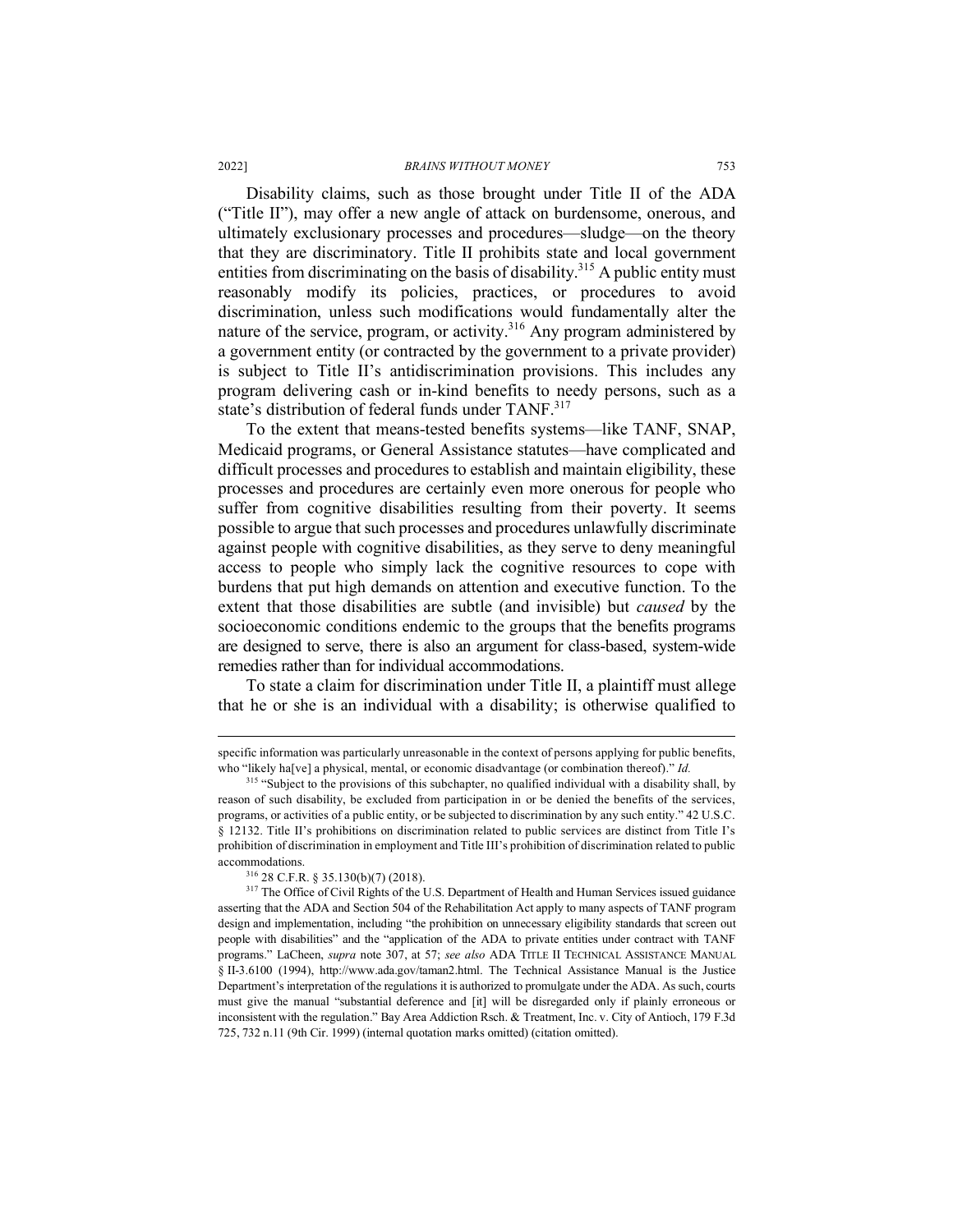#### 754 *CONNECTICUT LAW REVIEW* [Vol. 54:3

participate in or receive the benefits of the public entity's services, programs, or activities; and was excluded from such services, programs, or activities or otherwise discriminated against by the public entity by reason of the disability.<sup>318</sup> Title II is a basis for class actions enforcing plaintiffs' right of access to public benefits.319 Plaintiffs advancing a "reasonable accommodation" claim are not required to establish discriminatory impact—that is, plaintiffs are not required to identify a comparison class of "similarly situated individuals given preferential treatment" under the challenged program or practice.<sup>320</sup> The issue for the courts is one of structural equality and the accommodation of difference, rather than formal equality via equal treatment of individuals. When considering liability for ADA violations, the central question for a court is whether disabled persons were denied "meaningful access" to state-provided services. $321$ 

The ADA and Section 504 use definitions of disability that rely on functional consequence, not diagnostic criteria or causal origin. The ADA defines disability either as "a physical or mental impairment that substantially limits one or more major life activities of such individual,"<sup>322</sup> or as a record of

<sup>319</sup> *See Bloomberg*, 331 F.3d at 261, 279.

<sup>320</sup> *Id.* at 273 ("The relevant inquiry asks not whether the benefits available to persons with disabilities and to others are actually equal, but whether those with disabilities are as a practical matter able to access benefits to which they are legally entitled.").

<sup>321</sup> *Id.* (citing Alexander v. Choate, 469 U.S. 287, 301 (1985)); *see also* K.M. *ex rel.* Bright v. Tustin Unified Sch. Dist., 725 F.3d 1088, 1102 (9th Cir. 2013) ("[T]o challenge a facially neutral government policy on the ground that it has a disparate impact on people with disabilities, the policy must have the effect of denying meaningful access to public services.").

<sup>322</sup> 42 U.S.C. § 12102(1)(A).

 <sup>318</sup> *See, e.g.*, Thompson v. Davis*,* 295 F.3d 890, 895 (9th Cir. 2002), *cert. denied,* 538 U.S. 921 (2003). The 1990 ADA extended protections provided by the Rehabilitation Act of 1973, which prohibited any public entity receiving federal financial assistance from discriminating on the basis of disability. Section 504 of the Rehabilitation Act provides that "[n]o otherwise qualified individual with a disability in the United States . . . shall, solely by reason of his or her disability, be excluded from the participation in, or be denied the benefits of, or be subjected to discrimination under any program or activity receiving Federal financial assistance." 29 U.S.C. § 794(a) (2006). There is no significant difference in analysis of the rights and obligations created by the ADA and the Rehabilitation Act, and courts generally treat the ADA and the Rehabilitation Act as coextensive. *See* 42 U.S.C. § 12133 ("The remedies, procedures, and rights set forth in [the Rehabilitation Act] shall be the remedies, procedures, and rights [applicable to ADA claims]."); Bragdon v. Abbott*,* 524 U.S. 624, 632 (1998) (stating that courts are required to "construe the ADA to grant at least as much protection as provided by the regulations implementing the Rehabilitation Act"); *see also* Henrietta D. v. Bloomberg, 331 F.3d 261, 272 (2d Cir. 2003) ("[U]nless one of those subtle distinctions [between Title II of the ADA and Section 504 of the Rehabilitation Act] is pertinent to a particular case, we treat claims under the two statutes identically."); Collings v. Longview Fibre Co., 63 F.3d 828, 832 n.3 (9th Cir. 1995) ("The legislative history of the ADA indicates that Congress intended judicial interpretation of the Rehabilitation Act be incorporated by reference when interpreting the ADA."). Title II of the ADA expressly provides that the remedies, procedures, and rights set forth in 29 U.S.C. § 794(a) shall be the remedies, procedures, and rights Title II provides to any person alleging discrimination on the basis of disability in violation of 42 U.S.C. § 12132. The ADA prohibition on discrimination "by reason of such disability" is broader than the Rehabilitation Act's "solely by reason of his or her disability," but for the purposes of this analysis I refer for simplicity only to the ADA, which applies regardless of a program's receipt of federal funds.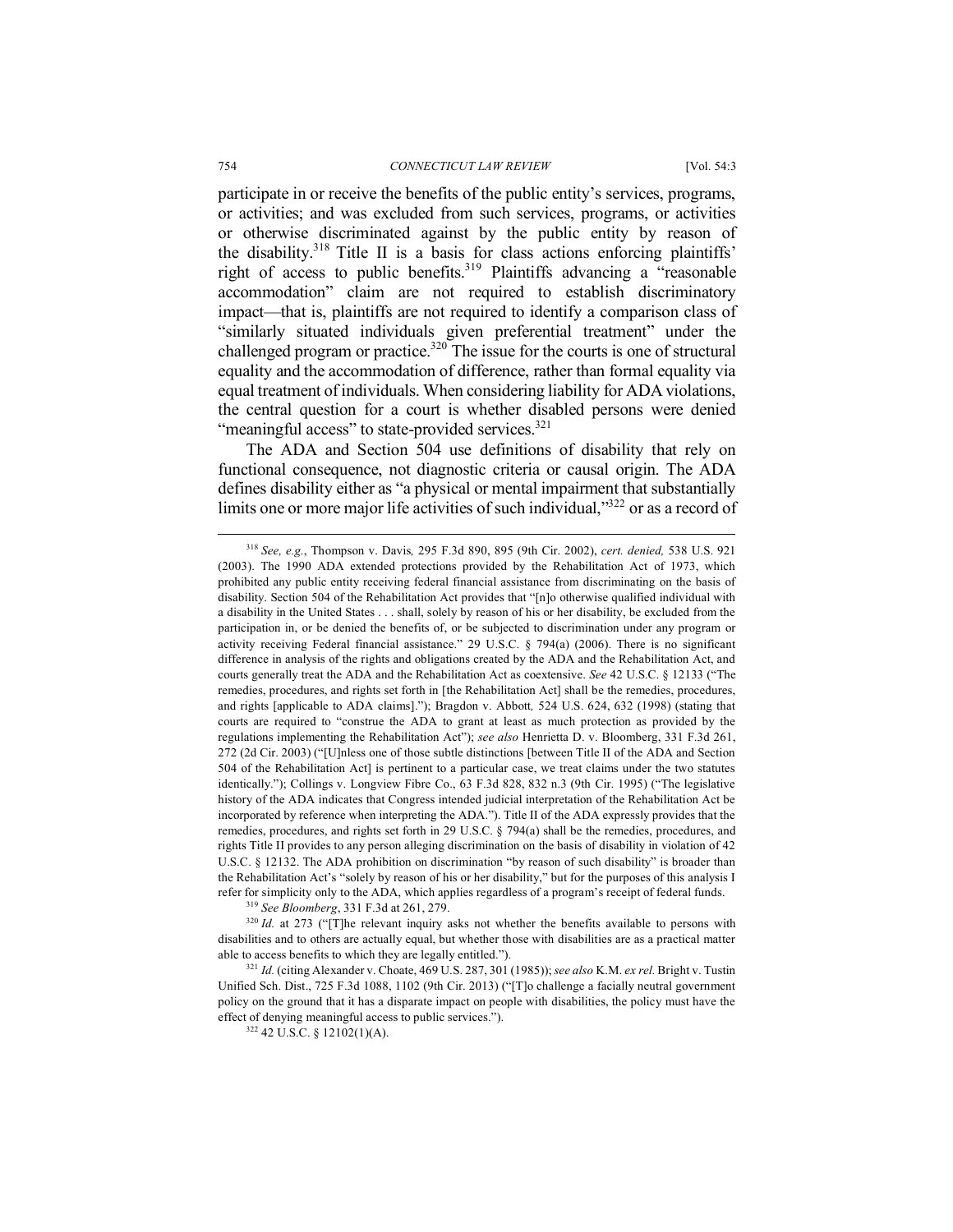or being regarded as having such an impairment.<sup>323</sup> "Major life activities" are broadly defined as including, but not limited to: "caring for oneself, performing manual tasks, seeing, hearing, . . . speaking, breathing, learning, reading, concentrating, thinking, communicating, and working."324 "[M]ajor life activity also includes the operation[s] of major bodily function[s], including but not limited to functions of the ... neurological, brain, respiratory, circulatory, endocrine, and reproductive functions."<sup>325</sup> An impairment need only limit one major life activity, and even an episodic impairment is a disability if it substantially limits a major life activity when it is active.<sup>326</sup> The regulations broadly define mental impairments as including "[a]ny mental or psychological disorder, such as mental retardation, organic brain syndrome, emotional or mental illness, and specific learning disabilities."<sup>327</sup>

Congress had made clear that courts' focus should not be on determining whether a plaintiff is "truly" disabled. In the ADA Amendments Act of 2008, Congress repudiated a series of Supreme Court decisions that had narrowed the interpretation of the definitions of "disability" and "substantially limit a major life activity," and it shifted the focus to issues of standing—whether someone was, in fact, disabled.<sup>328</sup> Congress' express intent in amending the ADA was to convey "that the primary object of attention in cases brought under the ADA should be on whether entities covered under the ADA have complied with their obligations, and to convey that the question of whether an individual's impairment is a disability under the ADA should not demand extensive analysis." Following the heightened federal pleading requirements adopted around the time of the 2008 amendments, $329$  early empirical work in the employment discrimination context found substantial confusion in lower courts over the level of specificity needed to allege a disability claim.<sup>330</sup> By 2012, however, other commentators had found that courts were appropriately applying a lower

<sup>329</sup> See generally Bell Atlantic Corp. v. Twombly, 550 U.S. 544 (2007); Ashcroft v. Iqbal, 556 U.S. 662 (2009).

 $323$  *Id.* § 12102(1)(B)–(C).

<sup>324</sup> *Id.* § 12102(2)(A).

 $325$  *Id.* § 12102(2)(B).

 $326$  *Id.* § 12102(4)(C)–(D).

 $327$  28 C.F.R. § 35.104(1)(i)(B) (2011).

<sup>328</sup> ADA Amendments Act of 2008, Pub. L. No. 110-325, 122 Stat. 3553 (2008) (hereinafter "ADAA of 2008"); 42 U.S.C. § 12102(4)(A)–(B) ("The definition of disability in this chapter shall be construed in favor of broad coverage of individuals under this chapter, to the maximum extent permitted by the terms of this chapter. The term 'substantially limits' shall be interpreted consistently with the findings and purposes of the ADA Amendments Act of 2008."); *see also* Stephen F. Befort, *An Empirical Examination of Case Outcomes Under the ADA Amendments Act*, 70 WASH.& LEE L.REV. 2027, 2036–37, 2043 (2013).

<sup>330</sup> *See* Joseph Seiner, *Pleading Disability*, 51 B.C. L. REV. 95, 97–98 (2010).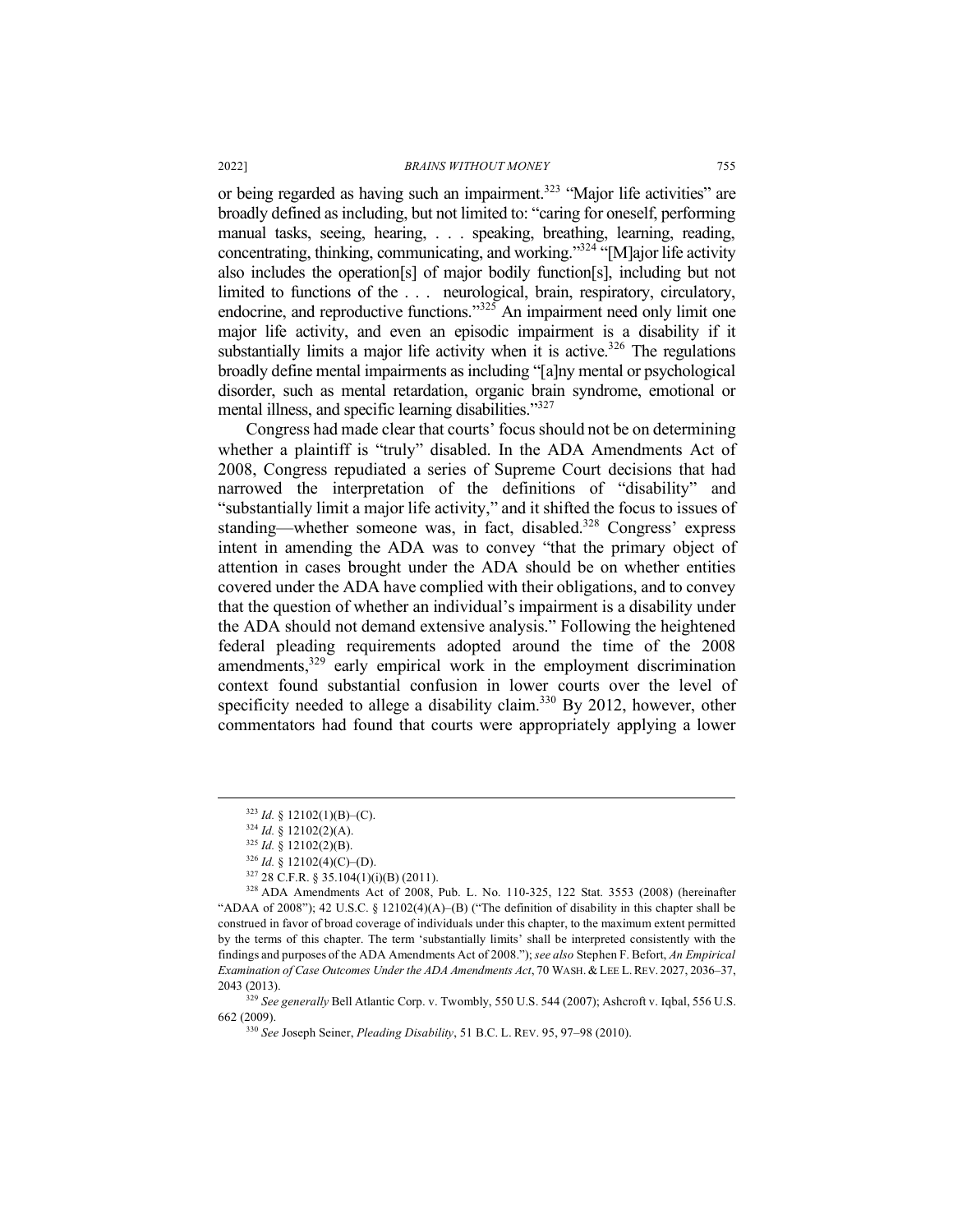threshold in favor of broader coverage of a range of disabilities, in line with Congressional intent.<sup>331</sup>

Turning to the present example: is someone who experiences cognitive deficits because they live in poverty disabled within the meaning of the ADA? If such deficits in attentional focus, executive function, and preference for delaying gratification substantially impact their ability to learn, think, concentrate, communicate, or work, it is certainly plausible that such a person has a claim.<sup>332</sup> It is then possible to imagine the existence of a set of plaintiffs who, because of their poverty, have mental impairments in the form of cognitive deficits that substantially impair their ability to learn, think, concentrate, communicate, and work. Census data indicates that, other than ambulatory disabilities, cognitive limitations are the most frequent form of self-reported disabilities among adult cash aid recipients in Los Angeles County.333 Moreover, researchers estimate that disabilities reported in public-assistance records are actually under-reported by half.<sup>334</sup> Given that cognitive limitations are common, under-reported, and invisible (unlike many ambulatory disabilities), it is a virtual certainty that persons with cognitive disabilities—including those cognitive disabilities caused or exacerbated by poverty—are underserved in public assistance programs because they cannot meaningfully access their benefits.

Since it is functional impairments, rather than their etiological cause, that do the legal work in alleging a disability, what is the legal relevance of the causal relationship between poverty and cognitive or neurological deficits? There are at least two distinctive roles that the identification of this causal mechanism might play in legal proceedings. First, articulating the causal relationship may facilitate identification and acceptance of disabling cognitive impairments that are often subtle, invisible, and overlooked, particularly in the context of persistent sociopolitical assumptions that

 <sup>331</sup> Kevin M. Barry, *Exactly What Congress Intended?*, 17 EMP. RTS. & EMP. POL'Y J. 5, 27–32 (2013); Nicole Buonocore Porter, *The New ADA Backlash*, 82 TENN. L. REV. 1, 45–47 (2014). *But see*  Porter, *supra* note 301, at 392 (asserting that courts wrongly decided that a plaintiff was not disabled in 210 out of 976 cases from 2014 to 2018, a substantial portion of which seem due to the court's apparent ignorance of the law or plaintiff's attorney incompetence).

<sup>&</sup>lt;sup>332</sup> The strength of the disability argument grows if the science continues to develop, and the cognitive deficits identified in assessment tasks are clearly translated into real-world impairments. Even more interesting is consideration from the perspective of the social model of disability, where an intrinsic impairment is a disability only by virtue of the surrounding circumstances. *See supra* text accompanying note 318. It seems plausible to imagine that the very act of filling out complex and demanding application requirements—all with money worries at the front of mind—is intrinsically taxing of even a minorly-impaired baseline level of cognitive capabilities so as to push someone into a more severely "disabled" state.

<sup>333</sup> DANIEL FLAMING & PATRICK BURNS, ECON. ROUNDTABLE, ALL ALONE: ANTECEDENTS OF CHRONIC HOMELESS 1, 47 (2015). Cognitive limitations mean "difficulty remembering, concentrating, or making decisions." *Id.* at 47.

<sup>334</sup> *Id.* at 48 fig.28.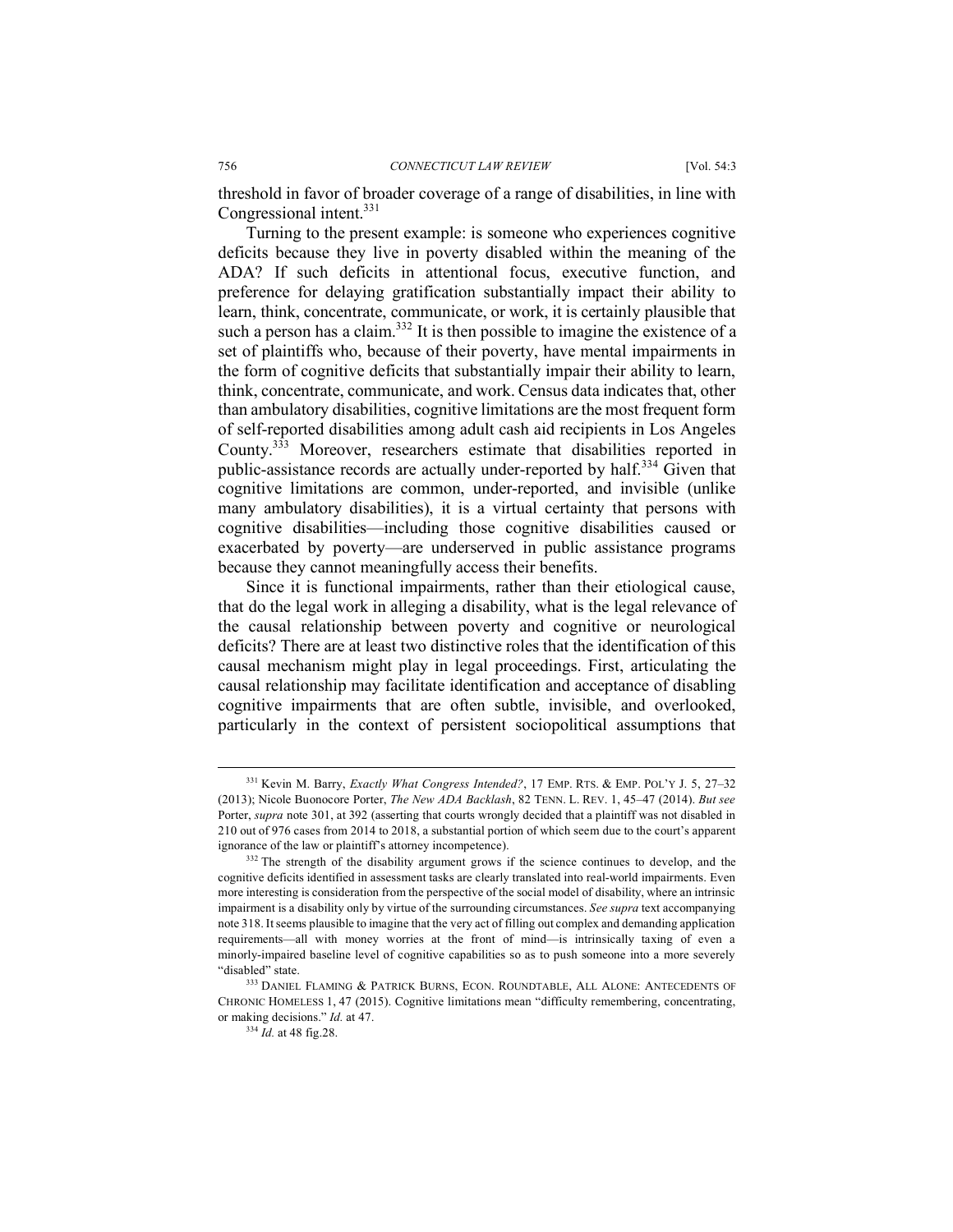poverty is the result of individual failure or cultural pathology.<sup>335</sup> Second, identifying poverty as a cause of disabling cognitive deficits may facilitate obtaining structural injunctive relief through class certification. Though etiological causation is not a component of the ADA's definition of disability, it may help to draw boundaries around a substantially large putative class whose injuries could only be appreciated by the class-wide perspective or effectively redressed by systemic reform. This would be consistent with both the ADA's theory of structural equality and its purpose as an antidiscrimination law.<sup>336</sup> It is also consistent with the post-2008 ADA, which directs courts to focus on whether plaintiff(s) have been denied "meaningful access," rather than whether they are "truly" disabled, and there is reason for optimism given the relative success of class actions under Titles II and III of the ADA.<sup>337</sup> This is not to say that *all* impoverished persons suffer from such deficits. It is a certainty that some people are resilient while others are more severely affected by a common set of environmental and economic circumstances.<sup>338</sup> But if poverty imposes significant cognitive deficits on a subset of people, there is no principled reason why these deficits should not constitute a mental impairment under the ADA.<sup>339</sup>

### 3. *Rhetorical Power: An Empirical Question*

The notion that persons in poverty are blameworthy for their behavior, and thus responsible for their destitution, is deeply rooted in American culture. While policy experts have argued that disability and poverty should be addressed by comprehensive social programs that address structural inequalities,340 these ideas have not found significant purchase in the public discourse or the political system, which are dominated by narratives and stereotypes about individual behavior—both lauded and lamented—and an overall cultural ethos of individualism. It is possible that a brain-centered

<sup>&</sup>lt;sup>335</sup> This idea also relates to the concept of "emergent disabilities": how poverty creates disabilities through unequal distribution of health risks "such as HIV/AIDS, asthma, cognitive problems resulting from lead poisoning, and effects of low birth weight and lack of prenatal care." Pokempner & Roberts, *supra* note 8, at 457 (citing Seelman & Sweeney, *supra* note 20, at 2–13). 336 Linda Hamilton Krieger, *Introduction: Backlash Against the ADA*, *in* BACKLASH AGAINST THE

ADA: REINTERPRETING DISABILITY RIGHTS 1 (Linda Hamilton Krieger ed., 2003).

<sup>337</sup> *See* Jasmine Harris, *Disability Employment Class Actions*, *in* A GUIDE TO CIVIL PROCEDURE: INTEGRATING CRITICAL LEGAL PERSPECTIVES (Brooke Coleman, Suzette Malveaux, Portia Pedro, & Elizabeth Porter eds., forthcoming July 2022). 338 *See, e.g.*, Staci M. Zolkoski & Lyndal M. Bullock, *Resilience in Children and Youth: A Review*,

<sup>34</sup> CHILD. & YOUTH SERVS. REV. 2295, 2297–30 (2012).

<sup>&</sup>lt;sup>339</sup> In addition to cognitive deficits fitting under the "mental impairments" prong, the early science documenting the substantial effects of growing up in poverty on children's brains may also support an argument for a physical impairment similar to that which the district court credited in the Compton case: "Plaintiffs have adequately alleged . . . that complex trauma can result in neurobiological effects constituting a physical impairment for purposes of the Acts." P.P. v. Compton Unified Sch. Dist., 135 F. Supp. 3d 1098, 1110–11 (C.D. Cal. 2015). 340 *See, e.g.*, Pokempner & Roberts, *supra* note 8; Fremstad, *supra* note 20.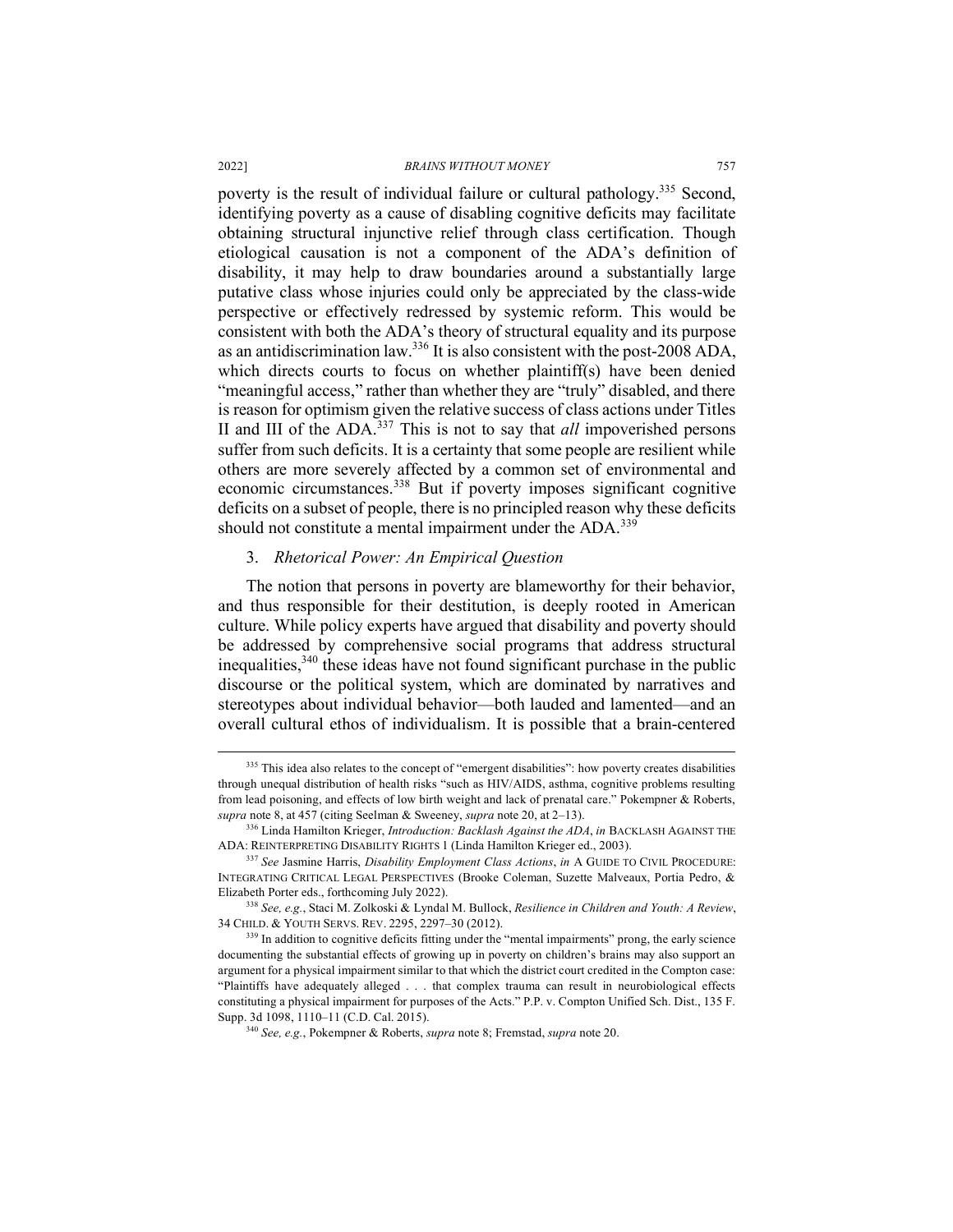narrative about the relationship between poverty and disability could undermine these dominant narratives.

Whether new information about how the brain works will change peoples' minds about how and why individuals behave the way they do is an empirical question that remains inconclusively answered. That said, brain-centered explanations and frameworks have resonated elsewhere in fomenting legal and policy change. In high-stakes and high-profile litigation about the constitutionality of extreme criminal punishments for juveniles, findings from neuroscience have made several appearances.<sup>341</sup> The Supreme Court's references to brain science show that, at a minimum, neuroscience and its promise of a mechanistic explanation for behavior captures the attention of legal decision-makers.<sup>342</sup>

Juvenile justice policy developments are also instructive about some of the limitations of drawing upon brain science to bring about legal change. The need to integrate neuroscience research findings into theory before application to law and policy is illustrated in Terry Maroney's cogent critique of the "false promise" of adolescent brain science in juvenile justice policy.343 Professor Maroney argues "because developmental neuroscience supports only probabilistic generalizations about youth as a class, it is unhelpful in making highly individualized determinations such as formation of intent," and, partly for this reason, it has had a limited impact in the courts.<sup>344</sup> Where it has had an impact on policy, she argues, it has done so by reinforcing the theory that "young people differ from adults in systematic ways directly relevant to their relative culpability, deterrability, and potential for rehabilitation" at a fairly high level of generality.<sup>345</sup> As evidence for this claim, she notes that when courts have positively cited developmental neuroscience, doing so is often as part of a "roster of reasons" for reaching a particular result<sup>346</sup>—incorporating neuroscience findings alongside

 <sup>341</sup> *See infra* notes 342–347; Laurence Steinberg, *The Influence of Neuroscience on U.S. Supreme Court Decisions About Adolescents' Criminal Culpability*, 14 NATURE REVS. NEUROSCIENCE 513, 513 (2013).

<sup>&</sup>lt;sup>342</sup> Graham v. Florida, 560 U.S. 48, 68 (2010) ("As petitioner's amici point out, developments in psychology and brain science continue to show fundamental differences between juvenile and adult minds. For example, parts of the brain involved in behavior control continue to mature through late adolescence."); *see also* Miller v. Alabama, 567 U.S. 460, 471–72 (2012).<br><sup>343</sup> Terry A. Maroney, *The False Promise of Adolescent Brain Science in Juvenile Justice*, 85

NOTRE DAME L. REV. 89, 176 (2009) [hereinafter Maroney, *The False Promise*]; *see also* Terry A. Maroney, *Adolescent Brain Science After Graham v. Florida*, 86 NOTRE DAME L. REV. 765 (2011) (updating and reiterating her critique). 344 Maroney, *The False Promise*, *supra* note 343, at 94.

<sup>345</sup> *Id.*

<sup>346</sup> *Id.* at 172.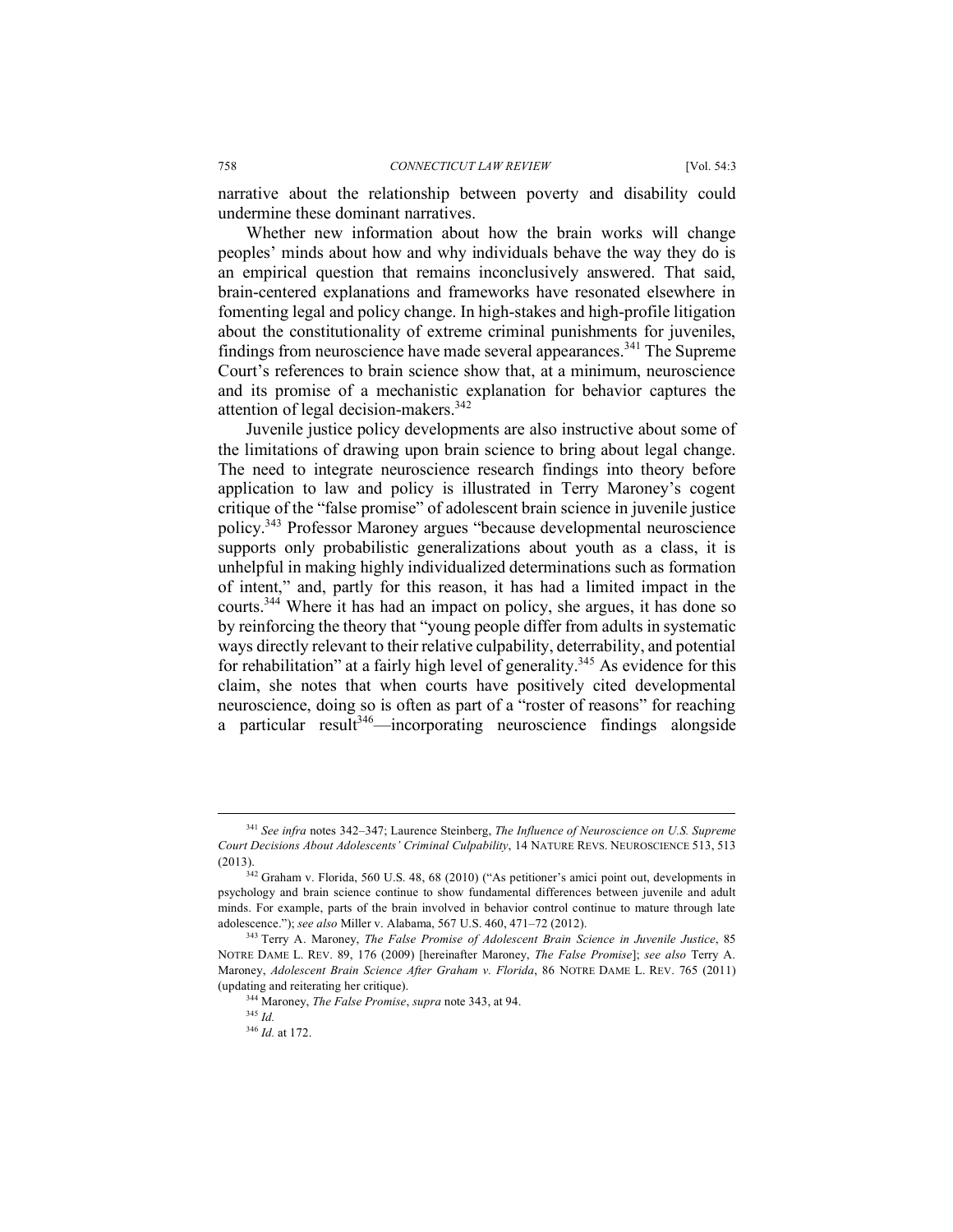sociological and psychological data—which underscores the need for a body of evidence supporting a theory applied to law and policy.<sup>347</sup>

In contrast, the "medical model" of addiction as a brain disease, while popular amongst scientists, has been far less successful as an argument for doctrinal changes in diminished or mitigated responsibility for criminal behavior or drug decriminalization,<sup>348</sup> though it has contributed to the rise of diversionary models of "drug courts."<sup>349</sup> In order to understand why brain and behavioral science explanations for behavior have been more effective in bringing about changes in juvenile justice policy than in drug policy, we need to understand, more generally, when and why these explanations are persuasive to judges, lawmakers, and the general public.

We do not yet have sufficient answers to these questions. The empirical evidence on the persuasive value of brain science has been mixed.<sup>350</sup> A recent study suggested that neuroscience, like other scientific evidence, is

<sup>348</sup> Douglas Husak & Emily Murphy, *The Relevance of the Neuroscience of Addiction to the Criminal Law*, *in* A PRIMER ON CRIMINAL LAW AND NEUROSCIENCE: A CONTRIBUTION OF THE LAW AND NEUROSCIENCE PROJECT, SUPPORTED BY THE MACARTHUR FOUNDATION 216 (Stephen Morse & Adina Roskies eds., 2013).

<sup>349</sup> Emily R. Murphy, *Paved with Good Intentions: Sentencing Alternatives from Neuroscience and the Policy of Problem-Solving Courts*, 37 L. & PSYCH. REV. 83, 103–04 (2013); Eric J. Miller, *Drugs, Courts, and the New Penology*, 20 STAN. L. & POL'Y REV. 417, 422–23 (2009).

<sup>350</sup> Gwendolyn Sandoboe & Iris Berent, *The Seductive Allure of the Brain: Dualism and Lay Perceptions of Neuroscience*, 38 COGNITIVE NEUROPSYCH. 205, 205 (2021); Nicholas Scurich, *What Do Experimental Simulations Tell Us About the Effect of Neuro/genetic Evidence on Jurors?*, 5 J.L. & BIOSCIS. 204, 205 (2018); Francis X. Shen et al., *The Limited Effect of Electroencephalography Memory Recognition Evidence on Assessments of Defendant Credibility*, 4 J.L. & BIOSCIS. 330, 332 (2017) ("Across nearly 30 previous studies, including over 50 unique experiments, the only result researchers can agree upon is that there are 'conflicting results'."); D.A. Baker et al., *Making Sense of Research on the Neuroimage Bias*, 26 PUB. UNDERSTANDING SCI. 251, 252 (2017); N.J. Schweitzer et al., *Neuroimages as Evidence in a Mens Rea Defense: No Impact*, 17 PSYCH. PUB. POL. & L. 357, 358–60 (2011); Deena Skolnick Weisberg et al., *The Seductive Allure of Neuroscience Explanations*, 20 J. COGNITIVE NEUROSCI. 470, 470 (2008); David P. McCabe & Alan Castel, *Seeing is Believing: The Effect of Brain Images on Judgments of Scientific Reasoning*, 107 COGNITION 343, 350–51 (2008); Michael J. Saks et al., *The Impact of Neuroimages in the Sentencing Phase of Capital Trials*, 11 J. EMPIRICAL L. STUD. 105, 107–09 (2014); Edith Greene & Brian S. Cahill, *Effects of Neuroimaging Evidence on Mock Juror Decision Making*, 30 BEHAV. SCI. & L. 280, 292–94 (2012); David Gruber & Jacob A. Dickerson, *Persuasive Images in Popular Science: Testing Judgments of Scientific Reasoning and Credibility*, 21 PUB. UNDERSTANDING SCI. 938, 946 (2012).

<sup>&</sup>lt;sup>347</sup> Roper v. Simmons, 543 U.S. 551, 569 (2005). The Court relied in part on developmental principles to hold that the juvenile death penalty violates the Eighth Amendment, and in doing so, referenced the proffered "scientific" studies of counsel and amici. Maroney documents the body of efforts to raise brain science in a variety of juvenile and young adult cases, where they seem to have foundered in no small part (but not entirely) on a version of the group-to-individual inference problem where record evidence indicated a defendant's high levels of planning and forethought as inconsistent with the general premise that juveniles lack adult levels of such capacity. She concludes "that the persuasive power of adolescent brain science in the courts was falling far short of expectations" in a hostile doctrinal environment. Maroney, *The False Promise*, *supra* note 343, at 769. The Court more explicitly invoked "brain science" in support of the proposition that juvenile and adult minds are fundamentally different in ways that mitigated strongly against the constitutionality of a sentence of life without parole in *Graham*. *Graham*, 560 U.S. at 68.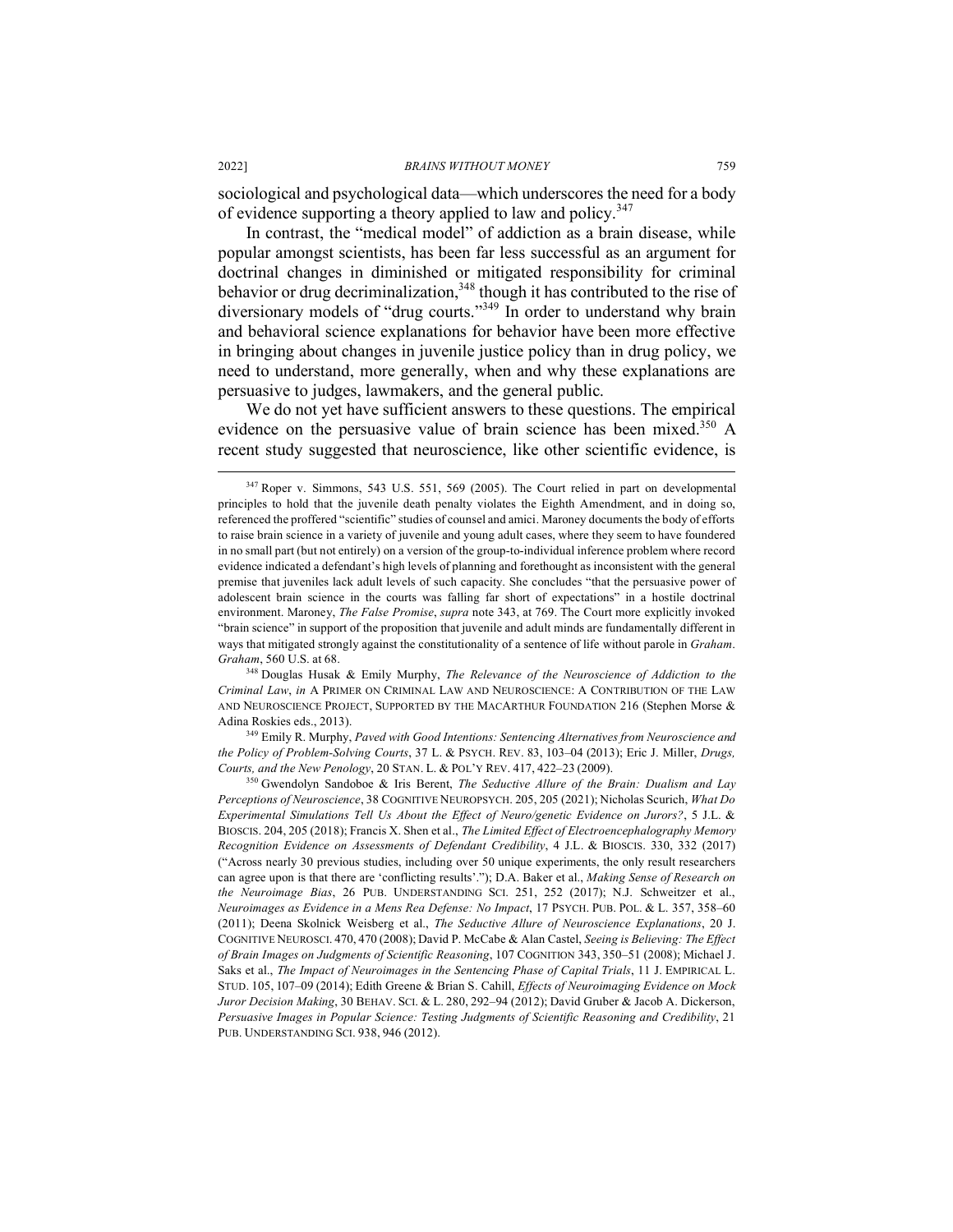susceptible to motivated reasoning: people tend to credit or discredit identical neuroscience information in a manner that reinforces their preexisting beliefs.351 A more comprehensive review concluded that an overarching theory of when neuroscience (and particularly neuroimages) unduly persuades "is still out of reach," though concerns that neuroscience would be granted "undeserved scientific credibility" are not supported by the body of evidence.<sup>352</sup> The persuasive value of brain and behavioral science, like other complex scientific evidence, likely depends upon background political and social factors.

This is not to say that the rhetorical power of framing poverty as disabling should be dismissed as incapable of influencing existing beliefs. To the extent that brain and behavioral science explain human behavior in a way that is different than previously assumed, they hold the potential to change policy by changing minds. Brain and behavioral science may change minds in a unique way: not by appealing to abstract concepts of fairness, capacity, motivation, or dignitary harms—all of which could be more directly addressed with sociological evidence demonstrating how the poor and those with cognitive disabilities experience the world. Rather, by tapping into the promise of an explanatory mechanism of behavior, brain science takes the decision-maker a step closer to core assumptions about causes of behavior that are often difficult to access in the reasoning process. Here, evidence from brain science may prove sufficiently disruptive to permit reexamination of the factual underpinnings of the causes of behavior in poverty.

## IV. OBJECTIONS AND RISKS: THE POTENTIAL FOR BACKLASH

The proposal advanced in this Article—to understand poverty as disabling—is sweeping and controversial, with implications and consequences far beyond the example of administration of cash benefits. The conceptual de-categorization of poverty and disability invites a suite of specific objections and counterarguments, as well as more general concerns inherent to relying on science to dismantle categories that reflect societal norms and values.

### A. *Objections and Brief Responses*

This section considers three related yet distinct objections to the project of understanding poverty as disabling. The first objection holds that poverty is not a "real" disability because not all who are poor are disabled. The second objection claims that expanding the concept of "disability" to include a much larger number of people will weaken the concept itself and consequently

 <sup>351</sup> Nicholas Scurich & Adam Shniderman, *The Selective Allure of Neuroscientific Explanations*, 9 PLOS ONE e107529 (2014). 352 Baker et al., *supra* note 350, at 256.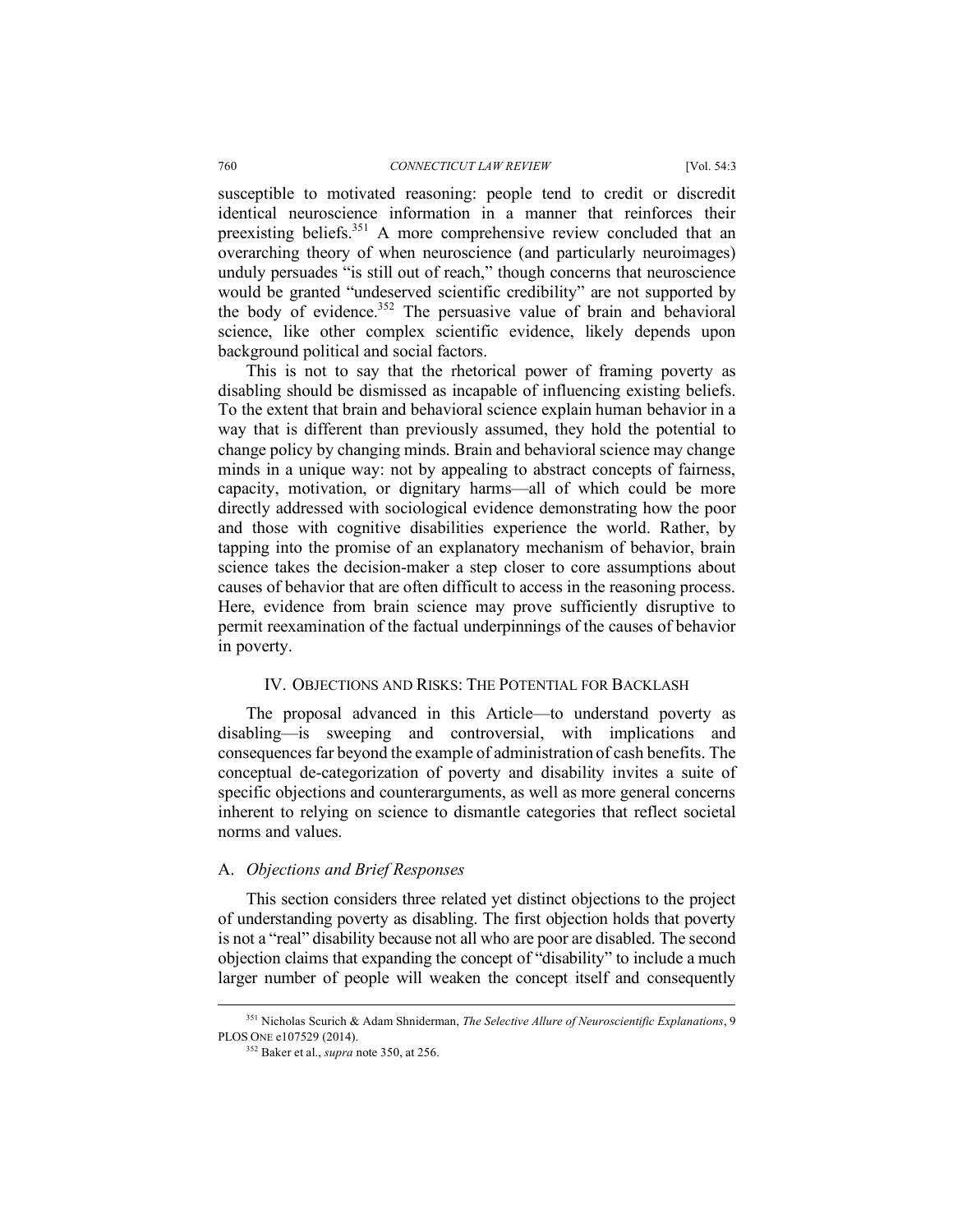threaten fragile disability rights victories. The final objection argues that, rather than solving problems of stigmatization, locating impoverished people within the category of disability may exacerbate such problems.

### 1. *Poverty as Disabling Is Overinclusive*

Some may insist that understanding poverty as disabling will prove overinclusive. Because not everyone in poverty is cognitively disabled, how are we to know who is "really" disabled and who is not? Line-drawing problems abound, and they may be irresolvable. Given the challenges of operationalizing "poverty" and "socioeconomic status" and the messiness of the data,353 what circumstances would qualify? How deep in poverty does a person have to be in order to be considered disabled, and would the current means of assessing poverty, such as the federal poverty line, be an adequate cutoff for categorizing disability? Moreover, if *subjective* perceptions of scarcity are the driving mechanism behind cognitive deficits induced by poverty, would that mean that anyone who *feels* poor—irrespective of their actual economic status—would be cognitively disabled in the legally-relevant sense? Why not leave the established categories in place and simply do better screening for cognitive disabilities, regardless of their cause?

In response to these questions, it is important to keep in mind that the focus of the categorical shakeup suggested in this Article is to promote structural changes, rather than individualized accommodations. First, this focus reflects the strengths of the group-based data, because it is true that poverty's effects on cognition are wide-ranging and that the data are probabilistic rather than individually diagnostic.<sup>354</sup> Second, it reflects the reality that cognitive disabilities that may present as mild but have a meaningful impact on people's lives are often subtle, difficult to detect, and thus routinely underdiagnosed and unacknowledged, particularly along dimensions of existing inequities such as race.<sup>355</sup> Also, a particular degree of severity is not demanded by the ADA (in contrast to SSI and SSDI classifications).356 Cognitive disabilities are also highly stigmatized, as

<sup>356</sup> "Unlike the definition of disability used by the Social Security Disability (SSD) and Supplemental Security Income (SSI) programs, the ADA has no listings of conditions or specific levels of severity for particular conditions that an individual must meet." LaCheen, *supra* note 307, at 41; *see also* 42 U.S.C. §§ 423(d)(1)(A), 1382c(a)(3)(A) (defining "disability" in SSI and SSD as the inability "to engage in any substantial gainful activity by reason of any medically determinable physical or mental impairment which can be expected to result in death or which has lasted or can be expected to last for a continuous period" of not less than twelve months); Cleveland v. Pol'y Mgmt. Sys. Corp., 526 U.S. 795,

 <sup>353</sup> *See supra* notes 81–84 and accompanying text.

<sup>354</sup> *See supra* Part II.

<sup>355</sup> *See* LaToya Baldwin Clark, *Beyond Bias: Cultural Capital in Anti-Discrimination Law*, 53 HARV. C.R.-C.L. L. REV. 381, 383–84 (2018) (recounting racial disparities in receiving special education services and arguing that they are due to special education allocation processes more than true differences in base rates); Pokempner & Roberts, *supra* note 8, at 438–39.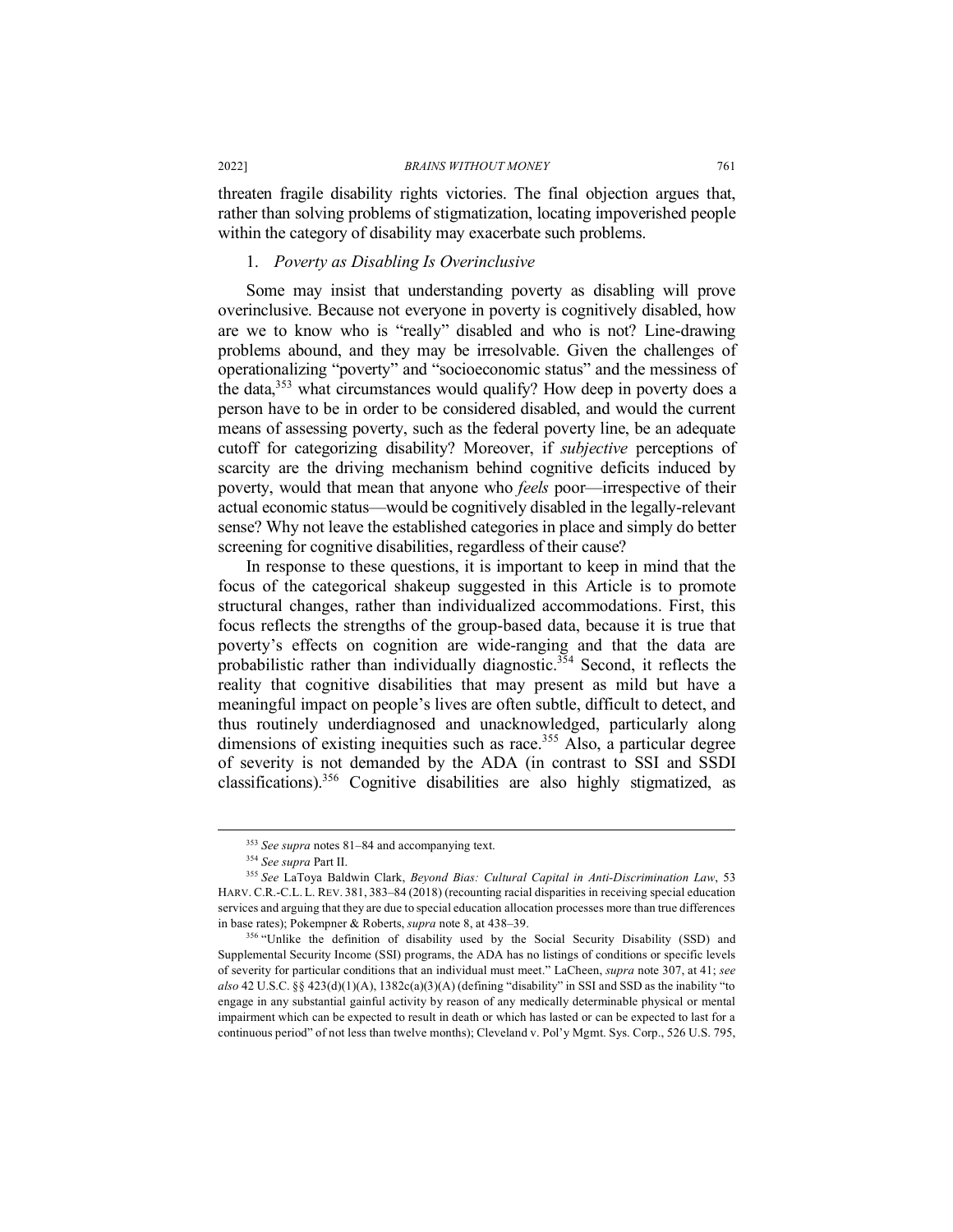#### 762 *CONNECTICUT LAW REVIEW* [Vol. 54:3

discussed below, and individuals may be understandably reluctant to claim that living in poverty has made it more difficult for them to think or make "good" choices because they fear being labeled as unintelligent or irrational. Third, a focus on structural changes is consistent with both the ADA's theory of structural equality and its purpose as an antidiscrimination law.<sup>357</sup> Finally, this focus accounts for the possibly significant (but unknowable) base rates of cognitive deficits or differences in the population of people accessing services.

In the context of cash benefits, an individual plaintiff with cognitive disabilities who alleges an onerous and thus discriminatory application process might be reasonably accommodated without fundamentally altering the program requirements, perhaps by being provided personalized assistance in filling out forms or extra time or opportunities to meet the requirements.<sup>358</sup> But, as a practical matter, if a *significant proportion* of people accessing the benefits program are disabled as a result of poverty-induced cognitive deficits, such individualized assistance (and the initial assessment of untold numbers of applicants) becomes burdensome and substantiates an agency's defense that the accommodation would "fundamentally alter" the nature of the program or service.<sup>359</sup> If litigated, the necessity and feasibility of structural modification

[The Court's] ruling that the claim to be a member of the SSDI disability classification is not a claim about being disabled in fact, but is instead a claim about satisfying a certain procedure. Thus, on the Court's own analysis, the claim that one is ADA-eligible is a factual one, but the claim that one is SSDI eligible is a contextually-related legal construction.

Anita Silvers & Michael Ashley Stein, *Disability, Equal Protection, and the Supreme Court: Standing at the Crossroads of Progressive and Retrogressive Logic in Constitutional Classification*, 35 U. MICH. J.L. REFORM 81, 130 (2001).

<sup>357</sup> *See* Krieger, *supra* note 336, at 3–5; Linda Hamilton Krieger, *Afterword: Socio-Legal Backlash*, 21 BERKELEY J. EMP. & LAB. L. 476, 480–81 (2000).

<sup>358</sup> *See, e.g.*, McGary v. City of Portland*,* 386 F.3d 1259, 1269–70 (9th Cir. 2004); *see also* LaCheen, *supra* note 307, at 105. When describing a potential disparate impact claim, LaCheen notes:

For example, a rule requiring people to fill out written forms to obtain services, *coupled with a failure to provide help with these forms*, will be a barrier to services to some people with learning disabilities, mental retardation, visual impairments, and other impairments, because these disabilities make reading, writing, and seeing difficult.

 <sup>801–03 (1999) (</sup>finding that ADA and SSDI classifications were not co-extensive, but merely overlapping). As explained by Anita Silvers and Michael Ashley Stein:

*Id.* (emphasis added).<br><sup>359</sup> A public entity must make "reasonable modifications in policies, practices, or procedures when the modifications are necessary to avoid discrimination on the basis of disability, unless the public entity can demonstrate that making the modifications would fundamentally alter the nature of the service, program, or activity." 28 C.F.R. § 35.130(b)(7)(i) (2021). A plurality advised that courts evaluating fundamental alternation defenses must take into account financial and logistical limitations on a state's capacity to provide integrated services to the disabled. Olmstead v. L.C. *ex rel.* Zimring, 527 U.S. 581, 603 (1999) ("The State's responsibility, once it provides community-based treatment to qualified persons with disabilities, is not boundless."). The plurality wrote that a state may consider both the resources of the state and "the needs of others with mental disabilities." *Id.* at 607.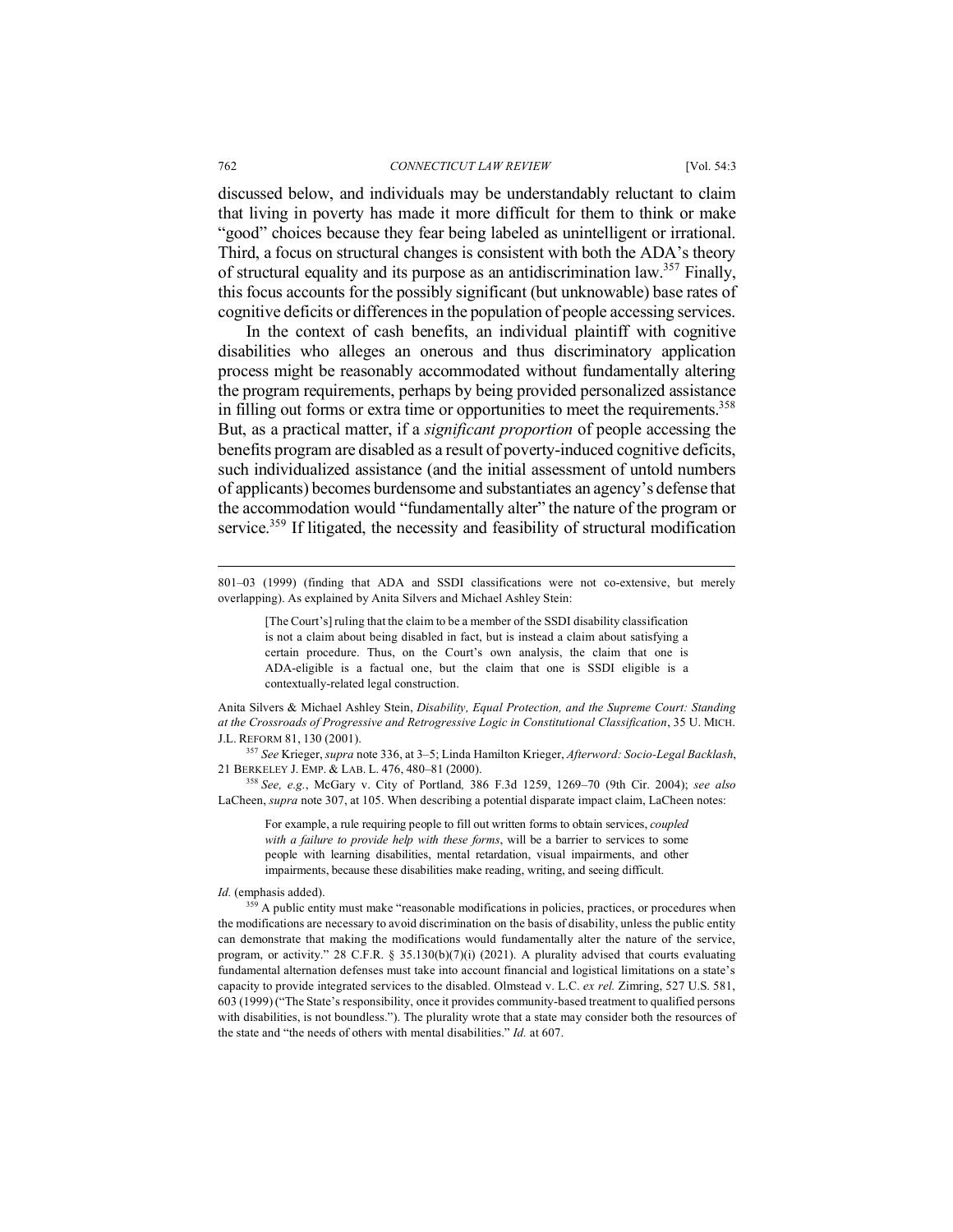to benefits delivery, rather than piecemeal individual hand-holding, would depend upon the strength and prevalence of the causal link between poverty and cognitive deficits, as well as the pervasiveness of those deficits, even if previously unrecognized as disabilities. But such data is not necessary to engage in policy-making that accepts the limits of the known data and radically reconsiders how the state should interact with vulnerable populations.

## 2. *Poverty as Disabling Risks Overburdening a Fragile System*

Disability rights putatively guaranteeing the full participation of disabled persons in society are the result of relatively recent legislative victories.<sup>360</sup> Another critique of the claims in this Article is that opening the legal category of disability to include persons in poverty puts these victories at risk by asking too much of the already fragile framework supplied by disability rights law. In their critique of Craig Konnoth's argument in favor of "medicalized civil rights," disability legal studies scholars Rabia Belt and Doron Dorfman argue that "[w]hile disability law looks seductive as written, its apparent generosity is belied by the reality in practice."<sup>361</sup> They predict that an expansion of "medical claiming" makes it "more likely . . . that medical-based benefits and rights will wither rather than increase."<sup>362</sup> This worry is made more pressing by the fact that, whereas the passage of disability rights laws received "broad but shallow" political engagement and support,<sup>363</sup> Americans (and their politicians) have consistently strong feelings and assumptions about welfare and the "merely" poor.<sup>364</sup> Thus, rather than improve public perception towards the poor, framing the poor as disabled may instead make the public more skeptical of disabled people. Professor Dorfman has extensively documented the widespread perception that accommodations for disability are benefits or perks—an understanding akin to social perceptions of welfare as "handouts"—and the sense that people are not deserving of such benefits  $\frac{1}{2}$  drives public suspicion of disability programs.<sup>365</sup> If disability

 <sup>360</sup> *See* 42 U.S.C. §§ 12101–12213 (Supp. V 1988); ADA of 1990 (ADA) tit. V, 42 U.S.C. §§ 12101–12213 (2012); *see also* 42 U.S.C. § 12101(a)(7) (Supp. V 1988) (finding that "individuals with disabilities are a discrete and insular minority"). The ADA Amendments Act of 2008 removed this language but kept the basic test for protected class membership. *See* ADA Amendments Act of 2008, Pub. L. No. 110-325, §§ 3–4, 122 Stat. 3553, 3554–55. 361 Belt & Dorfman, *supra* note 33, at 181–82, 181 n.29 (describing and collecting scholarship

documenting contemporary accounts of access to disability law's mandates). For example, applications for SSI and SSDI have decreased, possibly due to increases in difficulties "to apply, qualify for benefits, or appeal rejections." *Id.* at 182. "[A]ccommodations in reality are more about changes such as providing small-bore items like ergonomic chairs" rather than "broad-scale social reform." *Id.* 

<sup>362</sup> *Id.* at 180–81.

<sup>363</sup> Bagenstos, *supra* note 70, at 32 ("People across the political spectrum agreed that a civil rights law for disabled persons was a good idea, but they did not inquire deeply into what it entailed. To the contrary, most gave it little thought.").<br> $364 \text{ See.}$  e.g.. GILENS. *supra* note 61. at 1: *see also supra* note 44.

<sup>364</sup> *See, e.g.*, GILENS, *supra* note 61, at 1; *see also supra* note 44. 365 Dorfman, *[Un]Usual Suspects*, *supra* note 24, at 557; Dorfman, *Fear of the Disability Con*, *supra* note 24, at 1051.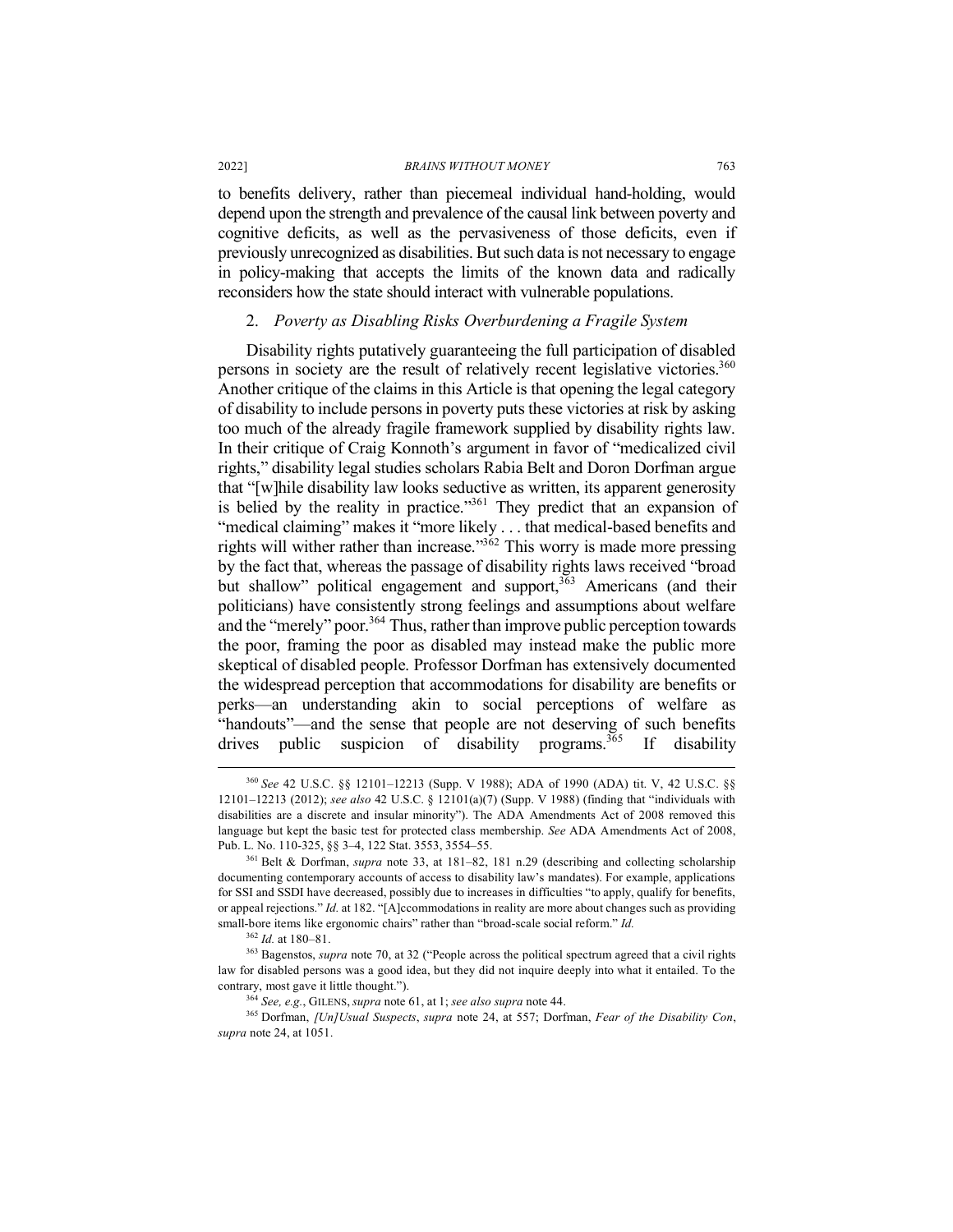accommodations are perceived as prone to abuse, adding impoverished persons (who are already stereotyped and stigmatized as likely to defraud the welfare system) to a disability category may only worsen such perceptions and further weaken protections.

These are serious concerns, grounded in the deep cultural suspicions about the true motivations for other peoples' behavior and the reality that everyone—including policymakers—combines facts and evidence "with moral or emotional judgments based on their well-established beliefs and informational shortcuts."366 The fragility of disability rights law reveals the limits of the formal law to change the cultural and political perceptions on which rights claims and adequate legal protections ultimately depend.<sup>367</sup>

This challenge is, once again, fundamentally an empirical question about whether the aforementioned science can be conveyed in a framework that supports a nuanced conception of disability. Policy theory gives some guidance as to how this might be possible.<sup>368</sup> For example, the fact that scarcity induces attentional limitations in everyone at times should make the findings relatable and could help people understand the less familiar evidence about how poverty affects cognition. Incremental progress, sensitive to changes in political winds and cultural discourse, may permit the strengthening of public support for broader structural changes down the line. Such changes may require political messaging that conveys how both disability and poverty are conditions that affect most Americans at some point during their lifetimes.

## 3. *Poverty as Disabling May Compound Existing Stigmas*

Finally, both persons in poverty and persons with disabilities (and their advocates) may object to being lumped together because they would experience an accumulation of negative stigma already borne by the other group. Disability status carries negative stigma that may be rejected by people who are poor,  $369$  a group that is already unjustly stereotyped as having

 <sup>366</sup> Paul Cairney, Kathryn Oliver & Adam Wellstead, *To Bridge the Divide Between Evidence and*  Policy: Reduce Ambiguity as Much as Uncertainty, 76 PUB. ADMIN. REV. 399, 400 (2016).<br><sup>367</sup> Dorfman, *Fear of the Disability Con*, *supra* note 24, at 1084–85.<br><sup>368</sup> See, e.g., Cairney et al., *supra* note 366, at 399.

<sup>369</sup> *See, e.g.*, Eyer, *supra* note 71, at 607. As evidence that such stigma would be applied, for example, in *P. P. v. Compton Unified School District*, where plaintiffs alleged that children traumatized by growing up in violence and poverty were disabled within the meaning of the ADA, the school district's attorney argued in the press (and in court) that the application of the label of "disability" would itself be stigmatizing and harmful. Cory Turner, *Are Traumatized Students Disabled? A Debate Straight Outta Compton*, NPR (Aug. 20, 2015, 5:00 AM), https://www.npr.org/sections/ed/2015/08/20/432885473/aretraumatized-students-disabled-a-debate-straight-outta-compton. The school district's attorney stated, "A sweeping declaration would effectively tell these children that they have now been labeled as having a physical or mental handicap under federal law." *Id.*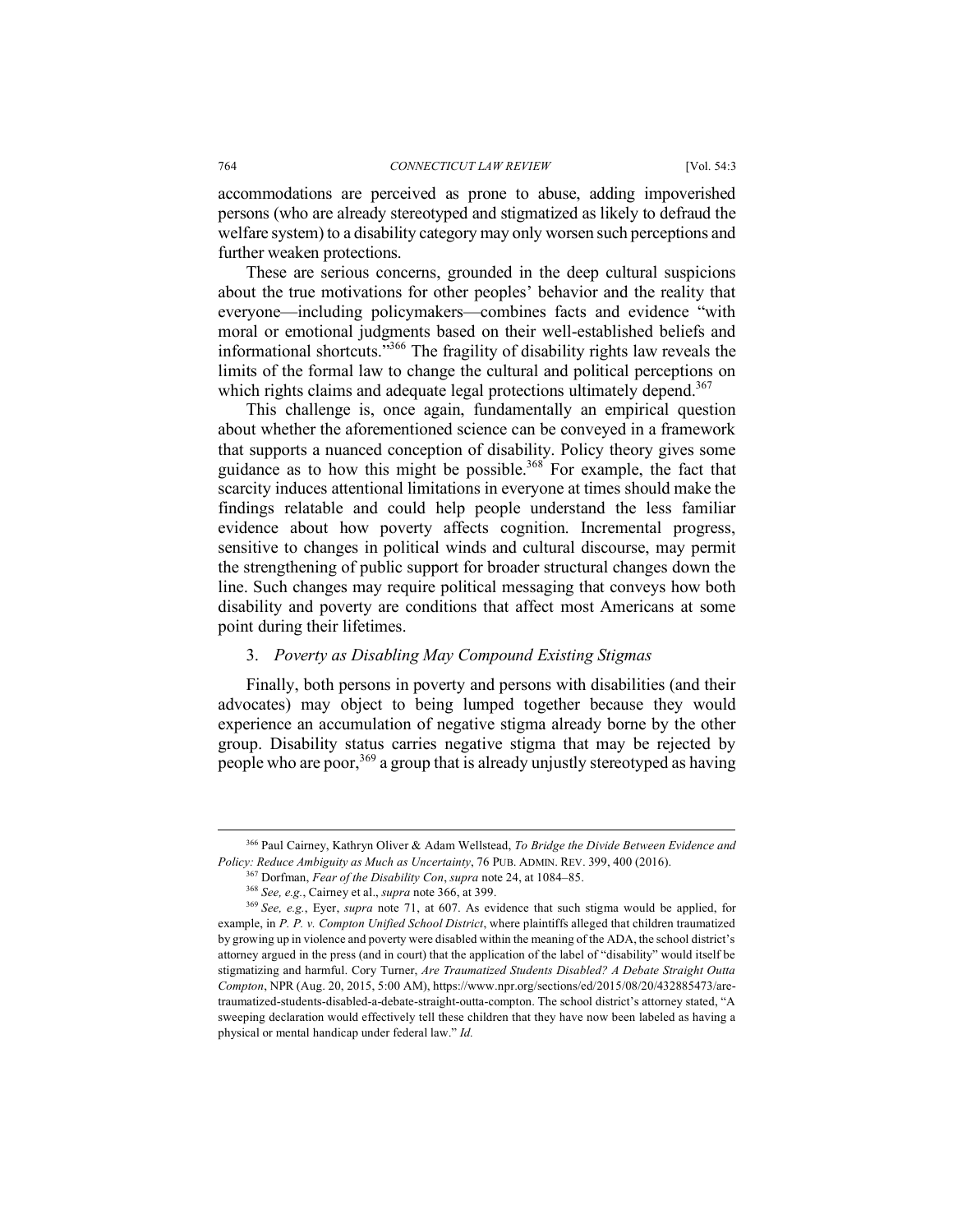less mental capacity than those who are well-off. $370$  Dismantling the conceptual categorization between "poverty" and "disability" also risks psychological essentialization.371 If the cognitive consequences of poverty are interpreted as a unique problem of the marginalized "poor," it seems likely that the science reviewed above could simply "promote essentialistic representations of social groups and incite concurrent movements towards stigmatization and discrimination."372 Moreover, framing poverty as cognitively disabling may risk further marginalization of poor people by promoting paternalistic concerns about their ability to make their own decisions. For example, in the realm of "medicalizing civil rights," Professors Rabia Belt and Doron Dorfman perceive the risk of "taking the expertise and decisionmaking capacity away from patients and disabled individuals and handing it over to other experts to make decisions for them."<sup>373</sup>

One response to this very valid set of concerns is that, even if understanding poverty as disabling increases the stigmatization of the poor, this understanding may nevertheless carry instrumental benefits sufficient to offset the harms. $374$  That is, identifying as disabled may incur social and internal stigma, but may also grant someone access to needed resources that offset or compensate for status harms. Moreover, in some contexts, obtaining disability resources is seen as a marker of competence and thus may not lead to social stigma. Synthesizing ethnographic studies of impoverished people who established disability benefits based on mental illness, Helena Hansen and colleagues write: "In the context of poverty, using disability and illness to gain benefits can be interpreted at the street and family level as a marker of competence and social responsibility . . . ."375

 <sup>370</sup> *See* Nicholas Epley & Adam Waytz, *Mind Perception*, *in* 1 HANDBOOK OF SOCIAL PSYCHOLOGY 498 (Susan T. Fiske, Daniel T. Gilbert & Gardner Lindzey eds., 5th ed. 2010); Lasana T. Harris & Susan T. Fiske, *Dehumanizing the Lowest of the Low: Neuroimaging Responses to Extreme Out-Groups*, 17 PSYCH. SCI. 847 (2006).

<sup>371</sup> Cliodhna O'Connor & Helene Joffe, *How Has Neuroscience Affected Lay Understandings of Personhood? A Review of the Evidence*, 22 PUB. UNDERSTANDING SCI. 254, 262 (defining psychological essentialism "as the attribution of a group's characteristics to an unalterable and causal 'essence,' which involves (i) establishing discrete, impermeable category boundaries; (ii) perceived homogeneity within the category; (iii) using the essence to explain and predict the group's surface traits; and (iv) naturalization of the category").

<sup>372</sup> *Id.*; *see also* Iris Berent & Melanie Platt, *Essentialist Biases Toward Psychiatric Disorders: Brain Disorders Are Presumed Innate*, 45 COGNITIVE SCI. e12970 (2021) (reporting experimental findings that lay participants are more likely to view psychiatric disorders as innate and immutable when provided with neuroscientific information supporting diagnosis than with a behavioral test); Paul-Emile, *supra* note 298, at 335 (recounting the racist history of "scientific" techniques of skull measurement "to produce evidence of the inferiority of people not deemed white").

<sup>373</sup> Belt & Dorfman, *supra* note 5, at 184. 374 Eyer, *supra* note 71, at 587–89; *see also* Teneille R. Brown, *Treating Addiction in the Clinic, Not the Courtroom: Using Neuroscience and Genetics to Abandon the Failed War on Drugs*, 54 IND. L. REV. 29, 30 (2021) (arguing that an integrated disease model reduces stigma that limits access to substance use disorder treatment).

<sup>375</sup> Hansen et al., *supra* note 39, at 81.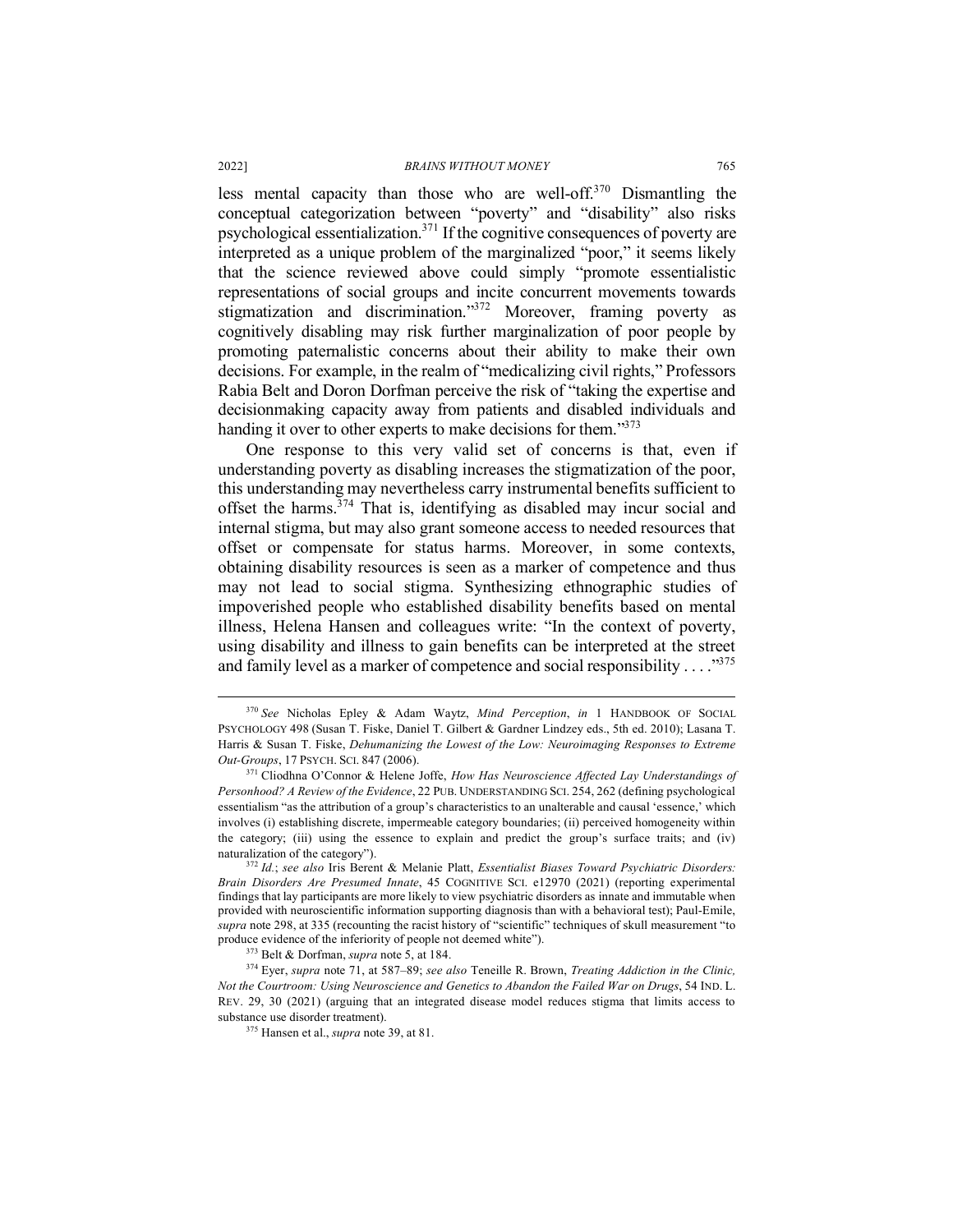Another response is that the harshest social consequences of stigma—being deemed morally undeserving—already exist for both those experiencing poverty and disability. Since the welfare reforms of 1996, mental health diagnoses became the major drivers of increases in SSI claims.<sup>376</sup> In conjunction with this shift, there has been a rise in stigmatizing discourse about "cheaters,"<sup>377</sup> "disability fraudsters," and "malingerers," "who have replaced welfare dependents as the latest manifestation of the recurring specter of the 'undeserving poor.'"378 Some people who receive disability payments due to chronic illness internalize this stigmatization and consider themselves to be shirkers or malingerers for not being able to support themselves through work.379 Indeed, with respect to the concern that medicalizing rights claims (and, by analogy, "medicalizing poverty" as disability) risks giving rise to paternalistic policies that remove autonomy from individuals, that may already be the state of affairs that the marginalized experience in the "punitively paternalistic" neoliberal state. $380$  To the extent that bureaucratic institutions administering poverty and disability benefits are structurally reformed to reduce "sludge," doing so may, instead, help eliminate some of the most stigmatizing experiences associated with poverty.

As with the issue of rhetorical impact, some of these questions are empirical—specifically, the question of how public perception of people in poverty and people with disabilities would change with widespread understanding that poverty causes brain and cognitive problems. Brain-focused rhetoric may transgress a general difference in stigmatization of psychological versus physical illness, though the dichotomy is also modified by the degree to which an ailment is perceived as stable or controllable.<sup>381</sup> Indeed, some research has shown that attributing mental

This lived experience of convoluted, inflexible, and obstructive bureaucracy in social institutions, perceived to be deliberately penalizing, is consistent with previously described neoliberal trends in US policy-making and statecraft enacted over the past three decades. As cuts and restrictive reforms to social institutions rolled forward, including those to the old welfare and [General Assistance] programs, remaining social institutions have realigned to adopt more penalizing and restrictive techniques of governance. This has led to the paradoxical state of affairs whereby for those impoverished American citizens dependent on government social institutions, life in the neoliberal state becomes, rather than *laissez-faire* and free from government interference, punitively paternalistic and overregulated.

*Id.* (internal citations omitted). 381 *See* Sierra B. Cronan, Karen D. Key & Allison A. Vaughn, *Beyond the Dichotomy: Modernizing Stigma Categorization,* 1 STIGMA & HEALTH 225, 225 (2016).

<sup>376</sup> *Id.* at 76–77. 377 *Id.* at 82.

<sup>378</sup> Whittle et al., *supra* note 17, at 182 (citing Hansen et al., *supra* note 39, at 82).

<sup>379</sup> *Id.* at 186.

<sup>&</sup>lt;sup>380</sup> *Id.* at 187. In synthesizing the ethnographic findings of the experiences of persons with chronic disabling illness in the San Francisco Bay Area, Whittle et al. write: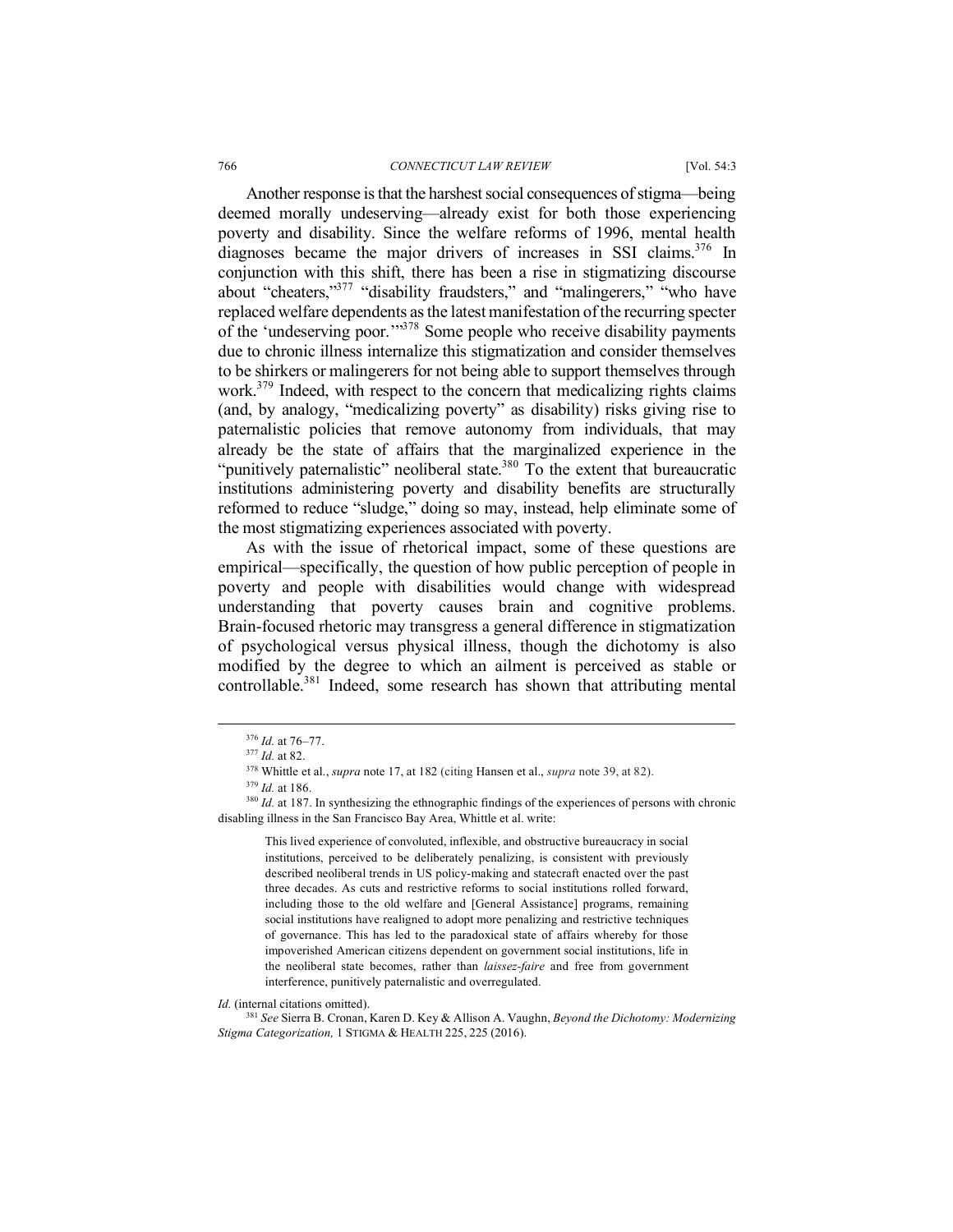illness to genetic and biological factors increases stigma because it is perceived as not treatable.<sup>382</sup>

The data reviewed above, however, suggest a framework that may not be as subject to deterministic conclusions. Someone who is poor may be extremely cognitively capable, but not able to function at the level of their innate potential because of their poverty. That data may also make the cognitive experiences of poverty relatable and the subject of hope rather than despair. As the researchers who developed scarcity theory emphasize, "[t]he poor . . . are less capable not because of inherent traits, but because the very context of poverty imposes load and impedes cognitive capacity. The findings, in other words, are not about poor people, but about any people who find themselves poor."<sup>383</sup> In other words, the findings reviewed above may help dismantle the marginalization of "the poor" by connecting their condition to the universal experience of limited attentional bandwidth under cognitive load.

## B. *Risks*

Finally, no discussion about bringing brain science into large scale policy questions should avoid considering the significant risks inherent to such a project. These risks stem from the potential to (1) misinterpret the science and (2) blur the descriptive (which science can provide) and the normative and political (which science cannot provide). Brain and behavioral science, like all science, must be thoughtfully deployed in society with ethical, social, and legal guardrails. Better understanding of how and why humans behave the way they do has the potential to improve our society and our laws, but it does not come with that guarantee.

## 1. *Improper G2i: Individualization of Collective Data*

The data reviewed in Part II is not diagnostic. It evaluates differences between groups of people, rather than differences at the level of individuals. We cannot infer from a given individual's socioeconomic status or income level how they are cognitively functioning. Nevertheless, using scientific data to challenge assumptions about the behavior of individuals *within* certain groups incurs the risk that decision-makers will make unwarranted group-to-individual (G2i) inferences.384 This drastic yet common misinterpretation of the science

 <sup>382</sup> *See*, *e.g.*, Nick Haslam & Erlend P. Kvaale, *Biogenetic Explanations of Mental Disorder: The Mixed-Blessings Model*, 24 CURRENT DIRECTIONS PSYCH. SCI. 399, 399 (2015).

<sup>383</sup> Mani et al., *supra* note 84, at 980.

<sup>384</sup> The acronym comes from David L. Faigman, John Monahan & Christopher Slobogin, *Group to Individual (G2i) Inference in Scientific Expert Testimony*, 81 U. CHI. L. REV. 417, 419–20 (2014). G2i is a problem for all kinds of scientific evidence, including brain science in the courtroom. *See* Carl E. Fisher, David L. Faigman & Paul S. Appelbaum, *Toward a Jurisprudence of Psychiatric Evidence: Examining the Challenges of Reasoning from Group Data in Psychiatry to Individual Decisions in the Law*, 69 U. MIA. L. REV. 685 (2015); Teneille Brown & Emily Murphy, *Through a Scanner Darkly: Functional*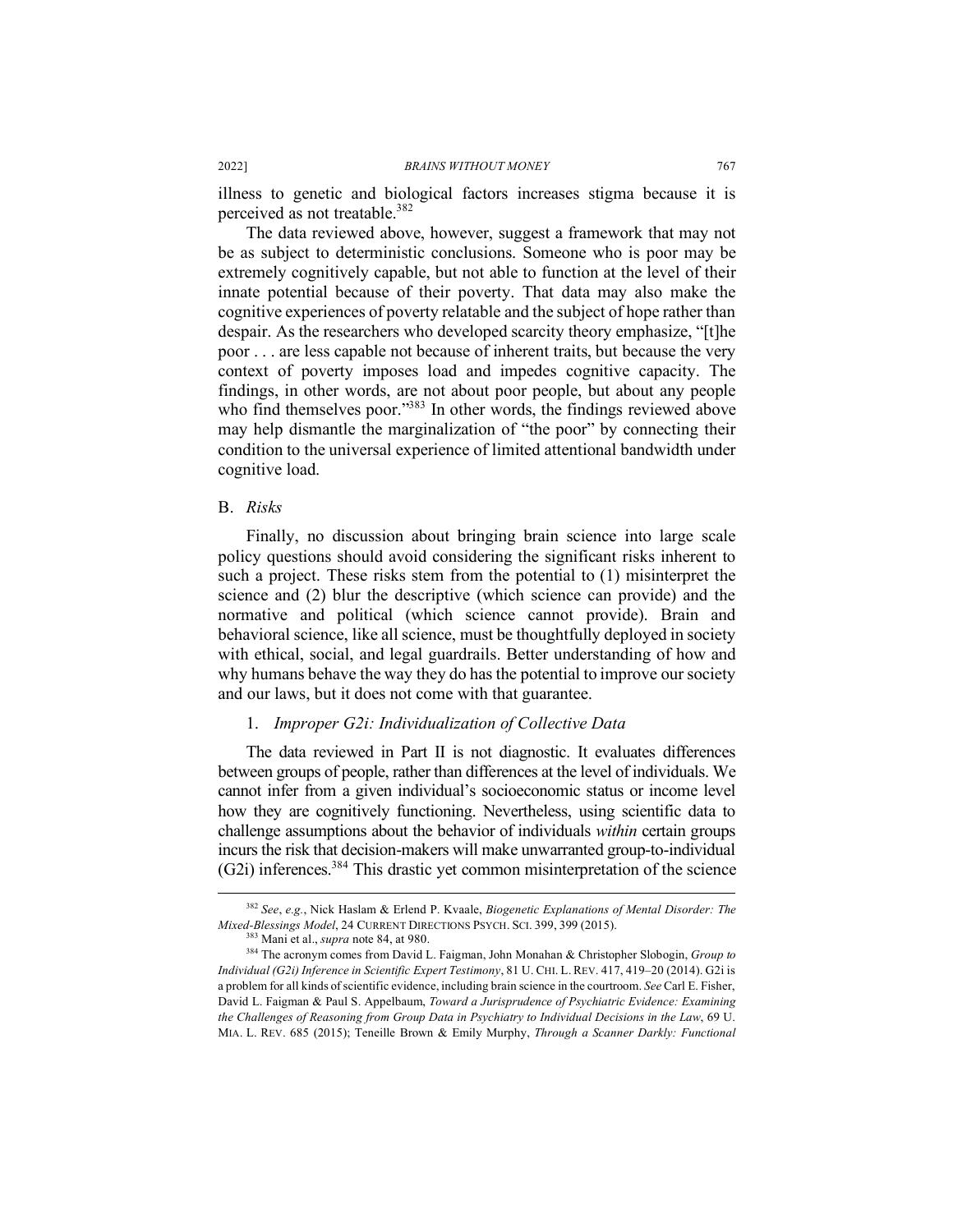by policymakers could result in policy frameworks that continue to blame or stigmatize poor people, as well as frameworks that continue to place the onus for change on individuals.<sup>385</sup>

One case in which individualized remedies have been inappropriately recommended on the basis of general data involves interventions aimed at parenting practices in low-income communities. Martha Farah points out that "neuroscience-inspired policy literature has much to say about parenting practices in low SES communities, and parent training is a frequent policy recommendation," while ignoring the contexts in which parents are raising their children.386 Other individual-level "fixes" proposed by researchers include "psychotherapy-like intervention[]" programs with people at food banks intended to improve their planning and delay gratification skills to reverse the effects of low income on food insecurity.<sup>387</sup> At the extreme end of the spectrum of the risk of misguided interventions, policymakers might mistakenly conclude that all poor people are disabled and thus unfit or incapacitated—even though disability is not synonymous with legal incapacity—threatening parental rights and other liberties. Such difficult legal decisions must be made on a case-by-case basis and are not properly justified by group-based, probabilistic data.

What I am calling "improper G2i" is not an inevitability, but it is a risk incurred when bringing complex science into a policy-making world that needs to tell simple and concrete stories for political buy-in. It is also a risk particular to any science about human behavior, which runs headlong into folk psychology that prefers attributing blame and responsibility only to individual agents rather than addressing complex structural problems. How can this risk be mitigated? Careful translation of the science, including its limitations and residual uncertainties—as has been attempted here—is a necessary, but likely insufficient, mitigation strategy.

### 2. *Applying Science to Systems of Values*

Substituting a discourse of science for a discourse of justice is a tempting elision. However, doing so threatens both the proper development of science and the co-option of the science to justify immoral ends, such as segregation, unequal opportunity, and the restriction of privileges and rights. For

<u>.</u>

*Neuroimaging as Evidence of Criminal Defendant's Past Mental States*, 62 STAN. L. REV. 1119 (2010). This G2i risk is not one of confusing legislative facts for adjudicative facts, but of confusing legislative facts used in support of structural policy changes for legislative facts guiding how the state's administrative apparatus should intervene in changing individual behavior within the existing system.

<sup>385</sup> *See* Farah, *supra* note 1, at 435. 386 *Id.*

<sup>387</sup> Haushofer & Fehr, *supra* note 139, at 866; Leonard H. Epstein, et al., *No Food for Thought: Moderating Effects of Delay Discounting and Future Time Perspective on the Relation Between Income and Food Insecurity*, 100 AM. J. CLINICAL NUTRITION 884, 884, 888 (2014) (suggesting that training programs to help hungry people learn "future orientation," as in long-term planning and delay gratification may help reverse effects of low income on food insecurity).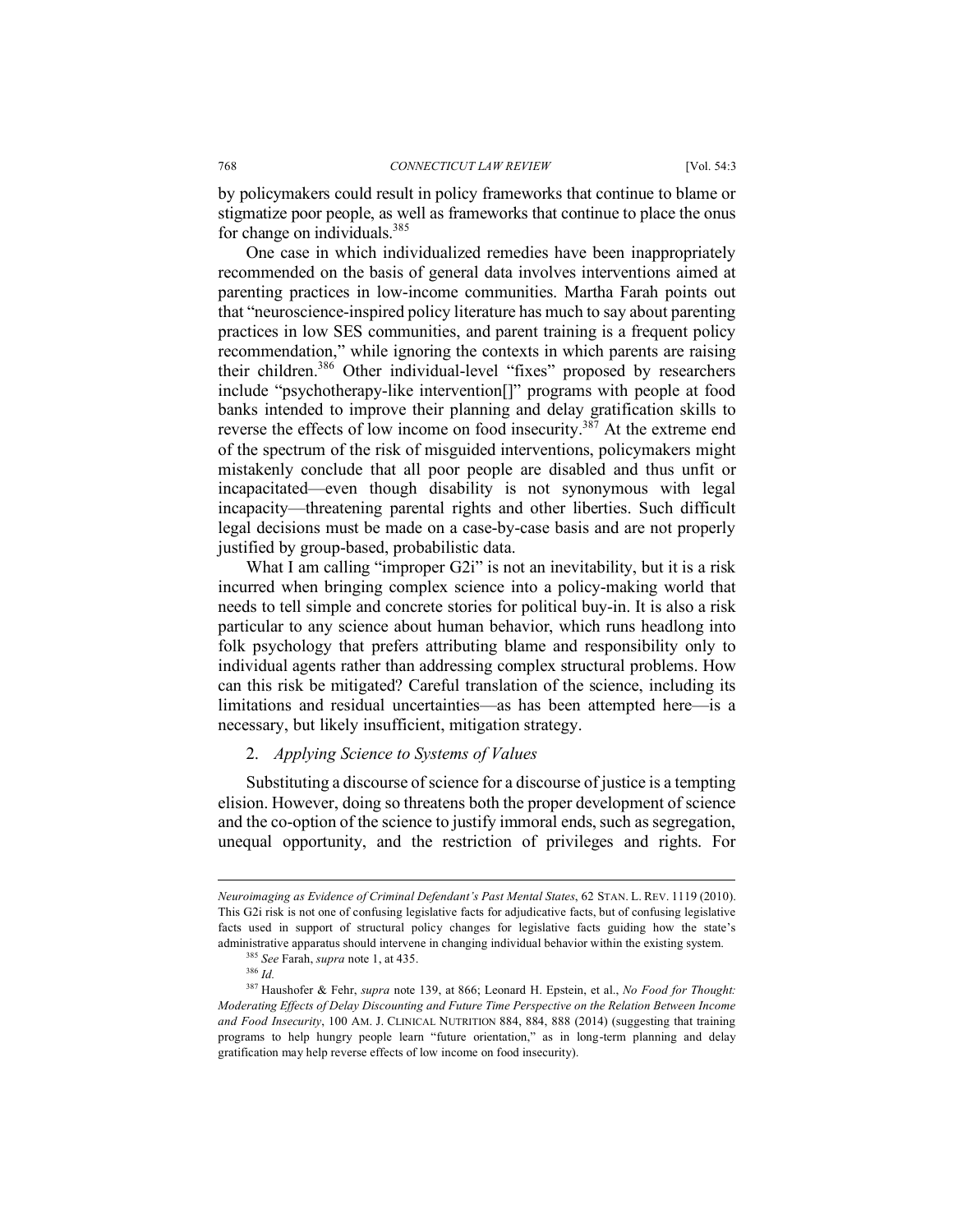example, little is known about the brain science of recovery from childhood adversity (including poverty) or resilience in the face of financial and socioeconomic challenges. What if science were to learn how to predict which individuals have the capacity to gain cognitive capacities, and which do not? One might, on this basis, conclude that our education system could be made "more efficient" by a policy of only giving resources to those who will "improve," while largely ignoring the rest. Initially, this seems like a problem with the science, but it is fundamentally a problem that follows from an indefensible normative view to which science cannot speak—in this case, a view that fails to recognize the importance of providing dignity and opportunity to all individuals in our society.

The story of the science of implicit racial bias in antidiscrimination law is instructive. Sam Bagenstos has documented how the science of implicit bias seemed to provide a new approach to antidiscrimination remedies after a period of "increasing racial conservatism" from the 1970s through the 1990s.388 He argues, however, that even though policy makers and society started taking implicit bias seriously—and even setting aside the scientific controversy over the research—"it has failed in its most important political project" of "depoliticiz[ing] and depersonaliz[ing] society's understanding of discrimination."389 The depoliticization of discrimination involved substituting "a discourse of science for [a] discourse of justice" by focusing on the "realism" that racial discrimination persisted even after the enactment of civil rights laws.390 The depersonalization of discrimination offered an explanation for inequality that did not involve labeling individuals as racist. These strategies failed, since the original political battle lines never went away. Worse yet, the focus on the scientific findings of implicit bias "has given racial conservatives the opportunity to frame their opposition in scientific terms—as questioning the reliability or validity of particular studies or tools—and thus allowed them to draw attention away from the political underpinnings of their arguments."391

The reason why the concept of implicit bias has become prominent in public discourse is not (just) because we are interested in how our brains work. The concept has become prominent because it undergirds an argument for policy

 <sup>388</sup> Samuel R. Bagenstos, *Implicit Bias's Failure*, 39 BERKELEY J. EMP. & LAB. L. 37, 40 (2018); *see also* Linda Hamilton Krieger & Susan T. Fiske, *Behavioral Realism in Employment Discrimination Law: Implicit Bias and Disparate Treatment*, 94 CALIF. L. REV. 997, 1027–30, 1032, 1036, 1042 (2006); Christine Jolls & Cass R. Sunstein, *The Law of Implicit Bias*, 94 CALIF. L. REV. 969, 978–88 (2006); Jerry Kang & Mahzarin R. Banaji, *Fair Measures: A Behavioral Realist Revision of "Affirmative Action"*, 94 CALIF. L. REV. 1063, 1064 (2006).

<sup>389</sup> Bagenstos, *supra* note 388, at 39–40. 390 *Id.* at 40–41.

<sup>391</sup> *Id.* at 42; *see also* Samuel R. Bagenstos, *Implicit Bias, "Science," and Antidiscrimination Law*, 1 HARV. L. & POL'Y REV. 477, 479 (2007).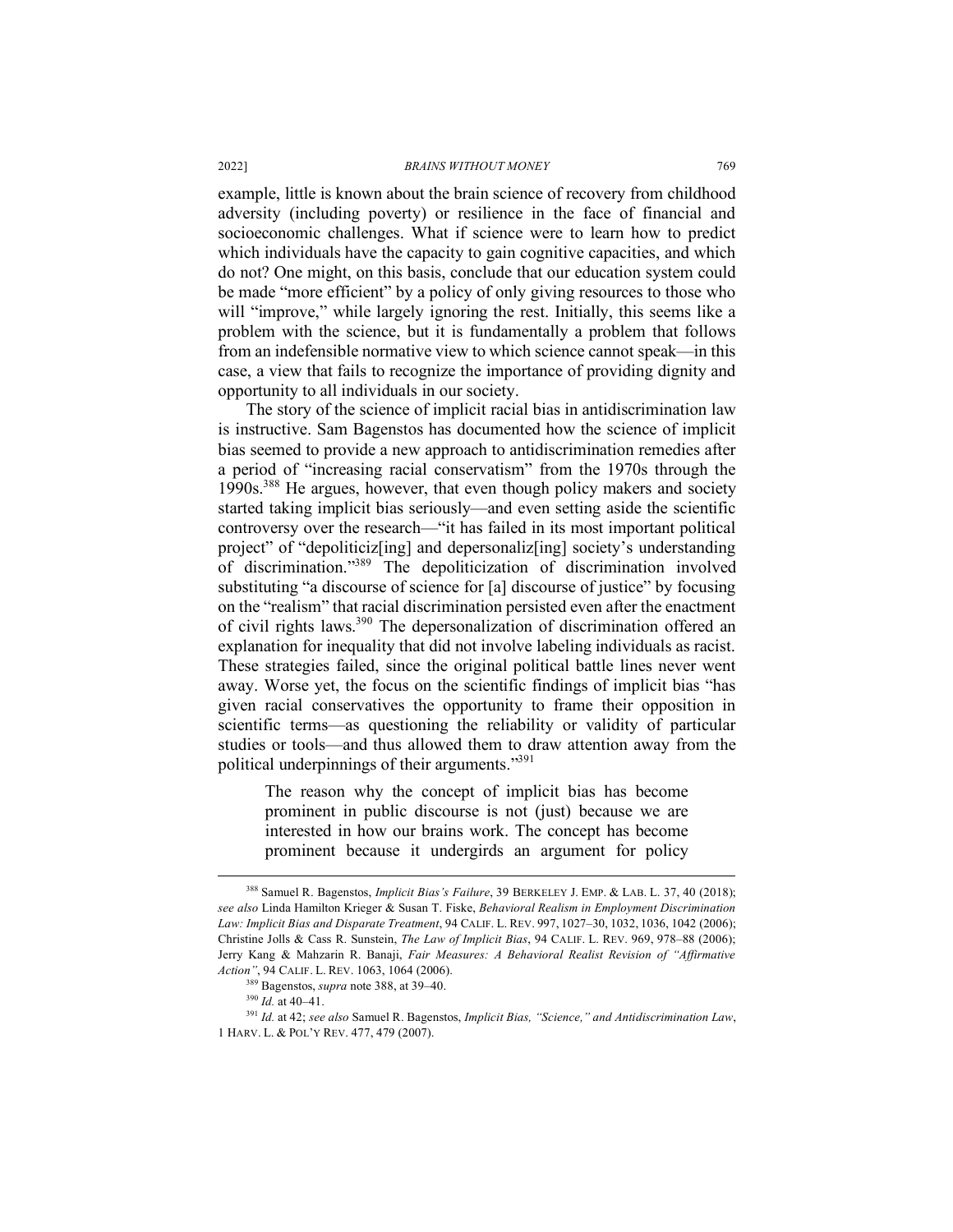interventions to overcome racial inequality—policy interventions that have been exceedingly controversial. Advocates may wish to focus debate on what they understand to be scientific facts, but it is to be expected that those on the other side will attempt to shift the focus to the policy agenda that those facts are marshaled to support.

If anything, the turn to scientific discourse presents an opportunity for racial conservatives. Live by the psychological study, die by the psychological study.392

Attempting to settle controversial policy disputes by appealing to recent scientific developments ensures that weaknesses in the science—particularly in the tools of measurement, which are different from the underlying phenomena—can be weaponized to undermine support for the political project that the science is being used to build.

While issues of poverty and disability, like racial issues, are highly politicized, one might argue that there are important differences between the two situations that will make the interpretation of the "neuroscience of poverty" less fraught. The science of implicit bias locates the mechanism of interpersonal discrimination within the individual. Since conservatives tend to resist being labeled with any kind of racial bias at all, the depersonalization element of the political project was bound to fail. The science of cognition in poverty operates differently. It locates the operative mechanism within the poor person themselves and it identifies the mechanism as a product of structural, environmental, or contextual influences, rather than interpersonal interactions. These factors may make the interpretation of the science less vulnerable to conservative co-option and critique, such that the project of depoliticizing and depersonalizing understanding of poverty on the basis of recent brain science has a more realistic chance at success. Additionally, when marginalized groups consider structural factors contributing to discrimination against them, they tend to seek solidarity with other marginalized groups.<sup>393</sup> That is, it is possible that the science that permits understanding of poverty as disabling could potentially motivate a more unified political coalition among marginalized groups seeking structural reforms to benefit all.

Fundamentally, however, Professor Bagenstos argues that "framing these issues in scientific terms obscures the deeply contested normative issues that we are actually fighting about." $394$  While he is right to warn about the use of science to obscure our normative disagreements, as long as the

<sup>&</sup>lt;sup>392</sup> Bagenstos, *supra* note 388, at 44.<br><sup>393</sup> Maureen A. Craig, Julian M. Rucker & Riana M. Brown, Structural Solidarity: Lay Theories of Discrimination and Coalitional Attitudes Among Stigmatized Groups 8 (Oct. 8, 2020) (unpublished manuscript) (available at https://psyarxiv.com/u9sf6). 394 Bagenstos, *supra* note 388, at 47–48.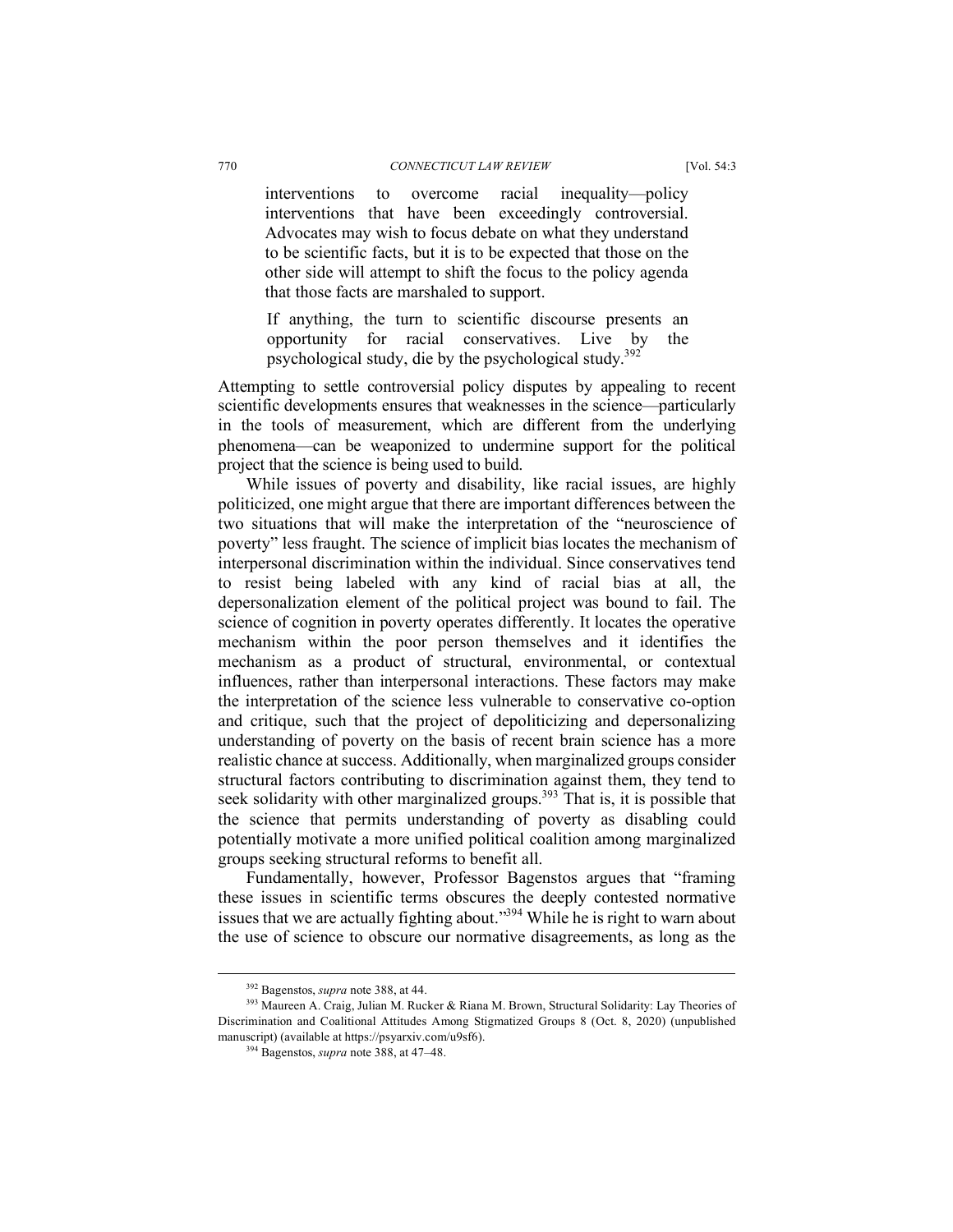terms of the debate are clear and the nuances and boundaries of the science are understood, there is no inherent problem in marshalling scientific support in favor of a normative position. Any normative policy position depends upon an array of underlying empirical claims—claims which science can appropriately inform and justify. Moreover, for complex problems, it is likely the best option available to treat a given normative position as a hypothesis to be tested in the realm of real-world policy solutions. That is fundamentally all that a complex, democratic society can do, and it is entirely consistent with responsible translation of science to society.

## **CONCLUSION**

Brain and behavioral science are revealing that poverty causes problems in development and cognition. These problems are invisible, subtle, and hard to detect, but may cause significant impairment in attention, decision-making, planning, and judgment that add to the challenges of life in poverty. For some people living in poverty, the impairments may be disabling. Understanding the neural signatures of poverty challenges the legal and social categories of "poverty" and "disability," and especially the distinctions in moral condemnation that are manifest in social safety net programs.

Proof that poverty affects brain development and cognitive functioning matters for law and for policy because it challenges certain moral, political, and cultural assumptions about why people become or stay poor, namely, the degree to which a person's relative failure in the market economy is for a "socially acceptable reason."<sup>395</sup> Whether or not a reason is socially acceptable goes to the heart of the folk psychological concept of personal fault and moral judgments about the same. Evidence is mounting in support of the idea that poverty may be disabling. It is time to consider the implications of understanding the effects of poverty on the brain, as well as how much society might gain by investing in structural interventions to address those effects.